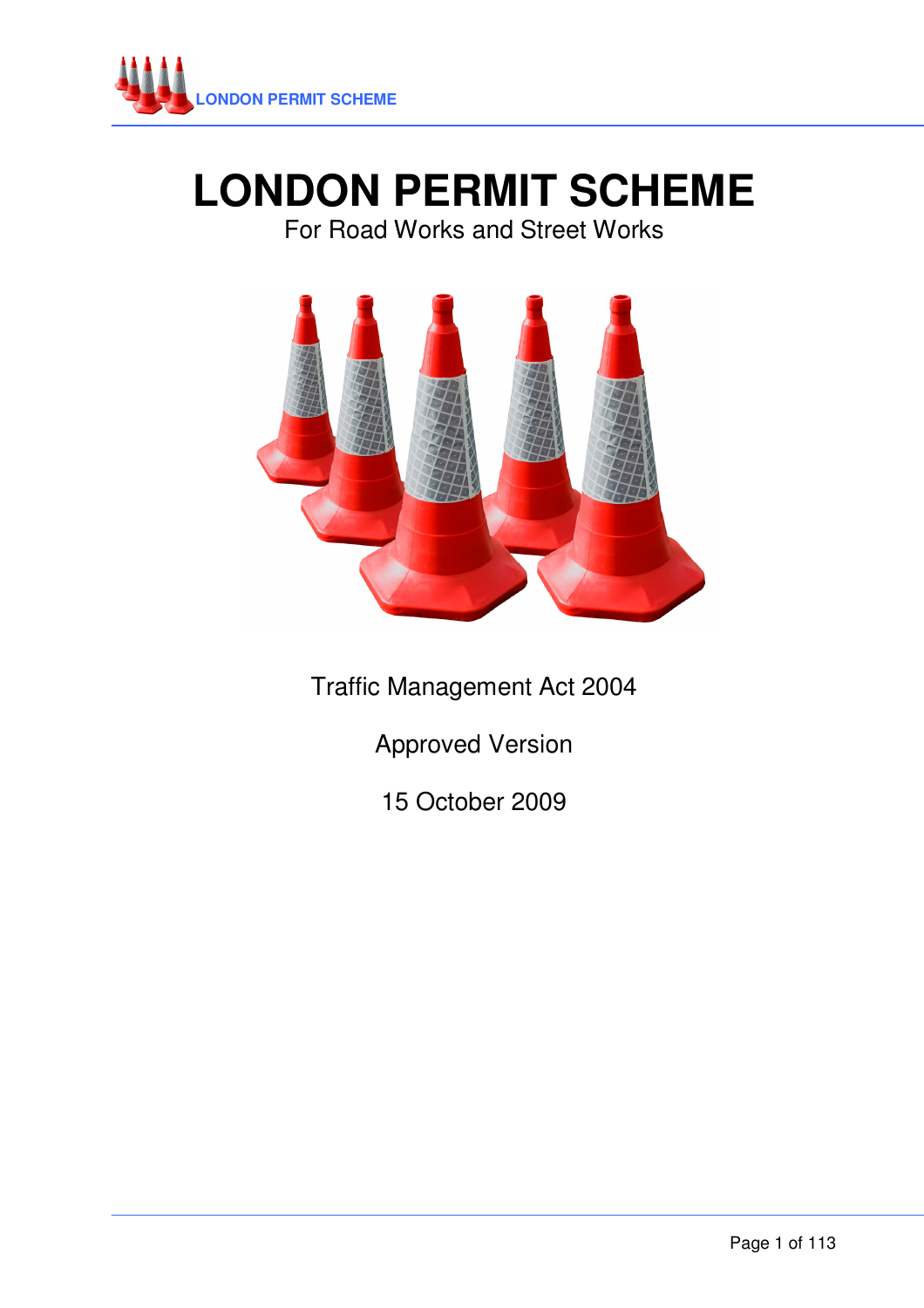

# **TABLE OF CONTENTS**

| 1              |                                                               |  |  |  |  |  |
|----------------|---------------------------------------------------------------|--|--|--|--|--|
| $\mathbf 2$    |                                                               |  |  |  |  |  |
| 4              |                                                               |  |  |  |  |  |
| 5              |                                                               |  |  |  |  |  |
| 6              | PROVISIONAL ADVANCE AUTHORISATIONS (PAAS) 16                  |  |  |  |  |  |
| $\overline{7}$ |                                                               |  |  |  |  |  |
| 8              |                                                               |  |  |  |  |  |
| 9              |                                                               |  |  |  |  |  |
| 10             |                                                               |  |  |  |  |  |
| 11             |                                                               |  |  |  |  |  |
| 12             |                                                               |  |  |  |  |  |
| 13             |                                                               |  |  |  |  |  |
| 14             |                                                               |  |  |  |  |  |
| 15             |                                                               |  |  |  |  |  |
| 16             |                                                               |  |  |  |  |  |
| 17             |                                                               |  |  |  |  |  |
| 18             |                                                               |  |  |  |  |  |
| 19             |                                                               |  |  |  |  |  |
| 20             | <b>CREATING AND UPDATING THE LONDON AREAS OF THE NATIONAL</b> |  |  |  |  |  |
| 21             |                                                               |  |  |  |  |  |
| 22             | <b>MONITORING AND EVALUATION OF OBJECTIVES 86</b>             |  |  |  |  |  |
| 23             |                                                               |  |  |  |  |  |
|                |                                                               |  |  |  |  |  |
|                |                                                               |  |  |  |  |  |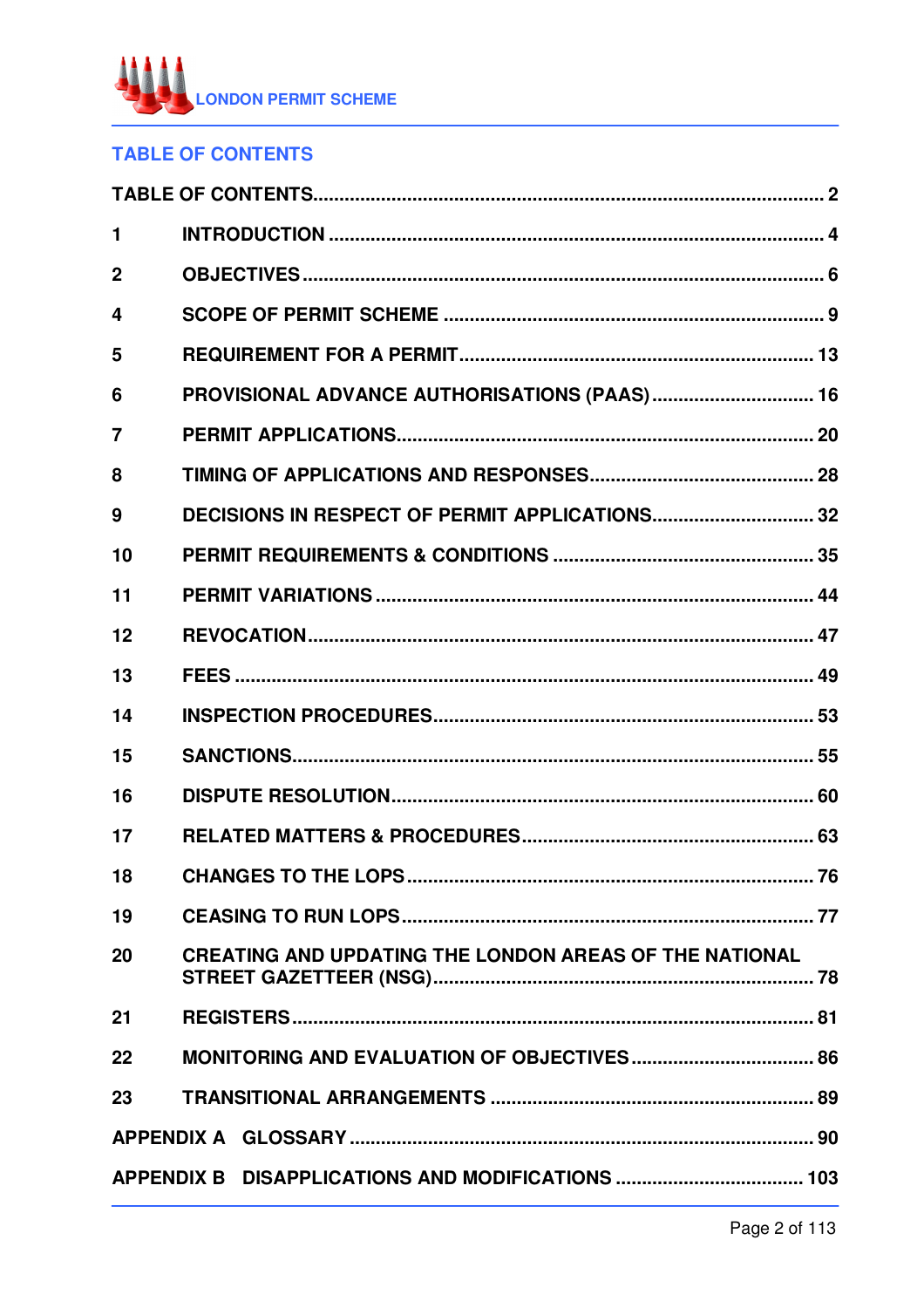

| APPENDIX C DERIVATION OF DISRUPTION EFFECT SCORE 106     |  |
|----------------------------------------------------------|--|
| APPENDIX D SUGGESTED MODELS OF ACCEPTABLE CONDITIONS 109 |  |
|                                                          |  |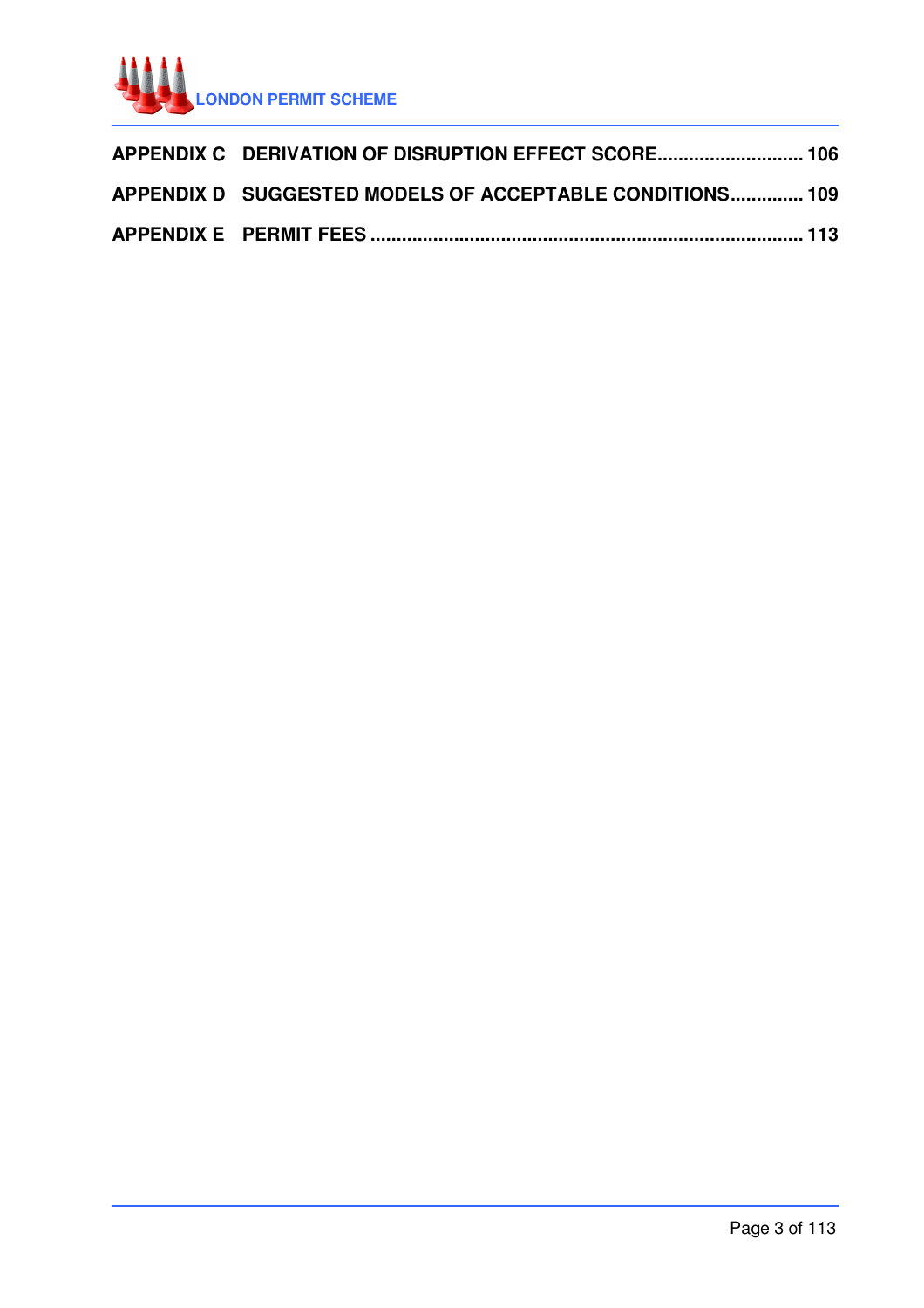

# **1 INTRODUCTION**

- 1.1 This is the London Permit Scheme for Road Works and Street Works, ("the LoPS"), and is made pursuant to Part 3 of the Traffic Management Act 2004 ("TMA") (Sections 32 to 39) and the Traffic Management Permit Schemes (England) Regulations 2007 ("the Regulations"), Statutory Instrument 2007 No. 3372 made on 28 November 2007. It is a Permit Scheme within the meaning of Section 32 (1) TMA.
- 1.2 The highway and traffic authorities in London, to which the LoPS applies, in preparing this Permit Scheme have had regard to the guidance contained in the Statutory Guidance dated March 2008 as required under Section 33 (5) (b) TMA which has been issued by the Secretary of State to assist highway authorities wishing to become Permit Authorities under the legislation indicated in Section 1.1. In addition the highway authorities have had regard to the Code of Practice for Permits dated March 2008 and the Permits Fees Guidance dated June 2008 issued by the Department for Transport.
- 1.3 As a Permit Scheme within the meaning of the TMA, the LoPS is a scheme which is designed to control the carrying out of specified works in specified streets in a specified area. It replaces the "notice system" under the New Roads and Street Works Act 1991 (NRSWA) whereby utility companies inform highway authorities of their intentions to carry out works in their areas. It uses similar concepts to the notice system in a number of key areas, such as road categories and works categories. This is to ensure consistency, and facilitate better co-ordination.
- 1.4 Those provisions of the NRSWA which are disapplied and modified in respect of works to which the LoPS applies in line with the Statutory Regulations and Guidance are set out in Appendix B.
- 1.5 The LoPS is a Common Permit Scheme (which may be contrasted with a Joint Permit Scheme as set out in the Glossary in Appendix A). This means that a number of highway and traffic authorities, in London in the case of LoPS, have developed a common scheme. The scheme has a single set of rules which each London highway authority operating the scheme apply independently to their own roads, subject to normal cross boundary liaison and co-operation. As individually operated schemes these have required an application and an Order for each participating authority. Where either a Design, Build, Finance and Operate (DBFO) or a Contracting out Order is in force for an organisation, then it will be necessary for the authority controlling the contracting out provision or the DBFO contract to apply to operate this Permit Scheme on their behalf or pass that arrangement to the contracted out organisation or the DBFO operator in accordance with current legislation.
- 1.6 Contact details for the Permit Authorities operating the LoPS may be found on the web site www.londonstreetworks.net However contact details can change regularly and activity promoters are encouraged to make full and constant use of that website.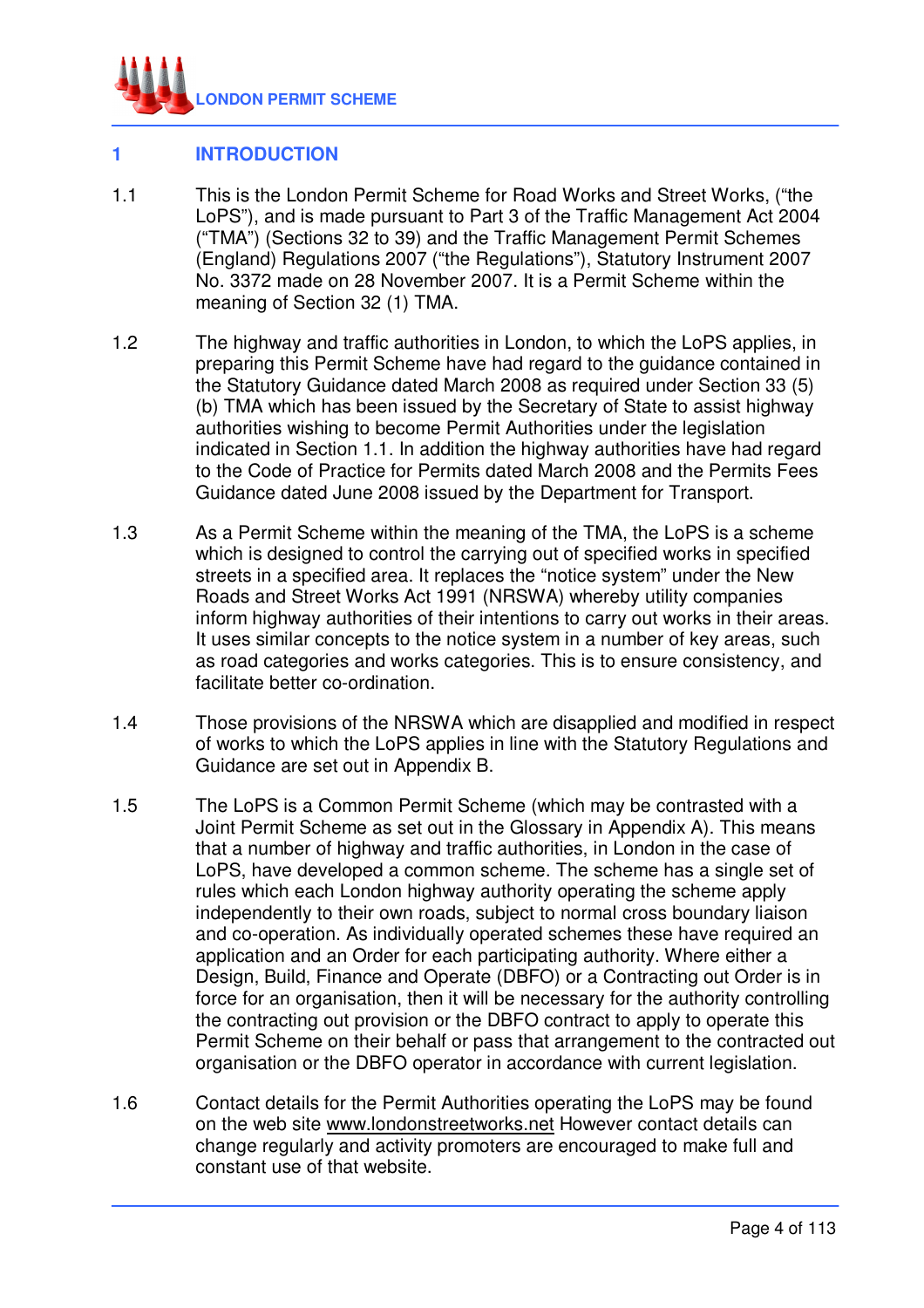

- 1.7 In addition appropriate details of all registered road works and street works to which this Permit Scheme applies will be registered on the Londonworks Central Register. It is of particular importance that these details are accurate, this is because they will be available to the public, as a consequence, through the Londonworks facility and, which is more, will be relied upon especially by people with disabilities and those who are likely to be most affected by such works.
- 1.8 The highway and traffic authorities in London, to which the LoPS applies, in preparing this Permit Scheme have also had regard to the requirements of Section 49A of the Disability Discrimination Act 1995, compliance with which requires performance of the Disability Equality Duty.
- 1.9 In order to identify the nature and content of the obligation under the 1995 Act and the steps required to comply with it, particular regard has been paid both to the terms of Section 49A and to relevant codes of practice and guidance including:
	- a) the guidance set out in "Doing the Duty An overview of the Disability Equality Duty for the public sector;
	- b) the "Duty to Promote Disability Equality: Statutory Code of Practice"; and
	- c) the advice and references provided on the Equality and Human Rights Commission website (www.equalityhumanrights.com).
- 1.10 Specific and careful consideration has been given in developing the LoPS to reflect the needs of pedestrians and motorists with disabilities. There has been wide ranging consultation with a number of groups well placed to assist on issues arising which concern, in particular, those with disabilities including The Disabled Persons Transport Advisory Committee and The Guide Dogs for the Blind Association.
- 1.11 The LoPS reflects the above principles and requirements and there has been full compliance with the Discrimination Equality Duty.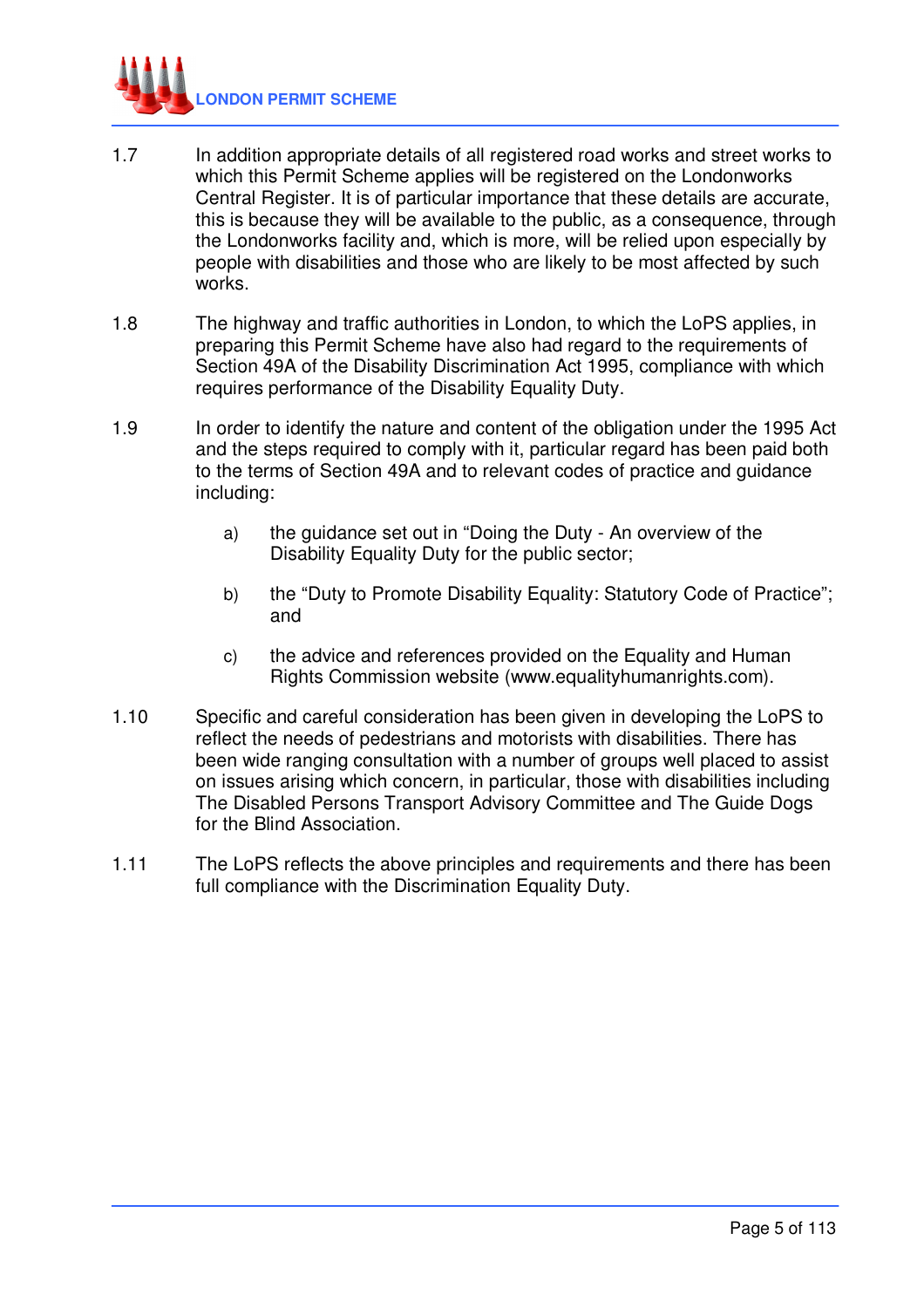

#### **2 OBJECTIVES**

- 2.1 Section 59 of NRSWA places a duty on highway authorities to co-ordinate works of all kinds on the highway. Equally important is the parallel duty on undertakers to co-operate in this process under Section 60.
- 2.2 The TMA and the associated Regulations widened the Section 59 coordination duty to include other prescribed activities that involve temporary occupation or use of road space and incorporates any activities included in a Permit Scheme.
- 2.3 Each of the authorities to which this Permit Scheme relates has a duty under Section 16 of the TMA, as well as the duty to co-ordinate under Section 59 of NRSWA, to manage their road network, or Network Management Duty (NMD) with a view to achieving, so far as may be reasonably practicable having regard to their other obligations, policies and objectives, the following overriding objectives:
	- a) securing the expeditious movement of traffic on the authority's road network; and
	- b) facilitating the expeditious movement of traffic on road networks for which another authority is the traffic authority.
- 2.4 This Permit Scheme seeks to enable more effective co-ordination applying the following guiding principles:
	- a) to ensure safety;
	- b) to minimise inconvenience to people using a street, including a specific reference to people with a disability; and
	- c) to protect the structure of the street and the integrity of apparatus in it.
- 2.5 The LoPS has been prepared in accordance with the aforementioned statutory duties.
- 2.6 It is the objective of the LoPS to:
	- a) Provide an environment to help each of the Permit Authorities operating the LoPS to meet their NMD; and
	- b) Support those seeking to minimise disruption and inconvenience across London by encouraging good practices, mutual and collaborative working arrangements and a focus on co-ordination and getting it right; and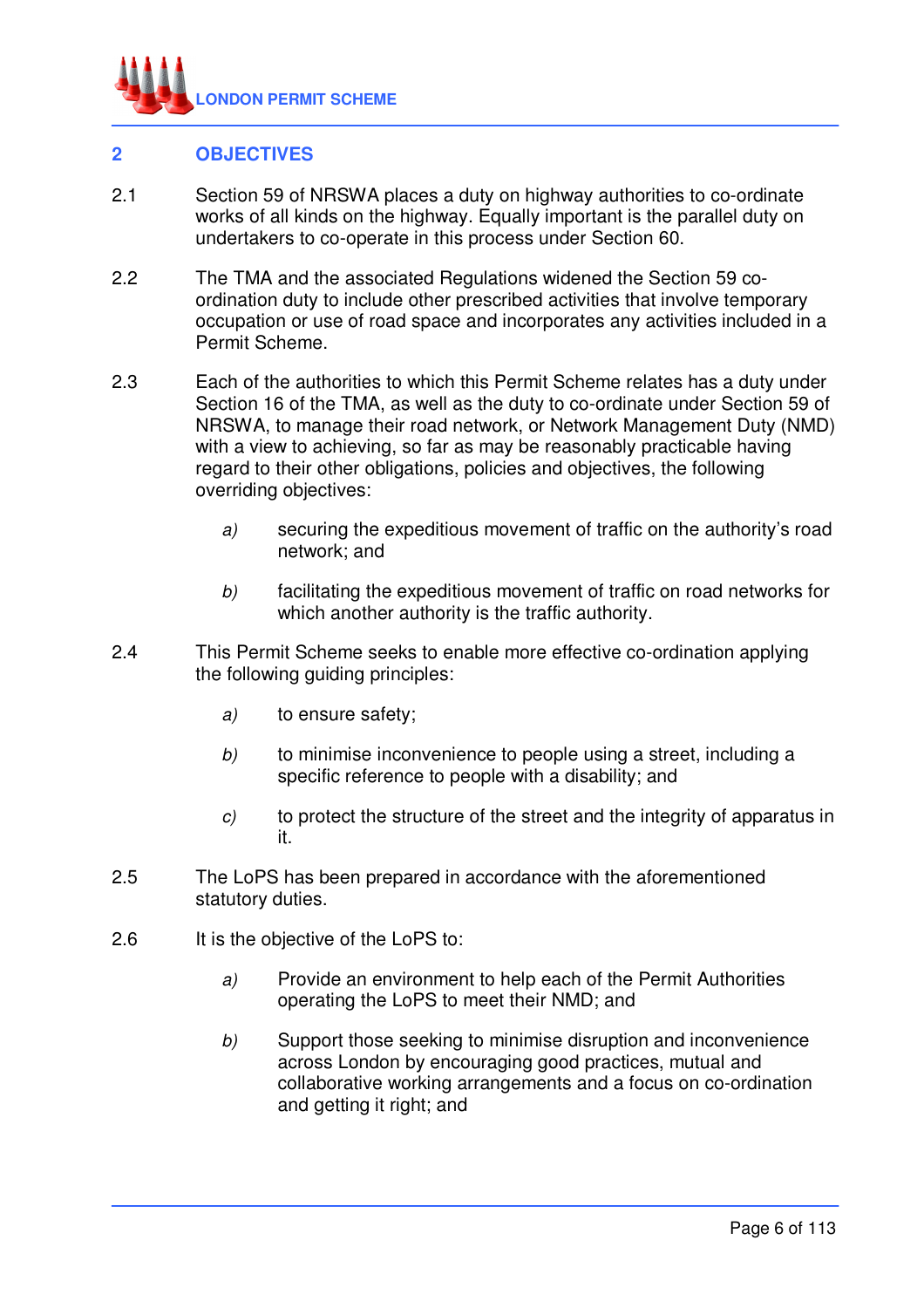

- c) Encourage a high emphasis on safety for everyone including site operatives and all other road users with special emphasis on people with disabilities; and
- d) Encourage a sharing of knowledge and methodology across the industries working within the London Permit Scheme; and
- e) Emphasise the need to minimise damage to the structure of the highway and all apparatus contained therein; and
- $f$  Provide a common framework for all activity promoters who need to carry out their works in London; and
- $g$ ) Treat all activities covered by the scheme and activity promoters on an equal basis.
- 2.7 In accordance with the Regulations the Permit Authorities will evaluate these objectives so as to measure whether they are being met. The means by which that will be achieved are set out in Section 22.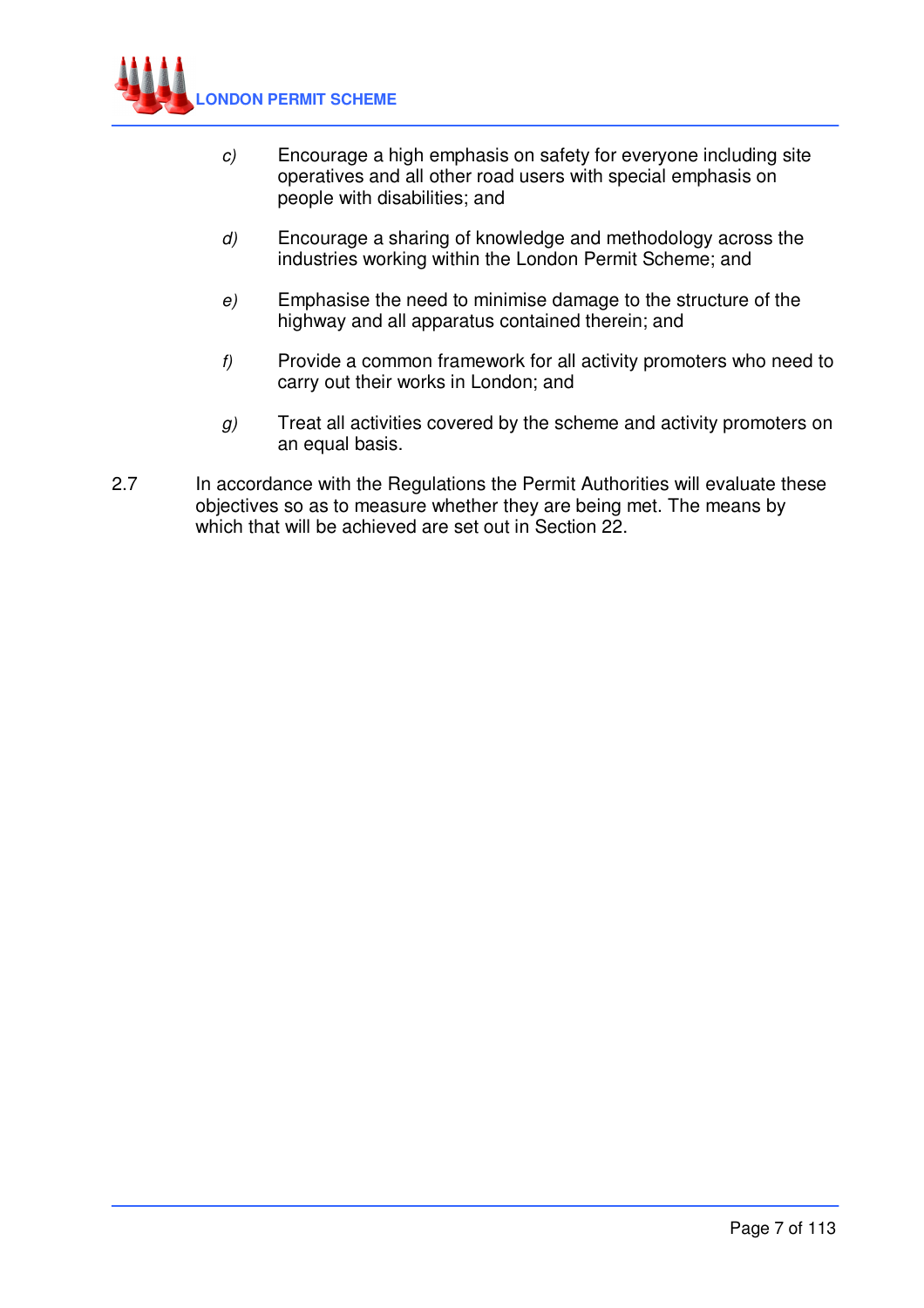#### 3 COMMON ELEMENTS WITH NRSWA NOTICE SYSTEM

- 3.1 In order to facilitate working across all highway authority boundaries, this Permit Scheme uses the same or similar definitions or requirements as are used in the NRSWA notice system for:
	- a) Registerable activities/works;
	- b) Categories of activities/works (Major, Standard, Minor and Immediate);
	- c) Street gazetteers, including street referencing by means of Unique Street Reference Number (USRN) and Additional Street Data (ASD);
	- d) Street reinstatement categories as defined in the Specification for the Reinstatement of Openings in Highways;
	- e) The distinction between main roads and minor roads, where such distinctions are relevant; and
	- f) Streets designated as protected, having special engineering difficulty or traffic sensitivity.
- 3.2 In accordance with Regulation 39, authorities operating this Permit Scheme must be set up to receive applications, issue notices and otherwise communicate electronically. All such communications relating to works on the highway will be made using the Electronic Transfer of Notices (EToN) system where ever possible.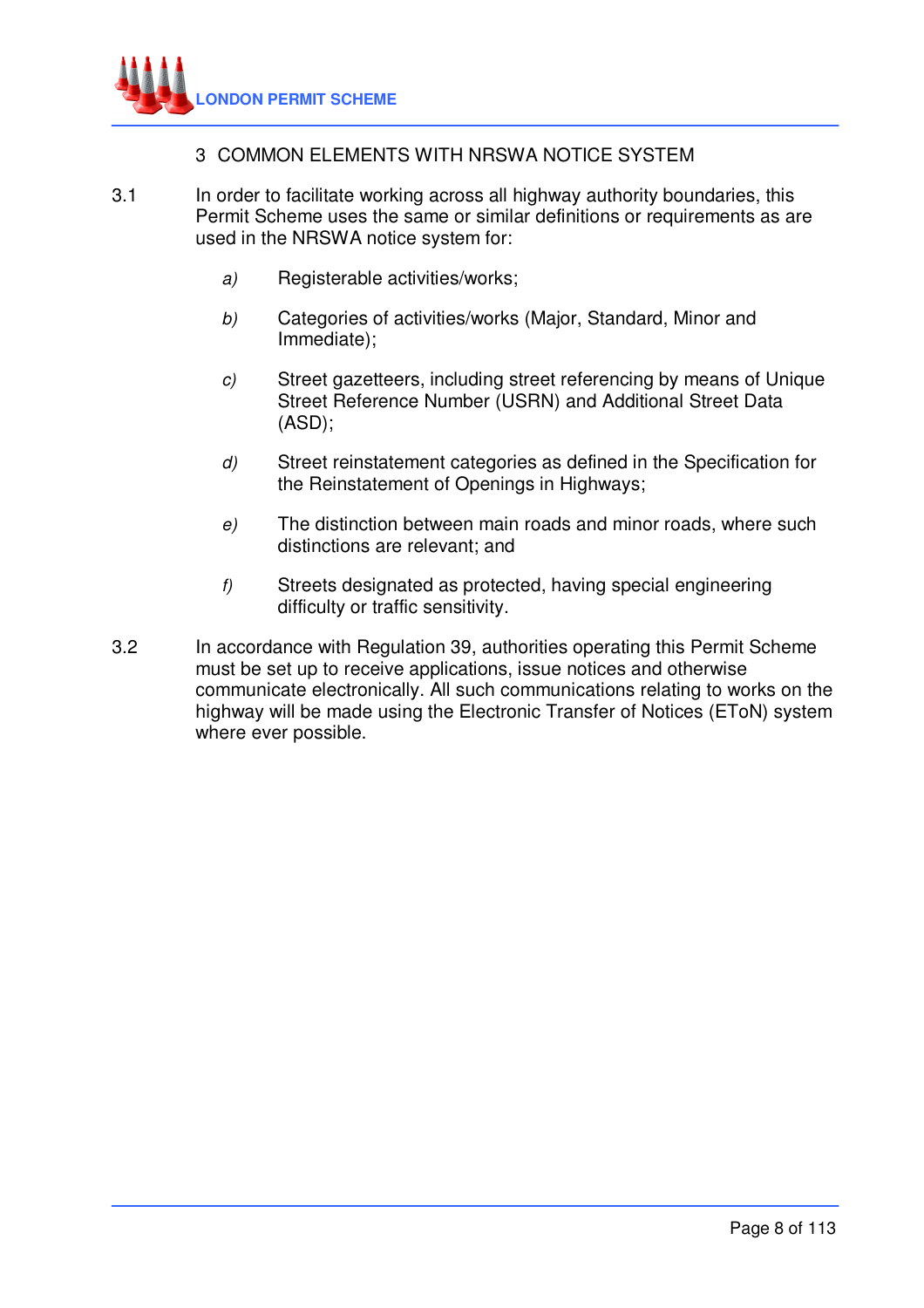

# **4 SCOPE OF PERMIT SCHEME**

#### **4.1 Registerable Activities**

- 4.1.1 Permits are required under the LoPS in respect of all registerable activities as referred to in the Code of Practice for Permits and the Statutory Guidance both dated March 2008.
- 4.1.2 The term "registerable activities" corresponds to what are "specified works" under the Regulations. The following activities defined in the Regulations as specified works are registerable for all activity promoters and information related to them has to be recorded on the register:
	- a) all activities that involve the breaking up or resurfacing of any street;
	- b) all activities that involve the opening of the carriageway or cycleway of traffic sensitive streets at traffic-sensitive times;
	- c) all activities that require the use of any form of temporary traffic control as defined in the Code of Practice for Safety at Street Works and Road Works;
	- $d$  all activities that reduce the number of lanes available on a carriageway of three or more lanes;
	- e) all activities that require a Temporary Traffic Regulation Order or notice, or the suspension of pedestrian crossing facilities;
	- $f$  all activities that require a reduction in width of the existing carriageway of a traffic-sensitive street at a traffic-sensitive time; and
	- $g$ ) pole testing which involves excavation and any reinstatement following pole testing whether it involves any of the above criteria or not.
	- h) Street lighting.
- 4.1.3 Bar Holes which are used to detect and monitor gas leaks fall into this category under particular circumstances. When bar holes are carried out and it is known that no further activity in the street is required (such as when a gas leak is reported but none detected), a registration under Section 70 (3) of NRSWA should be sent within 10 ten days, once final monitoring checks have been established. The bar holes will count as a single excavation and reinstatement for registration purposes.
- 4.1.4 An application for a Permit in respect of a bar hole must be made within two hours of the commencement of any other registerable activity (i.e. excavation, or any other activity defined above) associated with the bar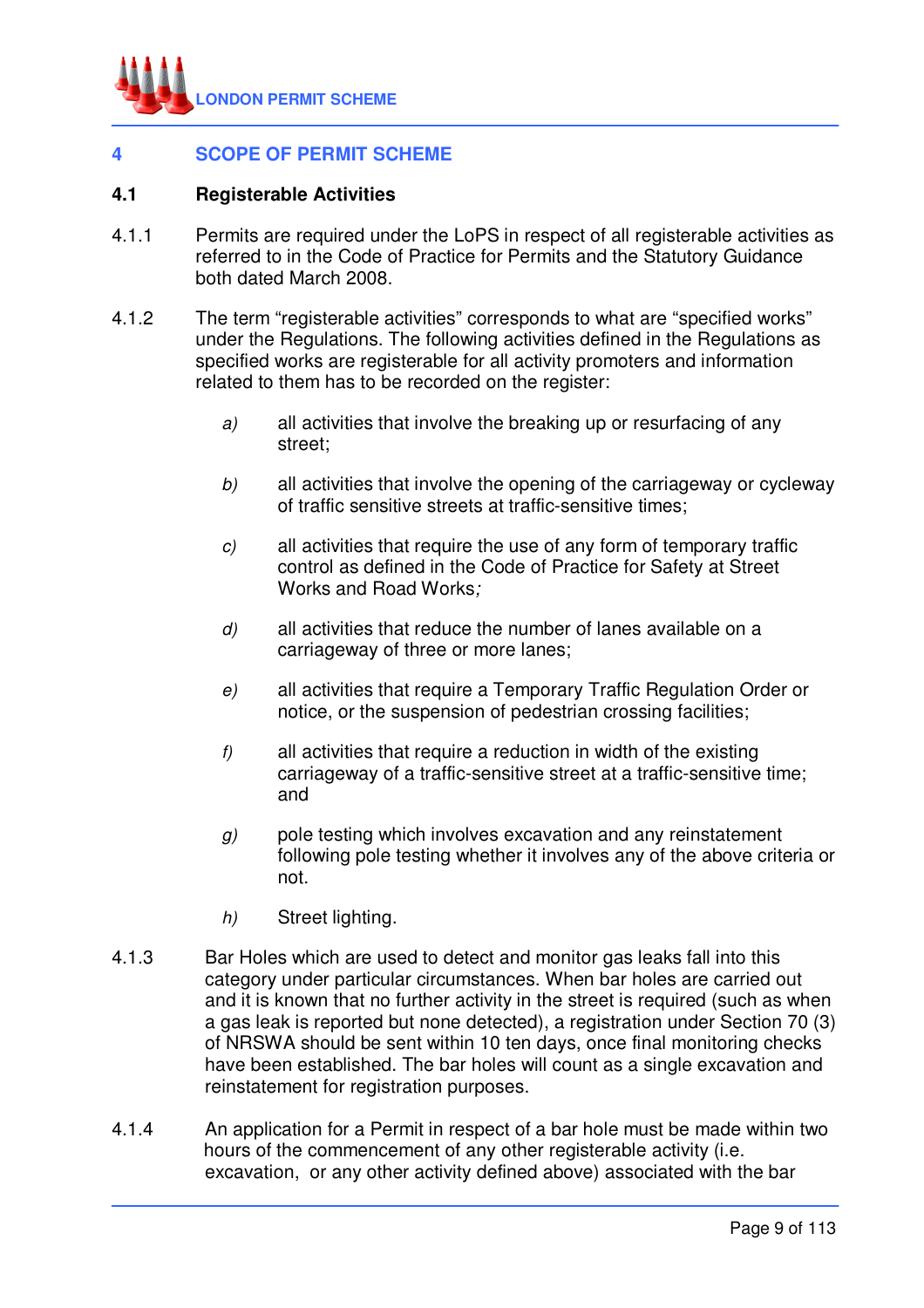

holes. In this latter case, these bar holes will not count as further excavations and reinstatements for the purposes of registrations but will be incorporated with the registerable activity.

4.1.5 All bar holes must be reinstated and registered when work on site is complete.

#### **4.2 Non Registerable Works**

- 4.2.1 The following activities are non registerable:
	- a) traffic census surveys have deliberately not been included, as disclosure of this information prior to a census taking place can encourage a change to the normal pattern of traffic flows;
	- b) pole testing which does not involve excavation does not require a Permit; and
	- c) road marking works that are not part of other works do not require a Permit and are not required to be registered when the above criteria does not apply.

#### **4.3 Criminal Offence**

4.3.1 All registerable activities for which a Permit is required and has not been sought and granted cannot be carried out without committing an offence (see Section 15).

#### **4.4 Activity Categories**

- 4.4.1 The LoPS applies to the following activity categories: Major, Standard, Minor and Immediate.
- **4.4.2 Major Activities** are defined as those activities which:
	- a) have been identified in an activity promoters' annual operating programme or are normally planned or known about at least six months in advance of the proposed start date for the activity; or
	- b) require a Temporary Traffic Regulation Order (i.e. not a temporary traffic notice) under the Road Traffic Regulation Act 1984 for any other activities other than immediate activities; or
	- c) have a duration of 11 days or more, other than immediate activities.
- 4.4.1 **Standard Activities** are defined as those activities, other than immediate or major activities, that have a planned duration of between four and ten days inclusive.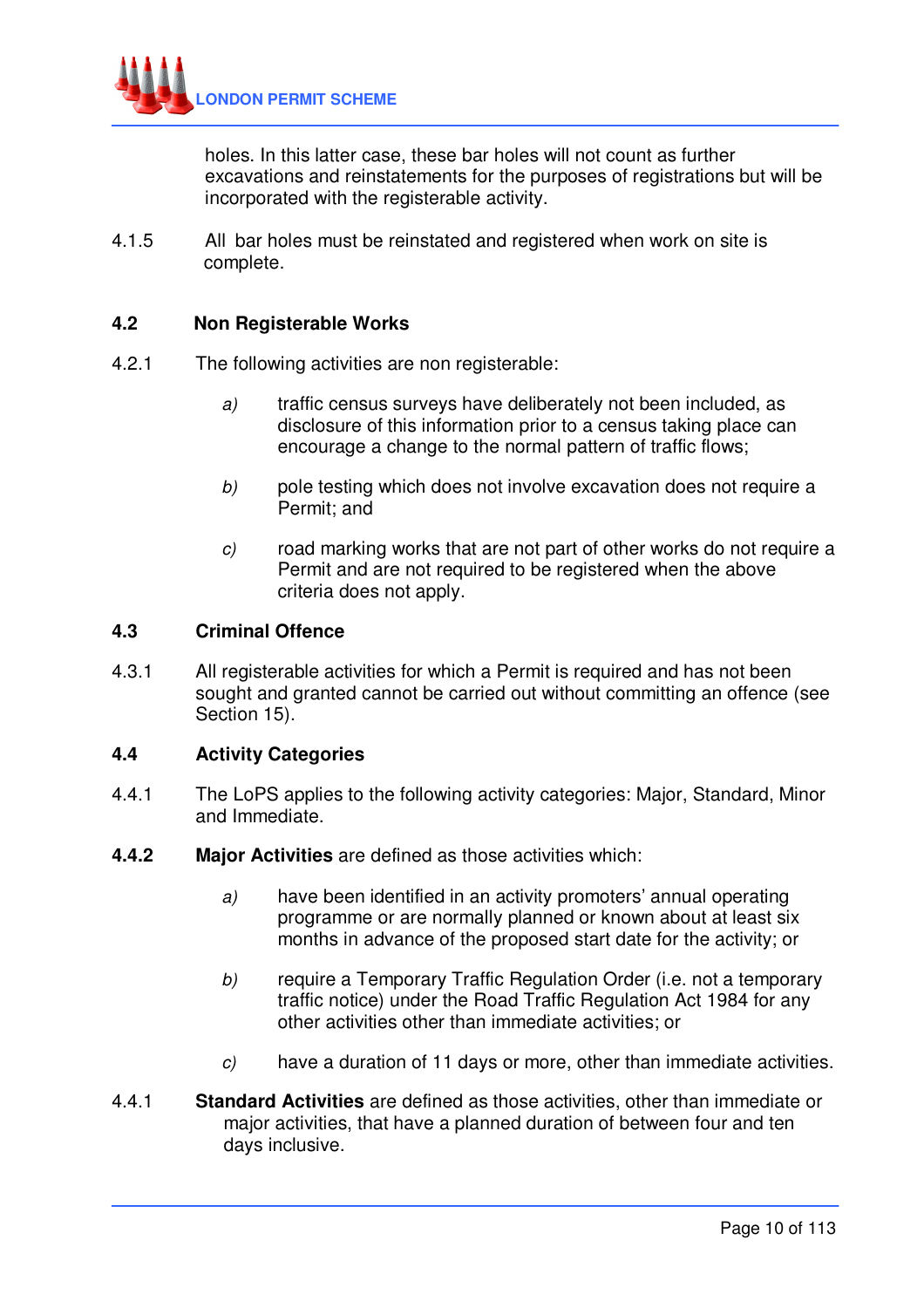

4.4.2 **Minor Activities** are those activities, other than immediate or major activities, where the planned duration is three days or less.

# 4.4.3 **Immediate Activities** are either:

- a) **emergency works** which are defined in Section 52 of NRSWA, as works required to end, or prevent, circumstances, either existing or imminent, that might cause damage to people or property. This applies to both street works and works for road purposes which fall within the definition of activities. The term also includes activities not falling within that definition but which cannot be severed from those that do - such as activities away from the emergency site that are necessary to shut off or divert a supply. Remedial works to dangerous defective reinstatements are classed as emergency works (but there will be a need to cross reference these to the Permit given for the parent activity); or,
- b) **urgent activities** which are defined in the Regulations as activities:
	- i) (not being emergency works) whose execution at the time they are executed is required (or which the person responsible for the works believes on reasonable grounds to be required):
		- to prevent or put an end to an unplanned interruption of any supply or service provided by the promoter;
		- to avoid substantial loss to the promoter in relation to an existing service; or
		- to reconnect supplies or services where the promoter would be under a civil or criminal liability if the reconnection is delayed until after the expiration of the appropriate notice period; and,
	- ii) includes works that cannot reasonably be severed from such works.
- 4.4.4 Any works to be carried out in the course of erecting or setting up stand-pipes or water tanks by statutory water undertakers in pursuance of an order made under Section 73 of the Water Resources Act 1991 to meet any deficiency of supplies during a drought are to be included within the definition of "emergency works" ibid. Section 132 (8), and see Schedule 8 paragraph 122 to this Act.

#### **4.5 Dispute as to whether Activity is Immediate**

4.5.1 If the Permit Authority disputes whether an activity, or part of an activity, is immediate, as reflected in Section 52 of NRSWA the burden of proving that the activity is immediate lies on the promoter.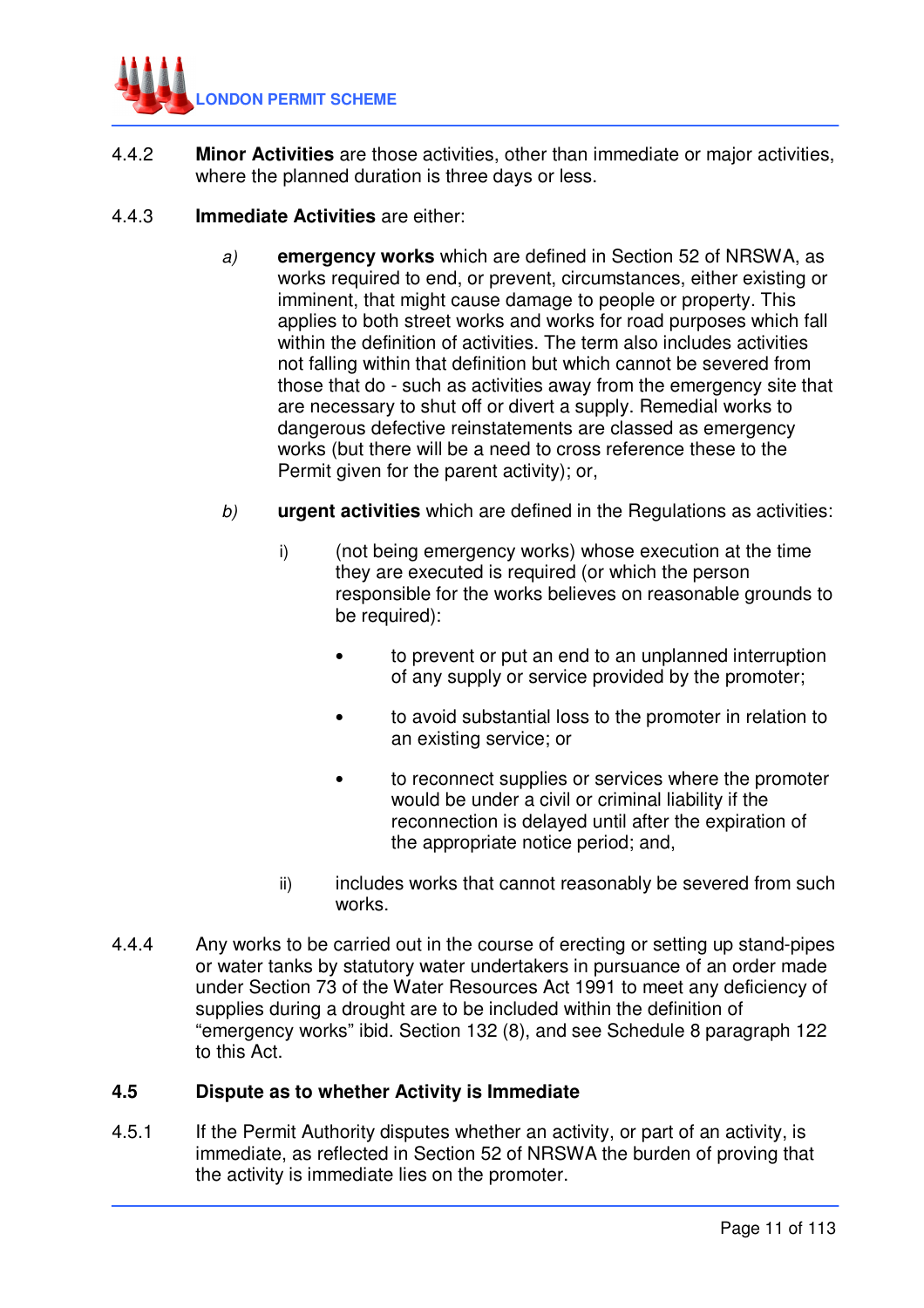

4.5.2 Where it transpires following such a dispute that works which have been carried out by the Promoter on the basis that they were immediate was incorrect, the Permit Authority will consider whether it is appropriate in the circumstances to apply any of the sanctions as set out in Section 15.

#### **4.6 Specified Area and Streets/Roads**

- 4.6.1 A Permit Authority operating the LoPS will operate the scheme across the whole of the area encompassed by that authority's boundaries. TfL will operate the scheme across the GLA area on the roads comprising the TLRN.
- 4.6.2 Within the Permit Authority's area Permits will be required on all types of roads as defined under Regulation 3 of The Street Works (Reinstatement) Regulations 1992 No. 1689, dated 15 July 1992, which came into force on 1 January 1993. These are shown as Road Categories in paragraph 1.3.1 in the Specification for the Reinstatement of Openings in Highways, Second Edition for each of the highway authorities operating this Permit Scheme. The only exception to this general rule is that roads not maintained at the public expense, as indicated in Regulation 8 (2) of The Traffic Management Permit Scheme (England) Regulations 2007 No. 3372, dated 28 November 2008 and coming into force on 1 April 2008 are not included.
- 4.6.3 To assist in this identification each London highway authority operating this Permit Scheme will provide, through any current NSG Concessionaire, an Additional Street Record for each street for which a Permit to carry out activities is required.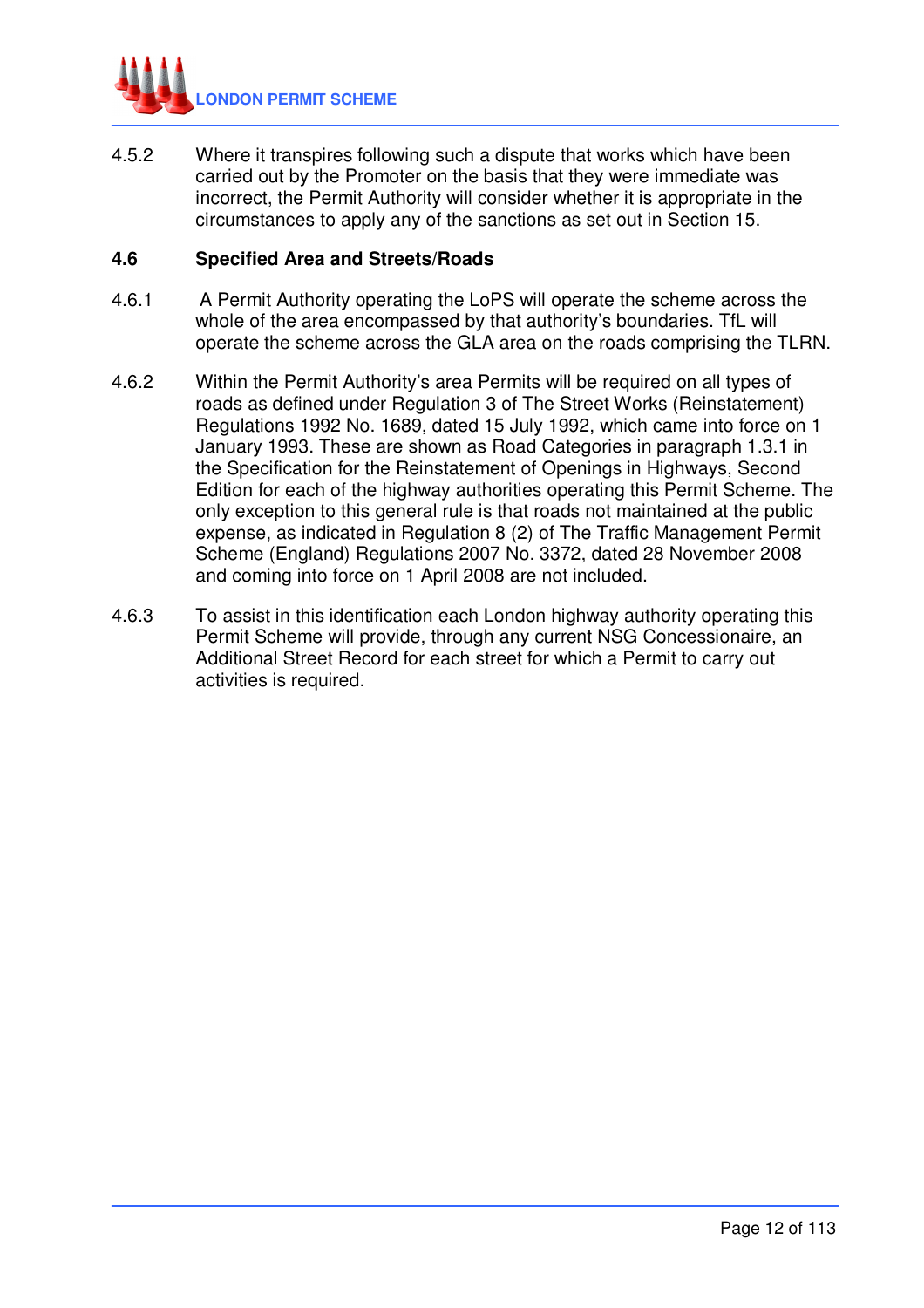

# **5 REQUIREMENT FOR A PERMIT**

- **5.1** Any activity promoter as defined in the Glossary at Appendix A who wishes to carry out any registerable activity in a road or street, as indicated in Section 4, must obtain a Permit from the relevant Permit Authority operating the LoPS in respect of that road or street. The Permit allows the promoter to carry out the specified activity:
	- a) at the specified location;
	- b) between the dates shown and for the duration shown; and
	- c) subject to any conditions that may be attached.
- **5.2** The LoPS does not apply to anyone who is not entitled by virtue of a statutory right to carry out street works or works for road purposes who seeks to carry out such works. Such a person will require a Street Works Licence under S.50 of NRSWA.
- **5.3** Immediate activities can commence without the requirement for a Permit, however this is only for an initial stage. It is a requirement that Promoters in such circumstances must apply for a Permit within two hours of the immediate activity commencing or, in the case of the works commencing out of normal working hours, within two hours of the commencement of the next working day.
- **5.4** Non-registerable activities can take place without requiring a Permit. However in the event that circumstances change so that the work then becomes a registerable activity, the work must cease, the highway must be fully restored for use by all traffic, and the correct Permit obtained.
- **5.5** In addition to a Permit, which may be defined as a full Permit with final details required for all registerable activities, the LoPS requires a Provisional Advance Authorisation to be sought prior to an application for a Permit in respect of major activities. A Provisional Advance Authorisation (PAA) is effectively an early provisional Permit issued before the final details of an activity have been worked out. PAAs are dealt with in Section 6.

#### **5.6 Phasing of Works or Activities (previously section 4.6)**

5.6.1 Where a promoter proposes to carry out works or activities in phases then a separate Permit will be required for each phase. A phase of an activity is a period of continuous occupation of the street (whether or not work is taking place for the whole time) between the start and completion of the works. The dates given in a Permit application and in the issued Permit will denote the dates for that phase. A phase can end only when all the plant, equipment and materials, including any signing, lighting and guarding have been removed from the site.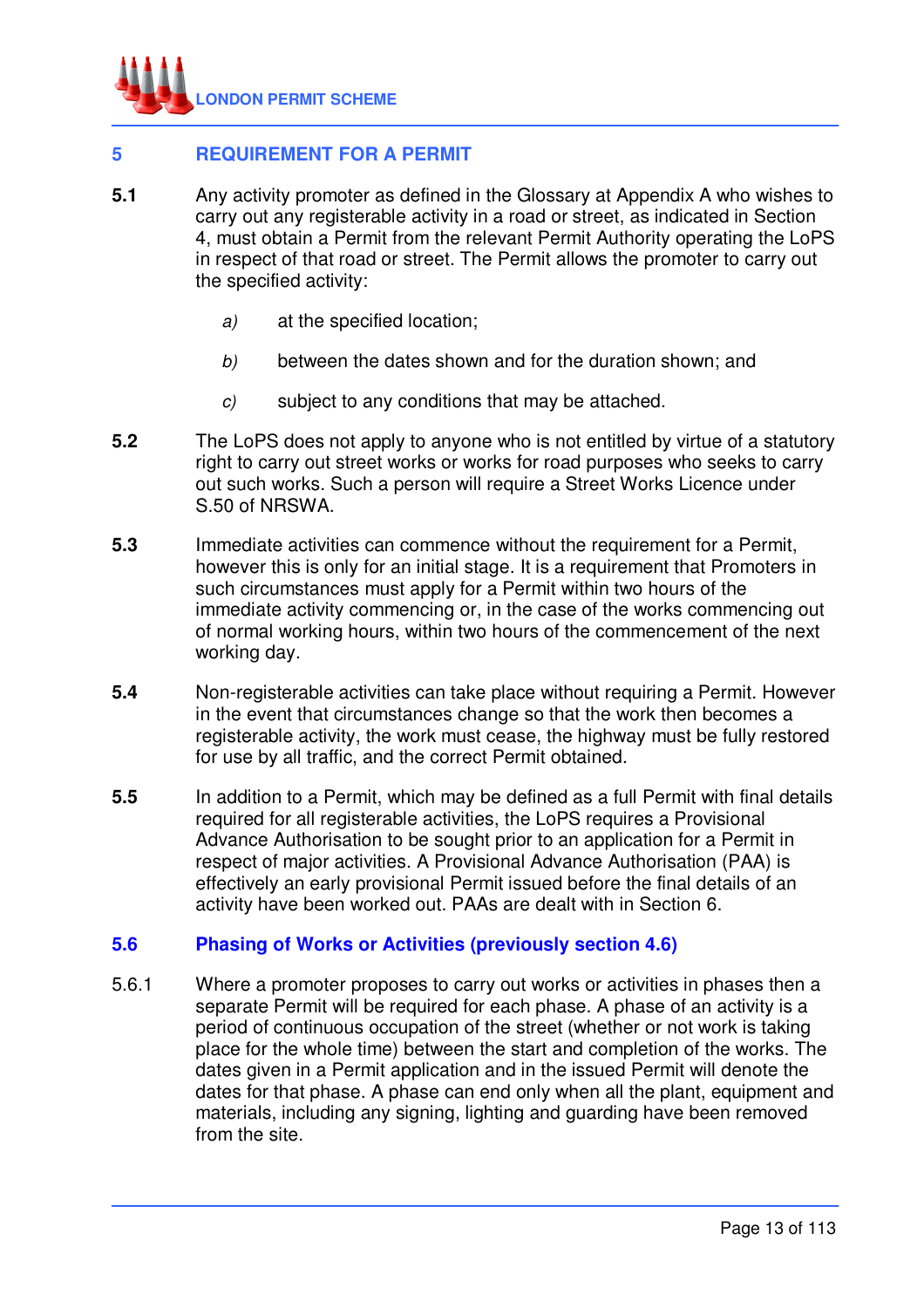

- 5.6.2 A promoter must clarify when an activity is to be carried out in phases on the application. Each phase will require a Permit and, if a major activity, also a Provisional Advance Authorisation (PAA), and all phases will be cross referenced to previous phases and Permits for those phases.
- 5.6.3 Phased activities must relate to the same works. These could be a single or multiple-but-linked excavation, or a trench dug progressively along the street as part of a continuous operation. Or they could be where an interim reinstatement is made and the permanent reinstatement is done some time later.
- 5.6.4 In addition where temporary reinstatement is required by the Permit Authority in particular to minimise risk to the public and allow safe passage, for example where works are sited on a street or road that will be used by people attending a sporting event, carnival, festival, the works must also be treated as being phased and therefore a separate Permit will be required for each phase.
- 5.6.5 Normally a fee will be required in respect of issuing each Permit for each phase, however, where the requirement for separate Permits arises solely out of the need for temporary reinstatement in order to minimise risk to the public as referred to above, then the Permit Authority will not require a fee to return and complete the phase that was interrupted at the request of the Permit Authority.

#### **5.7 New Customer Connections**

5.7.1 A new main or cable run, which includes new customer connections, can be classed as one phase if all the work is completed in a single occupation of the street. Otherwise a new Permit must be obtained for the customer connections stage.

#### **5.8 Reinstatements**

5.8.1 If a permanent reinstatement cannot be completed on the first pass, the activity will be regarded as having two or more separate phases; a separate Permit must be obtained for each phase. (Under the provisions of NRSWA this also means two or more separate works for the purposes of Section 74 of NRSWA). Each phase is from the start date in the relevant Permit to the completion of either interim or permanent reinstatement and the removal of all surplus materials and equipment from site. The same activity reference must be used for all phases in their respective applications and will similarly appear on each issued Permit.

# **5.9 Linked and Cross Boundary Activities**

5.9.1 Linked activities carried out at separate locations in a street will be treated as belonging to the same set of works. However, unconnected activities carried out by the same promoter in one street will not be treated as parts, or phases, of a single set of works.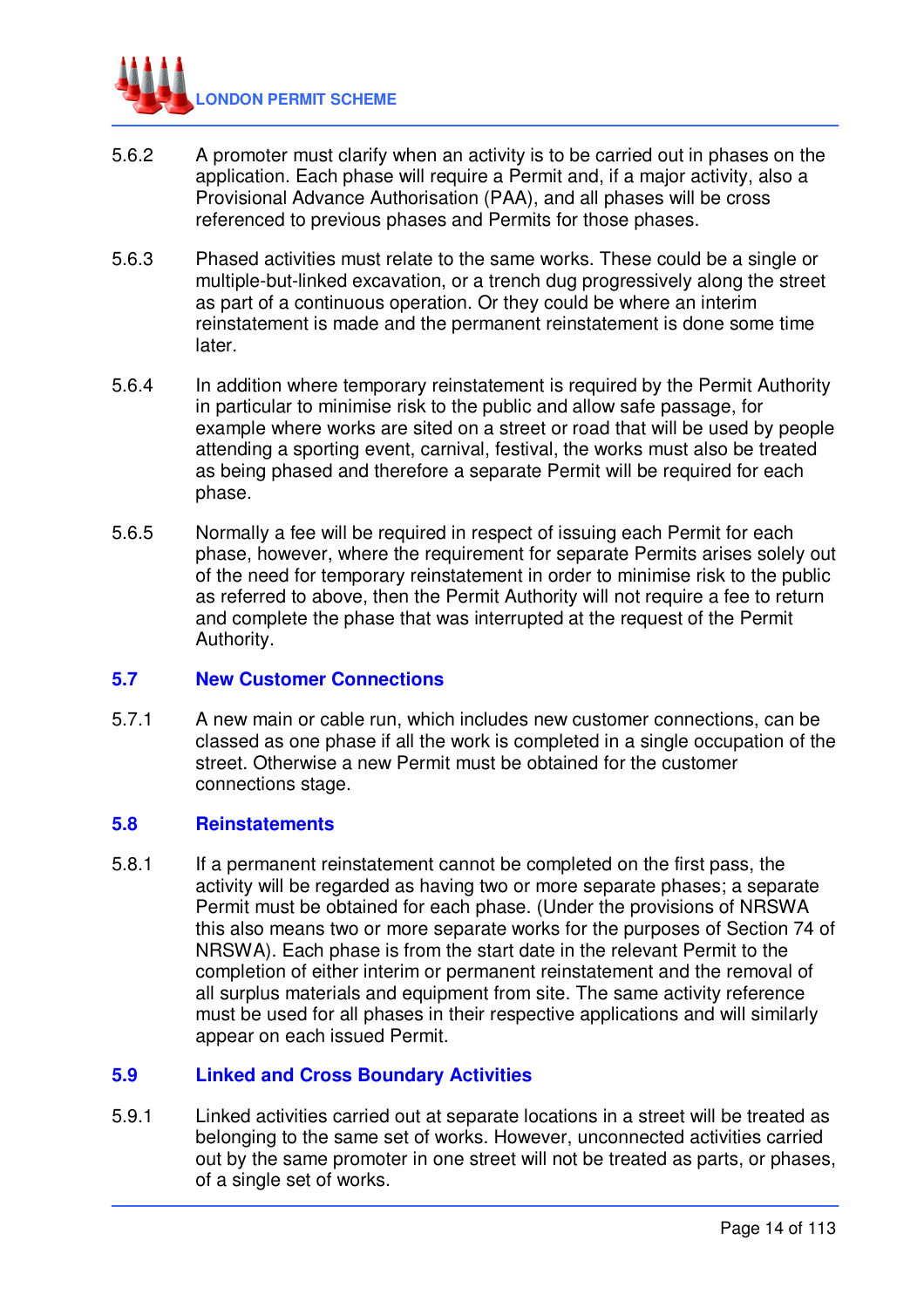

- 5.9.2 Even if an activity involving more than one street forms part of one project in management and contractual terms, separate Permits and Provisional Advance Authorisations must be obtained for each street or USRN or from each permit authority where the works cross the boundary of two permit authorities in the same street.
- 5.9.3 Where a project with activities in more than one street straddles the boundary between one LoPS Permit Authority and another LoPS Permit Authority or an authority operating a Permit Scheme, separate Permit applications, including those for Provisional Advance Authorisation, should be submitted to both Permit Authorities. Furthermore, the project reference should be included on both applications so that each Permit Authority can consider the impact and co-ordinate the activities together.
- 5.9.4 If a cross boundary project involves activities on a street of an authority operating a notice system under NRSWA, then the Permit application to the LoPS Permit Authority must identify the activity in the other authority so that the LoPS Permit Authority can co-ordinate with them.

#### **5.10 Severable Works**

- 5.10.1 The definition of emergency works in Section 52 of NRSWA provides that items of work which "cannot be reasonably severed" from the emergency works are regarded as part of them. The same test applies to urgent works.
- 5.10.2 Work which can be "reasonably severed" from the immediate activity must therefore be regarded as separate activities and classified accordingly.
- 5.10.3 Typically, immediate activities shall consist only of a repair to end the emergency, or restore the service, and complete the necessary reinstatement. Subsequent activities to provide a permanent solution are "severed" and subject to a separate Permit application.
- 5.10.4 If the promoter leaves the site after dealing with the immediate problem, including carrying out an interim reinstatement and closing down the site, and returns later for further activities - it is clear that these are "severed" one from the other. However, even where activities are continuous, the later stages which do not relate to the immediate problem cannot be treated as part of the immediate activity.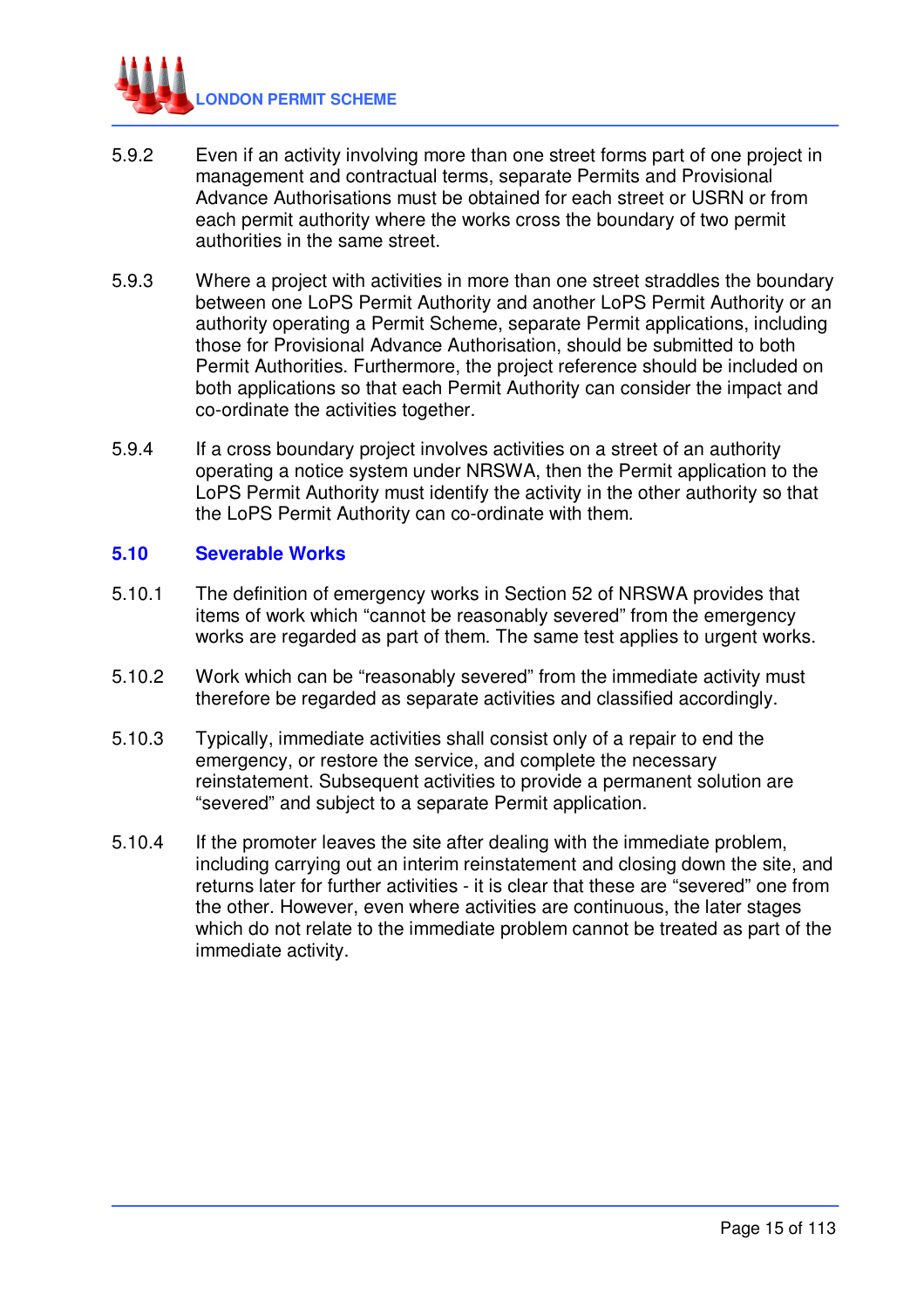

# **6 PROVISIONAL ADVANCE AUTHORISATIONS (PAAs)**

- 6.1 Regulation 11 provides that a Permit Scheme may include provision requiring a Provisional Advance Authorisation ("PAA") for certain specified works in specified streets to be obtained as part of the application for certain classes of Permit.
- 6.2 PAAs are a means of enabling significant activities to be identified, coordinated and programmed in advance, by allowing activities to be provisionally "booked in" by the Permit Authority pending the authority's subsequent decision on whether, and with what conditions, to issue a Permit for the activities. They are in many ways equivalent to advance notices issued under Section 54 of NRSWA.
- 6.3 It is important to ensure that PAAs can be properly considered and issued in the expectation that a Permit will ultimately be issued for the activities. The purpose of the PAA is to allow the activity promoter to advise that he has work to undertake and would like provisionally to reserve workspace on the highway, although in accordance with Regulation 11 (5) it will be made clear that the granting of a PAA does not guarantee that a Permit will subsequently be issued.

#### **6.4 Activities or Works Requiring PAA**

- 6.4.1 It is a requirement of this Permit Scheme for PAAs to be sought for major activities or works but not in relation to other works which will only require a Permit.
- 6.4.2 As with Permits a PAA can only be sought in respect of works proposed in one street.

#### **6.5 Timing of Application for PAA**

6.5.1 The PAA must be applied for, in relation to major works, not less than three months in advance of the proposed commencement date of those works or as agreed with the Permit Authority. The information required in support of an application for a PAA is set out below. Whilst the information is equivalent to that required in support of an application for a Permit it is recognised that very detailed information may not be known at this early stage.

#### **6.6 Advanced Publicity**

6.6.1 Based on the information provided within the application for a PAA the Permit Authority will be able to confirm whether the proposed activity or activities have the potential to be especially disruptive to local residents businesses and/or road users. In such circumstances the Permit Authority will require the activity promoter to provide advance publicity to nearby householders or businesses, or to traffic or pedestrians using the road.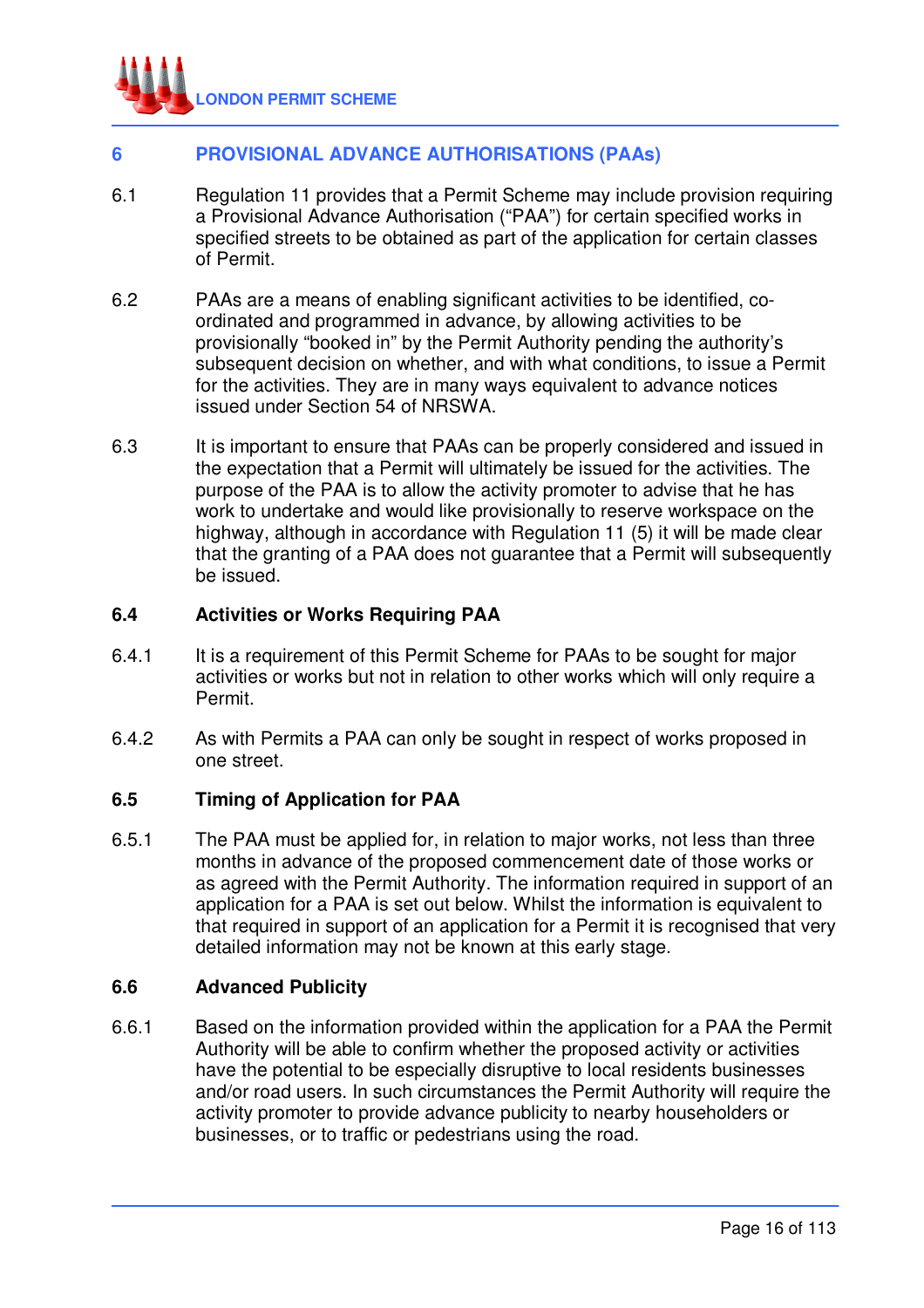

- 6.6.2 A Permit Authority cannot impose a condition upon a PAA and it is not possible to incorporate additional time beyond the dates when the road will be occupied for the major works within any subsequent full Permit in order to ensure that an effective advance publicity exercise can be carried out. Where the Permit Authority therefore concludes the Promoter must provide advanced publicity prior to the works commencing they will inform the Promoter of such at the PAA stage. When the subsequent application is made for the full Permit, the Promoter will be required to supply evidence with that application that the notification exercise has been carried out and this will be reflected in a condition upon the full Permit.
- 6.6.3 Where the details of the major works change to any significant degree between the time the advance publicity is carried out and when the Permit is applied for, and most particularly, where the dates of the works change significantly, then the Promoter will be required to carry out a further publicity exercise. The purpose of the exercise is to ensure that the changes are publicised and that the relevant members of the public and road users are made aware of those changes. This will then be reflected as a condition on the Permit.

#### **6.7 Content of PAA Application**

- 6.7.1 An application for a PAA must contain the same matters required for a full Permit set out in Section 7. Reference may also be made to the relevant information set out in the Technical Specification for EToN.
- 6.7.2 Standard, Minor and Immediate activities do not require an application for a PAA.
- 6.7.3 PAA applications must contain the following:
	- a) location of activity;
	- b) proposed start and end dates (but see below);
	- c) an outline description;
	- d) times of working, including hours of the day and any weekend provisions;
	- e) the road space occupancy;
	- f) method of working; and
	- g) traffic management.

#### **6.8 Decision to give PAA**

6.8.1 The Permit Authority must respond to an application for a PAA within one calendar month from the date the application is received by the Permit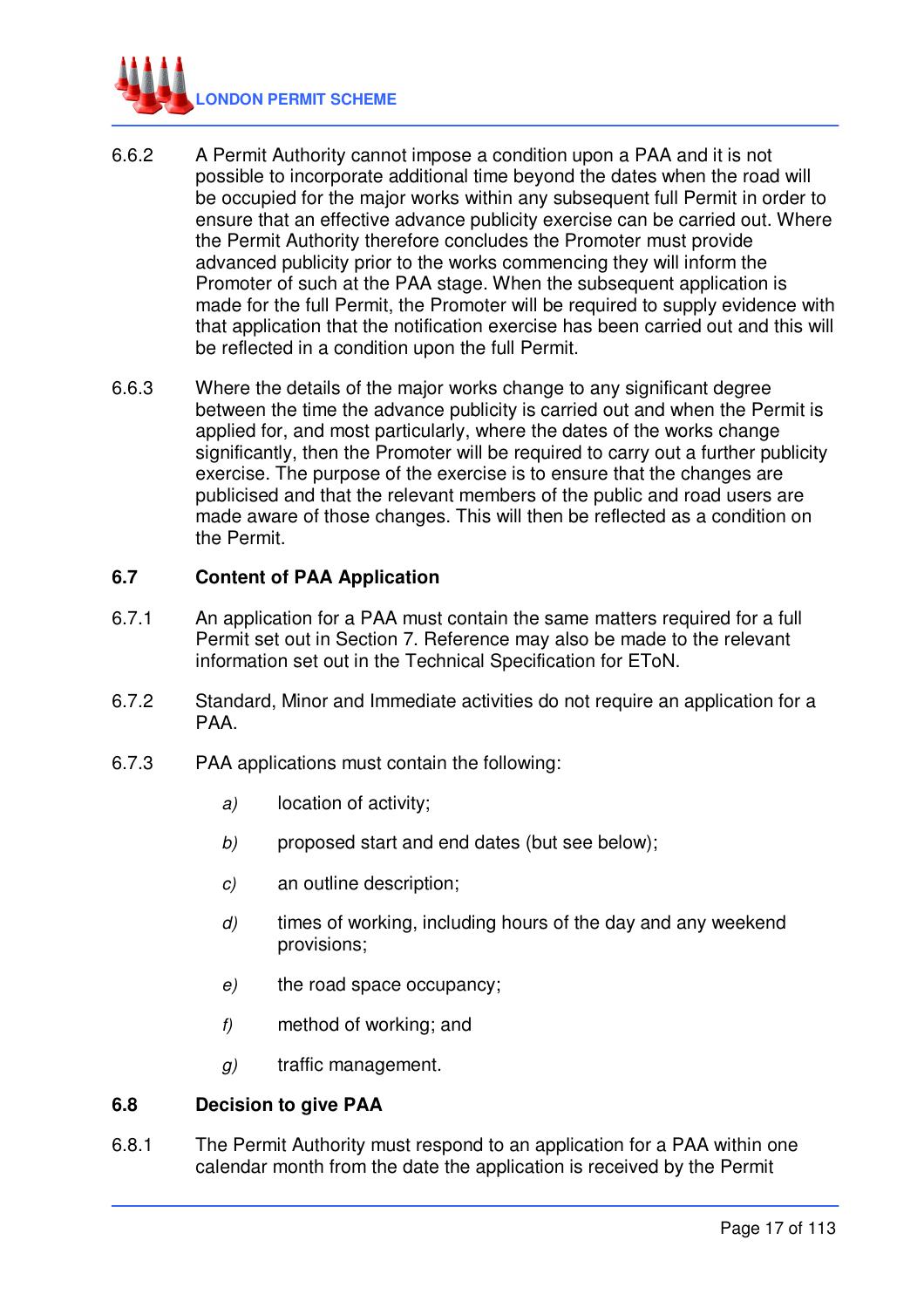Authority. As with applications for a full Permit, set out in Section 7, the Permit Authority may either give the PAA, or refuse the PAA giving reasons.

- 6.8.2 If the Permit Authority does not respond to a PAA within the response time, the PAA, as with an application for a Permit, will be deemed to be granted.
- 6.8.3 The Permit Authority, when considering an application, for a PAA must act reasonably. Where the promoter has completed the application in full in accordance with the requirements set out in Section 6.7, there will be a presumption that the PAA will be granted unless relevant and material considerations in line with the NMD and objectives of the LoPS outweigh that presumption.

#### **6.9 Fees**

6.9.1 Fees are addressed in Section 13. PAAs are described in the Regulations, the Statutory Guidance and the Code of Practice as part of an application and are therefore not separate from a Permit application. The power of a Permit Authority to charge a fee for an application for a Permit where the Permit Scheme requires a PAA to be obtained as part of that application is therefore considered to mean, in accordance with the guidance in paragraph 39 of the Statutory Guidance, that a charge will be made at the time when the subsequent application for the full Permit is made and not at the time when the application for the PAA is made.

# **6.10 Changes to Proposed Works Subject to PAA**

- 6.10.1 It is recognised that it may be difficult to be certain of the start date three months before the event. The proposed start date is regarded, as are all aspects of the PAA, as provisional and may be amended in the subsequent application for a full Permit.
- 6.10.2 In circumstances however where a PAA has been given but a full Permit has not yet been issued, and the proposals, including the proposed start and end dates change, the Promoter must inform the Permit Authority of the changes as soon as possible.
- 6.10.3 Following this the Permit Authority will inform the Promoter whether the changes mean either:
	- $a$ ) that the changes are not significant so as to warrant a new application for a PAA;
	- $b$  that the changes are significant so as to warrant a new application for a PAA; or
	- c) that a PAA is no longer required and an application for a full Permit only will be required.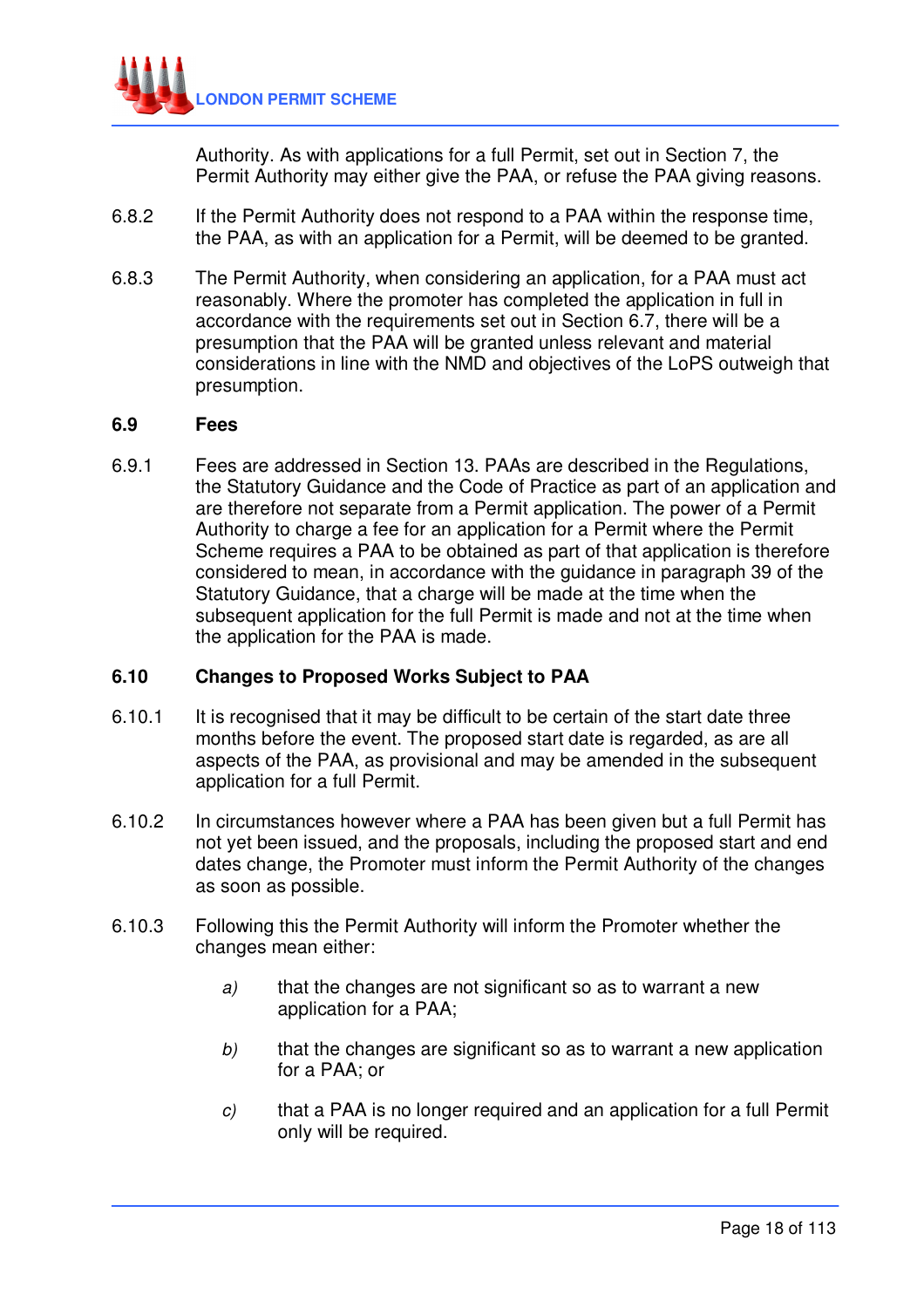

### **6.11 Subsequent Application for Permit**

- 6.11.1 Once a PAA is given the promoter is required to submit the relevant application for a full Permit at a date no later than ten days beginning with the proposed starting date set out in the PAA.
- 6.11.2 Where the Promoter is unable to fulfil the requirement in 6.11.1 then, following a request by the Promoter the Permit Authority may allow a further period within which the Promoter may submit the application for the full Permit.
- 6.11.3 Where the Promoter fails to submit an application for a Permit following and relating to a particular PAA within the relevant time period, then there will be a presumption against issuing a Permit applied for subsequently. In simple terms the PAA will be treated as ceasing to have effect and the Promoter will have to start the process again by applying for a new PAA unless the Promoter has the agreement of the Permit Authority to allow the Promoter to make an application for the full Permit.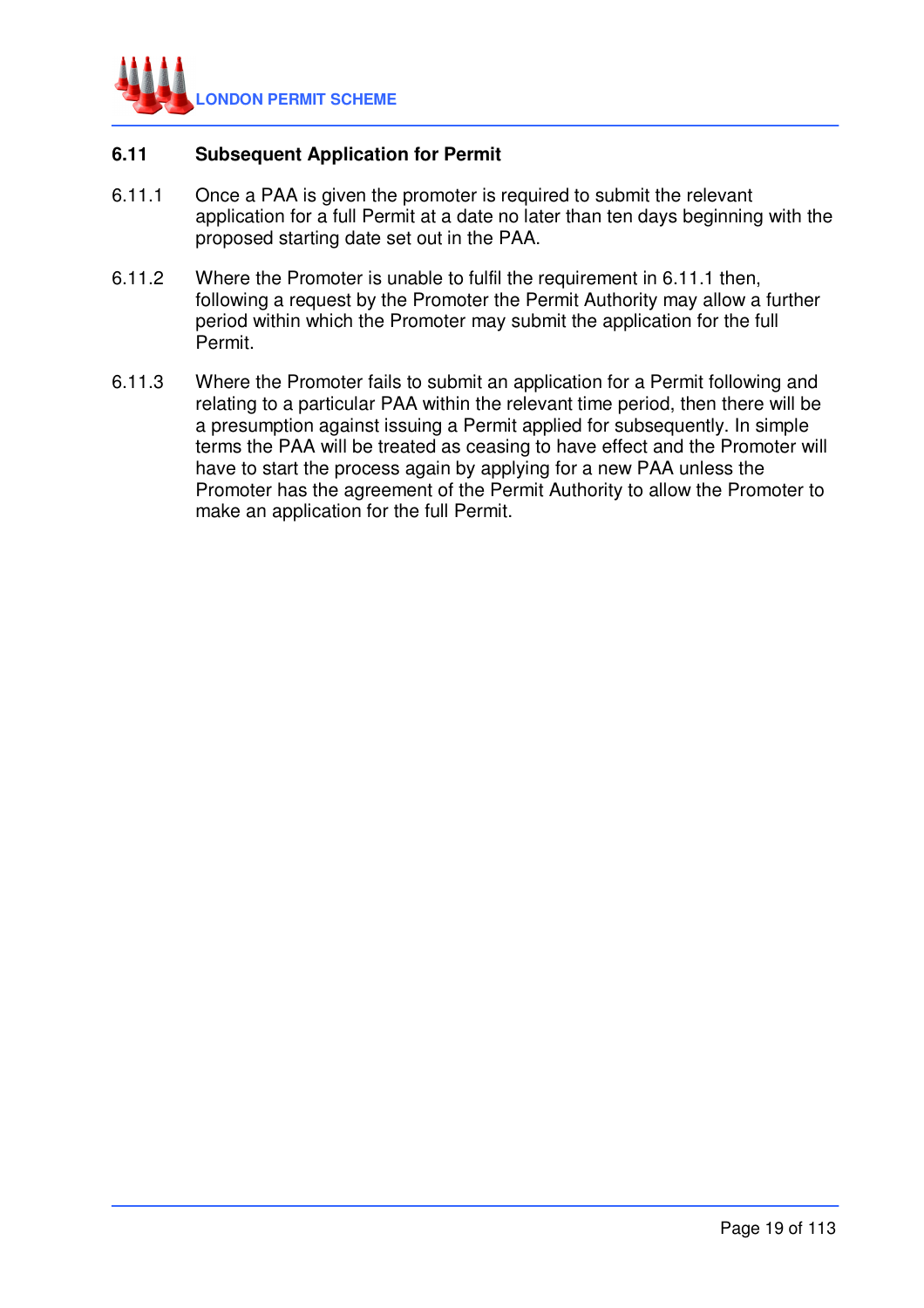

# **7 PERMIT APPLICATIONS**

- 7.1 The minimum times within which applications must be made are set out in Section 8. Activity promoters are however encouraged to contact the Permit Authority early so that conditions can be discussed and, if possible, an agreement can be reached so that the application is approved quickly. Early applications will improve the co-ordination process and enable the Permit Authority to control better all the activities that take place on the highway.
- 7.2 The Permit Authority will ensure that existing and potential activity promoters can access the contact details of the persons dealing with applications by publishing the relevant information on the **www.londonstreetworks.net** website as referred to in Section 1.6. Promoters are again reminded that contact details can change regularly and activity promoters are encouraged to make full and constant use of that website.
- 7.3 Whilst the LoPS is a Common Permit Scheme, where an activity crosses the boundary between Permit Authorities, the activity promoter must apply for a Permit from each authority. Where an activity crosses the boundary between a Permit Scheme and an area where noticing under NRSWA is used, both systems will need to be invoked. However, fees are payable only to Permit Authorities.
- 7.4 In both cases, early discussion with all involved will help to avoid any conflicting requirements.

#### **7.5 Method of Making Permit Applications**

- 7.5.1 Permit applications, wherever possible, must be made electronically using the EToN system, but where this is not possible, they may also be made by alternative means, i.e. by fax, post or hand delivery and must comply with the requirements set out in the Technical Specification for EToN. The Code of Practice for Permits states that by April 2009 all activity promoters must make electronic applications.
- 7.5.2 Applications containing the relevant information must be made within the timescales set out in Section 8 and are set out in the table at the end of the same Section.

#### **7.6 Copies of Applications**

- 7.6.1 Permit applicants must also note that in accordance with Regulations 9 (9) and 11(6), the LoPS requires promoters applying for Permits or PAAs to provide copies of their applications to any authority or undertaker that has requested to see PAAs or Permit applications on certain streets. The Permit Authority will inform the applicant of this requirement following receipt of the application.
- 7.6.2 In addition, in accordance with Regulation 37 (7), which imposes the equivalent requirement (through an amendment to Section 93 of NRSWA),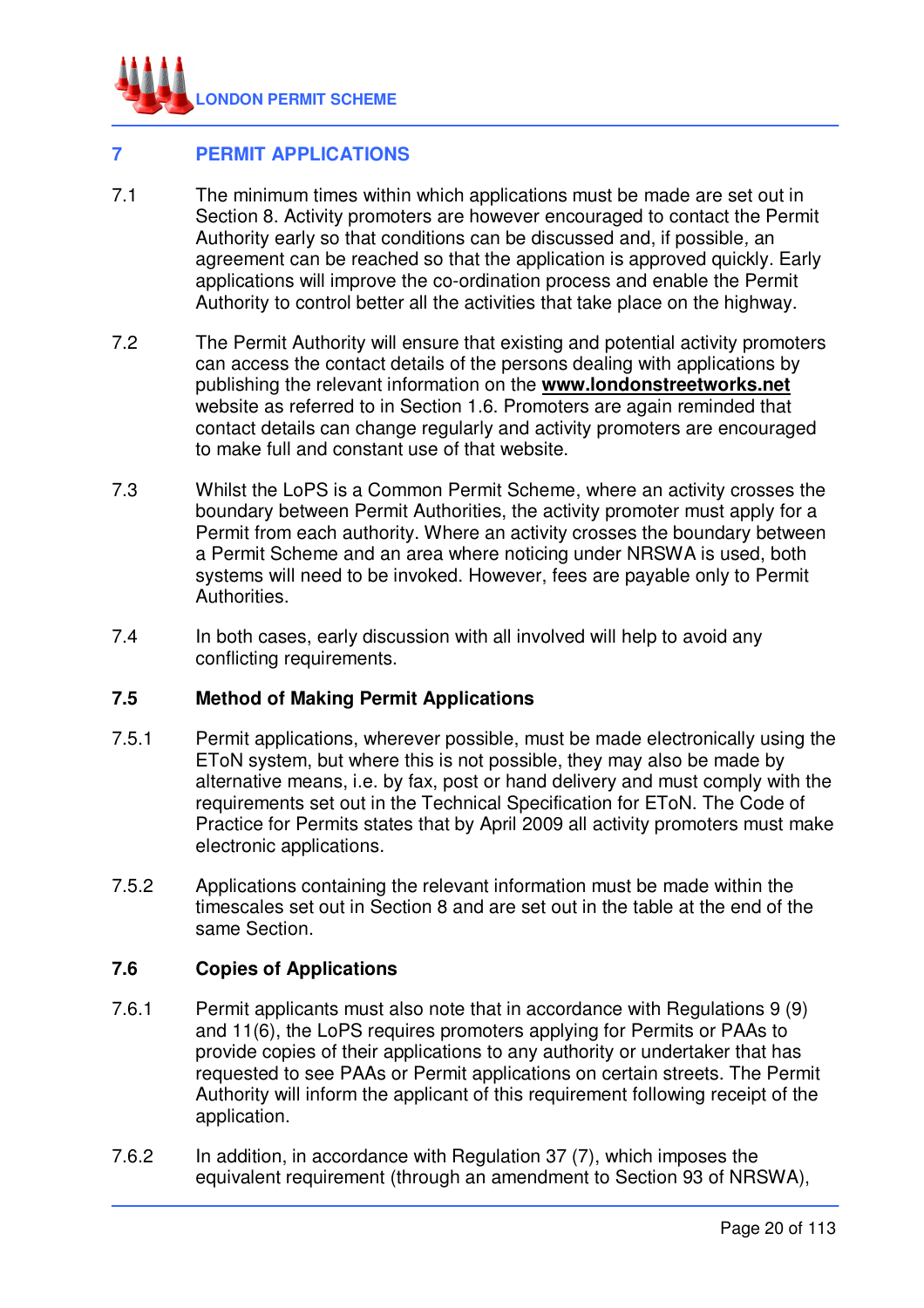

the LoPS also requires copies of applications for activities in the vicinity of a level crossing to be sent to the relevant transport authority.

7.6.3 Where those authorities or undertakers do not have access to EToN applicants can comply with the above by sending copies of the applications either by e-mail, fax or by post.

#### **7.7 Format of Permit Applications**

- 7.7.1 The definitive format and content of both paper and electronic Permit applications is given in the Technical Specification for EToN, and all applications must comply. The system will be able to print a paper application after it is received, but it is emphasised that from April 2009 all applications should be made electronically. Those using paper systems must take particular care to code Permit applications appropriately.
- 7.7.2 The description of activities must be in plain English without any industry specific jargon. A standard description used consistently, with added text for exceptions, allows quicker analysis resulting in clearer information and helps authorities to co-ordinate activities.

#### **7.8 Content of Permit Applications**

#### 7.8.1 **The Street**

An application shall relate to proposed activities in only one Street.

#### 7.8.2 **Detailed Description of Activity and Collaborative Promoters**.

 A detailed description of the activity, setting out what the works are and their purpose, must be provided to allow the Permit Authority to assess its likely impact (similar to that already required under NRSWA). In addition, where collaborative working is proposed the promoter must provide a detailed description of the collaborative scheme of works, the identity of the other promoter or promoters, how they may be contacted and a summary description of the work they propose within the collaborative scheme.

#### 7.8.3 **Location**

- 7.8.3.1 Promoters must give an accurate location based on National Grid References (NGRs) for openings and excavations, along with the dimensions of the space taken up by the activity in the street. Where trenches are proposed then a NGR for each end of the trench must be included. Where a small opening or small excavation as defined in the Glossary in Appendix A is proposed, then a NGR in the centre of the opening or excavation must be provided.
- 7.8.3.2 As set out in Section 8.3.4 promoters must apply for a Permit within two hours of an immediate activity commencing or, in the case of the works commencing out of normal working hours, within two hours of the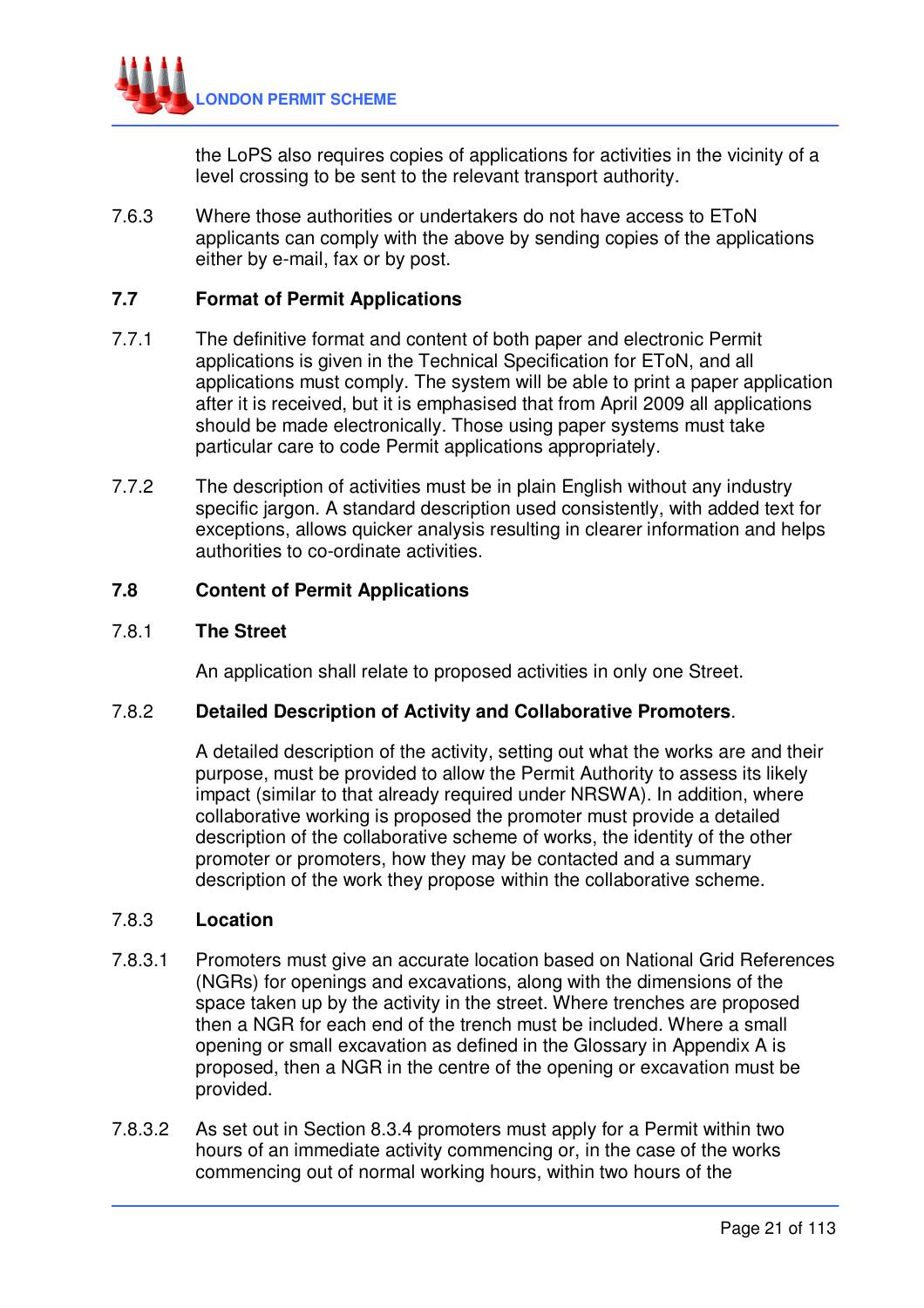

commencement of the next working day as defined in the Glossary in Appendix A. Where the Promoter finds that the location in which they have started digging is not where the leak (or other emergency) actually is, a Permit is still required for those works because they have broken open the street. In such circumstances the promoter is required to have a Permit for the works already carried out and must apply for a variation of that Permit for:

- a) the first excavation in each further 50 metre band away from the original opening or excavation in the same street, i.e. 50-100 metres, 100-150 metres etc, measured from the furthest point of the original hole to the nearest point of the new opening or excavation. Separate variations for further excavations or openings will be required for bands going in opposite directions;
- b) if the search carries into a different street, i.e. a different USRN, or if the street changes to a different authority, then a separate Permit application is required.

# **7.9 Duration**

7.9.1 Each application for a Permit must include proposed start and end dates of the works which in effect will be the date from which the Promoter requires the road space until the road space is no longer required. For all streets, details of the times of day when the activity is to be carried out must also be provided, including any proposal to work at night. If the activity promoter proposes to undertake activity on weekends or Bank Holidays to speed up the activity and reduce disruption, then they must also say so. This information will be taken into account when imposing conditions on the Permit.

#### **7.10 Illustration**

- 7.10.1 Activity promoters must provide an illustration of the activity with their application for a Permit where the activity is significant in terms of potential disruption due to the position and size of the activity. This means that all applications for major activities and for all registerable activities undertaken on the Transport for London Road Network (TLRN) and the Strategic Road Network (SRN) must be accompanied by such an illustration. Illustrations, where provided, should be based on an extract of the plan held by the activity promoter showing the location of their apparatus at the site in question.
- 7.10.2 For activities other than major activities, an illustration may also be required, as a small excavation at a critical junction may be equally as disruptive or much more so than a major activity. Where an application other than a major application is not accompanied by an illustration and the Permit Authority considers that it should, then the authority will respond as soon as possible setting out that the application has to be rejected in the absence of the illustration. The promoter will then be able to amend and submit a further application with the appropriate illustration.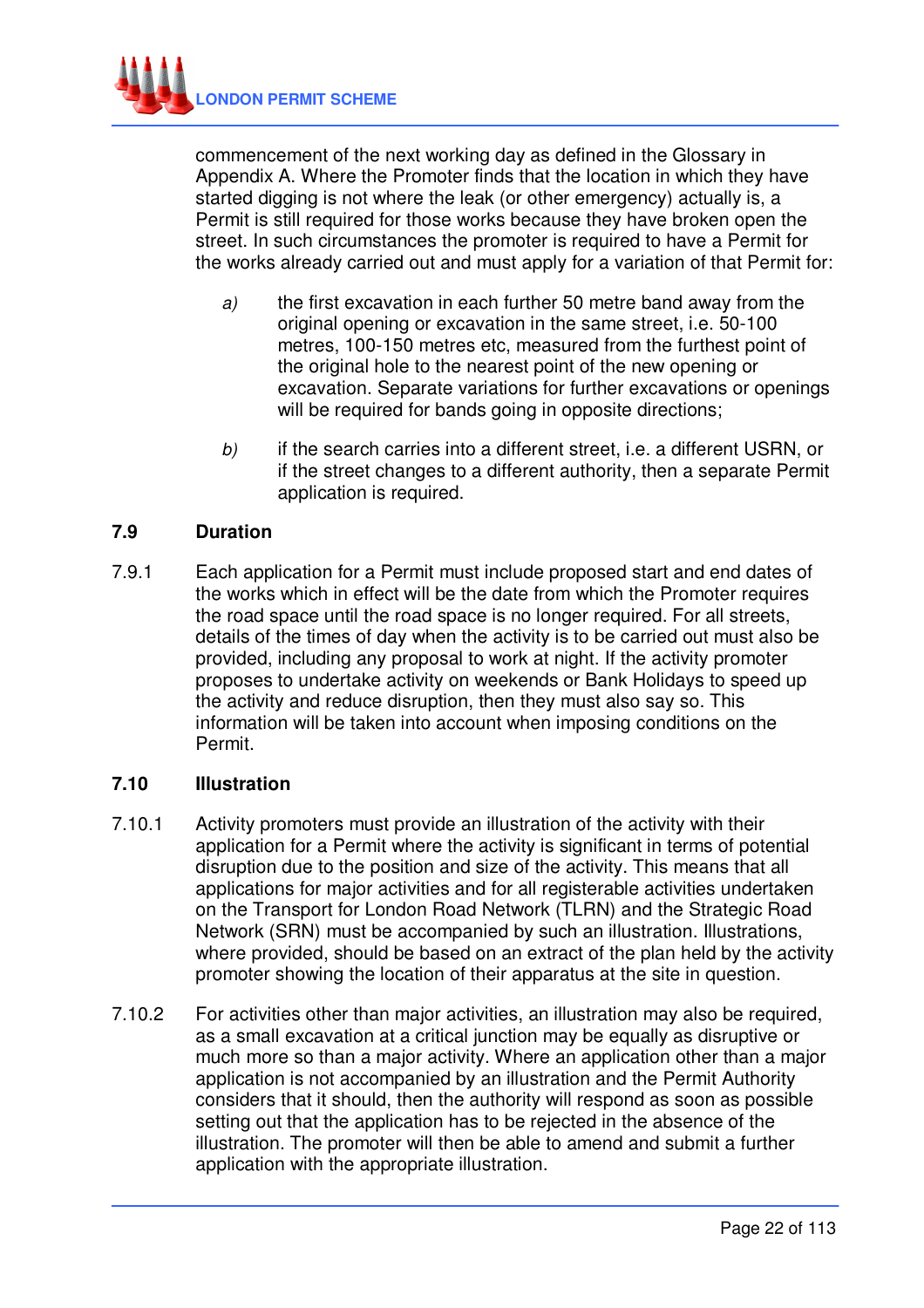

- 7.10.3 The illustration must include details of the activity, whether it is likely to affect more than one lane of the street and, if possible, a Disruption Effect Score as set out in Appendix C. The Technical Specification for EToN provides appropriate details as to the form of such illustrations, but plans, digital photographs and similar would normally be required. How the illustration is to be transmitted can also be found in the Technical Specification for EToN.
- 7.10.4 Activities on those streets, or parts of a street, subject to a Special Engineering Difficulty designation will in any case require a plan and section as indicated in NRSWA Schedule 4 (2).

#### **7.11 Government Security Zone - Notification to Police**

7.11.1 In London, for certain streets, it is required, for national security reasons, that the Metropolitan Police are advised before works commence. These streets are contained within what is known as the Government Security Zone (GSZ) and such information can be found on NSG and ASD information. It is a requirement that all activity promoters making Permit applications in respect of works within the GSZ indicate that they will advise the Metropolitan Police of the proposed works once the Permit has been granted.

#### **7.12 Methodology**

7.12.1 Details of the proposed techniques, such as open cut, trench share, minimum dig technique or no dig must be provided.

#### **7.13 Traffic Management, Parking and Traffic Regulation Orders/Notices**

- 7.13.1 Where traffic management proposals will be required as a consequence of the proposed works then a description of the proposals and when they will be instituted as part of the works must be provided in the application. Any requirement for action on the part of the highway authority such as the need to make Traffic Regulation Orders (TROs) or Notices, to suspend parking restrictions and to give approval for portable light signals, sometimes known as portable traffic signals (hereafter referred to as portable light signals), must be included or referred to, in the application. The costs associated with these are not within the scope of the Permit fees and will be separately applied.
- 7.13.2 Reference to the separate statutory requirements for TROs is set out in Section 17.
- 7.13.3 Other than immediate activities all activities requiring a TRO are categorised as major activities.
- 7.13.4 Activity promoters should familiarise themselves with the length of time that the relevant traffic authority needs to process such orders or approvals and build that into their application process i.e. they must apply early enough for the TRO to be made before works commence. It is expected that this will be at least six weeks beforehand.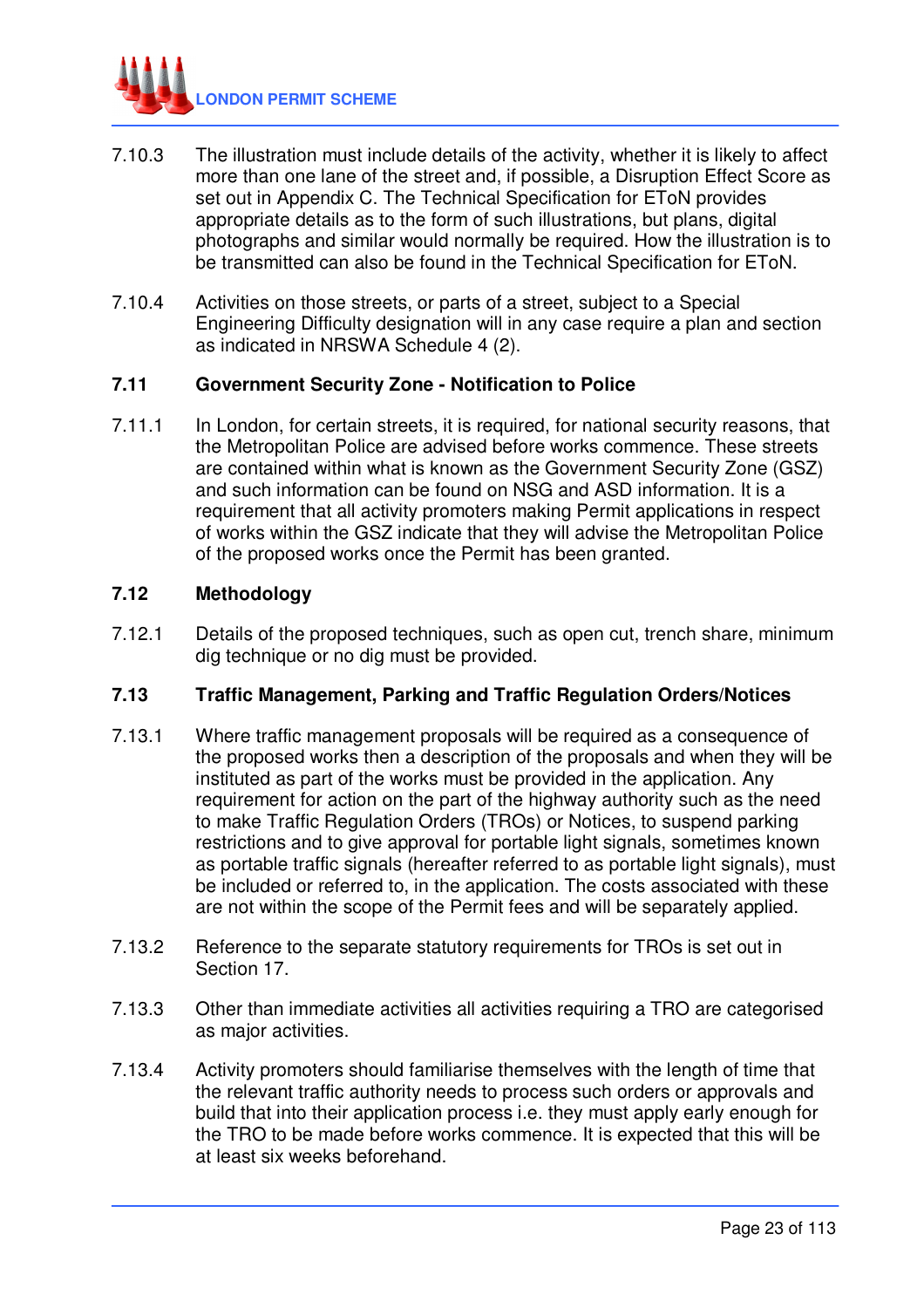

- 7.13.5 Individual approval will be required, as has always been the case for portable light signals at activities across a junction, and requests for the use of portable light signals can be included in the Permit application for the relevant activities. However, for minor activities the minimum approval time for portable light signals (seven days) exceeds the minimum time for Permit applications and an earlier Permit application or separate signals approval application will be needed if both time periods are to be met.
- 7.13.6 Where parking bays are to be suspended, an application must be made to the relevant parking authority. This must be separate from any Permit application. It is important to fully consider the parking needs of people with disabilities when seeking the suspension of parking bays. Evidence of the agreement of the relevant parking authority must be included in the Permit application. If parking bays have been suspended, every endeavour will be made to approve the Permit for the same dates. However if this is not possible the Permit Authority will discuss this with their parking team on the activity promoter's behalf.
- 7.13.7 As indicated, if the advance approval notice period required for any temporary traffic restrictions is longer than that required for a Permit, such measures must be applied for separately and sufficiently early for the subsequent Permit to be issued under LoPS with the traffic management requirements assured. If this happens it will be necessary to indicate that this is the case on a Permit application, cross-referencing the earlier application for traffic management (including parking) by its unique application reference number.
- 7.13.8 In any event as referred to in Section 10 any subsequent Permit will reflect these matters.

#### **7.14 Needs of People with Disabilities**

7.14.1 For all works it is a requirement that full consideration is given to the needs of people with disabilities. This is particularly important in respect of the availability of road space and parking arrangements. It is important therefore at the application stage that any arrangements that will be necessary to accommodate the needs of people with disabilities as a consequence of the proposed works can be established, such as ensuring safe passage, but also whether bus stops and disabled parking bays will be affected or suspended.

#### **7.15 Depth**

- 7.15.1 Activity promoters must provide their best estimate of the excavation depth. While this might be expressed as a range, it must nonetheless provide a meaningful indication of the nature and extent of activity involved.
- 7.15.2 Parts of London fall into areas of Outstanding Archaeological Importance as defined by English Heritage. Works on these streets that are deeper than 1.5 metres from the surface level of the highway must be reported to English Heritage prior to works commencing. It is therefore a requirement that any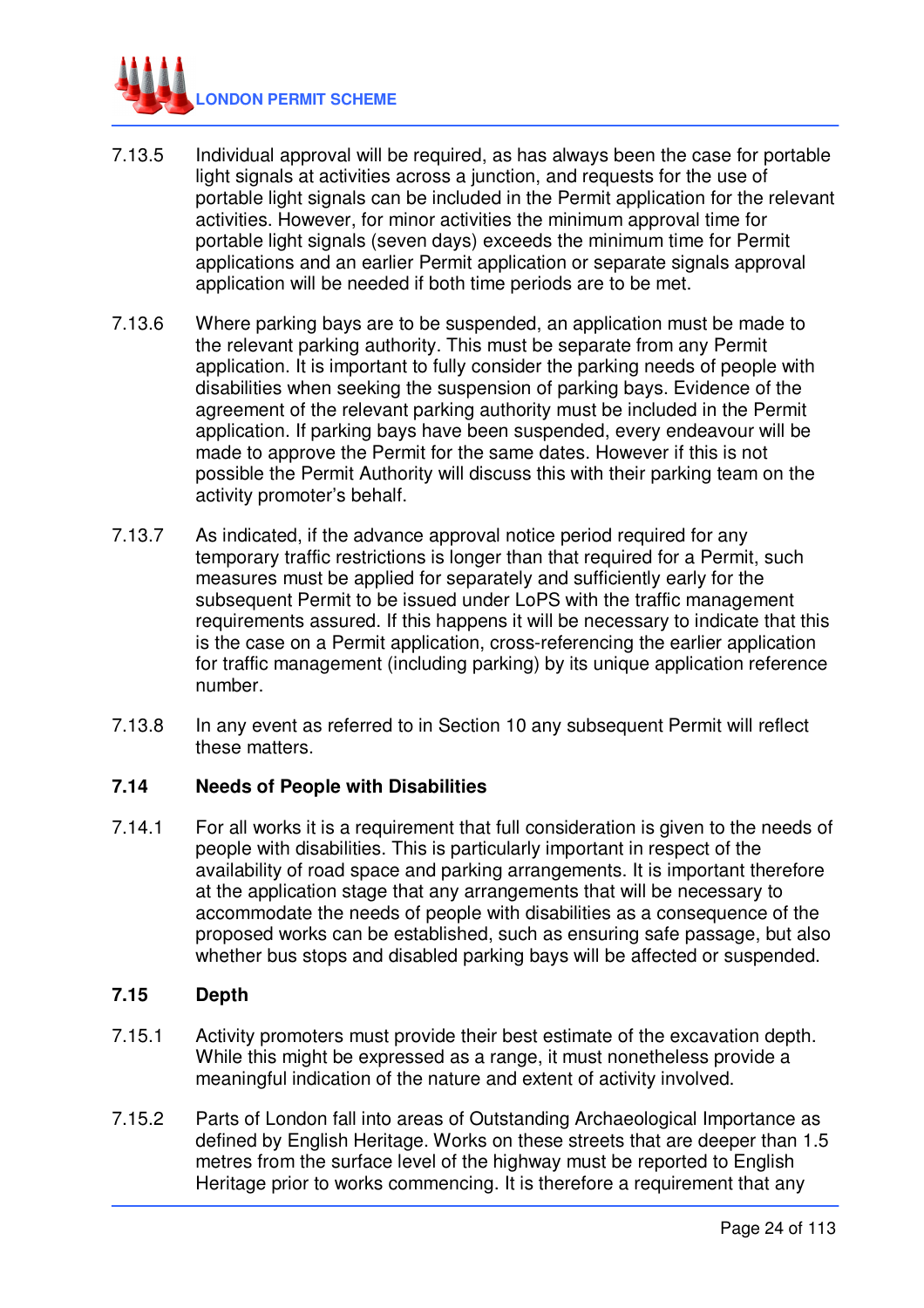

Permit application in respect of such works provides evidence that English Heritage have been consulted. Such information can be found on NSG and ASD information.

7.15.3 It will be presumed that any Permit application in respect of proposed works within an area of Archaeological Importance that does not include information as to excavation depth and notification to English Heritage means that all excavations will be at a shallower depth than 1.5 metres.

#### **7.16 Site Maintenance**

- 7.16.1 The application must indicate what arrangements are proposed to maintain the site in a clean and tidy condition, including removal of any spillage of materials on the public highway, during and on completion of the works. Such arrangements must include the action that may be required to remove all spray paint markings of underground apparatus if such markings remain on site sixty days after the completion of the works.
- 7.16.2 Any subsequent Permit will reflect these matters.

#### **7.17 Inspection Units**

7.17.1 The application must state the provisional number of estimated inspection units appropriate to the activity, in accordance with the rules laid down in the Inspections Code of Practice and associated Regulations.

#### **7.18 Reinstatement Type**

7.18.1 The application must, wherever possible, indicate whether the activity is intended to be completed with interim or permanent reinstatement or a mixture of both. If it is the latter, then details must be provided as to where interim or permanent reinstatements will be completed within that Permit. This may prevent the need for a different activity Closing Notice under the provisions of Section 74 NRSWA.

#### **7.19 Contact Person**

7.19.1 The application must include the name and contact details of the person appointed by the activity promoter to deal with any problems that may occur during the activity, including provision of an out-of-hours contact by the promoter.

#### **7.20 Cross Boundary, Linked Applications and/or Permits**

- 7.20.1 As stated in Section 7.8.1 the LoPS requires a separate Permit for each street. In London, some USRNs may apply to a single street or streets that are partly maintained by separate London highway or Permit Authorities.
- 7.20.2 In circumstances where proposed activities are located in more than one Permit Authority's areas, an application must be made to each Permit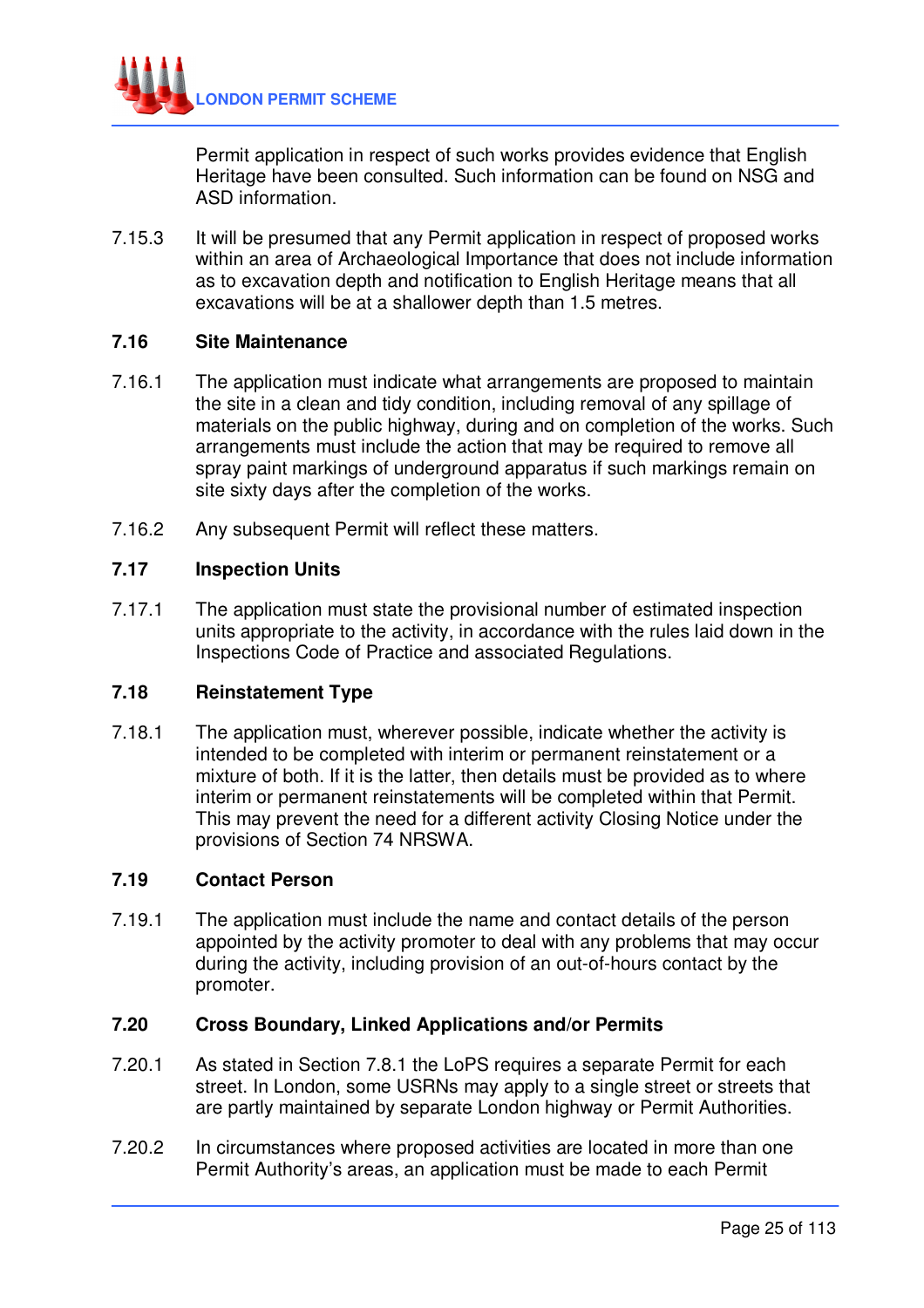

Authority. Where one or more of the authorities is not a Permit Authority then the NRSWA notice system will apply and be relevant only to that part of the street within that non Permit Authority.

- 7.20.3 The project reference must be included on every application so that the Permit Authorities can consider the impact and co-ordinate the activities together.
- 7.20.4 It must be noted that under no circumstances will an application containing activities in more than one street be acceptable.

#### **7.21 Service of Permit Applications**

- 7.21.1 The application process starts when the recipient receives the application, not when it was sent. With electronic transfer, receipt should be almost instantaneous and it is assumed an application has been received at the time it was given, unless there is evidence to the contrary.
- 7.21.2 Where, after three attempts to give an application by EToN (duly recorded by the person serving the application or notice), the application cannot be given (for example because the distant server is down), notification must be given by telephone or fax for immediate activities with formal EToN application or notice following as soon as reasonably practicable.
- 7.21.3 If applications are sent by fax, it is assumed that they have been received when the transmitting equipment records satisfactory completion of the transmission.
- 7.21.4 In respect of applications sent by post, it should be noted that is not guaranteed that applications sent by first-class mail will be received the following day. Promoters must take this into account.

#### **7.22 Advanced Publicity**

- 7.22.1 As referred to in Section 6.6 in respect of works requiring a PAA it may be considered necessary by the Permit Authority for the activity promoter to carry out an exercise publicising and/or informing members of the public and road users directly of the proposed timing and nature of the major works to which the PAA relates. Where a Promoter has been informed of such a requirement at the PAA stage, the subsequent application for a Permit must provide evidence that the relevant notification exercise has been carried out.
- 7.22.2 It is also possible that other proposed activities to which the LoPS applies have the potential to be especially disruptive to local residents, businesses and/or road users, despite not being major works. In such circumstances therefore it will be considered necessary for the promoter to carry out a similar exercise as referred to above, providing advance publicity to those members of the public who are likely to be affected by the proposed activities. The Permit Authority will be able to establish this either following informal preapplication discussions with the promoter or on receipt of the application and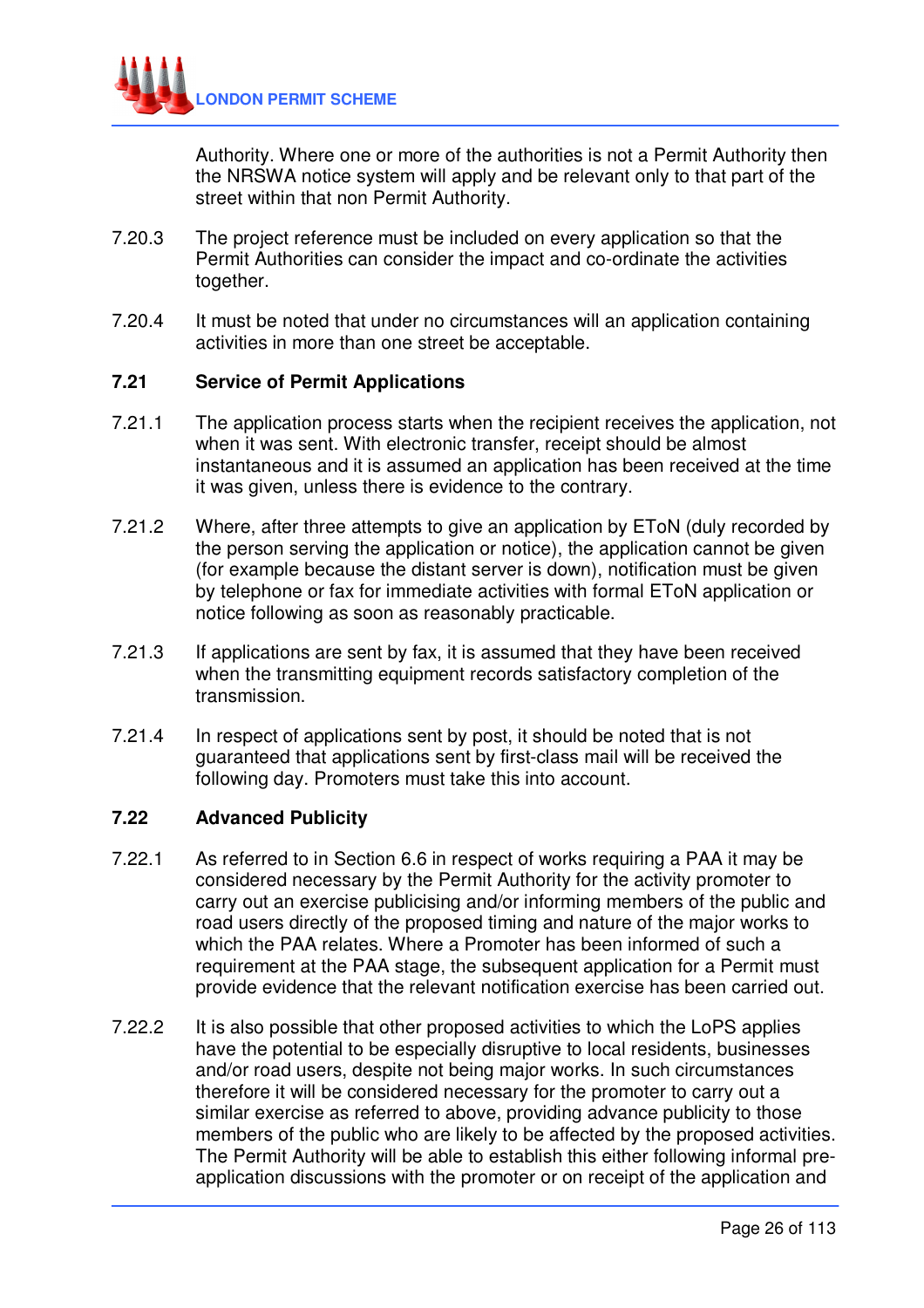

will inform the promoter of the requirement and what form of exercise and extent the Permit Authority considers will be sufficient.

7.22.3 Applications in such circumstances will therefore have to provide evidence that the promoter has carried out the required exercise. This will be reflected in a condition on a subsequent Permit, see Section 10.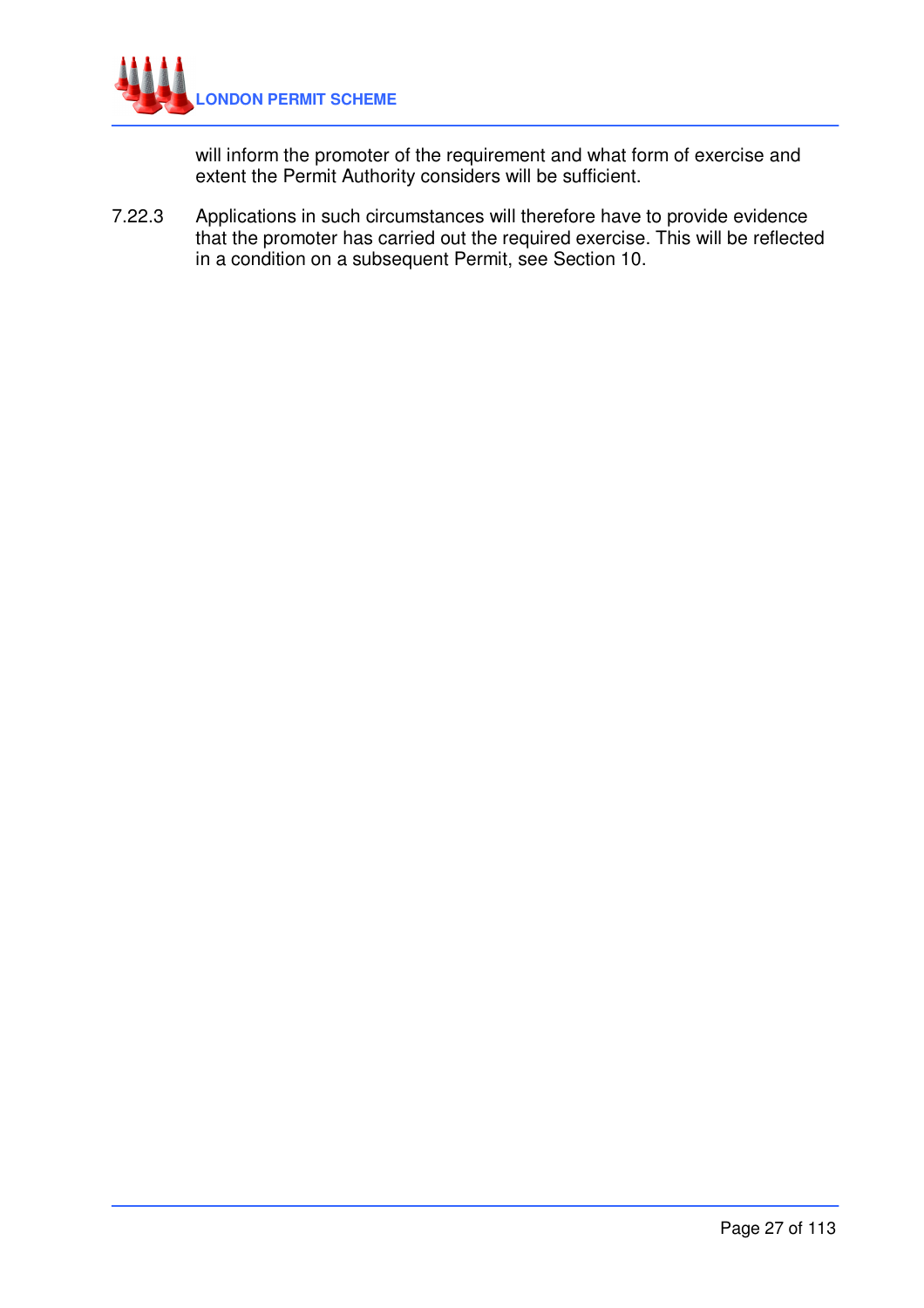

# **8 TIMING OF APPLICATIONS AND RESPONSES**

- 8.1 For effective planning and co-ordination, information needs to be provided to the Permit Authority in good time. In accordance with the advice contained in the Statutory Guidance, the LoPS provides for the minimum time periods before the proposed start date of an activity by which time the relevant Permit application needs to be made and a subsequent response made to the Permit applicant. In addition the LoPS recognises that it is equally important that any applications to vary existing Permits are made in a timely manner.
- 8.2 The time period is measured from the time of receipt of the application by the Permit Authority. The EToN system will provide an auditable record of when an application was sent and received.

#### **8.3 Minimum Application Times.**

#### **Major Activities**

8.3.1 In respect of major activities, as set out in Section 6, the LoPS requires promoters to apply for both a Provisional Advance Authorisation at least three months in advance of the activity and a Permit ten days before the activity is due to start.

#### **Standard Activities**

8.3.2 A Permit application for standard activities is required ten days before the proposed start date.

#### **Minor Activities**

8.3.3 A Permit application for minor activities is required three days before the proposed start date.

#### **Immediate Activities**

8.3.4 In order not to prevent activities that are necessary for emergency or urgent reasons, the LoPS provides that these works can commence and for an initial stage may be exempted from requiring a Permit. During this initial stage, Section 10.5 of this scheme is applicable. Promoters must apply for a Permit within two hours of the immediate activity commencing or, in the case of the works commencing out of normal working hours, within two hours of the start of the next working day and must telephone the Permit Authority immediately works commence on such streets where such a requirement is designated by the Permit Authority and which is shown by record 63 ASD designation.

#### **Non Compliance with Minimum Application Times**

8.3.5 Normally an application that is made outside of the minimum time limits will be rejected. Where it is not possible, however, for an activity promoter to adhere to the minimum application times then the Permit Authority may still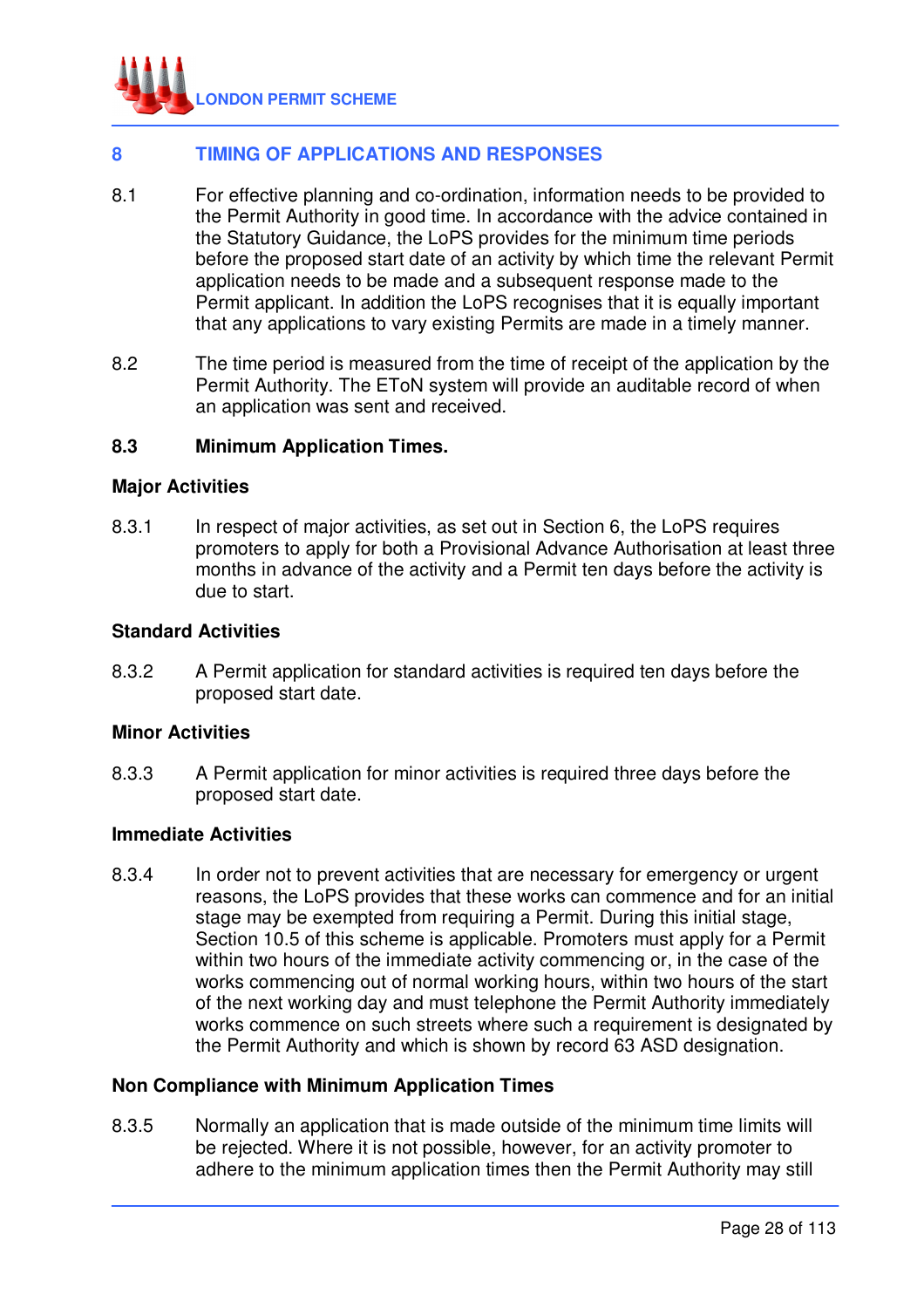

consider applications where there are mitigating circumstances justifying the failure to apply within the minimum times. The promoter must contact the Permit Authority and seek permission to apply outside of the timescales providing reasons why it has not been possible to comply. Such permission is solely at the discretion of the Permit Authority and will only be given exceptionally. Where permission is granted to apply out of time it will be recorded by the Permit Authority. Where permission is not granted and the application has been, or is still made, it will be refused.

- 8.3.6 In respect of applications to vary or extend Permits (see Section 11), applications must be made by the promoter a minimum of two days before the Permit expires or at a point when the existing Permit has more than 20% of its duration to run, whichever is the longer.
- 8.3.7 As where the activity promoter fails to apply for a Permit within the relevant time limits, the Permit Authority may consider applications to vary or extend Permits where the promoter is able to provide mitigating circumstances justifying the failure to apply within the minimum times. It will be relevant for the Permit Authority to take account of the need to avoid the activity promoter having to leave the project site unnecessarily. It should be noted, again, that permission to apply outside of the time limits is an exception to the rule (and any rule in the LoPS as to minimum time requirements) and is solely at the discretion of the Permit Authority.
- 8.3.8 In these circumstances the promoter should first telephone the LoPS Permit Authority, providing reasons to justify an application outside of the time limit in order to ascertain whether the authority is prepared to grant an extension to the time limit to make the application. Where the Permit Authority accepts that those reasons do justify the requested extension to the time limit to apply, the Permit Authority will record that agreement and the promoter should then apply electronically to the Permit Authority formally to grant the variation to the Permit.
- 8.3.9 As set out below the Permit Authority must respond to the application to vary the Permit within two days of receipt.

#### **8.4 Maximum Response Times**

- 8.4.1 In accordance with Regulation 16 time limits have been set out in the LoPS committing the Permit Authority to respond to applications within set periods. It is essential that a Permit Authority replies to Permit applications within the given response times. If it fails to do so, the Permit is deemed to be granted in the terms of the application. For the sake of clarity the maximum response time period will start to run on the next day following receipt of the application.
- 8.4.2 A "response" for the purposes of LoPS means a decision to grant or refuse a Permit. Where there are reasons why the Permit cannot or should not be granted in the terms applied for (e.g. because of insufficient or obviously incorrect information or because of a clash with other activities), the response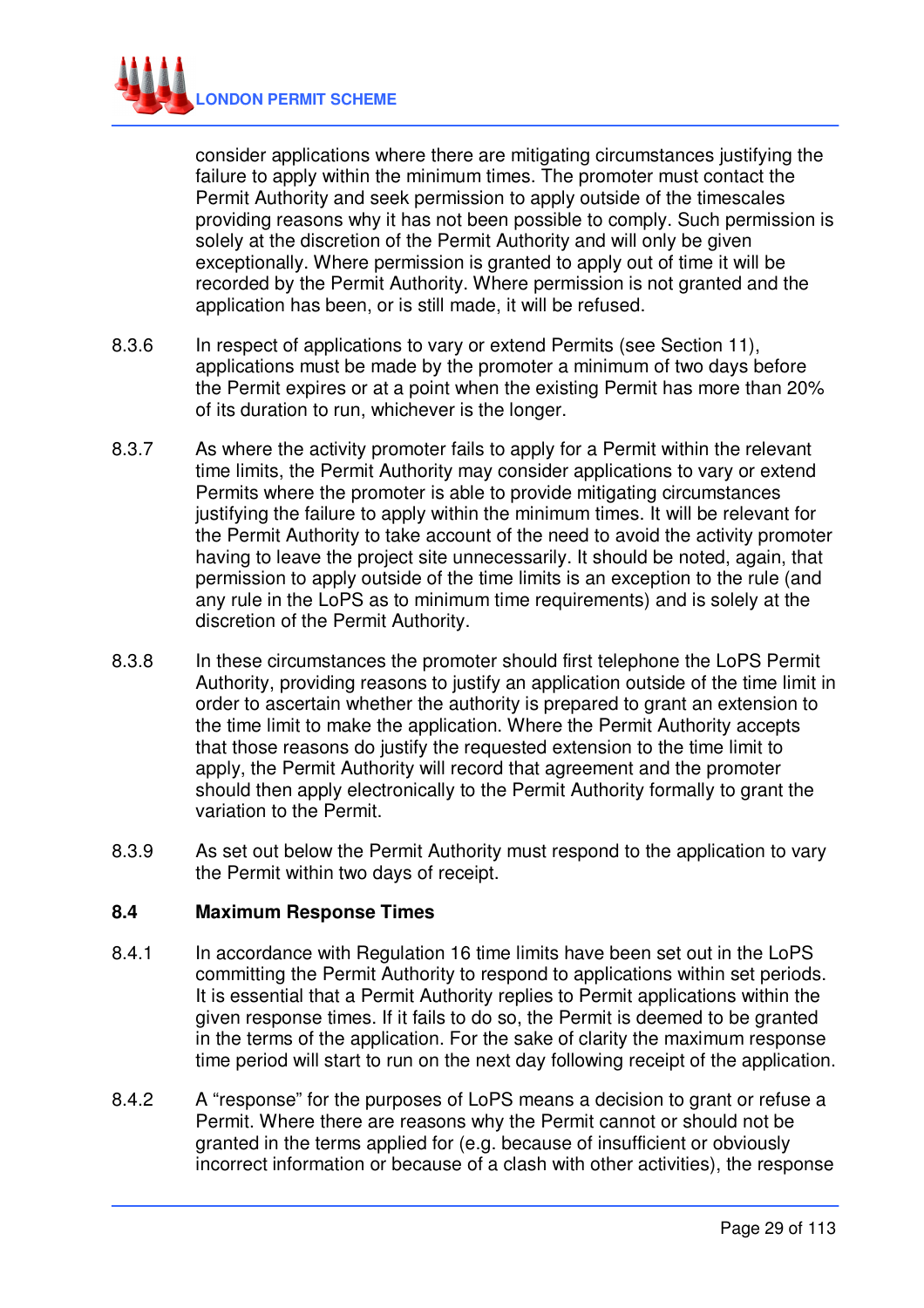

indicating that a Permit will not be granted in those terms will explain the reasons to the applicant, which will enable promoters to make a revised, compliant application.

#### **Major and PAAs**

8.4.3 In respect of major activities the maximum response time for issuing a PAA is one calendar month from the date of receipt of the application and in respect of an application for a Permit, five days from the date of receipt of the application.

#### **Standard Activities**

8.4.4 In respect of applications for a Permit for standard activities, the maximum response time is five days from the date of receipt.

#### **Minor Activities**

8.4.5 In respect of applications for a Permit for minor activities, the maximum response time is two days from the date of receipt.

#### **Immediate Activities**

8.4.6 In respect of applications for immediate activities the maximum response time is two days from the date of receipt however the works may continue throughout that period.

#### **Applications to Vary**

- 8.4.7 In respect of applications to vary a Permit (there is no provision for the variation of a PAA) the maximum response time is also two days from the date of receipt.
- 8.4.8 As indicated previously, reference must be made to dates of receipt. An application for a PAA or Permit is therefore treated as properly made when it is received by the Permit Authority within the relevant time period and is treated as properly responded to when the Permit is issued or refused before the end of the relevant time period.
- 8.4.9 As referred to in the Statutory Guidance, "Days" in this context is a reference to working days, as defined in NRSWA and Regulations.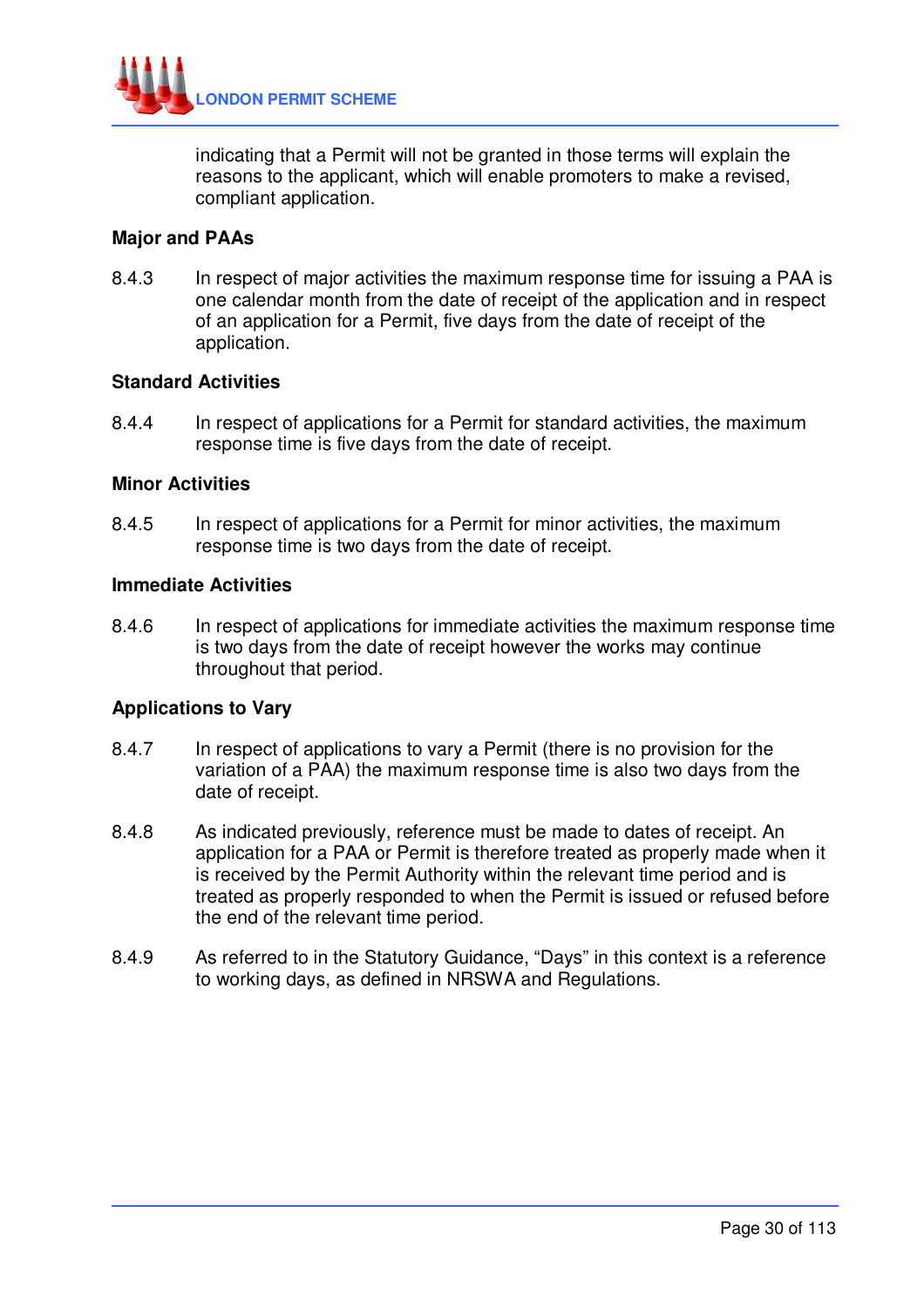

# **Table 1 Application and Response Times**

| <b>ACTIVITY</b><br><b>TYPE</b> | <b>Minimum application</b><br>periods ahead of<br>proposed start date |                                                               | Minimum period<br>before Permit<br>expires for                          | Maximum response times                                   |                                                               | Response<br>times to      |
|--------------------------------|-----------------------------------------------------------------------|---------------------------------------------------------------|-------------------------------------------------------------------------|----------------------------------------------------------|---------------------------------------------------------------|---------------------------|
|                                |                                                                       | Application<br>for<br>Provisional<br>Advance<br>Authorisation | Application<br>for Permit                                               | application for<br>variation<br>(including<br>extension) | Application<br>for<br>Provisional<br>Advance<br>Authorisation | Application<br>for Permit |
| Major                          | 3 months                                                              | 10 days                                                       | 2 days or 20%<br>of the original<br>duration<br>whichever is<br>longest | 1 calendar<br>month                                      | 5 days                                                        |                           |
| Standard                       | n/a                                                                   | 10 days                                                       |                                                                         | n/a                                                      | 5 days                                                        | 2 days                    |
| Minor                          | n/a                                                                   | 3 days                                                        |                                                                         | n/a                                                      | 2 days                                                        |                           |
| Immediate                      | n/a                                                                   | 2 hours<br>after                                              |                                                                         | n/a                                                      | 2 days                                                        |                           |

# **8.5 Grounds for Refusal**

- 8.5.1 Whilst a Permit Authority cannot refuse legitimate activities, it can refuse a Permit application if elements of the proposed activity, such as timing, location or conditions are not acceptable when measured in accordance with the relevant factors as referred to in section 9 below. In such cases the authority should contact the promoter via a works comment as soon as possible and within the response period specified in Table 1, to explain precisely why the application is not satisfactory and which aspects need modification. This is not to be treated as a refusal of the application. If agreement can be reached, and if the timescale for a formal response to the application allows, the applicant can make a modified application with proposed conditions reflecting that agreement.
- 8.5.2 Where a modified Permit application is submitted, the date of the original application should be used for reckoning time periods for Permit applications. If agreement cannot be reached in the time available, the Permit Authority will have no option but refuse the Permit and require the promoter to make a new application, which would then be considered in the usual way.
- 8.6 An applicant may withdraw or cancel an application by way of an electronic works notice at any point up until the Permit Authority has either granted or refused the application. No fee will be charged for the cancellation or withdrawal of an application under these circumstances.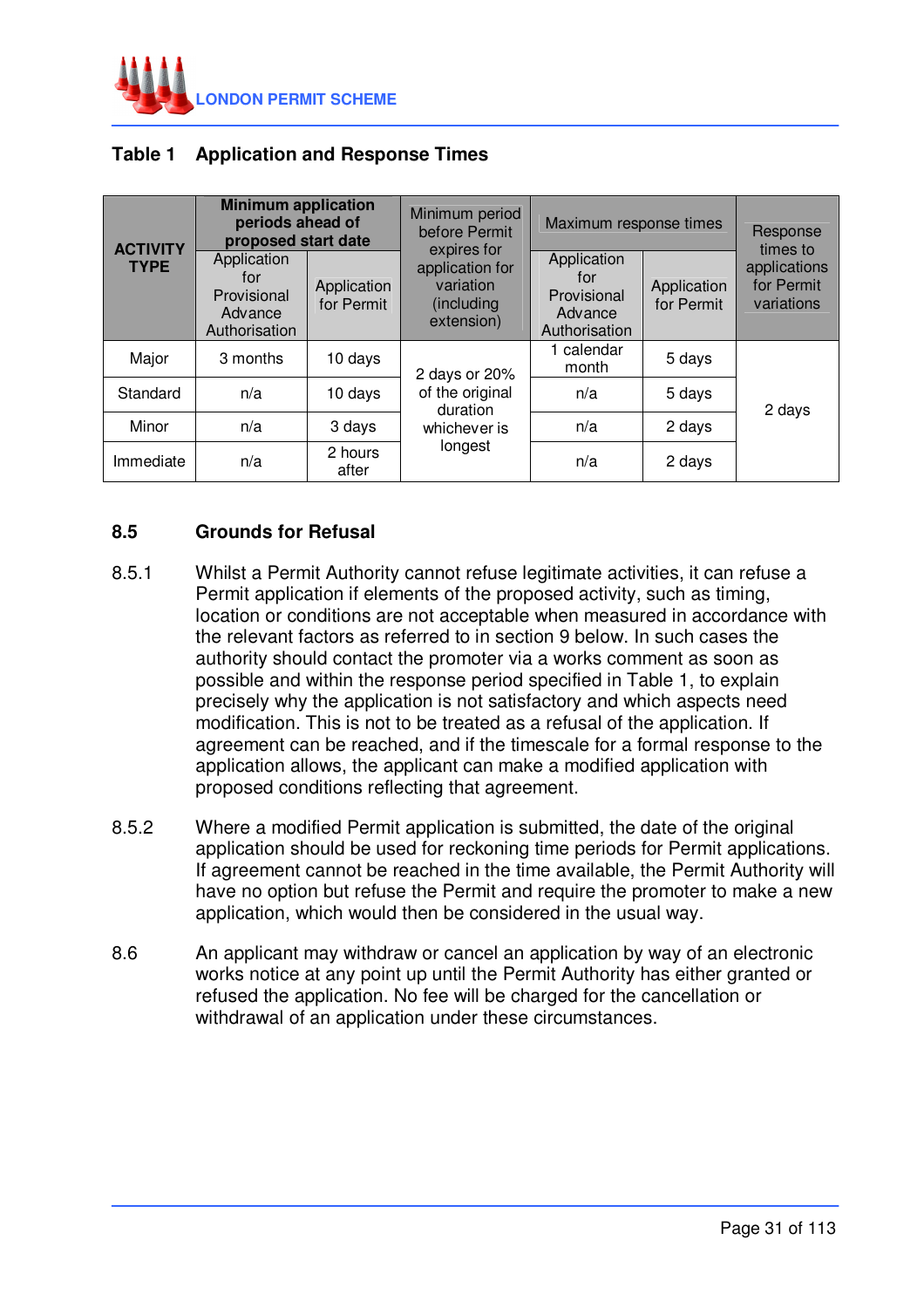

# **9 DECISIONS IN RESPECT OF PERMIT APPLICATIONS**

9.1 The Permit Authority in operating the Permit Scheme and in reaching decisions with respect to applications for a Permit must act reasonably and in particular will consider whether issuing the Permit will accord with the statutory duties to co-ordinate and to manage the network and the objectives of this Permit Scheme.

#### **9.2 Permit Issue and Deemed Permit**

- 9.2.1 Where the Permit Authority is content with the proposal having taken into account all relevant matters set out in an application and any other material considerations, including ensuring the statutory duties to co-ordinate and to manage the network and that the LoPS objectives are met, it will issue a Permit to the activity promoter within the response times.
- 9.2.2 The Permit will contain the details provided in the application, including any associated documentation such as drawings, and any conditions imposed by the Permit Authority (see Section 10). It will be issued by electronic means.
- 9.2.3 Where the Permit Authority fails to respond within the response times then the Permit is deemed to be granted and in such terms only as reflected in the application. In such circumstances there will be no fee charged.

#### **9.3 Refusal or Requests for Further Information**

- 9.3.1 Where the Permit Authority is not content with the proposal having taken into account all relevant matters as set out in the application and any other material considerations, including ensuring the statutory duties to co-ordinate and to manage the network and that the LoPS objectives are met, then the Permit Authority may;
	- a) request further information to be submitted as part of the application before reaching a final decision as to the application and which request must be made within the response times; or
	- b) refuse to issue the Permit giving reasons.
- 9.3.2 In both circumstances the promoter will be able to make modifications to its proposals to address the concerns raised by the Permit Authority and either make a further application in the latter scenario or modify the existing application in the former scenario.
- 9.3.3 Whilst the Permit Authority cannot refuse legitimate activities, it can refuse a Permit application if the relevant requirements for an application have not been complied with or elements of the proposed activity, such as timing, location or conditions are not acceptable and do not accord with the Permit Authority's statutory duties to co-ordinate and manage the network and the objectives of this Permit Scheme.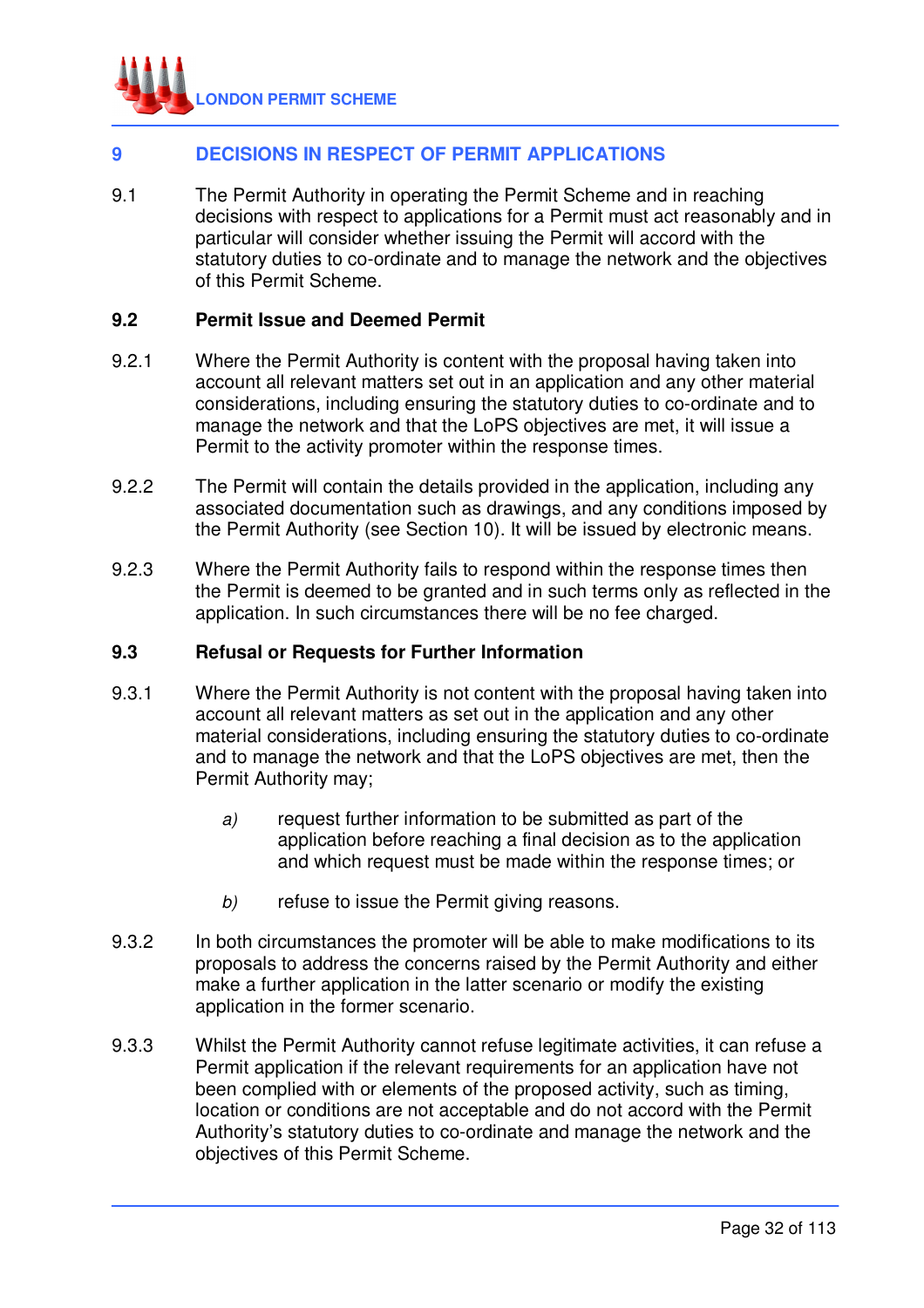

- 9.3.4 In all such cases the authority will contact the promoter as soon as possible, and in any event within the response period specified in Section 8, to explain precisely why the application is not satisfactory and which aspects need modification. If agreement can be reached, the applicant can make a modified application with conditions reflecting that agreement. Where a modified Permit application is submitted, the date of the original application must be used for reckoning time periods for Permit applications.
- 9.3.5 If agreement cannot be reached in the time available, the Permit Authority will have no option but to refuse the Permit and require the promoter to make a new application, which would then be considered in the usual way.

#### **9.4 Examples of Reasons for Refusal**

9.4.1 The following provide examples of matters that are likely to lead to applications being refused or subject to requests for further information or modification to address them.

#### **Overlapping Activities**

9.4.2 Where other activities are scheduled to take place in the same street, or other streets affected by the proposed activity, at the same time, the authority may refuse a Permit for the period requested but propose to grant it for different times. Information about some other activities is available to the promoter through the Permit register, so in such situations the promoter must contact the authority to discuss acceptable options before applying for a Permit.

#### **Timing and Duration**

- 9.4.3 An activity promoter must ensure when making an application for a Permit that the proposed duration of the activity takes into account both his legitimate need to complete the activity in an efficient and economic manner and the legitimate interests of other users of the highway.
- 9.4.4 The Permit Authority may query the proposed duration, for example on the grounds that:
	- $a)$  it can be completed more speedily or, that realistically, not enough time has been allowed; or,
	- $b$  that the specific dates and times proposed may clash with other proposed activities or events which occupy road space, in such a way as to be likely to cause an unacceptable level of disruption.

#### **Location of Activity**

9.4.5 A Permit must specify the location where the activity is to take place. The Permit Authority may refuse to issue a Permit due to the proposed location of the activity. This is a similar power to that under Section 56A of NRSWA i.e. where the location of a proposed activity is unacceptable to the authority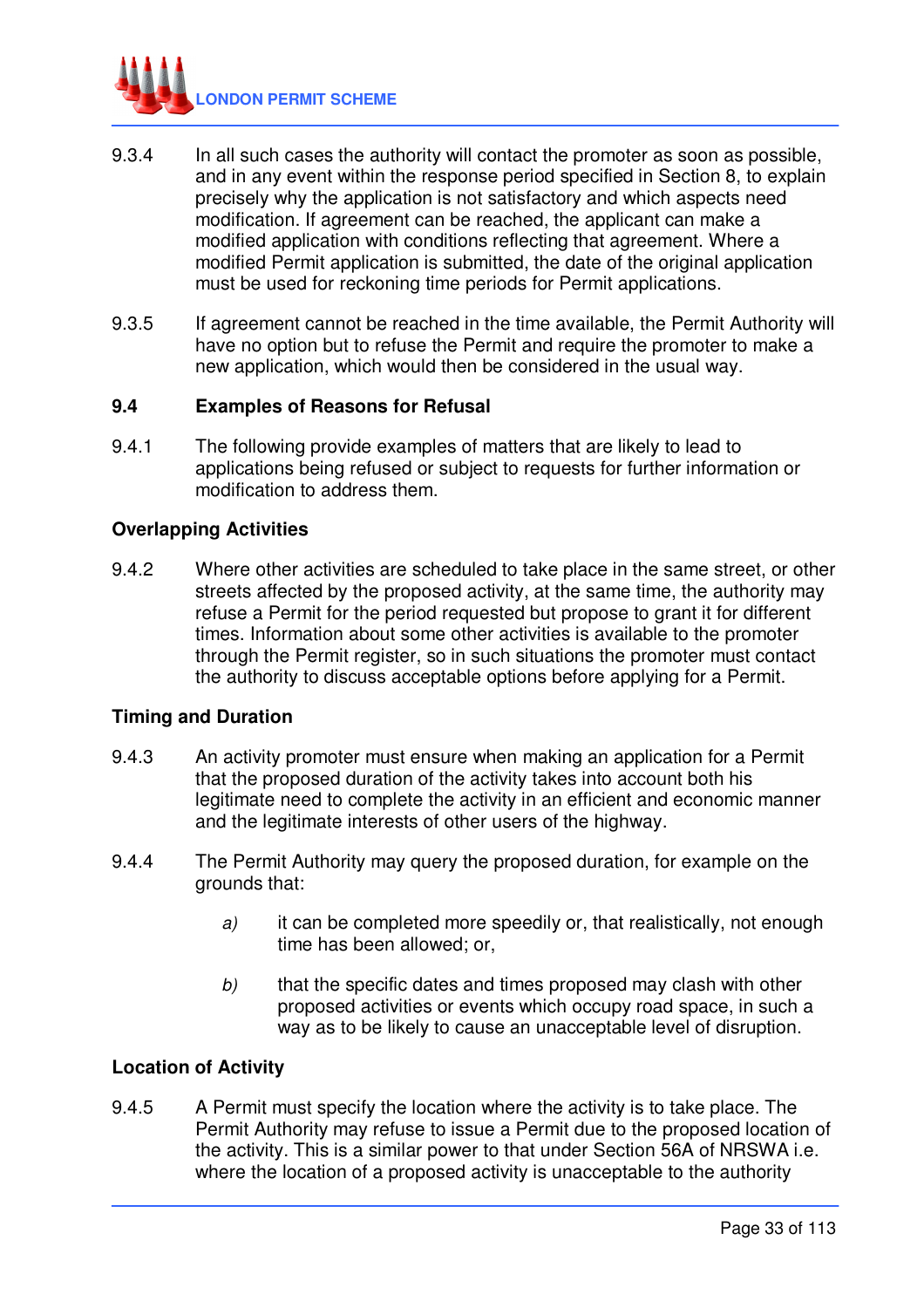

because the street in which the works are proposed is already heavily congested with underground services, or has an important traffic function, yet does not warrant protected street status.

- 9.4.6 Refusals on this basis would only apply:
	- $a$ ) in relation to the installation of new apparatus it cannot be used to require existing apparatus to be moved, or
	- b) where disruption would be reduced by installing the apparatus in an alternative street where it is reasonable to use the alternative street or a different location within the same street.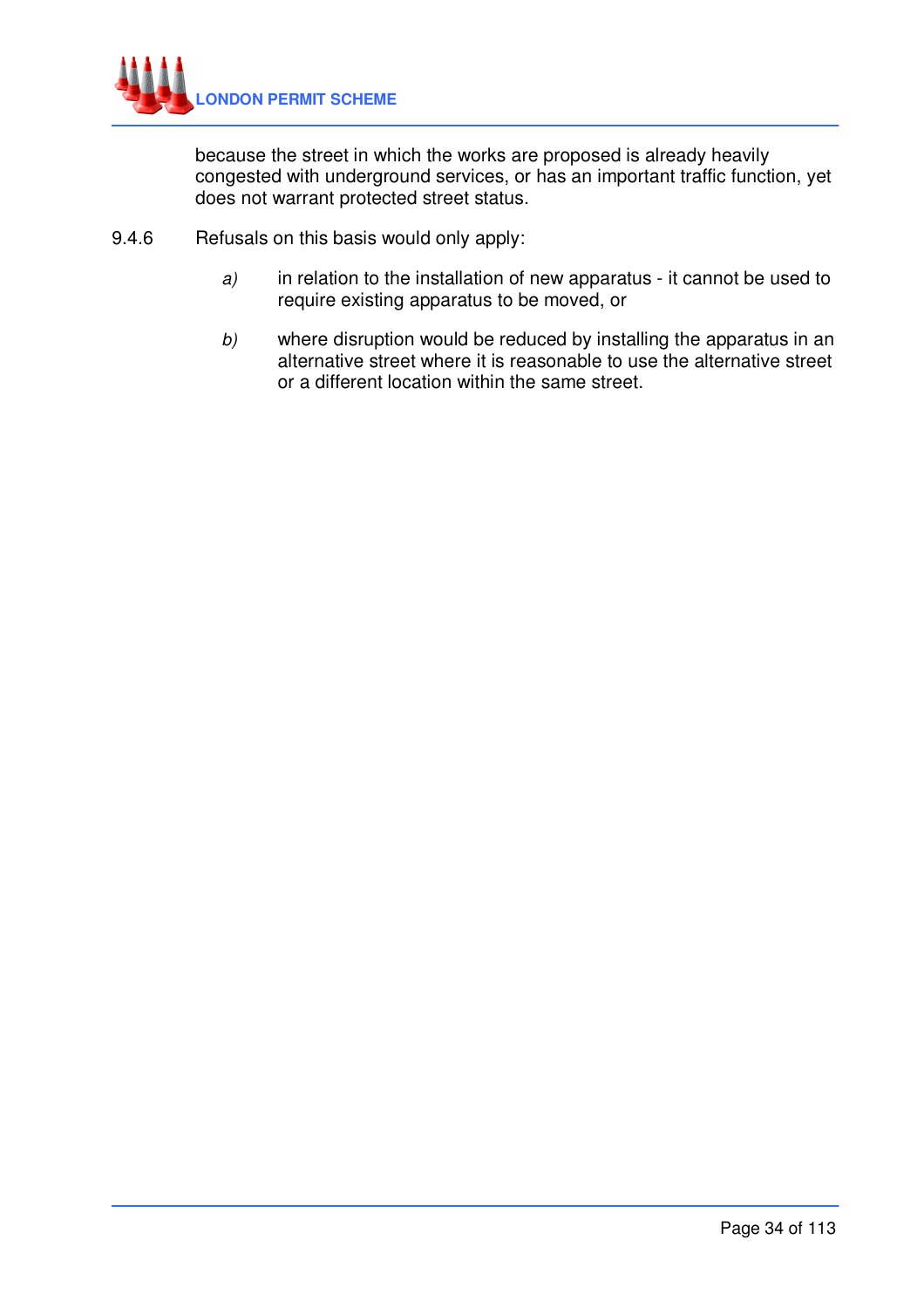

# **10 PERMIT REQUIREMENTS & CONDITIONS**

#### **10.1 Requirements**

#### **Permit Period - Road Category and Traffic Sensitive Streets**

- 10.1.1 A Permit is valid only for the period of time given on the Permit. This will, in most circumstances, be the period of time applied for by the activity promoter. As set out in Section 9.3 when considering the application the Permit Authority may consider an alternative period is appropriate. Where the activity promoter disagrees they may appeal in line with the dispute resolution procedure set out in Section 16.
- 10.1.2 On main roads (i.e. category 0, 1, and 2 streets and category 3 and 4 streets that are traffic-sensitive for all or part of the time), the start and end of the Permit period will match the start and finish dates for the activity. The promoter must not carry out any activity, including delivery and storage of materials on site, outside of these times without applying for and obtaining a Permit variation from the LoPS Permit Authority.
- 10.1.3 In relation to category 3 and 4 streets that are not traffic sensitive, Permit start and end dates allow for flexibility in the start of the activity but once the activity is started it must be completed within the activity duration period specified in the Permit. The starting window is five working days for major and standard activities and two working days for minor activities. This is in line with the validity period within the NRSWA notice system. Thus the start date on the Permit will be the planned start date for the activity but the end date allows for the possibility of the activity starting on the last day of the starting window, noting that the last day of the starting window would then be day one of the activity duration. The maximum activity duration will be specified in the conditions of the Permit.

#### **Days of Work**

- 10.1.4 The start and end dates will be in calendar days, even though many aspects of Permit Schemes will operate on working days.
- 10.1.5 Where a Permit allows working at weekends or on Bank Holidays, then the Permit start and end dates will also accommodate that, even if those days do not count towards the reasonable period under Section 74 of NRSWA or the starting window.

#### **Form of the Issued Permit**

10.1.6 A Permit will be issued in accordance with the formats given in the Technical Specification for EToN. The Permit will be sent to the promoter electronically through the EToN system wherever possible. The issued Permit will contain all relevant conditions so that there is no ambiguity about the validity and terms of the Permit. All Permits and PAAs will also be placed on the Permit register and, where applicable will be copied to any authority, undertaker and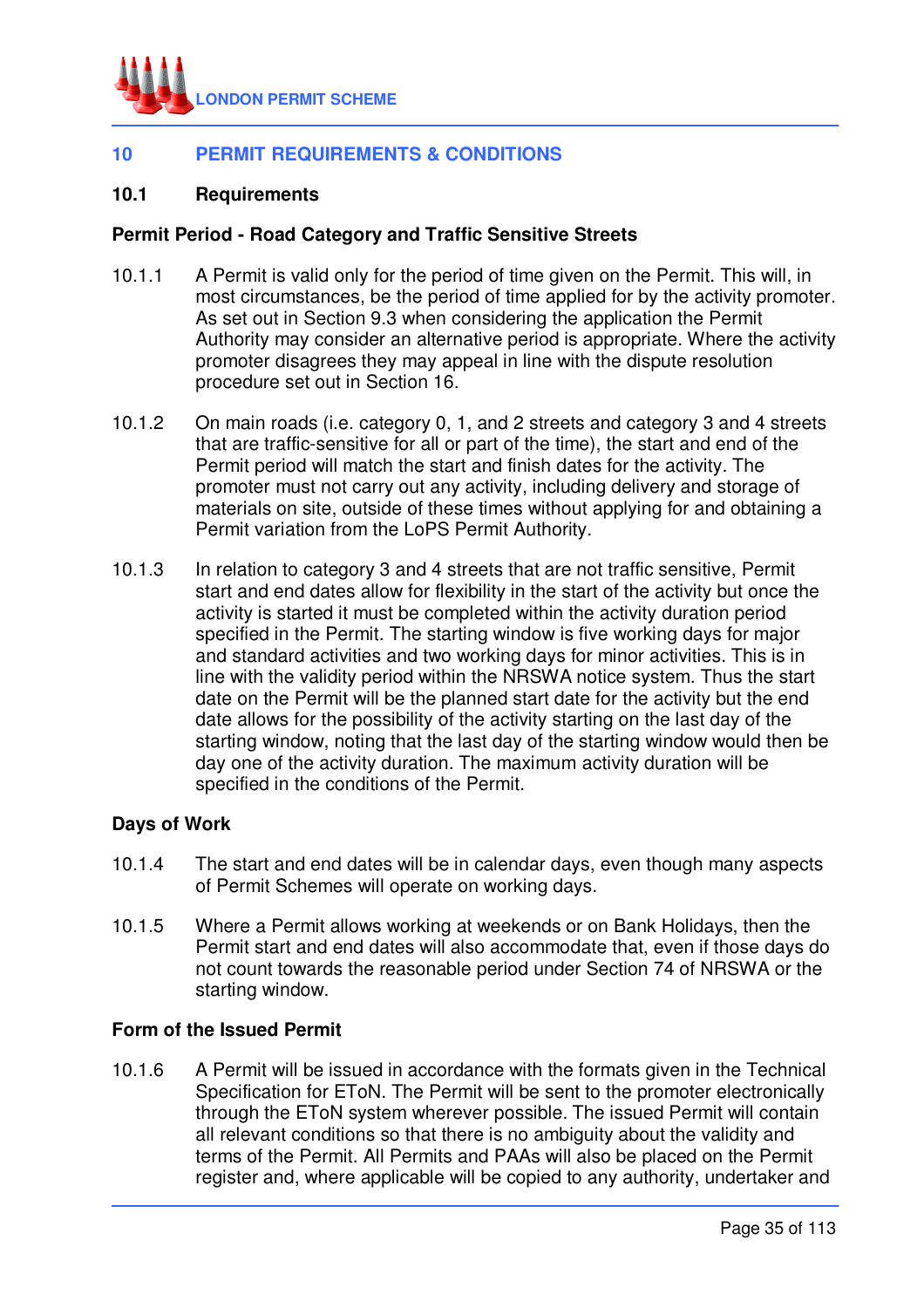

relevant body that has asked to be informed about PAA approvals and permits on a particular street.

10.1.7 As required under Regulation 12, all Permits will be given a unique reference number (URN) by the Permit Authority, so as to provide an effective means of cross-referencing and assist in the compilation of the register. To the same end, the EToN numbering conventions will be followed when determining reference numbers, under which variations to Permits are denoted by the use of the same unique reference with a suffix to denote the variation. The Permit Authority will also mark Permits with cross references to linked Permits and any separate approvals such as TROs which have been issued, where this is known.

#### **Description of Activity and Location**

- 10.1.8 For all works it will be a requirement that a description of the activity which is to be permitted will be described clearly in the Permit.
- 10.1.9 For all works it will be a requirement that the road or street to which the Permit applies and the location within that road or street will be described clearly on the Permit.

#### **Contact**

10.1.10 The Permit Authority must also provide its out-of-hours contact details on the Permit.

#### **10.2 Conditions**

- 10.2.1 The LoPS makes provision for the attachment of conditions to Permits and also specifies the types of conditions that will be applied. In simple terms any Permit issued must set out in detail the activity it allows as set out in Section 10.1.8 and the conditions attached.
- 10.2.2 The approach that will be taken by the Permit Authority, when granting a Permit, is to reflect in the Permit, as far as is reasonable and practicable the description of the activity, its permitted duration and any other limits or constraints as provided in the application. The Permit Authority may also vary the conditions on a Permit after it has been issued as set out in Section 11.
- 10.2.3 Where the Permit Authority considers it necessary and appropriate to impose conditions that differ from the proposals in the application then the Permit Authority will state the reasons for this on its refusal of the Permit, the promoter can then choose whether to apply again or dispute the matter.
- 10.2.4 If it appears to the Permit Authority that a condition attached to a Permit has been breached then it may decide to impose sanctions addressed in Section 15. However it is the policy of every Permit Authority operating LoPS, as set out in Section 15, that, where appropriate, before taking any action the Permit Authority will contact, by works comment or e-mail, the activity promoter and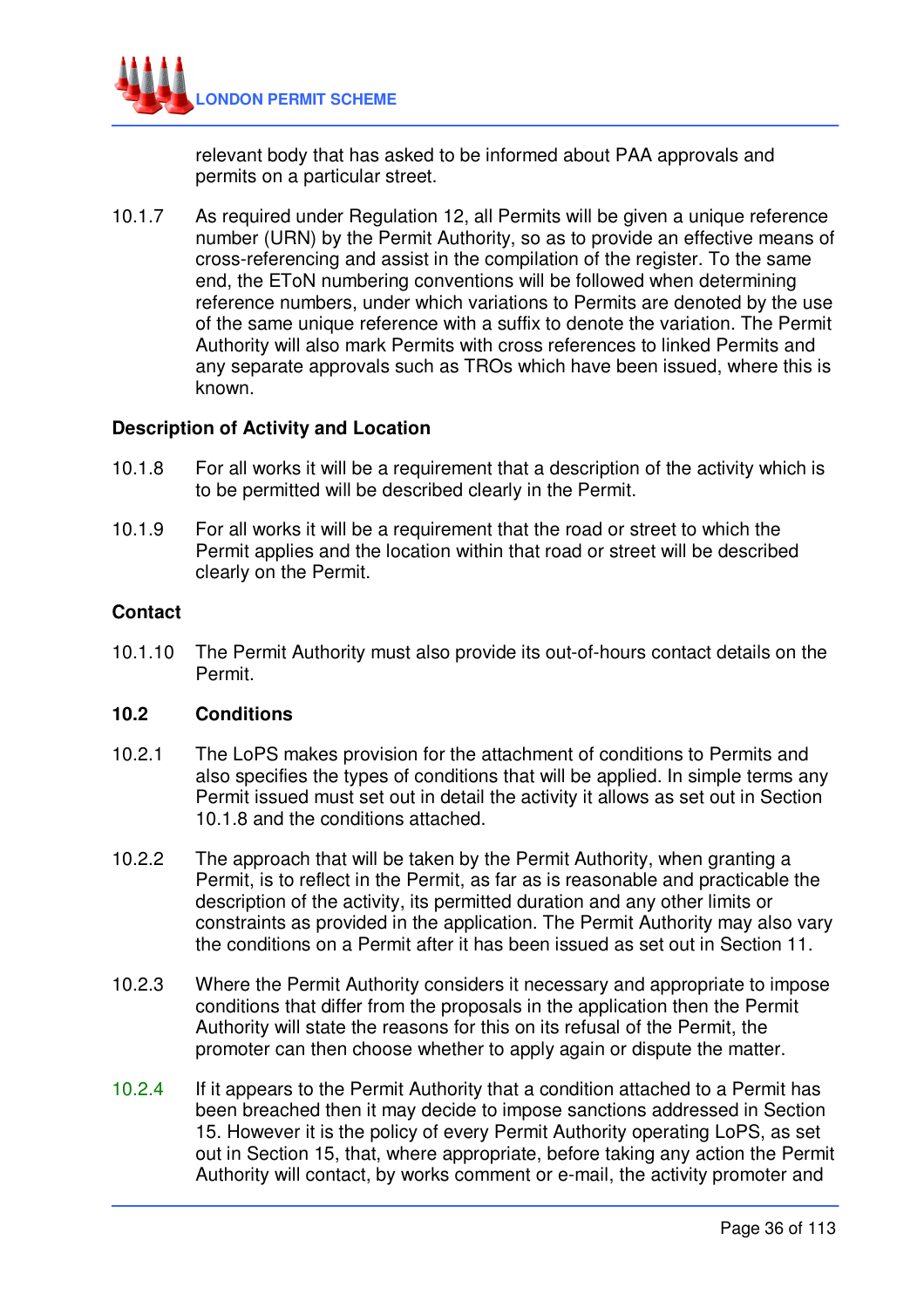

seek to discuss the matter before deciding to take action. Alternatively the Permit Authority has the power in such circumstances to revoke the Permit under Reg 10(4). The policy that will be applied is set out in section 12.

10.2.5 There are a number of standard conditions that will be imposed on all Permits, in addition this section sets out examples of a number of further possible conditions. Appendix D contains a number of model conditions reflecting the circumstances set out below. The conditions in Appendix D are only models, and may need adaptation to the circumstances of particular cases.

## **10.3 Standard Conditions**

The following standard conditions will be imposed upon all Permits.

### **10.3.1 Display of Permit and Linked Permit Reference Numbers**

- 10.3.1.1 For all works it will be a requirement that the Permit reference number, when issued, must be prominently displayed at all times, on site for each phase of works on the site information boards. A condition in the form suggested in Appendix D Model Condition 1 will be attached to all Permits. This is to assist inspections, particularly in relation to the checking of conditions with which promoters are required to apply, and also to help identify the site for members of the public who may raise queries with Permit Authorities or activity promoters.
- 10.3.1.2 For all works Permits it is a requirement that, where there are any other linked Permits, references to those other linked Permits must also be included with the Permit. A condition in the form suggested in Appendix D Model Condition 2 will be attached to all Permits.
- 10.3.1.3 Variations to Permits, addressed in Section 11 must be denoted by the use of the same unique reference with a suffix to denote the variation.
- 10.3.1.4 Where remedial works are to be carried out following completion of permitted works a new Permit is required. This new Permit must contain a crossreference to the Permit for the original activity. A condition in the form suggested in Appendix D Model Condition 3 will be attached to all Permits.

### **10.3.2 Duration and Timing of Permits**

- 10.3.2.1 For all works it will be a requirement that the duration of the Permit (or period for which the Permit is valid) will be shown clearly on the Permit.
- 10.3.2.2 A condition in the form suggested in Appendix D Model Condition 4 will be attached to all Permits in relation to works on traffic sensitive roads however, where the Permit relates to works on non traffic sensitive roads a different condition will be attached as set out below.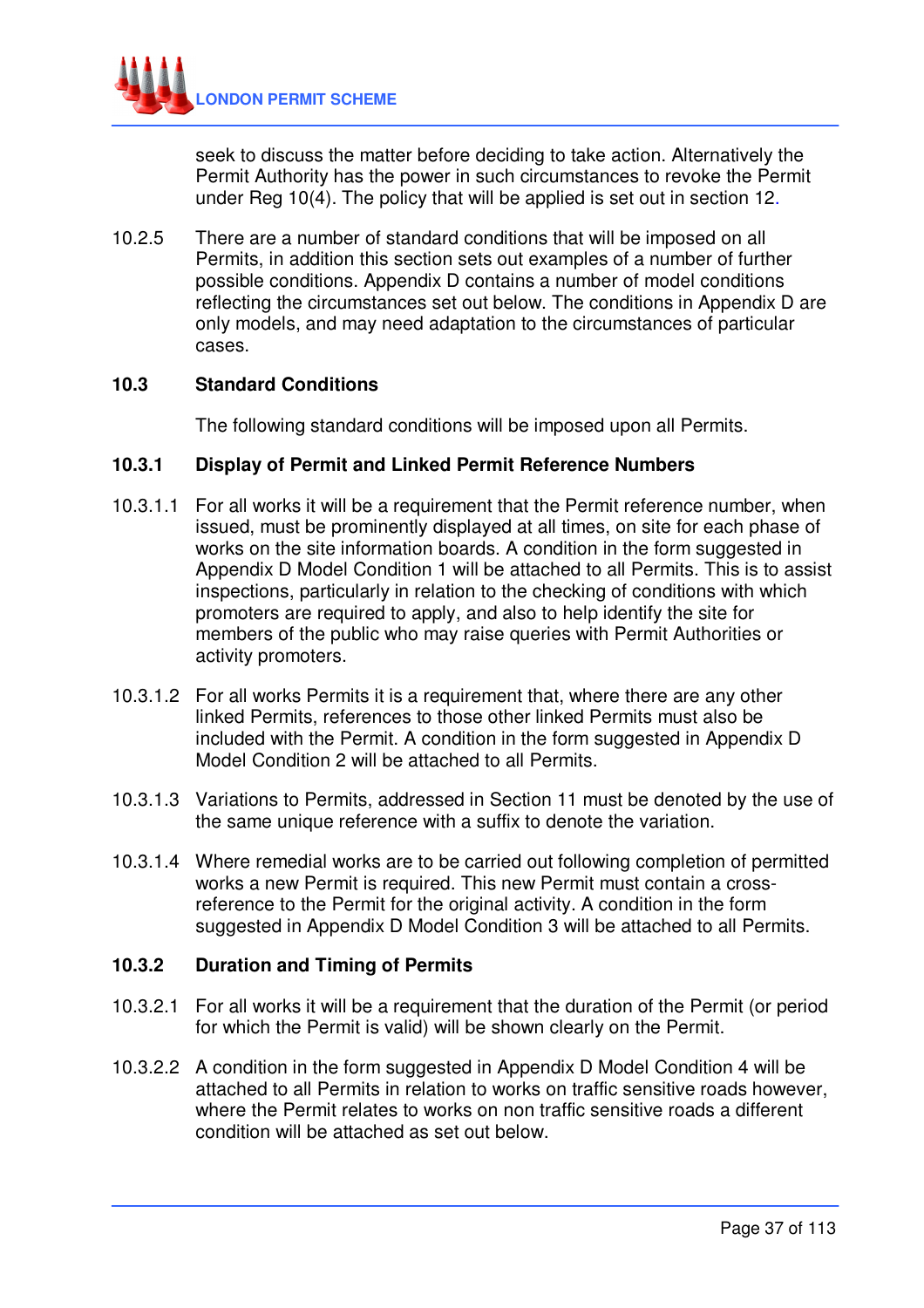

10.3.2.3 As referred to in Section 10.1.3 the Permit start and end dates for works in relation to category 3 and 4 streets that are not traffic sensitive allow for flexibility in the start of the activity although it must be completed by a specific date. The start and end date of the Permit will therefore not simply match the start and finish dates of the activity. Therefore, in order to ensure that the works themselves commence within the starting window and will take no more than the total number of days the activity promoter applied for, which are not to be treated as having to be consecutive days, a condition in the form suggested in Appendix D Model Condition 4a will be added to such **Permits** 

# **10.3.3 Reasonable Period for Section 74 purposes**

10.3.3.1 For all works the "reasonable period" for Section 74 purposes will be the same as the duration of the activity set out in the relevant Permit condition for the activity and will be recorded as such on the Permit.

## **10.4 Further Possible Conditions**

## **10.4.1 Limit on Days and Times of Day**

10.4.1.1 Where it is considered necessary and appropriate to limit the days and times of day when the works may be carried out a condition in the form suggested in Appendix D Model Condition 5 will be attached to the Permit together with Condition 4 or 4A.

### **10.4.2 Road Space**

- 10.4.2.1 The amount of space that activities in the highway occupy can have a major impact on congestion and disruption levels. Where the area required to carry out the actual work is relatively small then it may be that it will have little effect on traffic. However, where associated plant and excavated material take up a greater area, possibly resulting in lane restrictions and temporary traffic control measures, the impact could be magnified considerably.
- 10.4.2.2 In circumstances, therefore, where it is clear that there is likely to be disruption which can be minimised by the removal of plant that has become unnecessary and/or by the removal of excavated material the Permit Authority may impose a condition requiring swift removal of both plant and material, thereby reducing the area that is proposed to be occupied. In such a case a condition in the form suggested in Appendix D Model Condition 6 may be imposed.
- 10.4.2.3 Where it is necessary to prevent materials and plant being stored on site at all, a condition in the form suggested in Appendix D Model Condition 7 may be imposed.
- 10.4.2.4 Where it is considered necessary to limit the width and/or length of road space that can be occupied, including allowing for signing, lighting and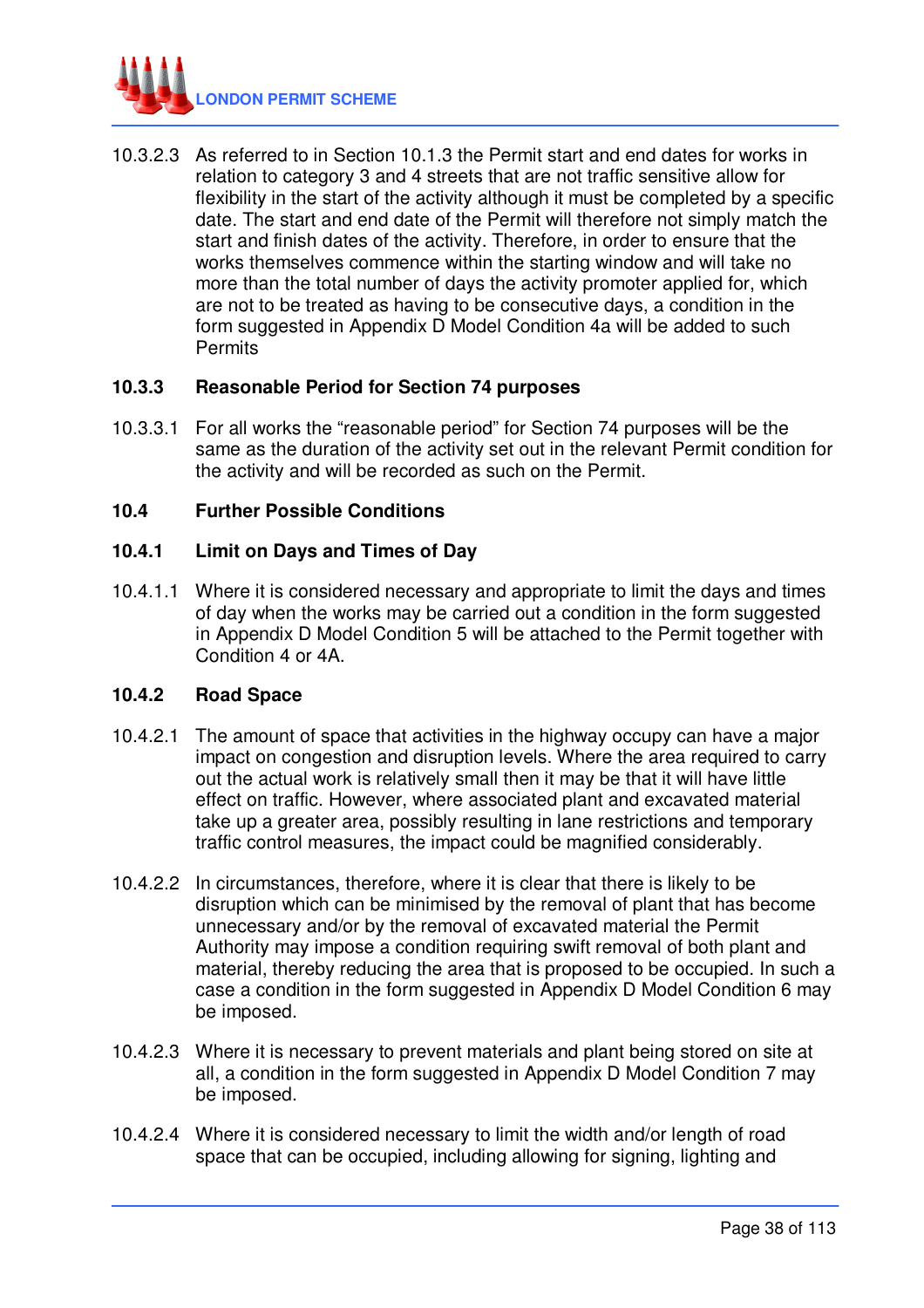

guarding - at any one time, during the period of the works, a condition in the form suggested in Appendix D Model Condition 8 may be imposed.

- 10.4.2.5 Where it is considered necessary to ensure that a certain width of road space is to be available to traffic (vehicles and/or pedestrians) at certain times of day, a condition in the form suggested in Appendix D Model Condition 9 may be imposed.
- 10.4.2.6 It is recognised that any conditions relating to the area of occupancy have to be realistic and allow for works to be carried out in compliance with statutory guidance and codes of practice, especially in relation to safety, and within the restrictions imposed by the available industry resources and technical capabilities.

### **10.4.3 Needs of People with Disabilities**

- 10.4.3.1 The availability and safe use of road space and parking arrangements are particularly important for disabled persons. Where pedestrian ramps and temporary walkways are necessary as a consequence of proposed works, then it will be a condition of the Permit that all pedestrian ramps and temporary walkways are edged in yellow to assist those who have reduced sight. In such a case a condition in the form suggested in Appendix D Model Condition 9a may be imposed
- 10.4.3.2 In addition, while the Code of Practice for Safety at Street and Road Works indicates that one metre minimum width of footway must be available for pedestrians where footways are affected by works it will be a condition of the Permit that an absolute minimum width of 1.2 metres is maintained to facilitate the free passage of wheel chair users and powered scooters. In such a case a condition in the form suggested in Appendix D Model Condition 9b may be imposed.

### **10.4.4 Traffic Management Provisions**

- 10.4.4.1 As set out in Section 7, activity promoters must submit details of any traffic management proposals with Permit applications. The way traffic is managed during the activity can have a major influence on congestion and disruption. For example a promoter may propose closing a road, and whilst this may be necessary in some cases, in others it may be possible, and less disruptive, to keep at least part of the road open. With smaller scale activities, portable light signals may be sufficient.
- 10.4.4.2 In such circumstances the Permit Authority may impose conditions that mean the permitted activities can only take place when the road, or relevant section of the road is closed to traffic or when portable light signals are in place. In such a case a condition in the form suggested in Appendix D Model Condition 10 or Appendix D Model Condition 11 may be imposed.
- 10.4.4.3 It must be noted that all uses of portable light signals require the agreement of the traffic authority. The relevant statutory provisions have been changed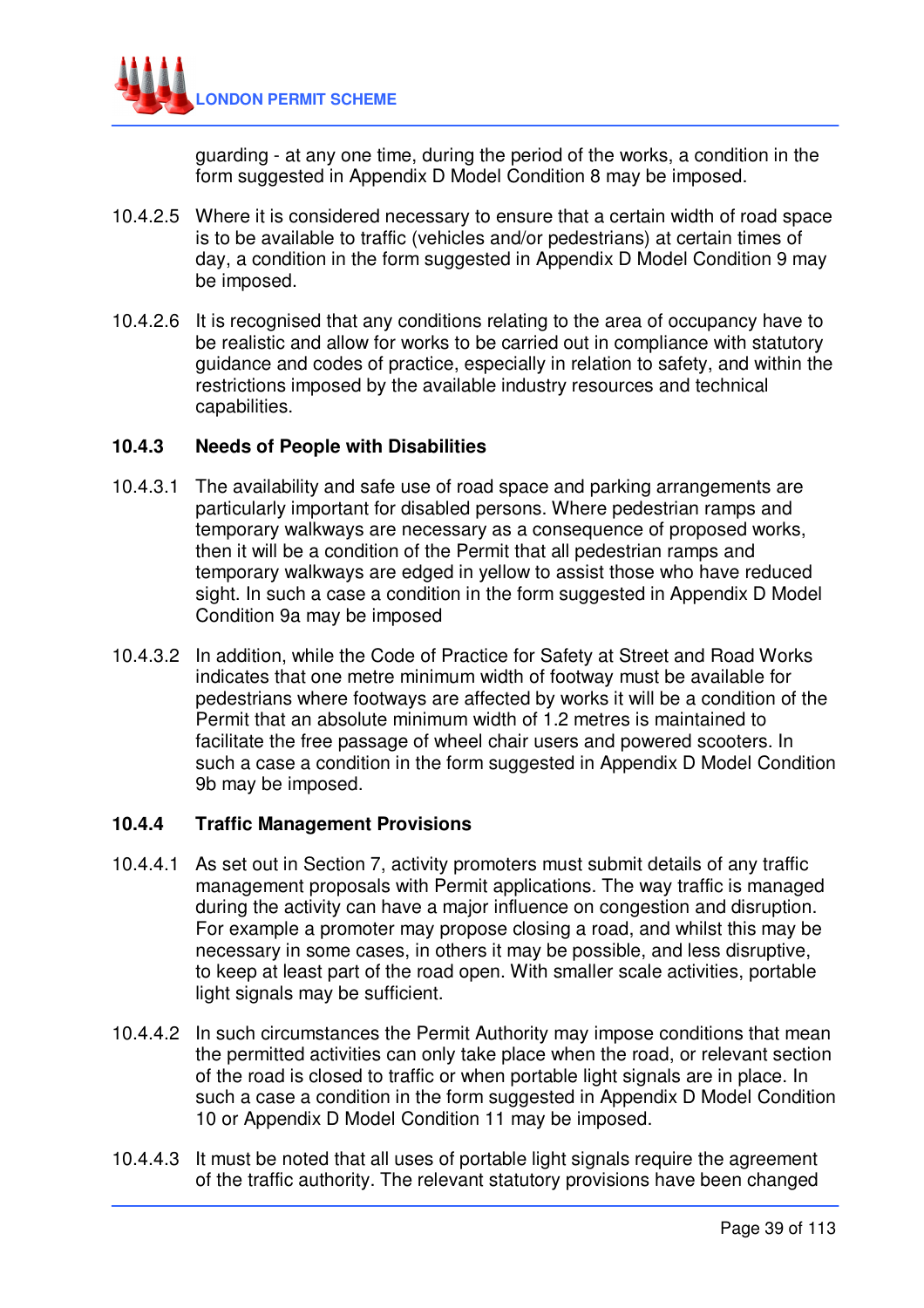

in the Regulations accordingly. A condition may also be imposed reflecting shuttle working.

- 10.4.4.4 As set out in Section 7 if requests for the use of portable light signals, or for the suspension of parking restrictions have been made, this needs to be stated on the Permit application.
- 10.4.4.5 Where temporary traffic restrictions (e.g. TROs) are required as set out in Section 7 this must be noted within the application. These separate approvals will need to be in place before any of the proposed activity, or that part of the activity for which the approval is required, starts on site. In such circumstances a condition in the form suggested in Appendix D Model Condition 12 may be imposed. Activity promoters must first contact the highway authority if they think that a traffic order may be required.
- 10.4.4.6 It is possible that traffic management arrangements will change during the course of an activity. These changes can be included in the conditions where it is known that such changes will be needed In such a case a condition in the form suggested in Appendix D Model Conditions 13 and 14 may be imposed.
- 10.4.4.7 It is a requirement of the LoPS that promoters at the application stage inform the Permit Authority when changes to traffic management measures are likely to be needed during the course of permitted works so that it can inform road users and implement complementary traffic management measures to minimise disruption. Where it only becomes apparent that traffic management measures are required after the Permit has been issued then the promoter must apply for a variation to the Permit and must contact the highway authority as soon as possible.
- 10.4.4.8 If the activity is in a street which is traffic-sensitive in some places and/or at some times and the application stated that the activity was to be outside the traffic-sensitive places and times, then this will be a condition of the Permit. If the activity then strays into traffic-sensitive areas and/or times, it will be outside the scope of the Permit and the authority will be able to take appropriate enforcement action. To ensure that the activities do take place outside traffic sensitive places and times the Permit Authority may impose a condition in the form suggested in Appendix D Model Condition 9.

# **10.4.5 Methodology for Carrying Out Activities**

10.4.5.1 The method the promoter proposes to employ to carry out the activity can have a significant effect on the level of disruption. A LoPS Permit Authority may therefore attach conditions relating to the methodology the Promoter must use when carrying out the activities. It is recognised that in many cases the Permit Authority would not be in a position to make an engineering judgement, however the Permit Authority must be satisfied that minimum dig technology can be employed wherever practical to minimise inconvenience to the public and reduce congestion. In order therefore to be satisfied it is a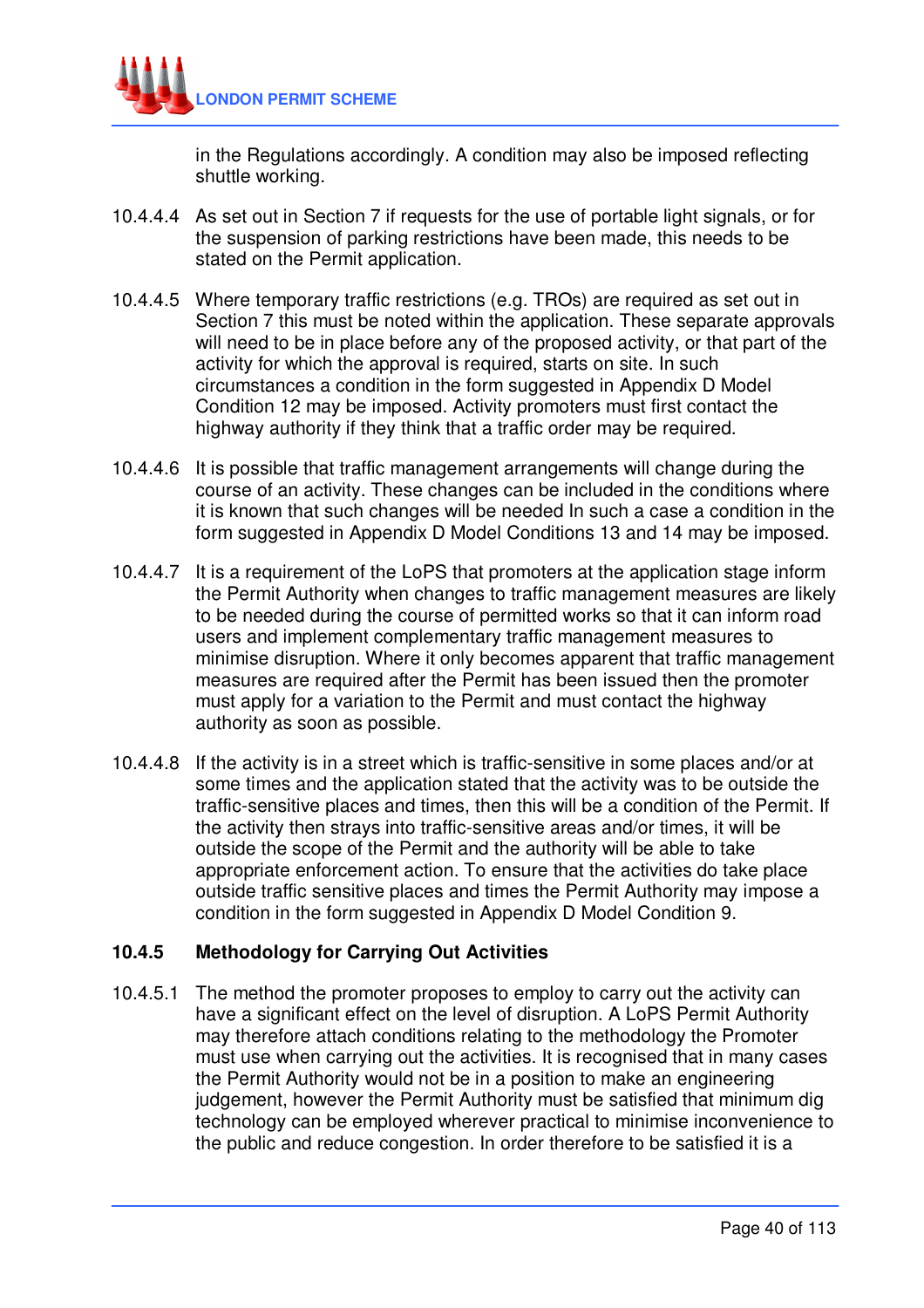

requirement that promoters set out in their applications the methodology they propose to use.

- 10.4.5.2 The Permit Authority will take account of the fact that site conditions may be different to those planned for in the application and the promoter may need to revert to other dig methods. In such cases an application for a Permit Variation would be required unless the Permit Authority decides that it is not necessary in the individual circumstances.
- 10.4.5.3 To ensure that the Promoter employs the appropriate methodology therefore the Permit Authority may impose a condition in the form suggested in Appendix D Model Condition 15.

## **10.4.6 Advanced Publicity**

- 10.4.6.1 Where activities have the potential to be especially disruptive to local residents, businesses and/or road users, the Code of Practice envisages that Permit Authorities may attach a condition requiring the promoter to provide advanced notice to nearby householders or businesses, or to traffic or pedestrians using the road.
- 10.4.6.2 By its nature and in order to be beneficial such an exercise has to be carried out well before the activity commences, but as set out earlier where major works require such an exercise it is not possible to incorporate the period for publicity into the permit period, which solely reflects the activity duration. The requirement for such an exercise will be identified at the application stage in respect of all non-major works and at the PAA stage for major works in order to ensure that the activity promoter has sufficient time to carry it out. In respect of applications where advanced publicity is required the application will have to provide evidence that the exercise has been carried out.
- 10.4.6.3 The form of condition that may be imposed where advanced publicity is required may be in the form suggested in Appendix D Model Condition 16.
- 10.4.6.4 Where the activity promoter has to seek a variation or an extension to a Permit, the authority will have a further opportunity to attach such a condition, if the circumstances justify it. Again, the Permit Authority must act reasonably and such conditions will be local to the site and the activity.

# **10.4.7 Environmental Factors**

- 10.4.7.1 Activity promoters must contact relevant highway authorities' Environmental Health Officers (EHO) when drawing up proposals that involve carrying out works during environmentally sensitive hours. That is, hours outside of 08:00 to 18:00 Monday to Friday and 08:00 to 13:00 on a Saturday (see Section 60 Control of Pollution Act 1974). This should ensure that wherever possible, and at reasonable cost, the requirements of the EHO's can be met.
- 10.4.7.2 The Permit Authority may need to impose environmental based conditions to protect residents or people working, as well as schools, close to the proposed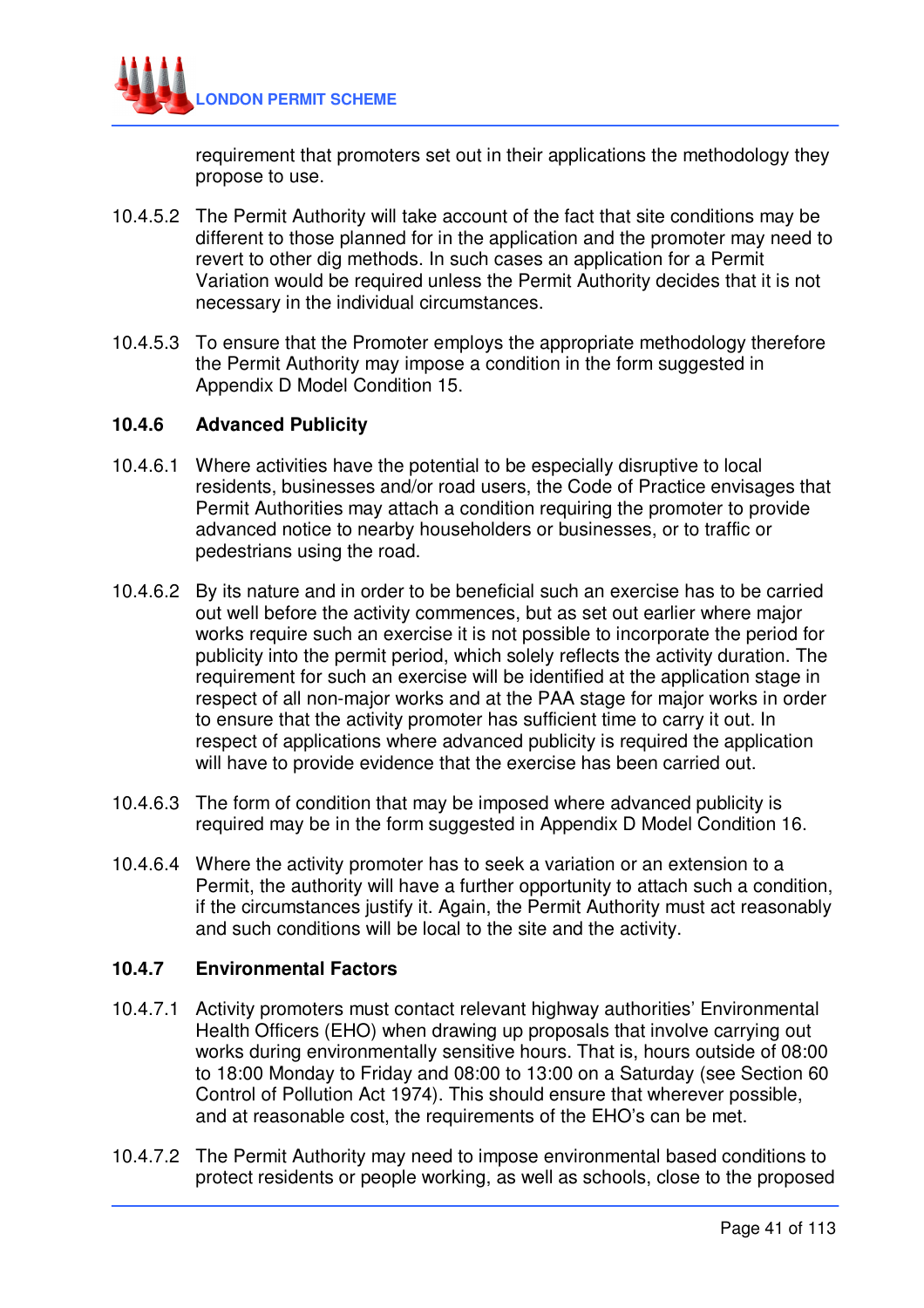

activities from disturbance particularly as a result of noise. This can be done by imposing conditions limiting the times of day when the permitted activities can take place, in such a case a condition in the form suggested in Appendix D Model Condition 5 may be imposed.

- 10.4.7.3 The Permit Authority may also need to impose environmental based conditions where there is concern about maintaining the site in a clean and tidy condition, including removal of any spillage of materials on the public highway, during and on completion of the works.
- 10.4.7.4 In such circumstances a condition requiring action at the end of any working period that the promoter must ensure that waste, whatever the source, must not be left on site may be imposed. In addition the condition may require the removal of all spray paint markings of underground apparatus. An adaption of Model Condition 6 in Appendix D would be appropriate in such circumstances.
- 10.4.7.5 Where trees will be affected by proposed activities, promoters must contact the Permit Authority's arboricultural consultants prior to making the application and any requirements they have must be referred to in the application and subsequently will be reflected in a condition.
- 10.4.7.6 A promoter considering burying plant and apparatus that is currently above ground, must contact any other utility with similar apparatus to see whether it wishes to share the underground facility. Again this must be done prior to making the application and any requirement to achieve it will be reflected on the Permit.

# **10.5 Conditions upon Immediate Activities before Permit Issued**

- 10.5.1 By virtue of the Regulations and as set out earlier, activities that are necessary for emergency or urgent reasons (i.e. immediate activities) can commence and continue for an initial stage without requiring a Permit to be obtained first. Nevertheless the Permit Authority has the power under Regulation 13 to impose conditions in such circumstances upon immediate activities for the period before a Permit is finally issued for the activity.
- 10.5.2 Activity promoters must apply for a Permit as soon as is practicable but at least within two hours of the immediate activity commencing or, in the case of the works commencing out of normal working hours, within two hours of the commencement of the next working day and must telephone the Permit Authority immediately works commence on such streets where such a requirement is designated by the Permit Authority and which is shown by a record 63 ASD designation.
- 10.5.3 Until a Permit is issued following an application for a Permit for an immediate activity, a promoter will be required to work within the terms of their application; for example if the application refers to specific working hours then the promoter must work within those hours.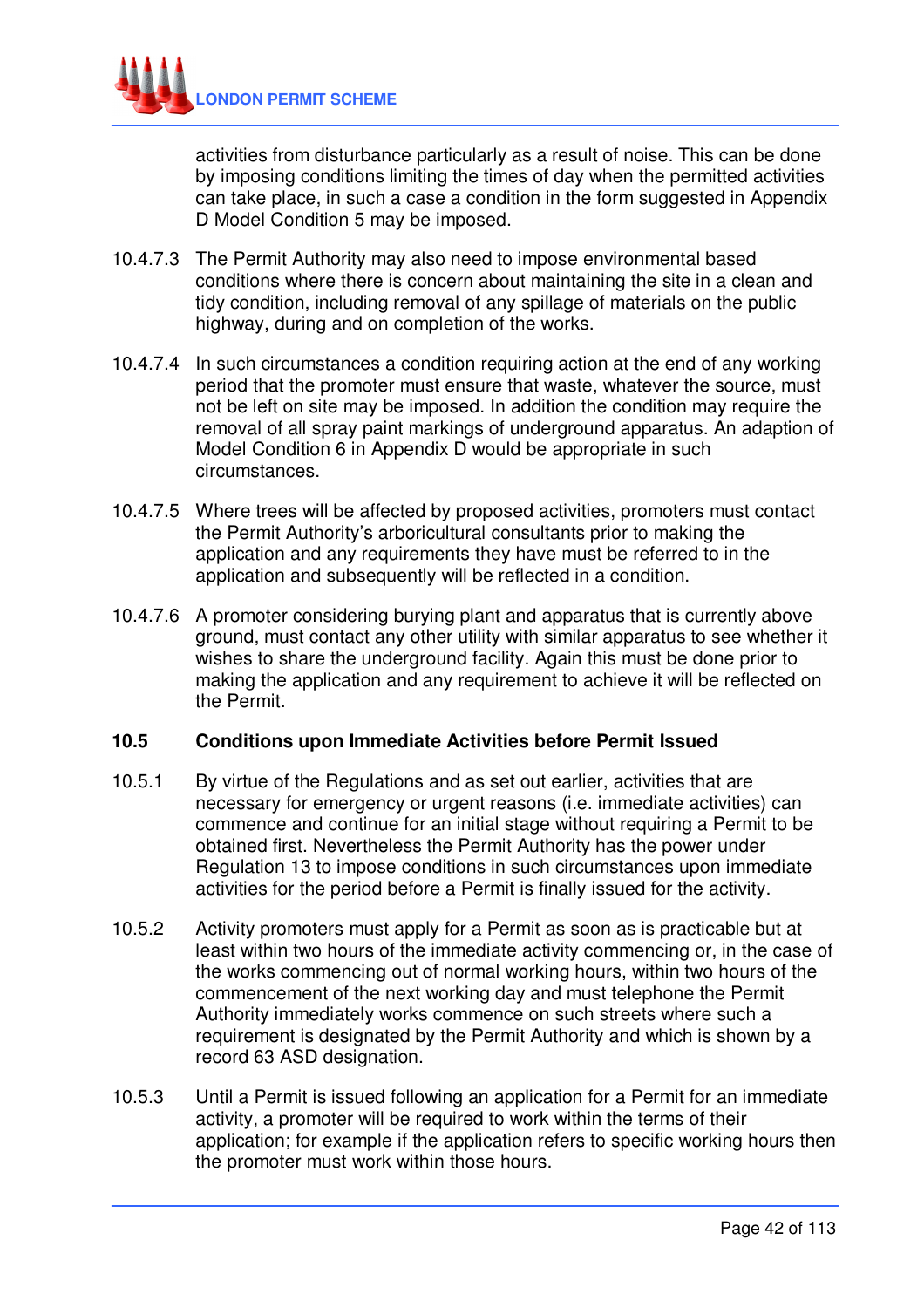

# **10.6 Imposing Conditions upon Highway Authority Works Permits**

- 10.6.1 As referred to in 10.2.5 standard conditions will be imposed upon all Permits regardless of promoter. In addition, the Permit Authority will impose further conditions upon a Permit in respect of works to be carried out by or on behalf of a highway authority in the same form and for the same reasons referred to above
- 10.6.2 In addition, in accordance with Regulation 10 (3) conditions on such Permits may also require the highway authority to consult with any person who has apparatus likely to be affected by the Permit works and require the highway authority to take all reasonably practicable steps to comply with any requirement made by that person which is reasonably necessary for the protection of the apparatus or for securing access to it.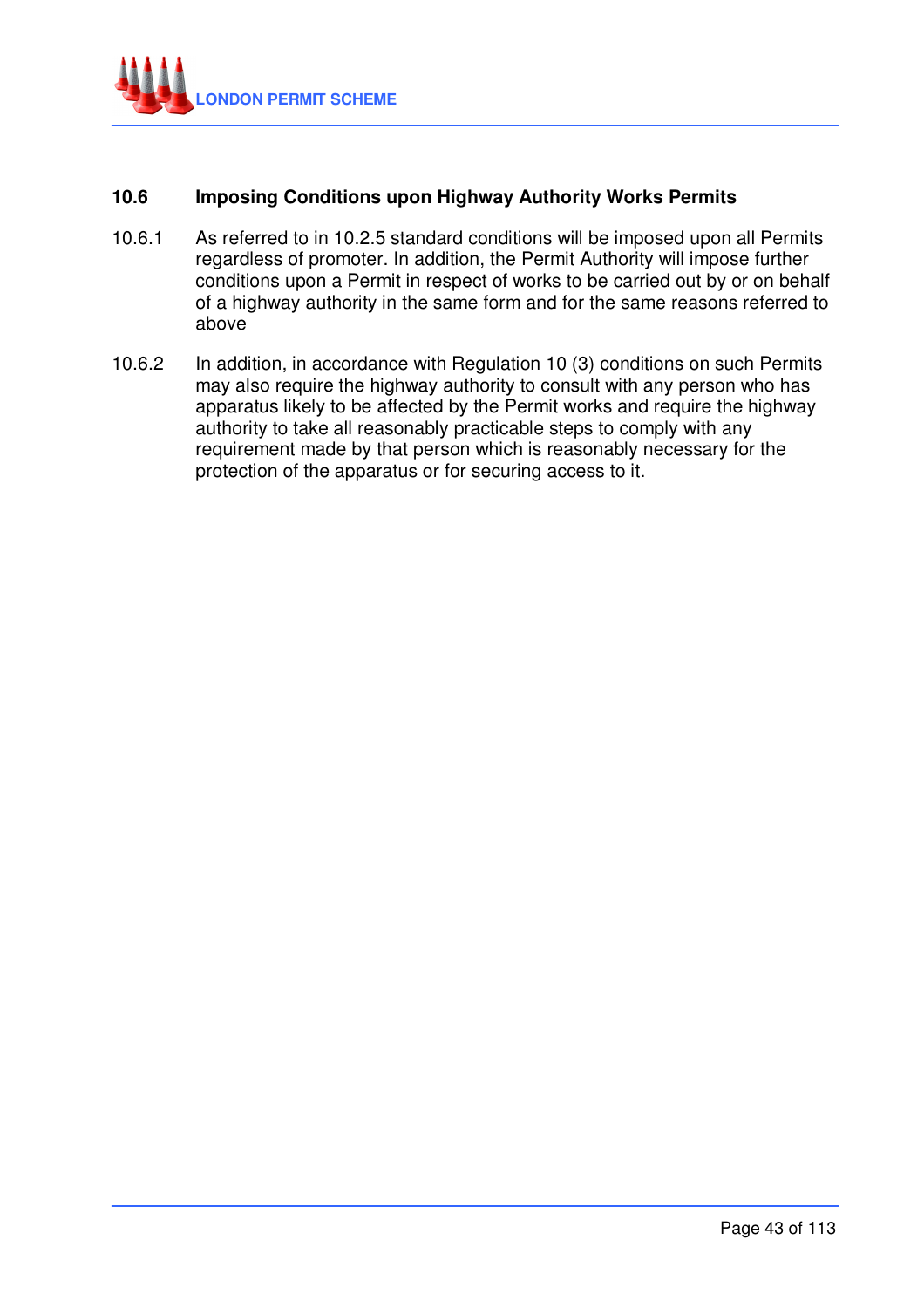

# **11 PERMIT VARIATIONS**

- 11.1 In accordance with Regulation 15 LoPS allows for the variation of Permits and the conditions attached to Permits. This is important as it allows the Permit Authority, operating the LoPS, actively to manage other activities on the network in the light of changing circumstances. Variations can take place at any time after the Permit has been issued and before the activity has commenced or during the activity itself. However applications by the activity promoter, if a variation is required, must be made before the Permit end date is passed as set out below.
- 11.2 As set out in Section 6 PAAs cannot be varied. In circumstances where a PAA has been given but a full Permit has not yet been issued, and proposals change, the activity promoter must inform the LoPS Permit Authority of the proposed changes and the Permit Authority will indicate whether or not a new application for PAA or Permit must be made.
- 11.3 In accordance with Regulation 15 (2) LoPS provides that applications by the activity promoter to vary a Permit or to vary Permit conditions must be made in the following way:
	- a) where the existing Permit has more than 20% of its duration or more than two working days to run, whichever is the longer, the promoter shall apply for a variation electronically; or
	- $b)$  in any other case the promoter shall first telephone the Permit Authority to ascertain whether the authority is prepared to grant a variation and only apply, again electronically, if the authority is so prepared.
- 11.4 Activities can be particularly subject to change where an activity promoter has to make several excavations or registerable openings of the street in order to locate a fault. An example would be where gas had migrated along a duct to emerge from the ground some distance from the actual leak. The nature of searches in this sort of situation is that a series of excavations or openings are made from where the symptoms are apparent to trace back to the point where the fault is occurring. In normal circumstances each new excavation would require a Permit variation. The arrangements below aim to avoid a potential excess of Permit variations in a short space of time as each successive hole is dug. While LoPS seeks to avoid too many Permit variations, it is nonetheless important that the Permit Authority knows what is going on so that they can co-ordinate and manage these and other works in the area.
- 11.5 Therefore the LoPS provides that only in these fault-finding circumstances requiring a series of excavations or openings, and where the activities are immediate activities, the following arrangements will apply.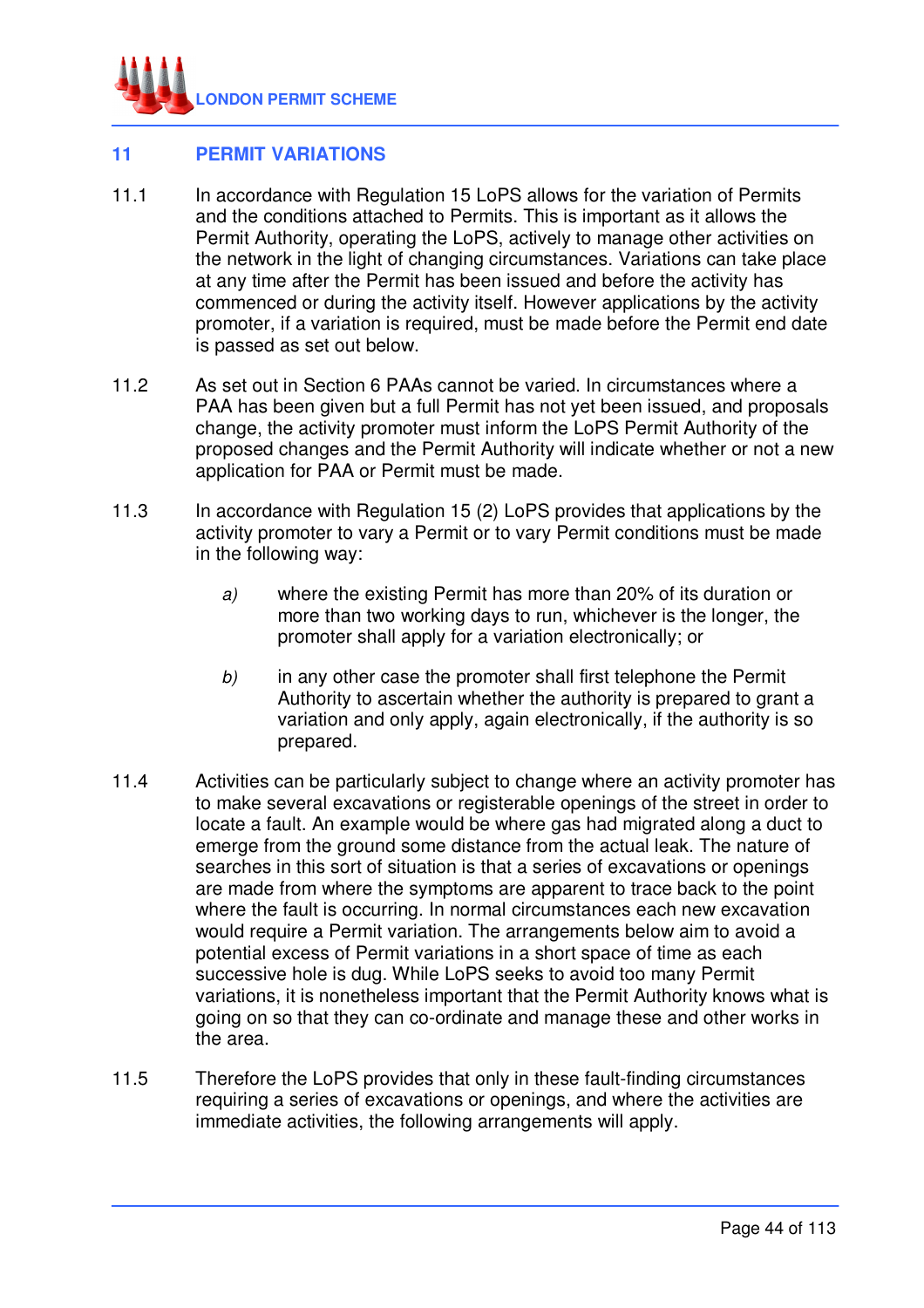

- 11.6 As immediate works, the promoter must submit the first Permit application within two hours of starting work. That first application will contain the location of the initial excavation or opening:
	- a) for any further excavations on the same street within 50 metres of the original hole, the promoter will telephone the authority to inform them of the new location but no Permit variation will be needed and no Permit charge can apply.
	- b) the activity promoter will have to apply for a Permit variation for the first excavation in each new 50 metre band away from the original hole in the same street, i.e. 50-100 metres, 100-150 metres etc. The standard variation charges will be applied. Separate variations would be required for bands going in different directions along the street in question.
	- $c$ ) for any further excavations within each band the promoter will have to telephone the authority to inform them of the new location but no Permit variation will be needed and no Permit charge can apply.
	- $d$  if at any time the search carries into a different street, or more strictly a new USRN (including if the street changes to a different authority), then a separate Permit application must be made for the new street.
- 11.7 If the activity promoter cannot contact the authority by telephone they should record that and send the message electronically, for example via EToN.
- 11.8 The conditions imposed upon these activities can be varied, e.g. to take account of the fact that the new location, even if within the same 50 metre band, is in a potentially more disruptive location.

# **11.9 Variation at Permit Authority's Initiative**

- 11.9.1 In accordance with Regulation 15 (3) the statement of policy as to the circumstances in which a LoPS Permit Authority will vary Permits on its own initiative is set out below (the issue of revocation of Permits is addressed separately in Section 12).
- 11.9.2 One of the main features of LoPS is that it effectively allows road space to be "booked" by promoters for their activities. Once the Permit is issued it will provide the promoter with reasonable confidence that the road space will be available for them. Nevertheless, even when a Permit has been issued in good faith by the Permit Authority, circumstances beyond the authority's control may cause the authority to have to review the Permit and may lead them to conclude that the Permit or its conditions need to be changed.
- 11.9.3 Such changes however will be the exception and will only happen when the new circumstances could not have been reasonably predicted or where the impact is significant. Examples of such circumstances are where, roads are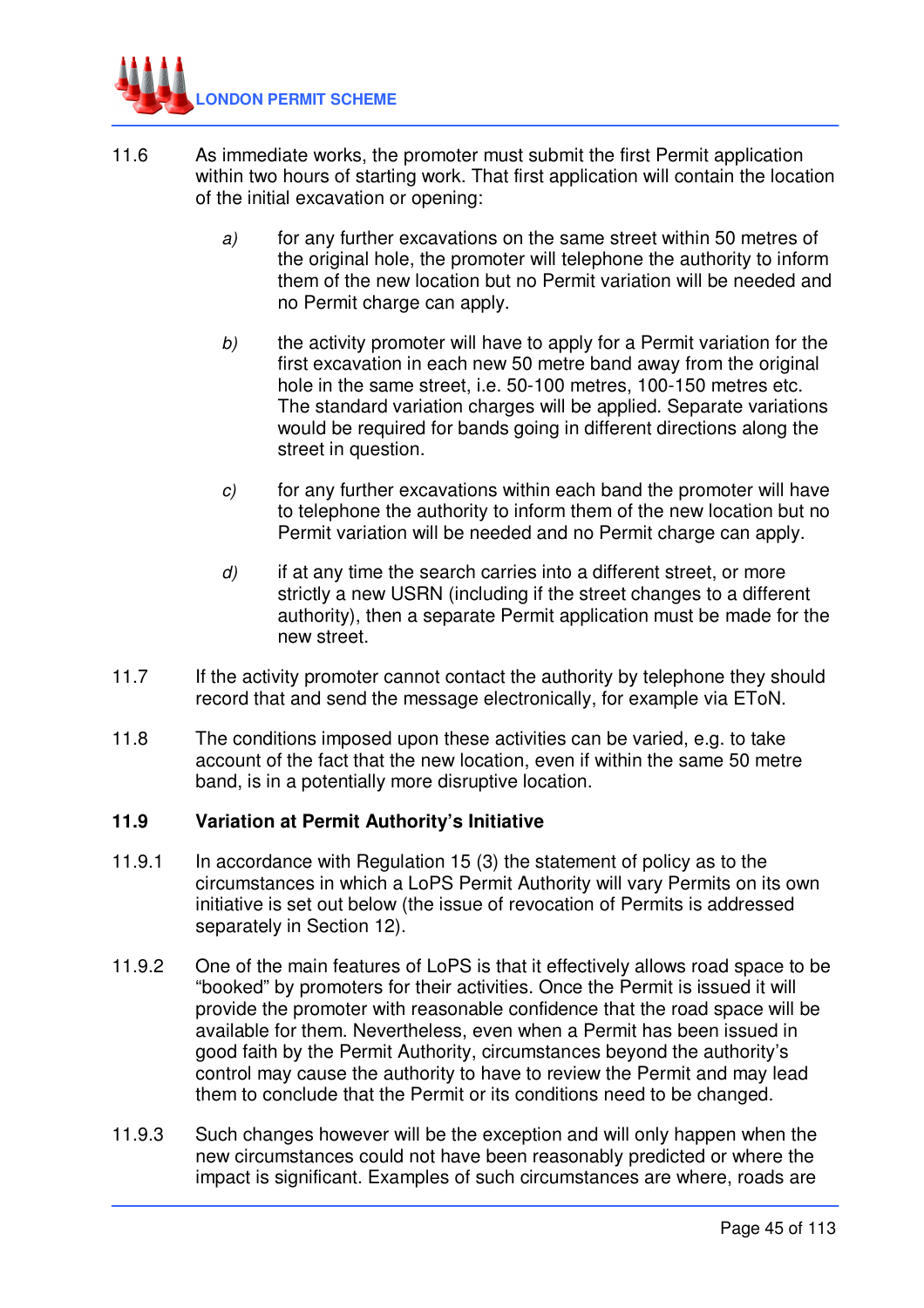

closed by floods, burst mains, a dangerous building or structure, or an unexploded bomb and significant traffic disruption has ensued or any further problems have arisen which would lead to traffic being diverted onto the road where an activity was underway or about to start but the Permit had been issued. If the consequent disruption cannot be mitigated in a better way it may then be necessary to vary the Permit for the activity e.g. by changing the time or manner of working.

- 11.9.4 The procedures which will apply in such circumstances are that the Permit Authority will first contact the promoter to discuss the best way of dealing with the situation whilst meeting the co-ordination duties and other statutory requirements of those involved. Hopefully those discussions will lead to an agreement on the variations required. The Permit Authority will either then issue a new Permit in those terms, or, by agreement, the promoter may apply for a Permit variation from which the authority will issue the varied Permit. The latter will be more appropriate if the promoter needs to reconsider elements of its plans within the parameters agreed with the authority.
- 11.9.5 If agreement cannot be reached, the Permit Authority will then vary the Permit to reflect the terms and conditions the Permit Authority considers appropriate. The promoter would have the option of invoking the dispute resolution procedure where it disagrees, set out in Section 16.
- 11.9.6 No fee is payable for Permit variations initiated by the Permit Authority, unless, at the same time, the promoter seeks variations which are not the result of the circumstances causing the authority's action. In that case a variation fee would be payable, subject to the exemptions in Section 13 addressing Permit fees.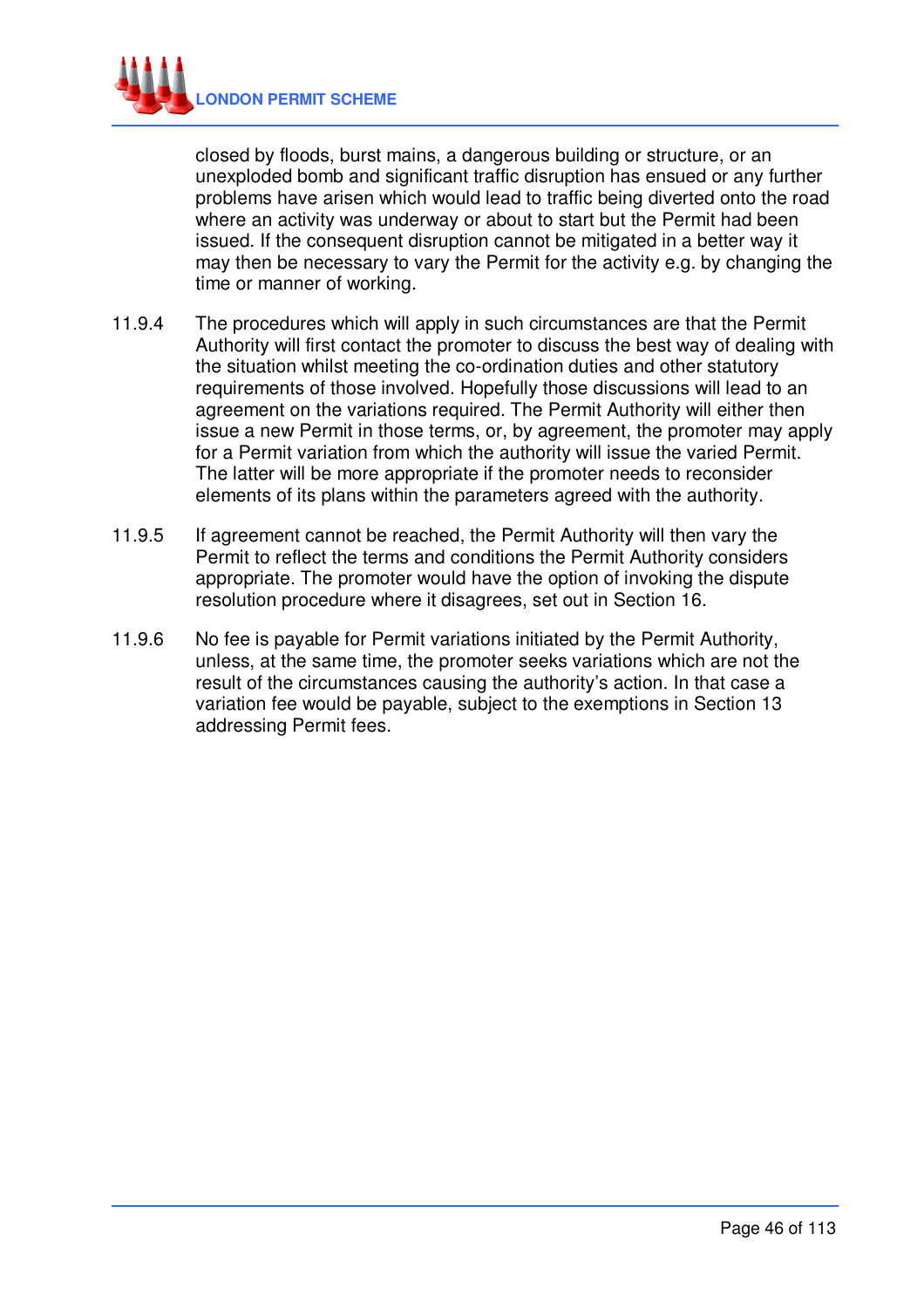

# **12 REVOCATION**

- 12.1 There is no mechanism in LoPS for formally suspending or postponing a Permit only for varying or revoking one. If the authority has to suspend or postpone an activity for which it has already given a Permit but which it intends must happen at a later date, it will use the Permit variation provisions, as described above, to change the dates.
- 12.2 If the activity promoter wishes to cancel a Permit for which it has no further use, it must use the cancellation notice provided in the Technical Specification for EToN containing the relevant Permit number. There is no fee for such a cancellation notice but there will also be no refund of the fee required for issuing the Permit or any PAA as set out in Section 13.
- 12.3 The Permit Authority can revoke a Permit at its own initiative, in particular, it has the power to do so under Regulation 10(4) where there has been a breach of a condition (which is also a criminal offence). In such circumstances the Permit Authority may use the provisions replacing section 66 of NRSWA to clear the street, if required, namely the provisions under Regulation 18 referred to below in section 15.
- 12.4 In accordance with Regulation 15 (3) the statement of policy as to the circumstances in which a LoPS Permit Authority will revoke Permits on its own initiative is as follows.

 (a) As with variations where circumstances arise which cause the authority to have to review the Permit, they may lead them to conclude that the Permit needs to be revoked rather than simply being varied.

 (b) Revocation will be the exception and will only happen when the new circumstances could have been reasonably predicted or where the impact is significant.

- 12.5 The procedures which will apply in such circumstances are that the Permit Authority will first contact the promoter to discuss the best way of dealing with the situation whilst meeting the co-ordination duties and other statutory requirements of those involved. The aim of those discussions is to try reach an agreement and if variation is a feasible option then, as set out in Section 11, an agreement as to the form of that variation. The Permit Authority will either then issue a new Permit in those terms, or, by agreement, the promoter may apply for a Permit variation from which the authority will issue the varied Permit. The latter will be more appropriate if the promoter needs to reconsider elements of its plans within the parameters agreed with the authority.
- 12.6 If agreement cannot be reached, the Permit Authority will then vary the Permit to reflect the terms and with the conditions the Permit Authority considers appropriate.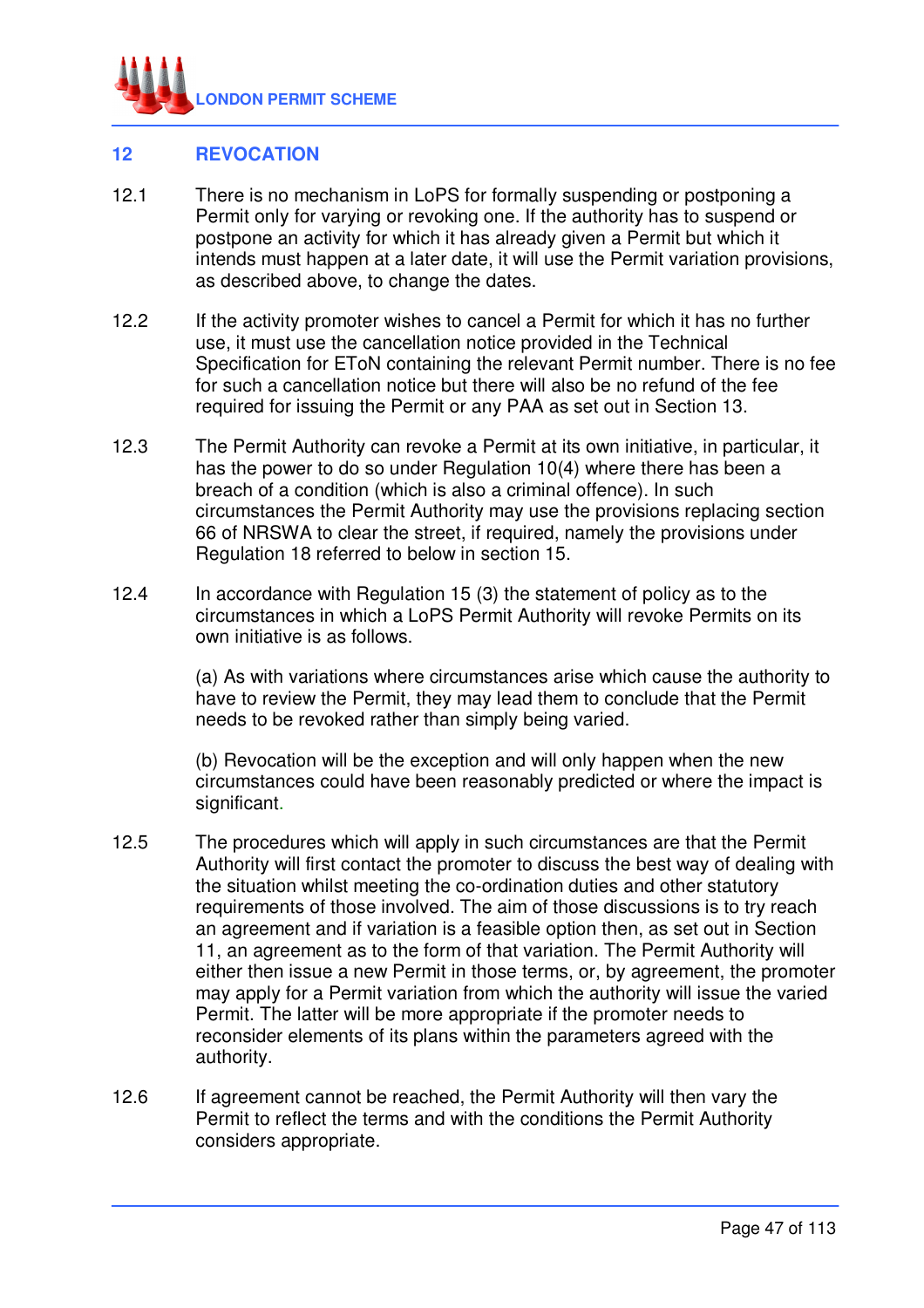

- 12.7 No charge will be made for revocation in such circumstances, i.e. where a Permit is revoked on the Permit Authority's own initiative and the Permit Authority will also refund the promoter the fee for issuing the Permit. However no such refund will be made where the reason the Permit is cancelled was as a consequence of any action or omission on the part of the promoter which would amount to a criminal offence as set out in Section 15.
- 12.8 In these circumstances, revocation will only be used as an alternative to criminal action, where it is reasonable, taking into account the nature of the breach and where it is proportionate.
- 12.9 Where the promoter disagrees with the Permit Authority's decision in any of the above respects, then the promoter would have the option of invoking the dispute resolution procedure set out in Section 16.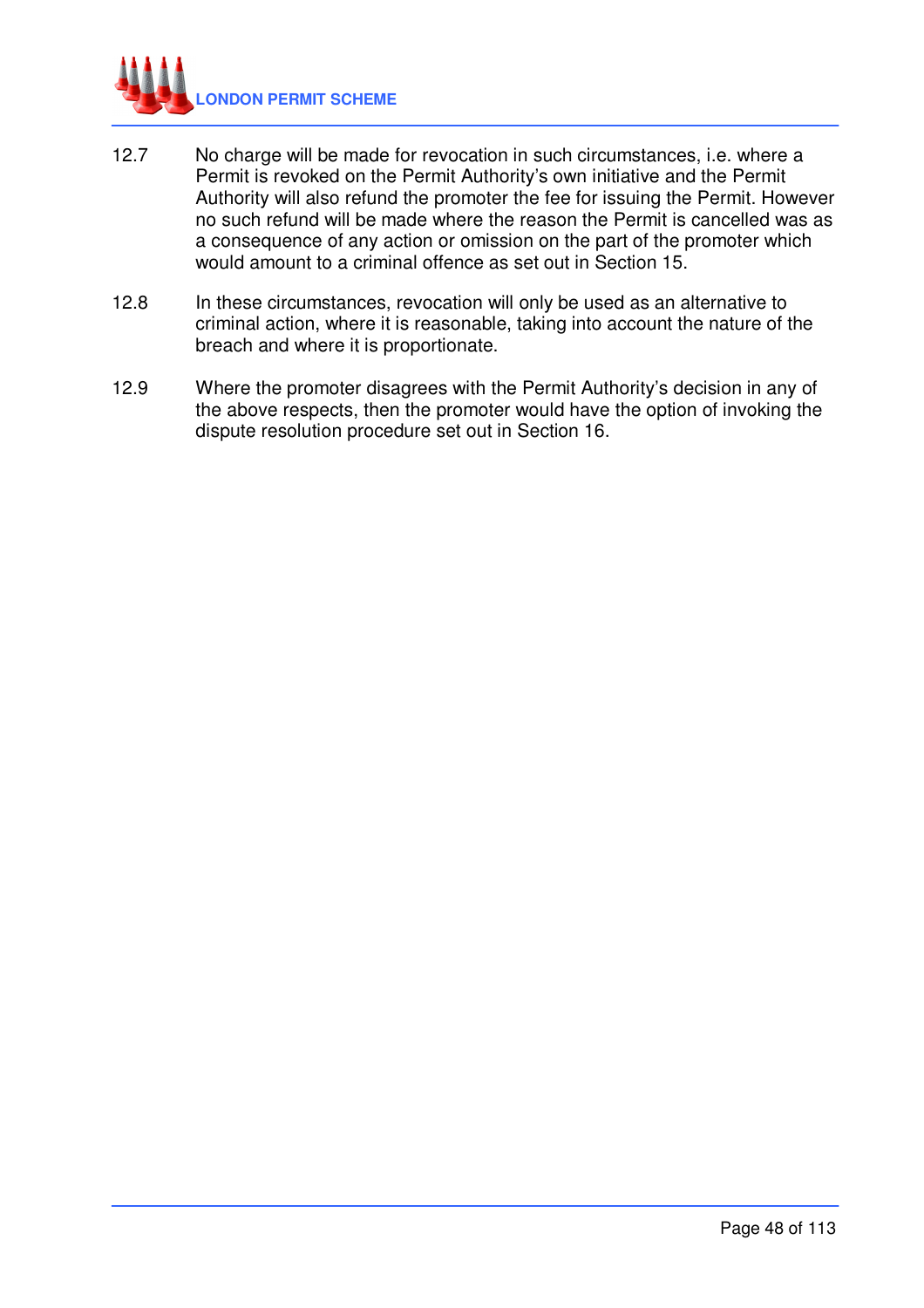

# **13 FEES**

- 13.1 In accordance with the provisions of Section 37 TMA 2004 and Regulation 30 Permit Authorities have the power to charge a fee for:
	- a) the issue of a Permit;
	- b) an application for a Permit, where the Permit Scheme requires a Provisional Advance Authorisation to be obtained as part of that application; and
	- c) each occasion on which there is a variation of a Permit or the conditions attached to a Permit unless the circumstances are as described in 13.7.4.
- 13.2 A fee will be charged therefore for a PAA when the subsequent application for a full Permit is made, when a Permit or Variation to any Permit is issued and when Permits (or conditions on Permits) are varied subject to the circumstances set out in Section 13.7.
- 13.3 Permit fees do not include costs charged or recoverable by highway authorities in relation to consents or other requirements such as for Temporary Traffic Orders or Notices or parking suspensions related to other works being carried out.
- 13.4 It is not the purpose of fee charging under LoPS to generate revenue for Permit Authorities, although subject to the constraints set out below an authority may cover its costs.

# **13.5 Fees Payable**

- 13.5.1 In accordance with the Permit Regulations, LoPS authorities may charge undertakers but highway authorities are not charged. This is due simply to the fact that the money charged would only circulate around a highway authority.
- 13.5.2 To promote good practice Permit Authorities operating LoPS (and other highway authorities) are encouraged to use a shadow charging arrangement to show the cost of issuing Permits to its own activity promoters both to help understand its own costs and to set those alongside the costs to other promoters, but this is not a statutory requirement and it is not a requirement of the LoPS.

## **13.6 Level of Fees**

- 13.6.1 The LoPS has set out the Permit fees for each authority operating the LoPS in Appendix E.
- 13.6.2 The Secretary of State in making the scheme Order will have considered the fee levels and the justification for them as part of the application to operate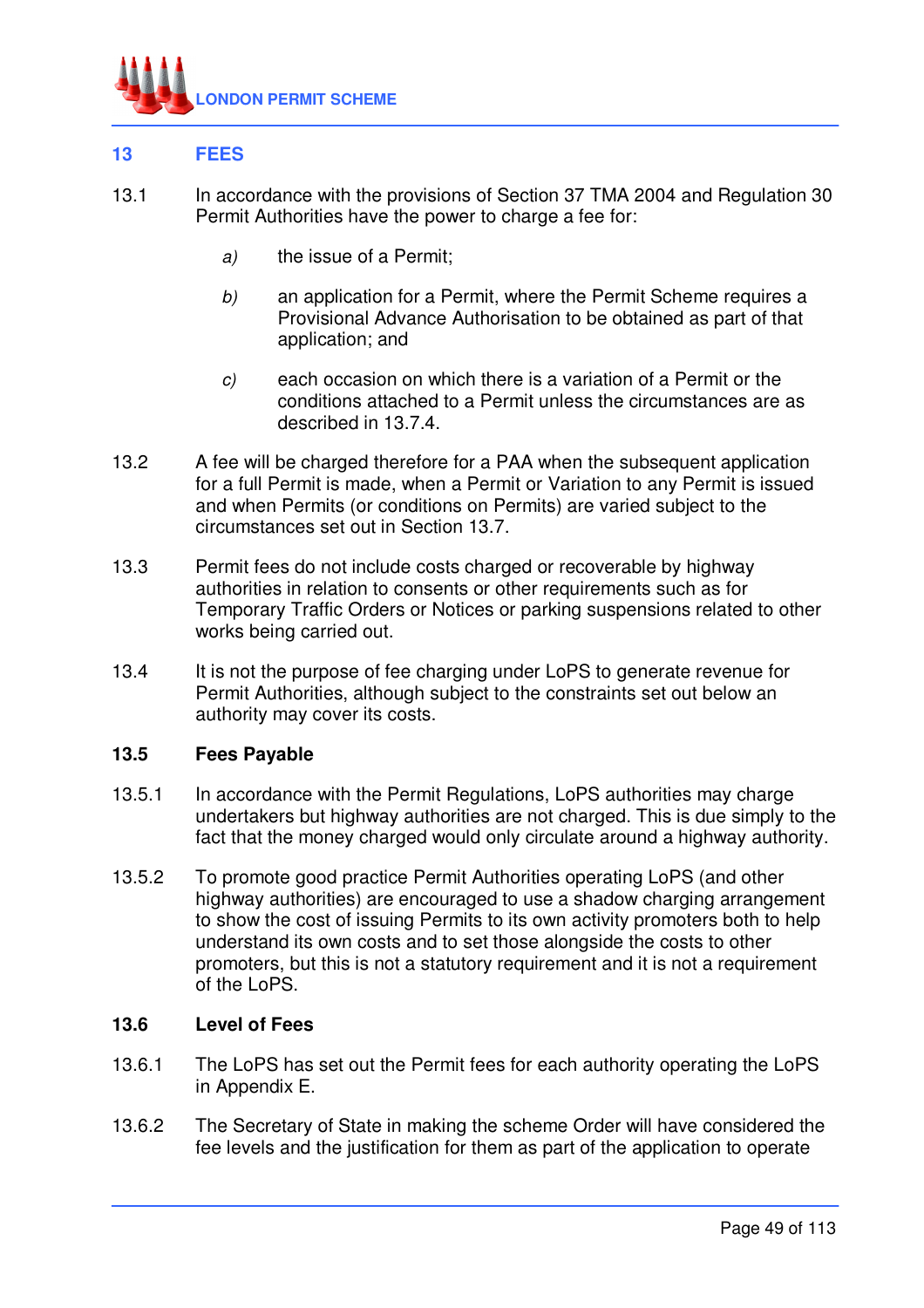

the LoPS and the approved figures are included in each of the LoPS scheme Orders.

- 13.6.3 The Regulations and Statutory Guidance set maximum fees that Permit Authorities may not exceed. The fees are structured to reflect the greater work involved in handling larger activities and busier roads.
- 13.6.4 With regard to the variation of Permits, the Regulations and Statutory Guidance set a maximum flat fee for Permit variations initiated by the promoter with a lower fee for category 3 and 4 non traffic-sensitive streets and a higher fee for category 0, 1 and 2 and traffic-sensitive streets.
- 13.6.5 If a Permit variation moves an activity into a higher fee category, the promoter will be required to pay the difference in Permit fee as well as the Permit variation fee.
- 13.6.6 All the LoPS fee levels are at or within the current statutory maxima.

#### **13.7 Circumstances where no Fee will be Charged**

13.7.1 No fee will be charged in the circumstances described below.

## **13.7.2 Cancellation of a permit**

13.7.2.1 No fee will be charged where, prior to the Permit Authority's determination, an applicant cancels or withdraws a permit application.

### **13.7.3 Refusal of Permit or Variation**

13.7.3.1 When an application for a Permit or Variation is refused there will be no fee.

# **13.7.4 Cancellation or Revocation of Permit**

13.7.4.1 No fee will be charged for the cancellation or revocation of a Permit as set out above. There will also be a refund of a fee already paid when the Permit is revoked on the Permit Authority's initiative except where the reason the Permit is cancelled was as a consequence of any action or omission on the part of the Promoter which would amount to a criminal offence as set out in Section 15.

### **13.7.5 Variation of Permit at Permit Authority's Initiative**

13.7.5.1 No fee is payable for Permit variations initiated by the Permit Authority, unless, at the same time, the promoter seeks variations which are not the result of the circumstances causing the authority's action. In that case a variation fee would be payable.

### **13.7.6 Deemed Permits**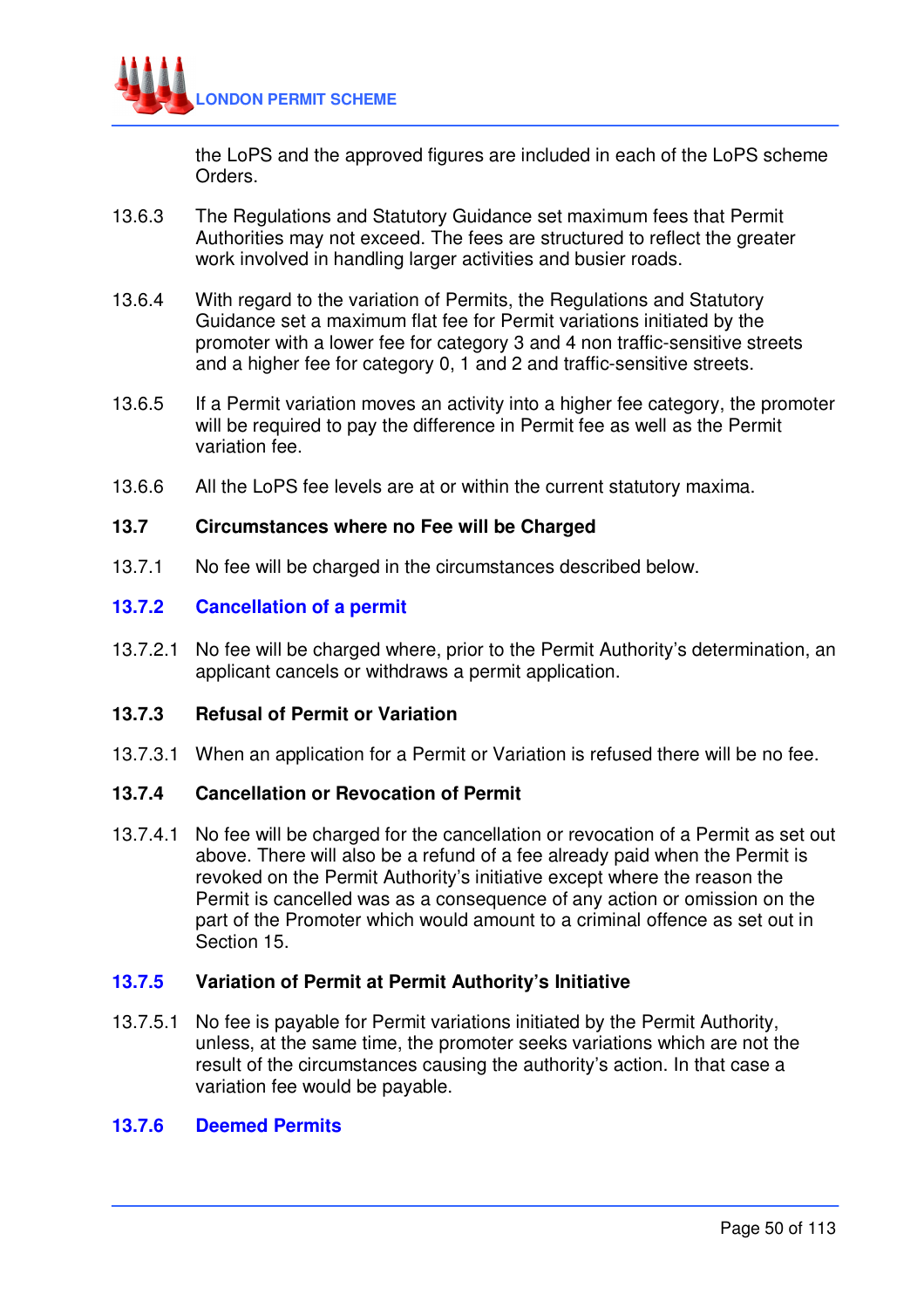

13.7.6.1 Where the Permit Authority fails to respond to an application for a permit within the relevant response time and the permit is subsequently deemed to be granted, there will be no fee charged for issuing of the permit.

# **13.8 Permits for Collaborative Works**

- 13.8.1 As set out previously it is one of the main objectives of the LoPS to encourage collaborative working and trench sharing. In such circumstances, which must be set out in a detailed scheme of works at the application stage, there must be a Primary Promoter to take overall responsibility as the agreed point of contact with the Permit Authority. The Secondary Promoter(s) retain the same responsibility for submitting Permit applications for work to be carried out by them or on their behalf.
- 13.8.2 To avoid any ambiguity, the Permit Authority will issue Permits to each of the promoters involved, not just the Primary Promoter. All issued Permits will record the identity of the Primary Promoter and all the Secondary Promoters.
- 13.8.3 In such circumstances, where at least two or more promoters intend to collaborate their works within the same site over the same period they should submit applications at the same time or ensure the applications are at least received by the Permit Authority within three working days of each other, beginning with the day on which the first application is received (see Regulation 31). In such circumstances none of the Permits will attract a Permit fee.
- 13.8.4 It must be noted however that if , some or all of those promoters then fail to co-ordinate their works in accordance with the detailed scheme of works set out in the way stated in the applications, the Permit of that promoter (be they primary or secondary) may be revoked, taking into account the circumstances. New Permits may then be required which will either be in the form of individual chargeable Permits or a further collaborative Permit structure which will again attract no fee but will risk further delay.

### **13.8.5 Phasing of Works to Lessen Risk and Inconvenience to Highway Users**

- 13.8.5.1 As set out in Section 4 where temporary reinstatement is required by the Permit Authority in particular to minimise risk to the public and allow safe passage for example, where works are sited on a street or road that will be used by people attending a sporting event, carnival, festival the works must also be treated as being phased and requiring separate Permits for each phase. The Permit Authority in these particular circumstances will not require a fee for issuing a Permit to return and complete the phase that was interrupted at the request of the Permit Authority.
- 13.8.5.2 To be clear therefore where works need to be phased for any reason other than as a consequence of the need to minimise risk to the public and allow safe passage, a fee will be charged for each Permit for each phase.

### **13.8.6 Highway Authority Works**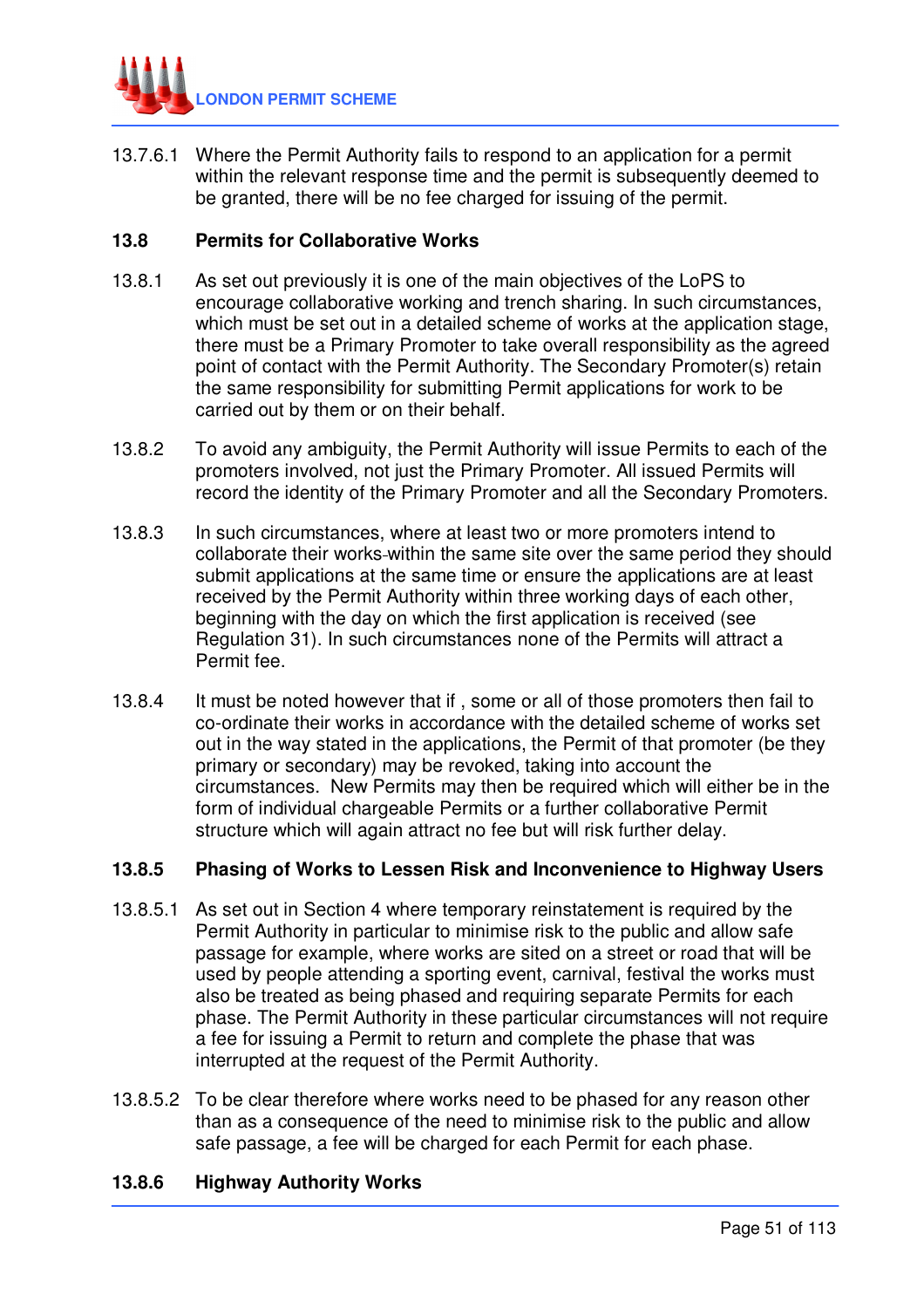

13.8.6.1 As referred to previously, Permits required by the highway authority, although part of the scheme, will not attract a Permit fee. However operators of the Permit Authority will keep full records of all Permits issued and the fees that could have been paid in order to assist in the review mentioned in Section 13.9.1.

## **13.9 Fee Review**

13.9.1 It is noted that the Secretary of State may need to review fee levels particularly closely in the first years of Permit Schemes. This is with a view to ensuring that the overall income from fees paid by undertakers and activity promoters does not exceed the prescribed costs described in Regulation 29 (the costs of operating the Permit Scheme in relation to undertakers and activity promoters).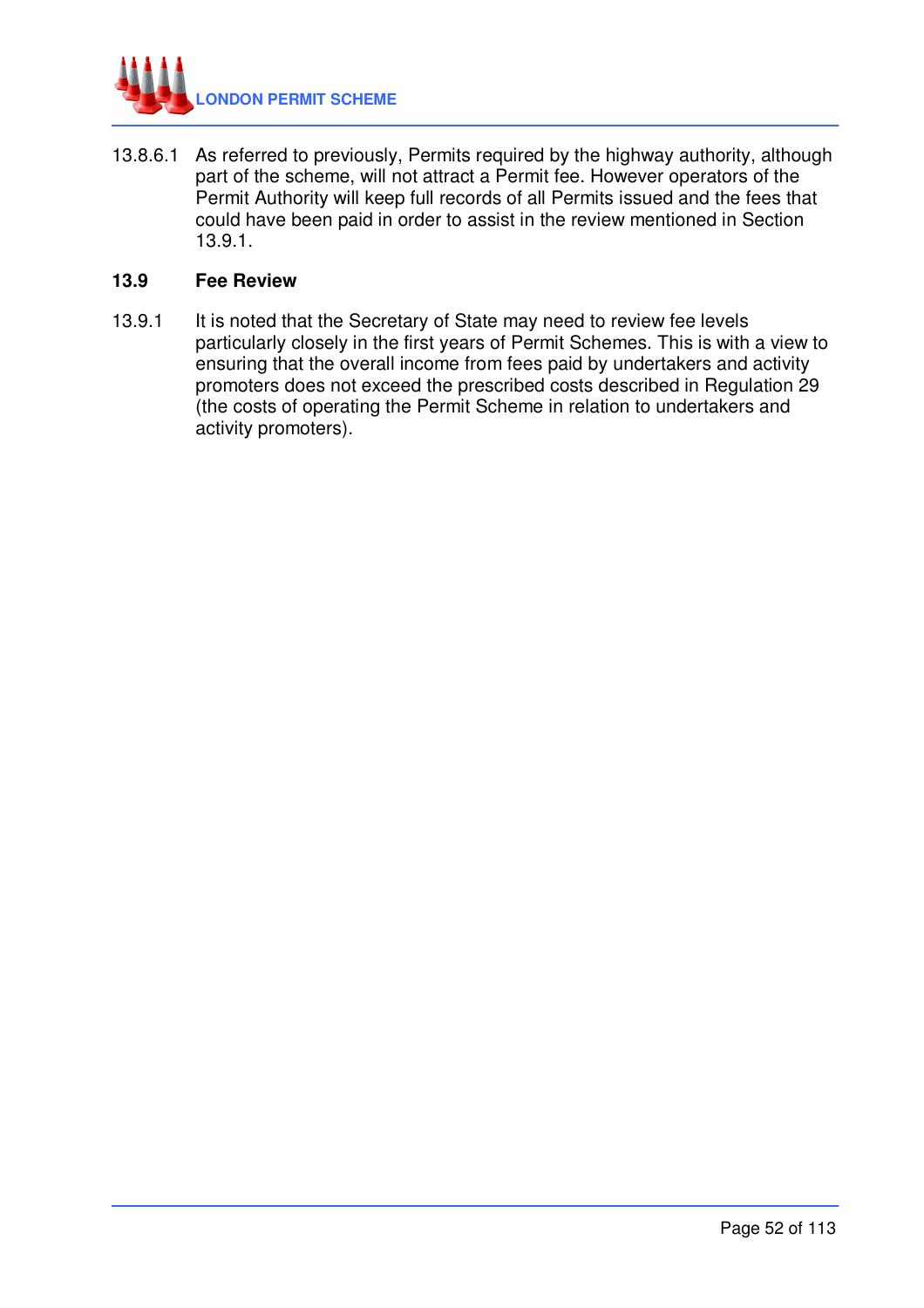

# **14 INSPECTION PROCEDURES**

- 14.1 The procedures for dealing with all aspects of inspections under the LoPS will, with the exception of those related to overrun charges under Section 74 of NRSWA and Permit condition checks, reflect the procedures set out in the current Code of Practice for Inspections dated September 2002.
- 14.1.1 There are four types of inspections procedure set out in the Code:
	- a) Sample Inspection;
	- b) Defect Inspection;
	- c) Investigatory Inspection; and
	- d) Inspection of works undertaken by licence under Section 50 NRSWA.
- 14.1.2 Inspections under the LoPS will follow the sample inspection methodology for assessing and carrying out all category A, B and C inspections which are those that are:
	- A) Undertaken during the progress of the works;
	- B) Undertaken within the six months following interim or permanent reinstatement; and
	- C) Undertaken within the three months preceding the end of the guarantee period.
- 14.1.3 In addition inspection under the LoPS will include processes for dealing with any defective signing and guarding and for reinstatements; improvement plans; together with any costs that may be recoverable, e.g. sample inspections fees from the activity promoter.
- 14.1.4 The procedures for inspections dealing with Section 74 and Permit Condition checks are as follows:

## **14.2 Section 74**

- 14.2.1 These inspections are related to works that should have been completed by a due date or have been notified as having done so.
- 14.2.2 They will be randomly selected from works that fall into this availability so that the actual situation can be confirmed and as a combined total of 10% from the annual total number of actual number of inspection units, calculated using the method contained within the Code of Practice for Inspections. The individual fees charged will be as set down in Regulations from time to time by the Secretary of State and recharged using the same principles as for other sample inspections.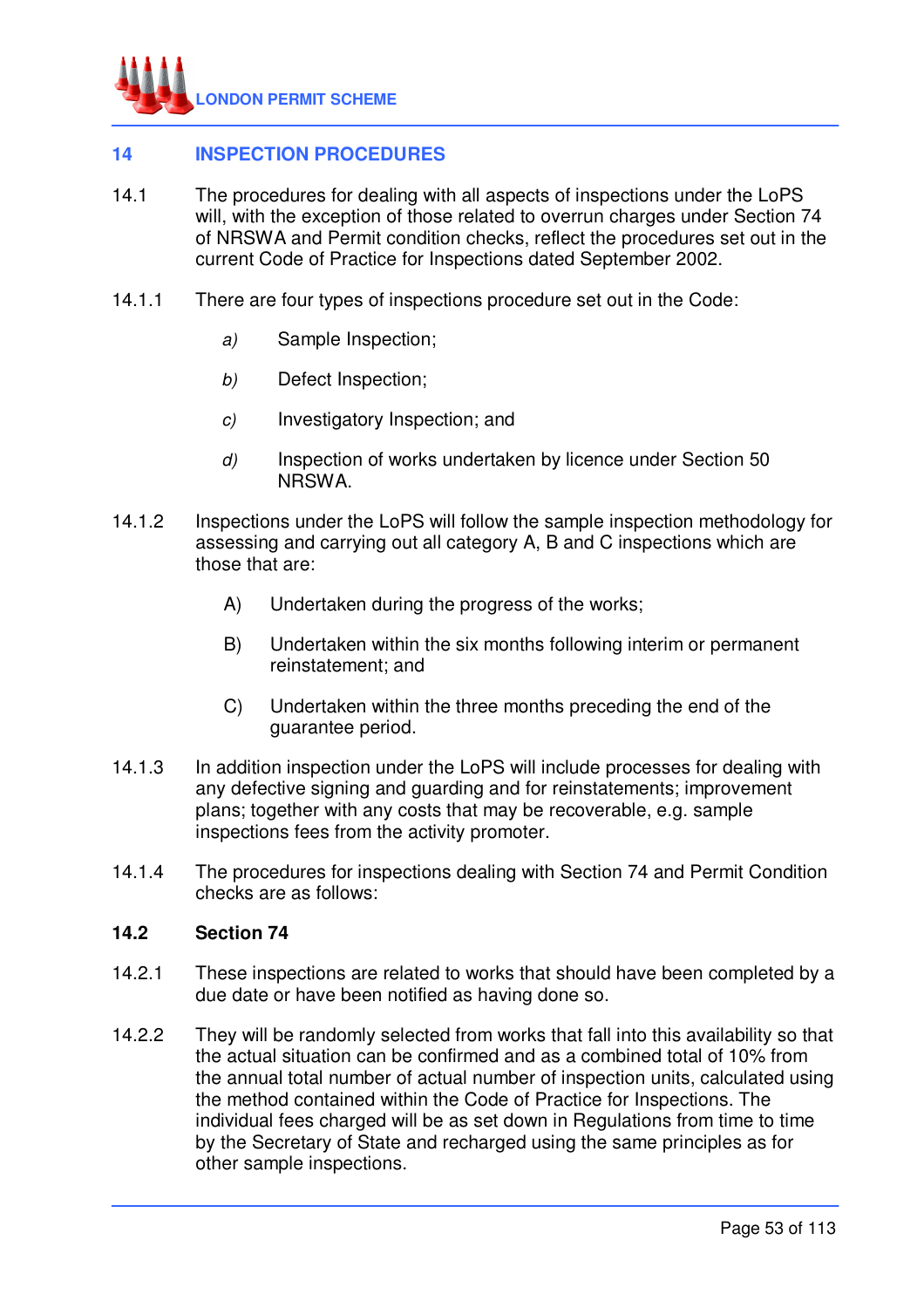

14.2.3 LoPS Permit Authorities will run the overrun charging scheme alongside the LoPS under Section 74 of NRSWA as set out in Section 17.22

# **14.3 Permit Conditions**

- 14.3.1 These inspections will check for compliance with any Permit conditions that have been required under any particular Permit, for those conditions, which are not included in any other inspections procedures e.g. signing and guarding.
- 14.3.2 Similar to Section 74 checks, Permit Conditions checks will be randomly selected as a combined total of 10% from the annual total number of Permits, calculated using the method contained within the Code of Practice for Inspections, mentioned above.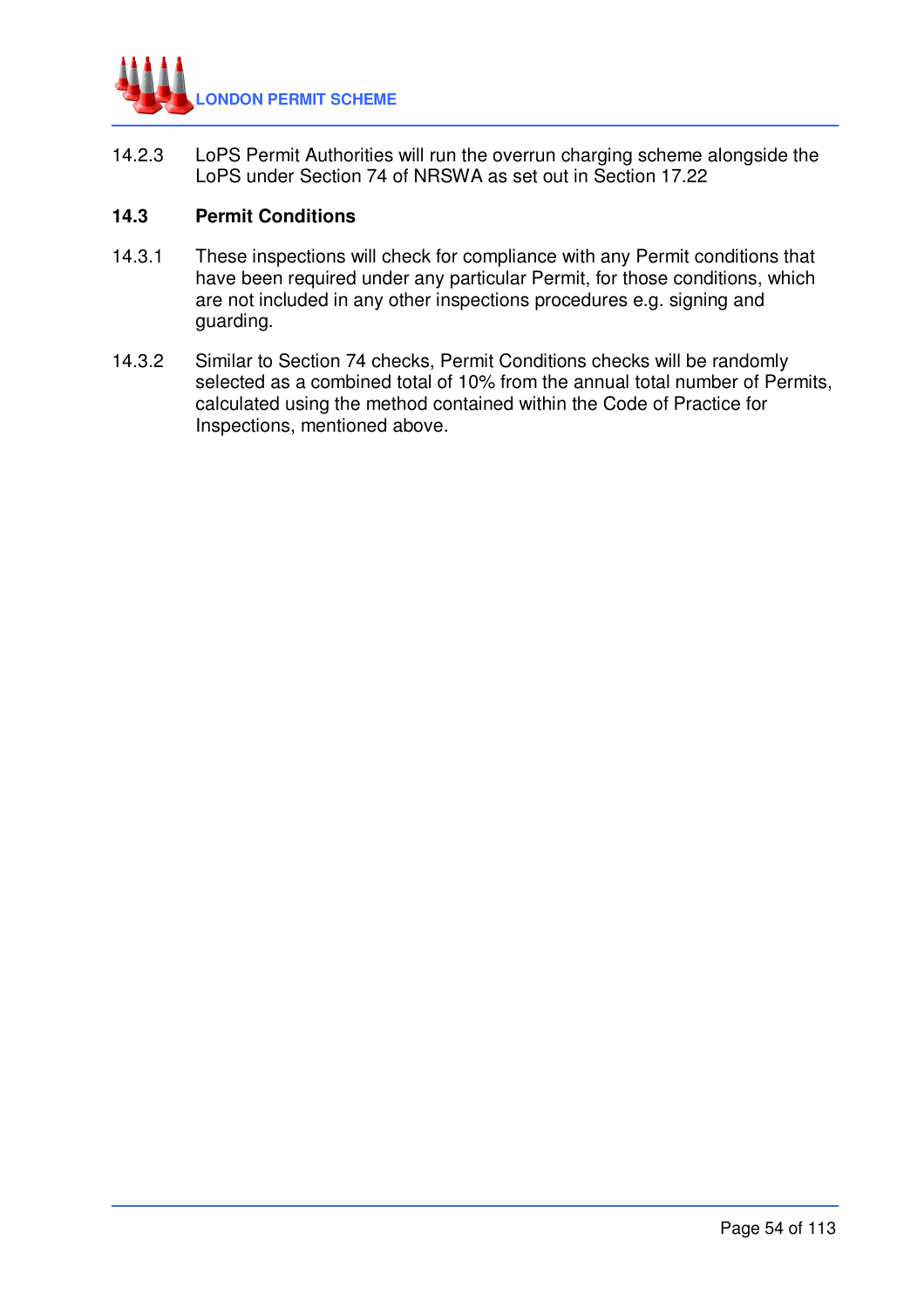

# **15 SANCTIONS**

- 15.1 In accordance with the Statutory Guidance and the sanctions provided by the Regulations which Permit Authorities may use to achieve compliance with Permit Schemes, the policy of the Permit Authority as follows.
- 15.2 Where there is proof that any undertaker has committed a criminal offence the Permit Authority, where it is both practicable and appropriate, will contact the undertaker before taking action against the undertaker and seek to discuss the matter in order to establish whether such action is required

### **15.3 Criminal Offences**

- 15.3.1 Regulation 19 provides that it is a criminal offence for an undertaker or someone acting on its behalf to undertake works without a Permit. The offence carries a maximum fine of level 5 on the standard scale.
- 15.3.2 Permit offences apply only to undertakers and not to highway authorities. However Permit Authorities are required to monitor the performance of highway authority promoters to ensure a consistent approach and it will therefore be a matter of public record if a highway authority acts in such a way that would amount to the commission of an offence under Regulations 19 and 20 were it not the highway authority.
- 15.3.3 Regulation 20 provides that it is a criminal offence for an undertaker or someone acting on its behalf to undertake works in breach of a condition. This offence carries a maximum fine of level 4 on the standard scale.
- 15.3.4 These offences may be enforced in the following ways:
	- (a) Fixed Penalty Notice
	- (b) Prosecution

### **15.4 Fixed Penalty Notices**

- 15.4.1 Regulations 21 to 28 (and Schedules 1 and 2) authorise Permit Authorities to issue Fixed Penalty Notices (FPNs) in respect of the criminal offences. Fixed Penalty Notices offer the offender an opportunity to discharge liability for an offence by paying a penalty amount.
- 15.4.2 A FPN may not be given more than 91 calendar days after the commission of the offence, beginning with the day on which the offence is committed. This is the maximum period allowed, but to improve co-ordination the Permit Authority, will, once it is decided that a FPN is to be given, do so soon as possible.
- 15.4.3 The penalty amount is £500 for working without a Permit, but a discounted amount of £300 is available if payment is made within 29 days. For working in breach of a condition the penalty is £120 and the discounted amount £80, the same as for Fixed Penalty Notices under the notices system.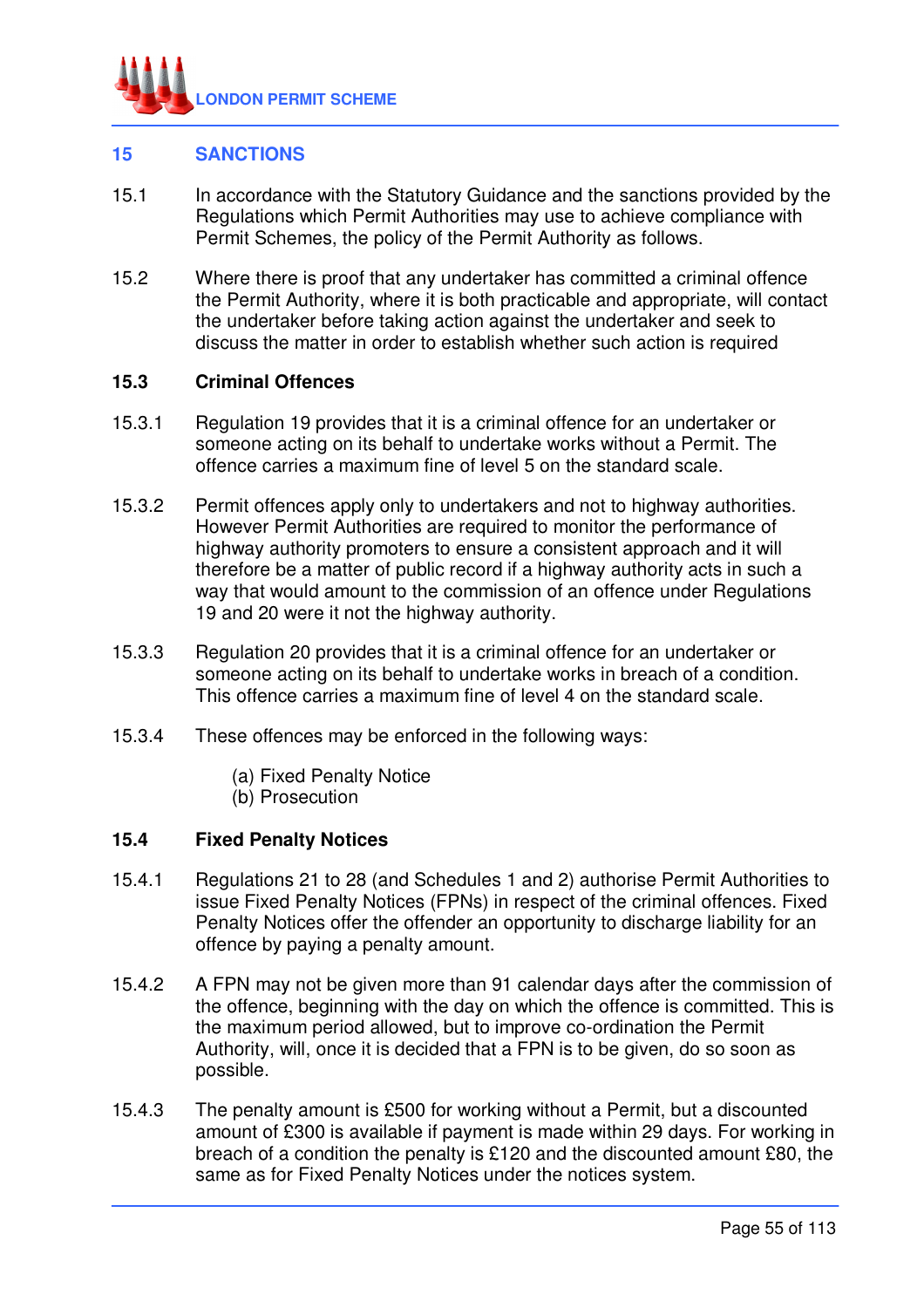

- 15.4.4 FPNs shall be in the form set out in Schedule 1 to the Regulations (and in Chapter 18 of the Code of Practice for Permits) or in a form to substantially the like effect.
- 15.4.5 A FPN shall identify the offence to which it relates and give reasonable particulars of the circumstances alleged to constitute that offence. It must also state:
	- $a$  the amount of the penalty and the period within which it may be paid;
	- b) the discounted amount payable in accordance with Regulation 25 and the period within which it may be paid;
	- $c$  the person to whom and the address at which payment may be made;
	- $d$  the method or methods by which payment may be made;
	- $e$ ) the person to whom and the address at which any representations relating to the notice may be addressed; and
	- $f$  the consequences of not making a payment within the period for payment.
- 15.4.6 The person specified under (c) shall be the Permit Authority or a person contracted to act on its behalf.
- 15.4.7 FPNs will be served electronically where possible. But other means of giving the fixed penalty notice are permitted.
- 15.4.8 If an undertaker wishes to receive FPNs by electronic means, it must tell the Permit Authority which method (e.g. EToN, e-mail or fax) and provide details of the EToN web service URL, e-mail address or fax number to be used as appropriate. Where an address for service using a particular method for transmitting an electronic communication has been given for receipt of FPNs and the Permit Authority has not been notified that the address is withdrawn then an FPN must be given by sending to that electronic address.
- 15.4.9 The Permit Authority will apply the three conditions set out in Regulation 5 (3) of the Street Works (Fixed Penalty) (England) Regulations 2007 when giving an electronic FPN, "the fixed penalty notice shall be –
	- a) capable of being accessed by the person to whom it is being sent;
	- b) legible in all material respects; and
	- $c$ ) in a form which permits the notice to be retained for subsequent reference, and for this purpose "legible in all material respects" means that the information contained in the notice is available to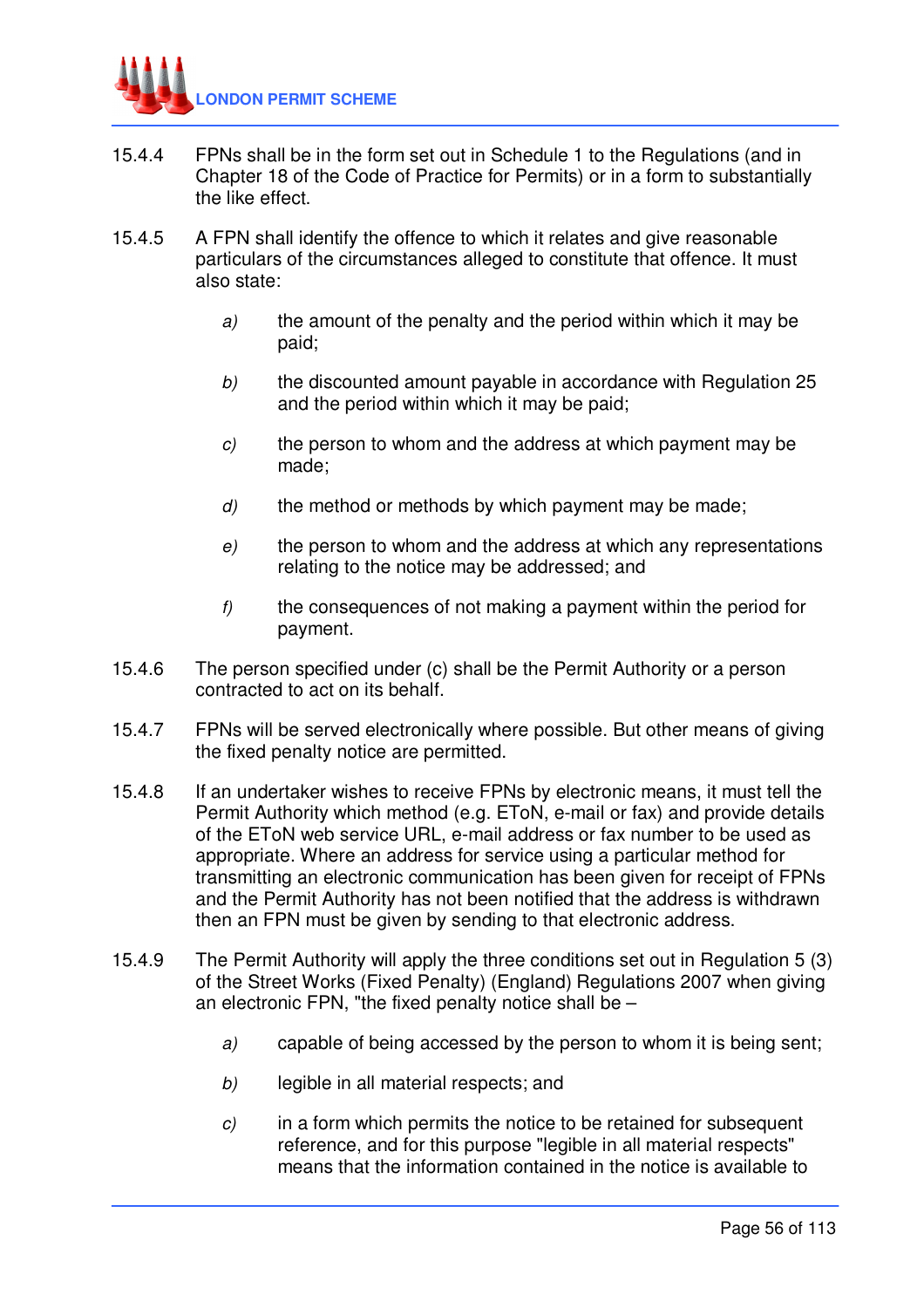

that person to no lesser extent than it would be if given by means of a notice in printed form."

- 15.4.10 An electronic FPN is deemed to be given on the day and at the time the transmitting apparatus records as being the day and time of satisfactory completion of the transmission, unless the contrary is proved. This is subject to Section 98 (2) of NRSWA (see below).
- 15.4.11 In all other circumstances, including system failures or if the Permit Authority has tried and failed to use electronic means, the fixed penalty may be given by alternative methods such as:
	- a) delivering it to the person to whom it is to be given:
	- b) leaving it at his proper address;
	- c) sending it by first class post to him at that address; or
	- d) by any other agreed means.
- 15.4.12 For service of a fixed penalty notice in these circumstances, the "proper address" is the postal address given by the undertaker to the street authority for those purposes, or, the registered or principal office of a corporation, or the last known address of such person.
- 15.4.13 Section 98 (2) of NRSWA provides that a notice given after 16:30 on a working day is deemed to have been given on the next working day.
- 15.4.14 The Technical Specification for EToN includes a non-mandatory message type for sending an FPN using EToN.
- 15.4.15 In accordance with Regulation 27 if the Permit Authority considers that a FPN which has been given ought not to have been given, it shall give to the person to whom that notice was given a notice withdrawing the FPN. The notice shall be in the form set out in Schedule 2 of the Regulations (or in a form to substantially the like effect).
- 15.4.16 The Permit Authority in such circumstances will repay any amount which has been paid by way of penalty in pursuance of the fixed penalty notice.
- 15.4.17 The Permit Authority shall consider any representations made by or on behalf of the recipient of a fixed penalty notice and decide in all the circumstances whether to withdraw the notice.

### **15.5 Prosecution**

15.5.1 If the undertaker pays either the full penalty or the discounted amount within the required period, then no further proceedings can be taken against that undertaker for that offence.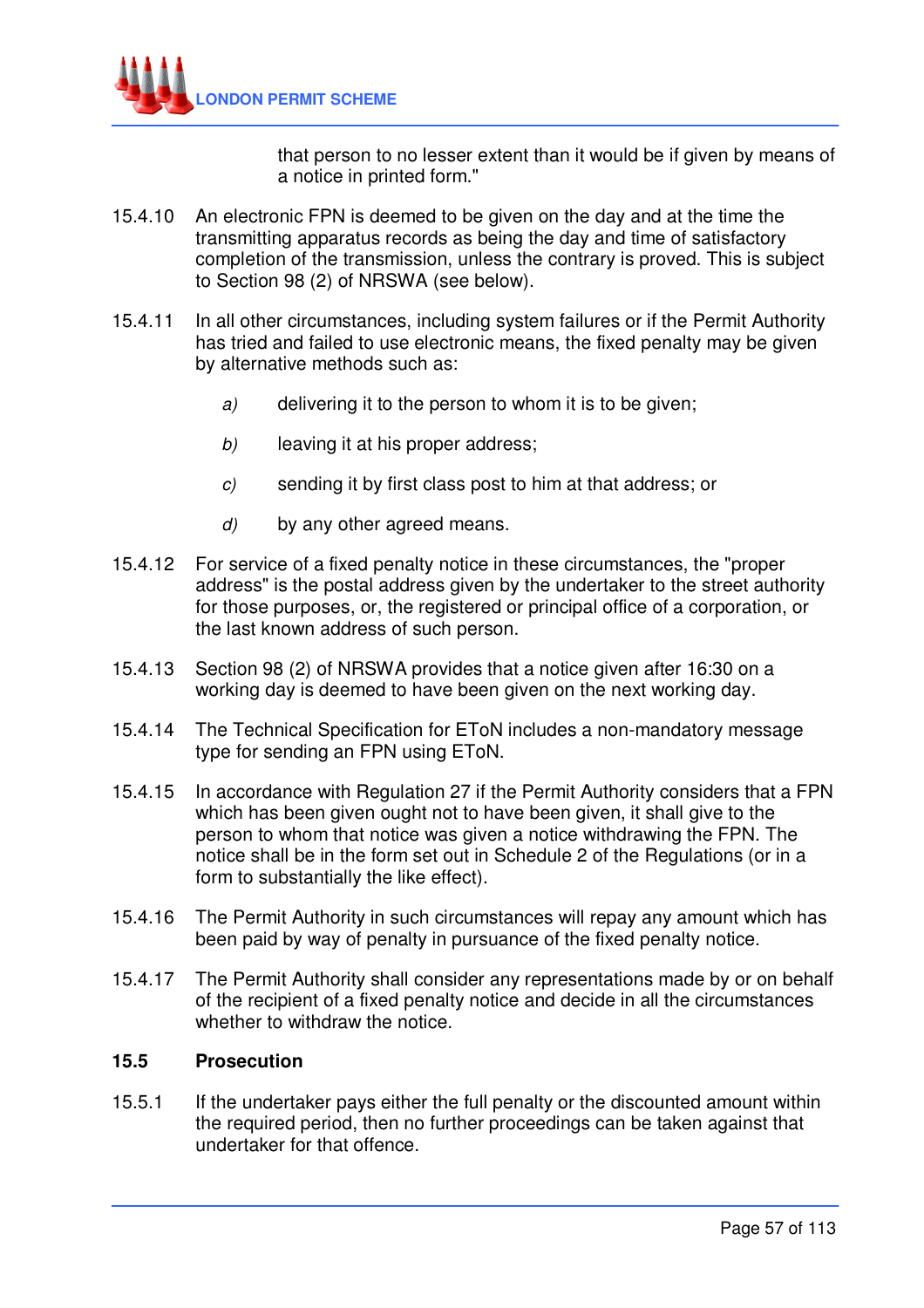

- 15.5.2 If the undertaker does not pay the penalty within the 36 days then the authority may bring proceedings in the Magistrates' Court for the original offence. Legal action must be taken before the expiry of the six months deadline from the date of the offence for bringing a case before the Magistrates' Court (Section 127 of the Magistrates' Courts Act 1980). This is the case even if the FPN was not given for some time after the offence was committed.
- 15.5.3 In circumstances where a Fixed Penalty Notice has been issued in relation to an offence, but the Permit Authority subsequently forms the view that it would be more appropriate to prosecute the offender, the authority must withdraw the Notice under Regulation 27 before bringing the proceedings.
- 15.5.4 Further the Permit Authority may consider the most appropriate action in the circumstances is to proceed directly to prosecution of the offence.

## **15.6 Application of Money by the Permit Authority**

- 15.6.1 The Permit Authority may deduct from the fixed penalties received under Section 37 (6) of the TMA, the reasonable costs of operating the FPN scheme under which they are paid.
- 15.6.2 The Permit Authority shall apply any net proceeds to promoting and encouraging safe, integrated, efficient and economic transport facilities and services, to, from and within its area.
- 15.6.3 The Permit Authority will need to be able to demonstrate that the costs of running the FPN scheme are reasonable and that the net proceeds after deducting these costs are being correctly applied. Those enquiring should note that accounts are generated annually.
- 15.6.4 Although it is not a requirement that separate accounts should be kept for the FPN scheme, it should be possible to follow the audit trail to check income and expenditure for this scheme.
- 15.6.5 The Permit Authority and every Permit Authority operating the LoPS recognises that the FPN scheme is NOT intended to be an additional source of income for authorities, although some income may be generated incidentally. The objective of the FPN scheme is to enable highway authorities to manage and control activities better on the street and thereby contribute to the overall aim of the TMA, which is to minimise disruption from street works and will be operated with that in mind. LoPS authorities will therefore not expect any net proceeds emerging from the FPN scheme.

### **15.7 Regulation 18 – Discretionary Unauthorised Works Notices**

15.7.1 There is a discretionary power under Regulation 18 (1), by which a Permit Authority may instead of proceeding by way of the criminal sanction route, issue a notice. Such a power may be used where a person undertakes works without a Permit for which a Permit is required to have been obtained or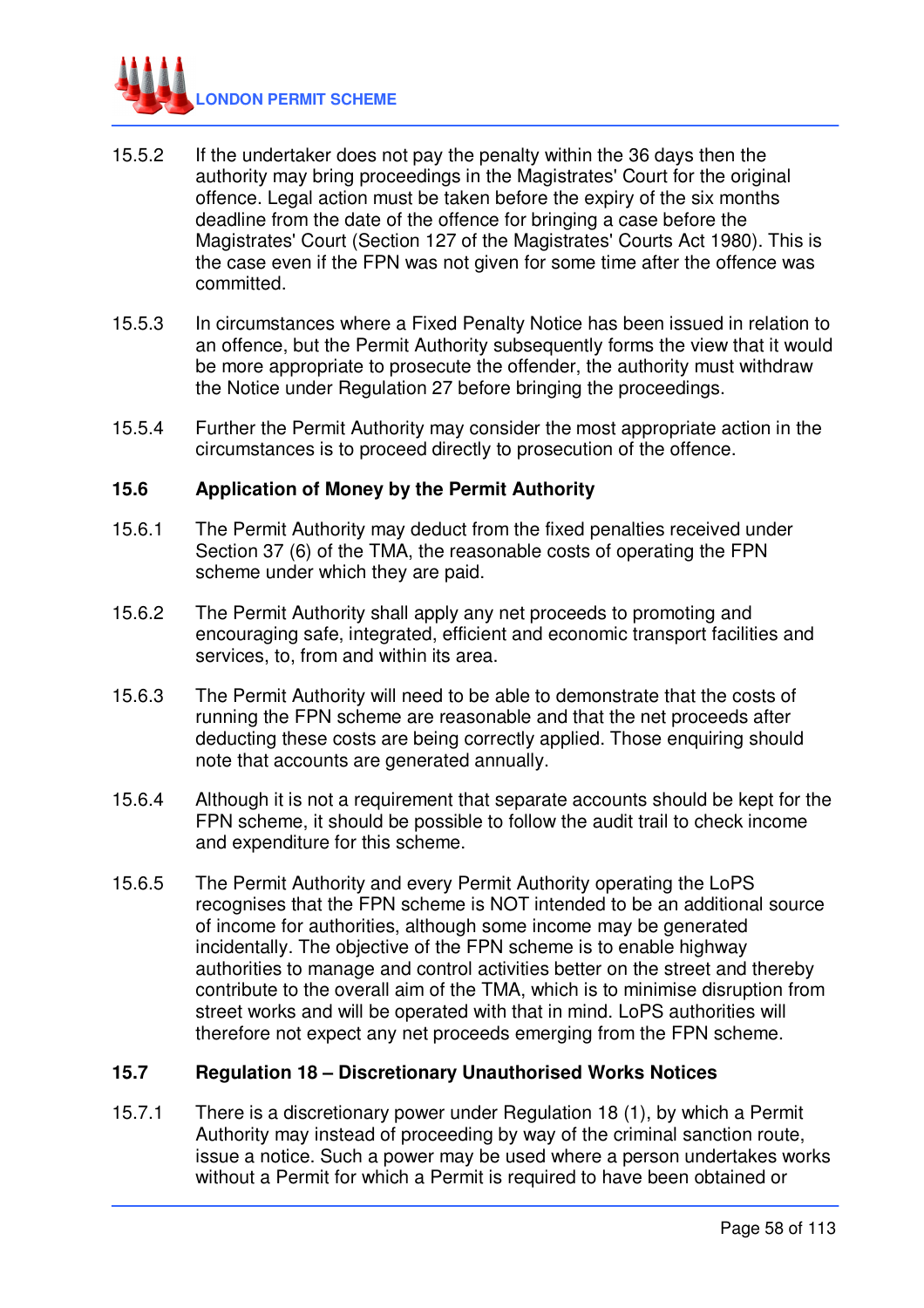

breaches a Permit Condition. The Permit Authority will only issue such a notice where it is considered to be an appropriate response in the circumstances and not as a matter of course.

15.7.2 Where such a notice is issued it will require the person to take such reasonable steps as are specified in the notice, which may include steps to remove the works, to remedy the breach or to minimise or discontinue any obstruction to the street connected with the works, and to propose remedial action which must be undertaken within the timeframe set in the notice.

## **15.8 Failure to take Remedial Action**

15.8.1 Where a notice is issued under Regulation 18 (1) and the relevant person has not taken the remedial action within the timeframe, the Permit Authority under Regulation 18 (3) may take such steps as it considers appropriate having regard to the original non-compliance, at the cost of the undertaker. The policy to be applied in such circumstances is that failure to comply with a Regulation 18 Notice within the relevant period will normally lead to such action being taken on the part of the Permit Authority.

## **15.9 Other Offences under NRSWA**

15.9.1 Any offences relating to sections of NRSWA which run in parallel to Permit Schemes will continue to apply. These include offences relating to reinstatements, overrunning and failure to send appropriate notices.

### **15.10 Revocation of Permit**

15.10.1 Whilst it is a criminal offence for an undertaker or someone acting on its behalf to undertake works in breach of a condition, as a further alternative to taking criminal action in such circumstances against the undertaker the Permit Authority has the power under Regulation 10(4) to revoke the Permit. This power is addressed in section 12.

# **15.11 Keeping of Records**

15.11.1 The Permit Authority will keep records of all sanctions under LoPS. This information will be made available via the LoPS Business Task Force as outlined in Section 22.7.1.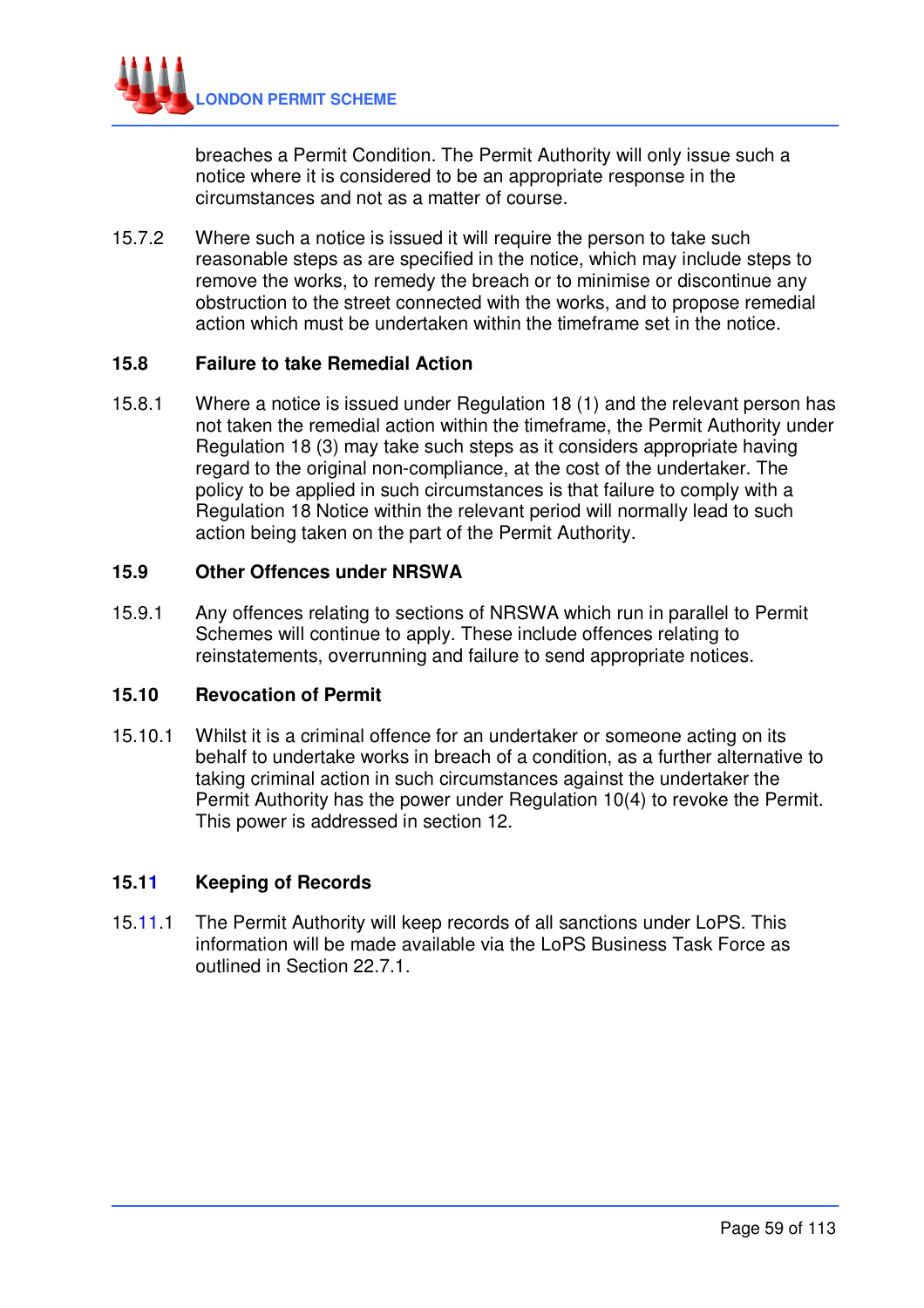

# **16 DISPUTE RESOLUTION**

- 16.1 The TMA provides wide powers to devise a suitable dispute resolution procedure and to identify the stages of the Permit application process at which it can be invoked. There are no prescribed statutory dispute resolution procedures as yet and the approach taken therefore is to build on arrangements which already exist through the Highways Authorities and Utilities Committee (HAUC UK) at local and national level for resolving disputes and are set out in the Code of Practice for Permits.
- 16.2 LoPS Permit Authorities will and activity promoters are expected to use their best endeavours to resolve disputes without having to refer them to a formal appeals procedure. This might, for instance, be achieved by referring the issue to management for settlement.

## **16.3 Incidence of Dispute Resolution**

- 16.3.1 Two stages of the Permits process provide for dispute resolution:
	- a) A promoter applies for a Permit, the Permit Authority makes it clear that it will only issue the Permit with conditions attached or with different dates than in the application, and may in fact issue a Permit in those terms. The promoter believes that one or more of these conditions are unreasonable or unrealistic. The two parties are unable to resolve their differences; or
	- b) A promoter who has been issued with a permit and has started work realises that it will no longer be able to comply with the original Permit. It applies, therefore, for the Permit or its conditions to be varied or extended. The two parties are unable to reach agreement on any variation or perhaps, on whether any variation should be allowed.
- 16.3.2 Permit Authorities and Permit applicants should try, where ever possible, to resolve their disagreements between themselves. However, it is recognised that occasionally this may not be possible.

### **16.4 Appeals Procedure**

16.4.1 The dispute resolution procedure for appeals under LoPS may be by way of dispute review, adjudication or arbitration.

### **16.5 Dispute Review**

- 16.5.2 If agreement cannot be reached locally on any matter arising under any part of the LoPS the dispute will be referred for review on the following basis:
	- a) Straightforward issues Where the two parties consider that the issues involved in the dispute are relatively straightforward, the matter will be referred to impartial members of a regional HAUC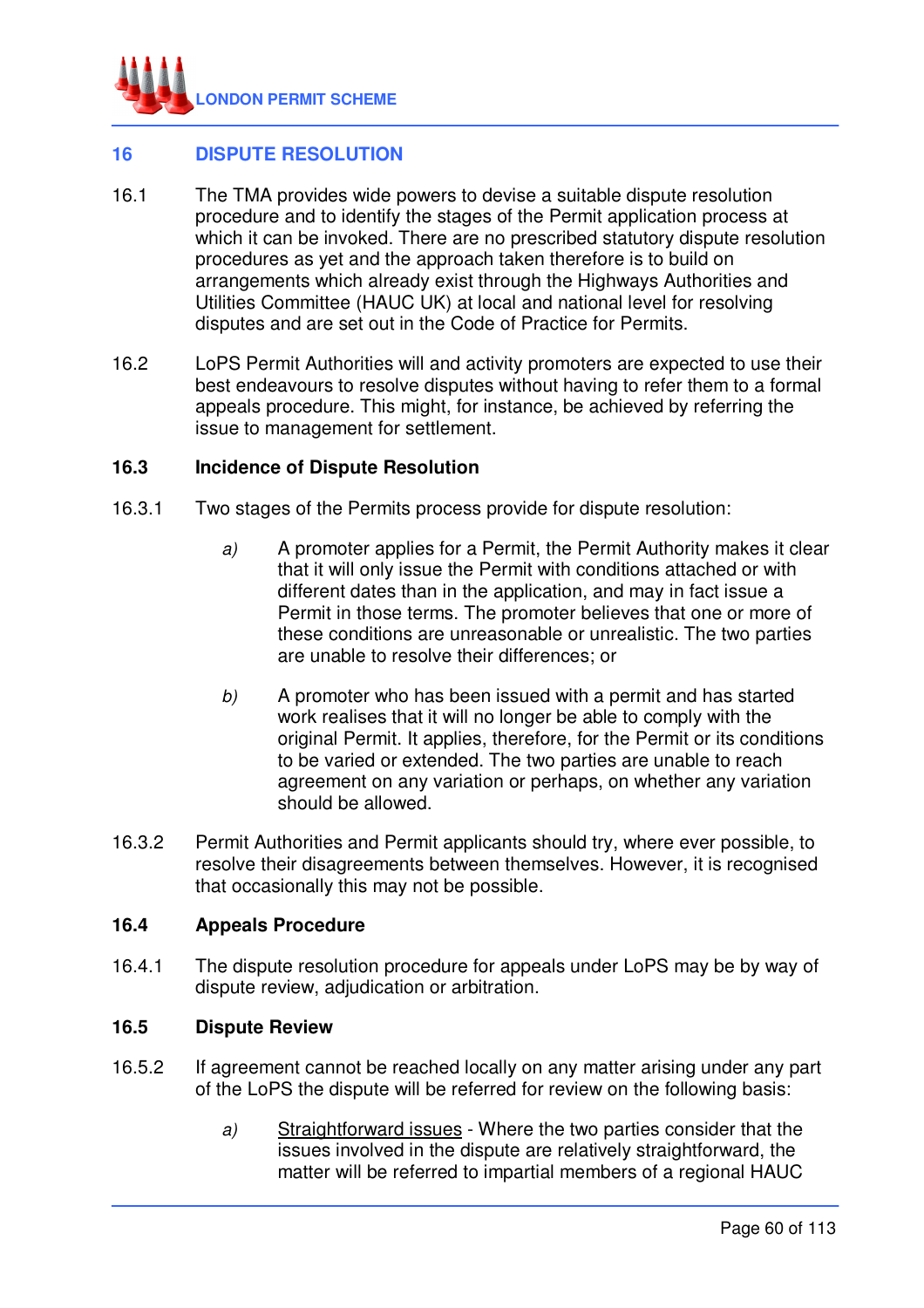

(that is those not representing parties directly involved in the dispute) for review. That review should take place within five working days from the date of referral. Both parties are recommended to accept the result as binding.

- b) Complex issues If the parties to the dispute think the issues are particularly complex, they should/will ask HAUC (UK) to set up a review panel of four members - two utilities and two street authorities. One of the four persons will be appointed as Chair of the panel by the HAUC (UK) joint chairs.
- 16.5.2 Each party must make all relevant financial, technical and other information available to the review panel. The review would normally take place within ten working days from the date on which the issue is referred to HAUC (UK). It is recommended that both parties accept the advice given by the review panel as binding.

## **16.6 Adjudication**

- 16.6.1 If agreement cannot be reached by the procedure above, for instance if one or more of the parties does not accept the ruling of the Regional HAUC or HAUC (UK) review as binding, the dispute will be referred to independent adjudication provided that the parties agree that the decision of the adjudicator is deemed to be final. The costs of adjudication will be borne equally unless the adjudicator considers that one party has presented a frivolous case, in which case costs may be awarded against them. Where the adjudication route is followed, the parties should apply to the joint chairs of HAUC (UK), who will select and appoint the independent adjudicator from suitable recognised professional bodies.
- 16.6.2 Where the parties do not agree that the decision of the adjudicator is deemed to be final the promoter will the have the option of challenging the Permit Authority's decision through the administrative court by way of judicial review.

## **16.7 Arbitration**

- 16.7.1 Disputes relating to matters covered by the following sections of NRSWA may be settled by arbitration, as provided for in Section 99 of NRSWA:
	- a) Section 61 (6) consent to placing apparatus in protected streets;
	- b) Section 62 (5) directions relating to protected streets;
	- c) Section 74 (2) charges for occupation of the highway where works are unreasonably prolonged;
	- d) Section 74A (12) charges determined by reference to duration of works;
	- e) Section 84 (3) apparatus affected by major works;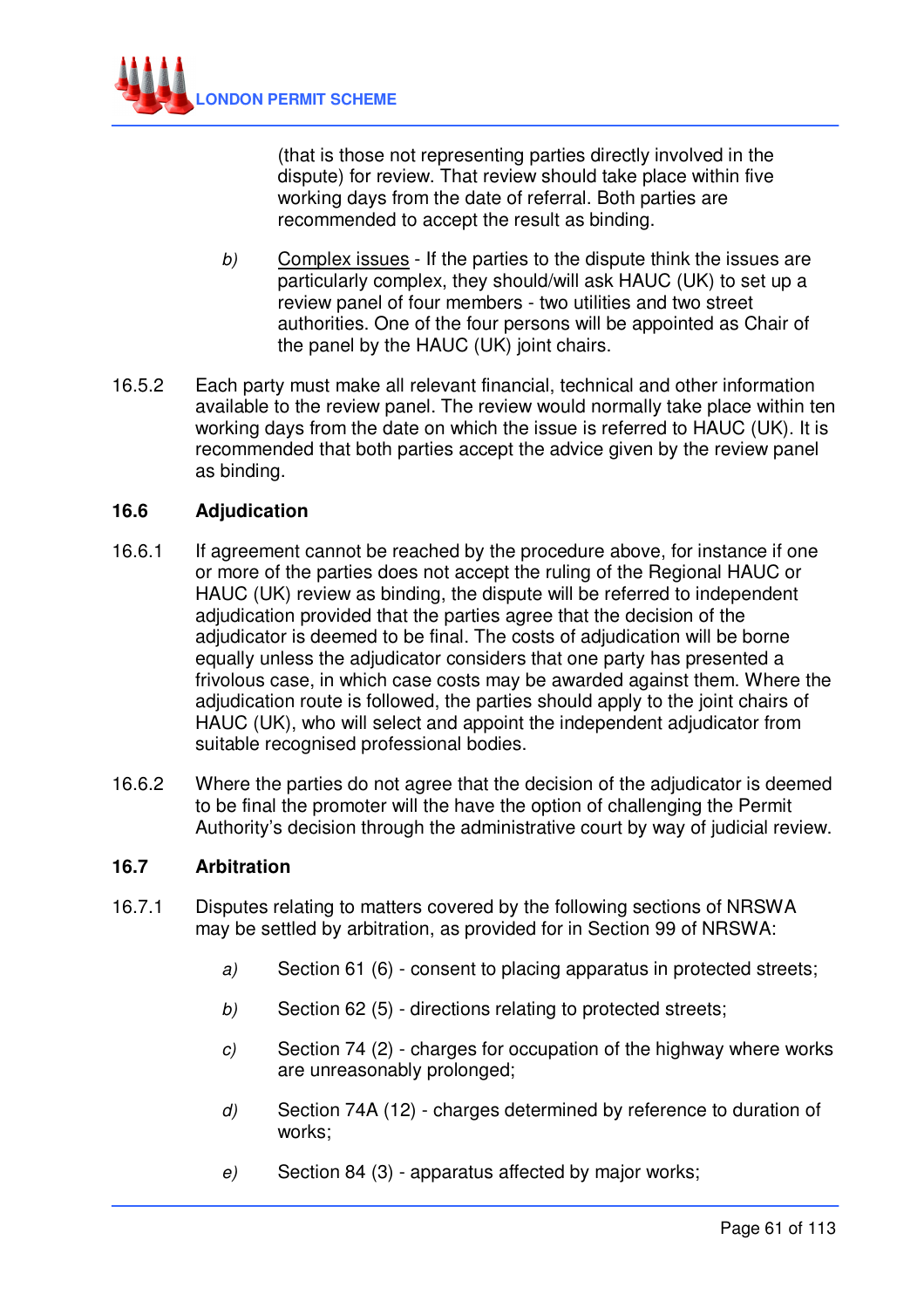

 $f$  Section 96 (3) - recovery of costs or expenses.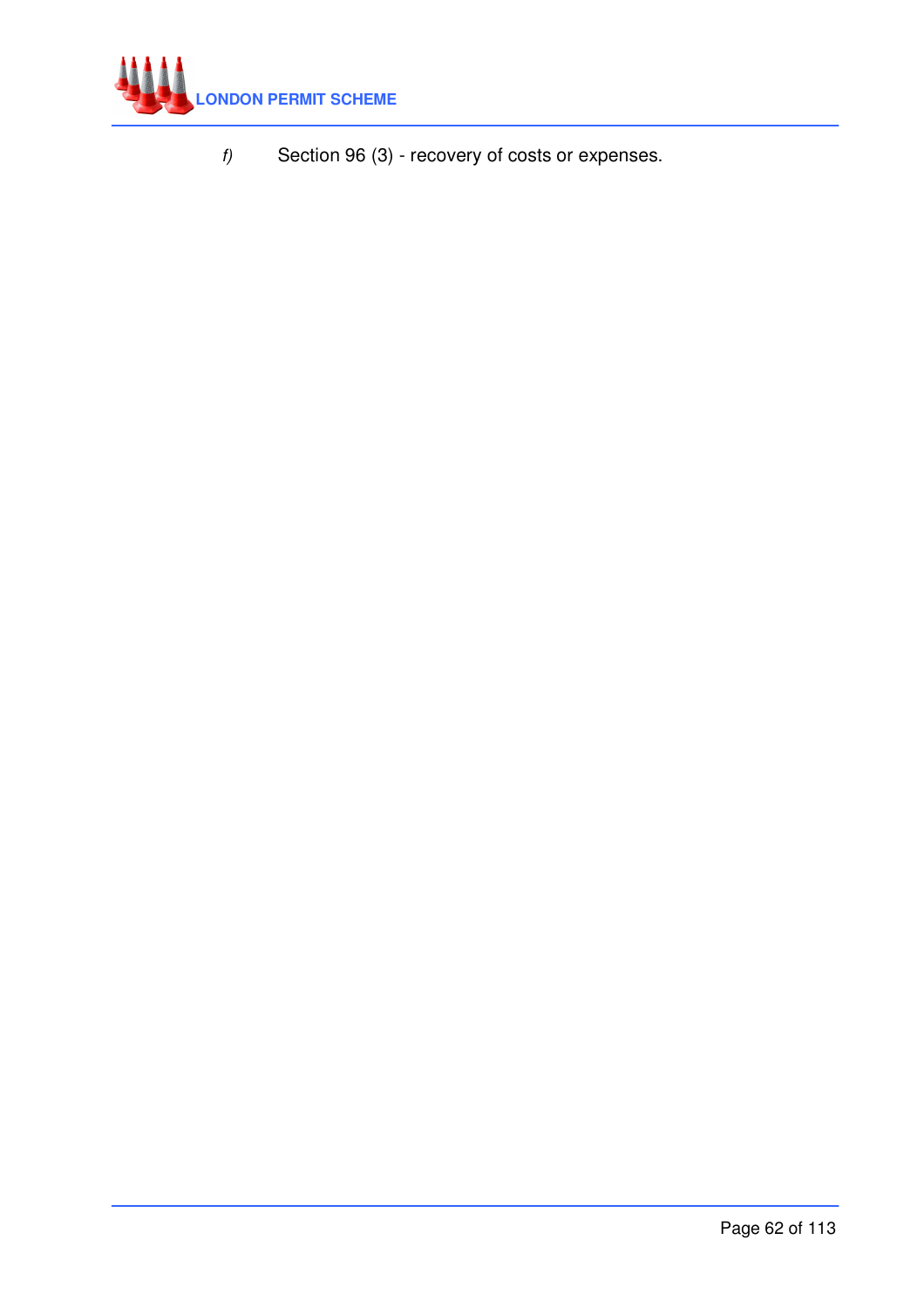

# **17 RELATED MATTERS & PROCEDURES**

# **17.1 Road Closures and Traffic Restrictions**

- 17.1.1. Provisions governing temporary road closures and traffic restrictions for works or other activities in the street are found in Sections 14 – 16 of the Road Traffic Regulation Act 1984, as amended by the Road Traffic (Temporary Restrictions) Act 1991, and Regulations made under the 1984 Act.
- 17.1.2 There are two procedures:
	- a) Where urgent action is needed the relevant the relevant London traffic authority may issue a 'temporary notice' imposing a shortterm closure or restriction. Prior notice is not necessary. The notice is limited to 21 days if there is a danger to the public or risk of serious damage to the road, independent of street works, a leaking gas main, for example. It can be extended by one further notice. The notice is limited to five days if there is no risk of danger or damage.
	- b) In less urgent cases the traffic authority may make a 'temporary order', which may remain in force for up to 18 months. This is limited to six months for footpaths, bridleways, cycle tracks and byways open to all traffic.
- 17.1.3 A temporary notice and a temporary order may provide that restrictions have effect only when traffic signs are lawfully in place. This will help limit traffic disruption where activities progress along a length of road.
- 17.1.4 In extraordinary circumstances, the Road Traffic Act 1991 Section 49 (4A), allows the police to suspend designated street parking places temporarily to prevent or mitigate traffic disruption, or danger to traffic. This could prove useful to promoters carrying out emergency works.

# **17.2 Temporary Notices**

- 17.2.1 This procedure will normally only apply to immediate activities. The promoter will inform the relevant traffic authority as soon as practicable if a closure or traffic restriction is needed. The Permit Authority will consult with the police and all relevant parties, and confirm, as soon as possible, whether or not a notice will be made.
- 17.2.2 The traffic authority must state in the notice:
	- a) the reason for issue;
	- b) its effect;
	- c) alternative routes (where applicable); and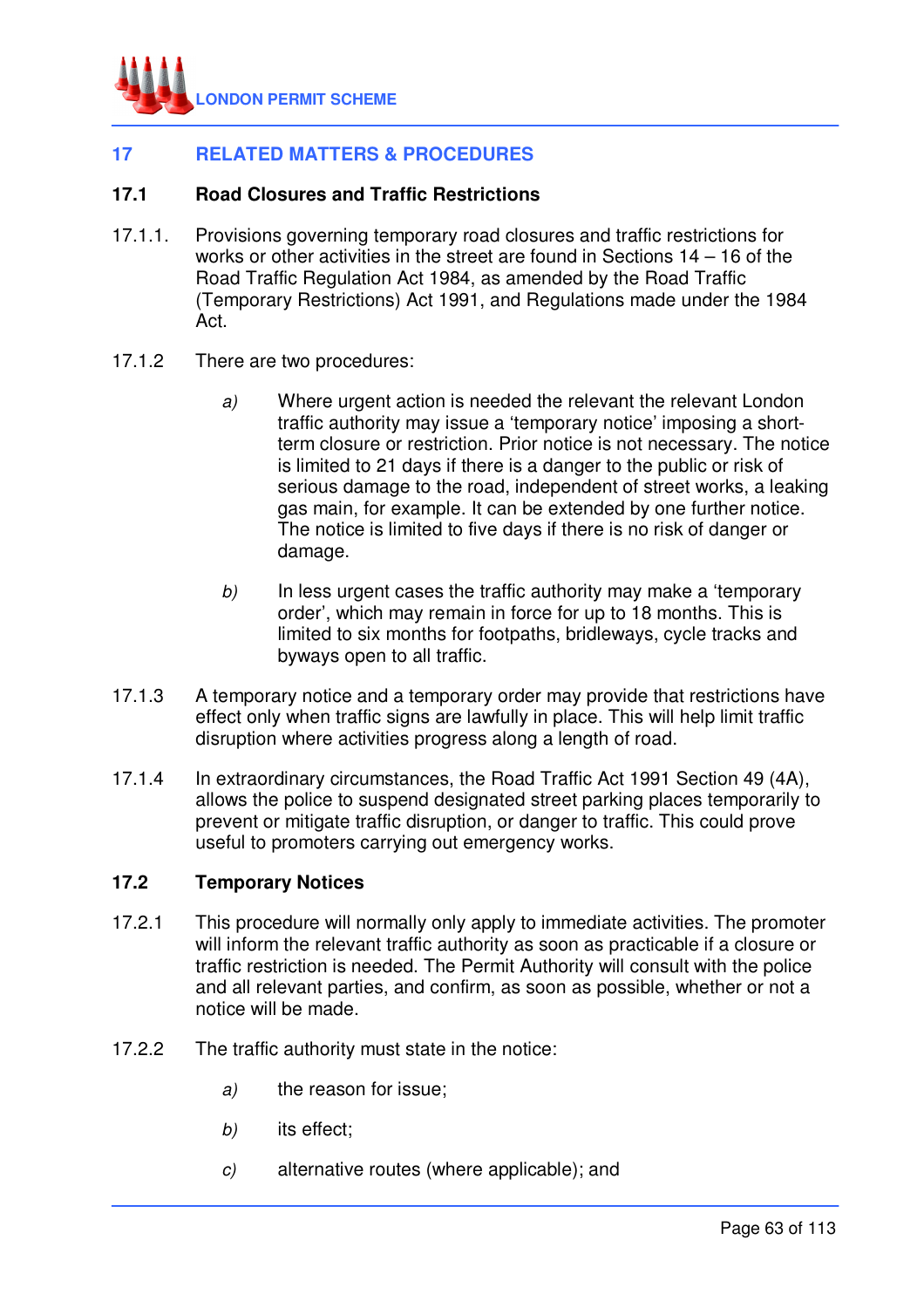

- $d$  the date and duration of the notice.
- 17.2.3 The traffic authority must also notify the emergency services and any other traffic authority with roads that may be affected. This should be done on, or before, the day the notice is issued.

## **17.3 Temporary Orders**

- 17.3.1 The traffic authority must publish notice of intention to make a temporary order at least seven days in advance. If the order is expected to last for more than 18 months because activities are to be executed on or near the road, it is advisable to make application for a Permanent Traffic Regulation Order. Any Orders should be revoked as soon as the activity is completed.
- 17.3.2 The traffic authority must also notify the emergency services and any other traffic authority with roads that may be affected. This should be done on, or before, the day the order is issued. These bodies should be consulted, as well as notified, if the closures are expected to last for more than 18 months.
- 17.3.3 A temporary traffic order is generally needed for planned activities in the street (except where the order follows a closure notice). If a closure order is needed, the promoter should notify the traffic authority at least three months in advance. This will allow the authority time to consult, and to obtain approvals and advertise the order.
- 17.3.4 Activities that require a temporary traffic order are automatically classed as major and require at least three months notice for applying for a PAA, initially, and a temporary traffic order.
- 17.3.5 The promoter must submit all the information needed to justify a road closure with the application for an order.
- 17.3.6 As set out above it will be a condition of a Permit where a temporary traffic order is required that the order will be in place before the activity, or the relevant part of the activity, starts on site.

## **17.4 Continuation of Closures and Restrictions**

- 17.4.1 A five-day temporary traffic closure or restriction notice cannot be extended. A 21-day temporary notice can be extended by one further notice giving up to 21 days more. Both five-day and 21-day notices may be followed immediately by a temporary order. This may be made without the seven days prior notice normally needed for such orders.
- 17.4.2 If the original estimate of the duration of the activity changes, a request for a Permit variation will be necessary.
- 17.4.3 There will be cases where works will unavoidably overrun the temporary notice period. Where this is apparent from the beginning, promoters must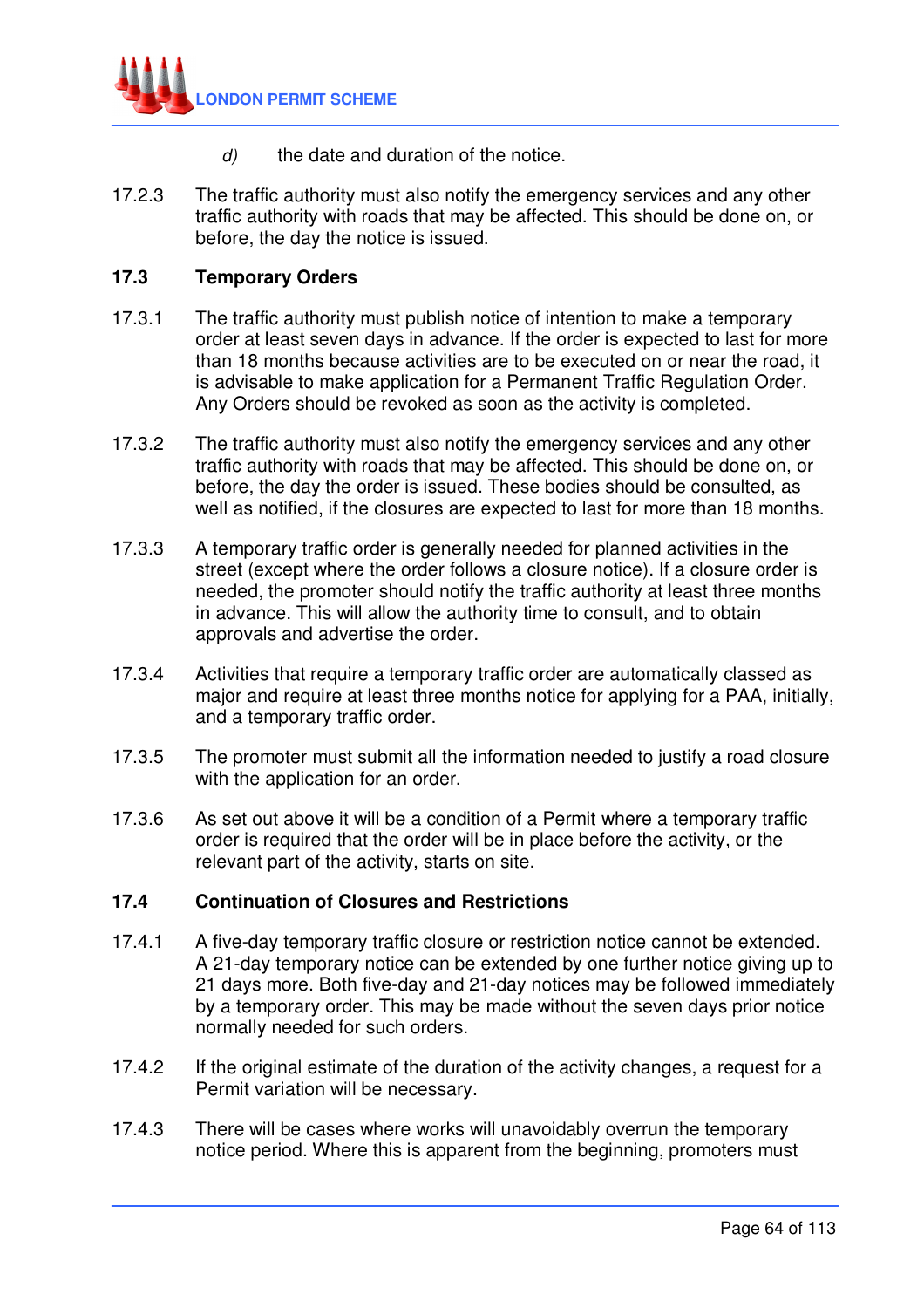

inform the traffic authority. The authority will take the necessary follow-up action, without delay, to enable the activity to continue uninterrupted.

- 17.4.4 If the overrun becomes apparent only after the activity has started, the promoter should immediately inform the authority that either a further notice or an order will be required. This may be needed before the request for a Permit variation is made.
- 17.4.5 It might not be possible to make a follow-up order before a five-day notice expires. The activity may have to be suspended, and the site temporarily restored to traffic until the correct procedures have been followed. The traffic authority will try to minimise both, the number of cases where this happens, and, where it is unavoidable, the period of suspension involved. This problem is unlikely to arise in the case of a 21 day temporary order.
- 17.4.6 Subject to the time limit for temporary orders, see above, a closure or restriction imposed by a temporary order may be continued by a further order. If this is required, the promoter should notify the traffic authority immediately, giving, wherever possible, at least one month's notice.

## **17.5 Policy Guidance**

17.5.1 When a notice or order has been made, the promoter must comply with the requirements of the traffic authority and the police for the closure of the road.

## **17.6 Charges for temporary notices or TROs**

- 17.6.1 Section 76 of NRSWA allows for traffic authorities to recover the costs of issuing temporary notices or making Temporary Traffic Regulation Orders (TROs). Upon receipt of an application for a TRO, the relevant traffic authority can provide utilities with the estimated cost. Invoices will be itemised, for example:
	- a) cost of order;
	- b) advertising in local papers; and
	- c) administration.
- 17.6.2 There may also be charges made for erecting and maintaining the on-site notices that are required.

# **17.7 Maintenance of Undertakers' Apparatus**

17.7.1 Undertakers have a duty, under Section 81 of NRSWA, to maintain apparatus in the street to the reasonable satisfaction of the street authority, having regard for the safety and convenience of traffic, the structure of the street, and integrity of apparatus in it. Bridge, sewer and transport authorities also have an interest, so far as any land, structure or apparatus they own is concerned.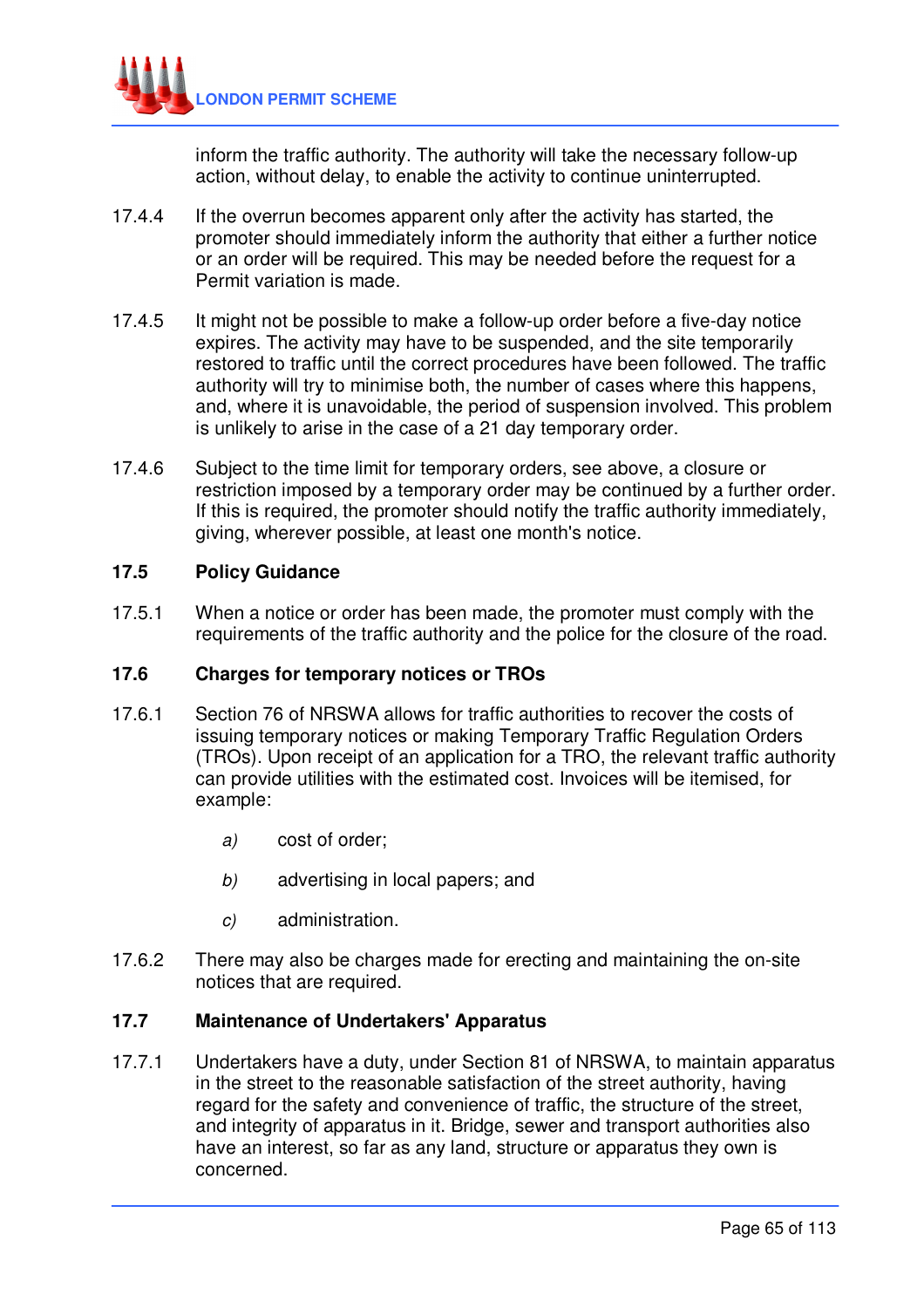

# **17.8 Practical Considerations**

- 17.8.1 Although NRSWA gives street authorities certain default powers to inspect and carry out emergency works, neither street authorities nor undertakers expect the need to arise. However, should it happen, then (without impeding any immediate emergency action) the matter will be referred to the agreed dispute resolution procedure.
- 17.8.2 The relevant street authority will immediately notify the undertaker if surface apparatus is found to be defective or the cause of significant surface irregularity, or where an unexplained subsidence or other disturbance of the road surface occurs. This will be done in accordance with the protocols set out in the Technical Specification for EToN. The relevant street authority may arrange a site meeting by agreement with the undertaker.
- 17.8.3 If the fault identified by the street authority is for or as a result of previously un-attributable activities by undertakers, and an undertaker subsequently accepts responsibility for that activity, the undertaker must apply for a Permit for any registerable activity required to rectify the problem. The undertaker must use its own activity reference, rather than that generated by the street authority.
- 17.8.4 If the problem is agreed to be the undertaker's responsibility, it must take immediate action to investigate and initiate any necessary remedial works, in accordance with the following principles:
	- a) Dangerous defects requires an immediate response;
	- $b$  Non-Dangerous requires a response within the timescales agreed with the street authority.

### **17.9 Dangerous Occurrence or Defects:**

- 17.9.1 Apparatus that requires an immediate response or remedial works or to avoid injury or damage to persons or property shall be considered dangerously defective.
- 17.9.2 The street authority may execute any emergency action needed to safeguard the public, for example, by fencing off the location from traffic and the general public.
- 17.9.3 Non-Dangerous defect or occurrence requires a response within the timescales agreed with the street authority. Non-Dangerous defective apparatus is apparatus which requires attention to comply with specifications or remove nuisance; or has the potential to escalate to "Dangerous" in the near future.
- 17.9.4 The decision on whether an occurrence is Dangerous or Non-Dangerous will, by necessity, have to be made on site. The relevant street authority will make the decision objectively. It should not be challenged unreasonably.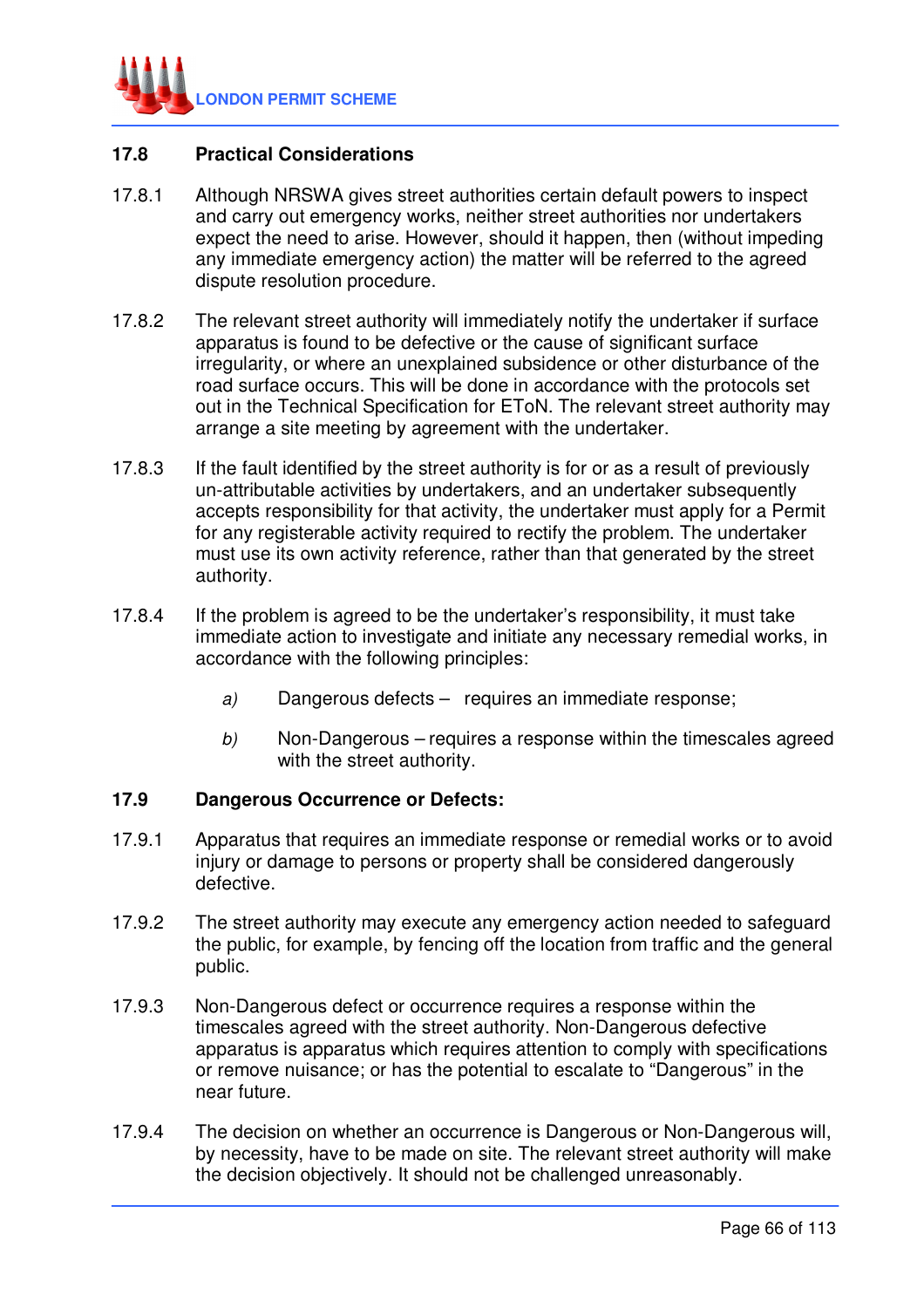

- 17.9.5 An undertaker may reduce the time for response, to meet operational needs for example, but must not exceed the agreed timescales. It is important that only the responsible undertaker, or a specialist contractor working on its behalf, investigates suspected damaged or defective apparatus, excluding manhole covers and frames.
- 17.9.6 The street authority will carry out investigations or remedial works (using appropriately trained and experienced persons) only in an emergency, or where the undertaker is unable or unwilling to use their own operatives or specialist contractor.
- 17.9.7 Permit applications for any necessary remedial work that is a registerable activity must be made following the rules set out in the LoPS and using the protocols set out in the Technical Specification for EToN.
- 17.9.8 If the street authority has opened the street or exposed an undertaker's apparatus in an emergency, or in the circumstances described above, the undertaker will assist the authority by jointly inspecting the problem, within a reasonable time agreed between them, to agree a remedial plan and timescale. The reasonable costs incurred by the street authority may be charged to the undertaker.

## **17.10 Working Near Rail Tracks**

17.10.1 Particular attention must be given to the possible effects of activities taking place at or in the vicinity of level crossings. Promoters planning works in such locations must refer to Appendix C of the Code of Practice for Permits published in March 2008 or as subsequently amended, which sets out Network Rail's requirements.

# **17.11 Vehicle Parking at Street and Road Works**

17.11.1 This is not safety advice. The Code of Practice on Safety at Street Works and Road Works should always be consulted.

### **17.12 Vehicle within Activity Site**

- 17.12.1 A works vehicle may be parked in an activity site provided that it is necessary for the carrying out of that activity. Basic site layouts are shown in the Code of Practice on Safety at Street Works and Road Works.
- 17.12.2 A vehicle entirely within the coned-off area of the site may require a larger coned-off area than would otherwise be the case.

# **17.13 Vehicle Outside Activity Site**

17.13.1 A vehicle may be parked outside an activity site provided the parking rules that apply to any other vehicle in that street are obeyed. Outside of the activity site, the vehicle has no special status and no exemption from parking enforcement.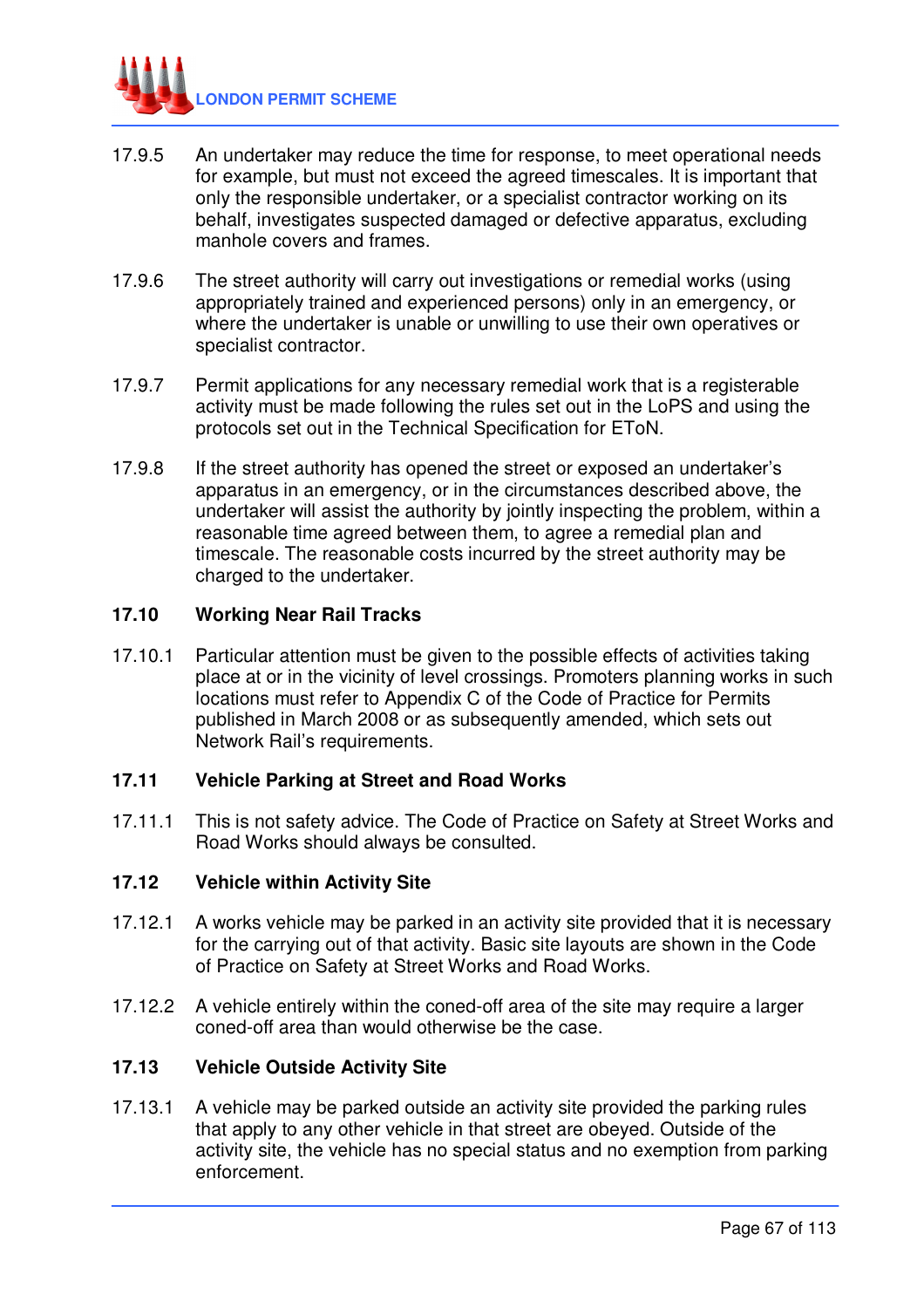

# **17.14 Implications**

17.14.1 When assessing the impact of activities, the parking of any vehicles associated with the activity must be taken into account. This is a particular problem for activities which, but for the presence of a works vehicle, would take place entirely within the footway. If a vehicle is parked adjacent to the activity, in a place which vehicles could not normally use, then it must be part of the activity site. It must be signed and guarded appropriately. The activity is then not wholly confined to the footway but encroaches onto the carriageway. Applications for Permits must reflect this.

# **17.15 Parking Restrictions**

- 17.15.1 A Traffic Regulation Order imposing parking restrictions on a particular street should already contain an exemption allowing for activities to take place in a parking bay. Promoters should check whether any further dispensation is required well before the works are due to start.
- 17.15.2 It will be a condition of a Permit where parking restrictions or suspension is required that the necessary order or approval will be in place before the activity, or the relevant part of the activity, starts on site, as referred to in Section 10.4.4.5 such a condition will be in the form of Appendix D Model Condition 12.

# **17.16 Storage of Materials**

17.16.1 Activity promoters must take care to place materials so that they do not cause an obstruction to road users. This is one of the factors that the Permit Authority will take into account when making decisions in respect of Permits. This is especially important if materials are stored away from the activity site but still within the highway boundaries. The storage must have its own Permit with conditions if it is separate from the activity site.

# **17.17 Apparatus Belonging to Others**

17.17.1 There may be other apparatus where activities are planned and under Section 69 of NRSWA, those carrying out activities must ensure that the owners of that apparatus are able to monitor the activity and that requirements to take reasonable steps to protect the apparatus are followed. Failure to do so is a criminal offence.

### **17.18 Assessing the Impact of Activities**

17.18.1 All activities in the highway have a disruptive effect on traffic. An assessment of that effect is part of the process of applying for a Permit. The activity promoter should discuss with the Permit Authority what sort of assessment is required as set out below: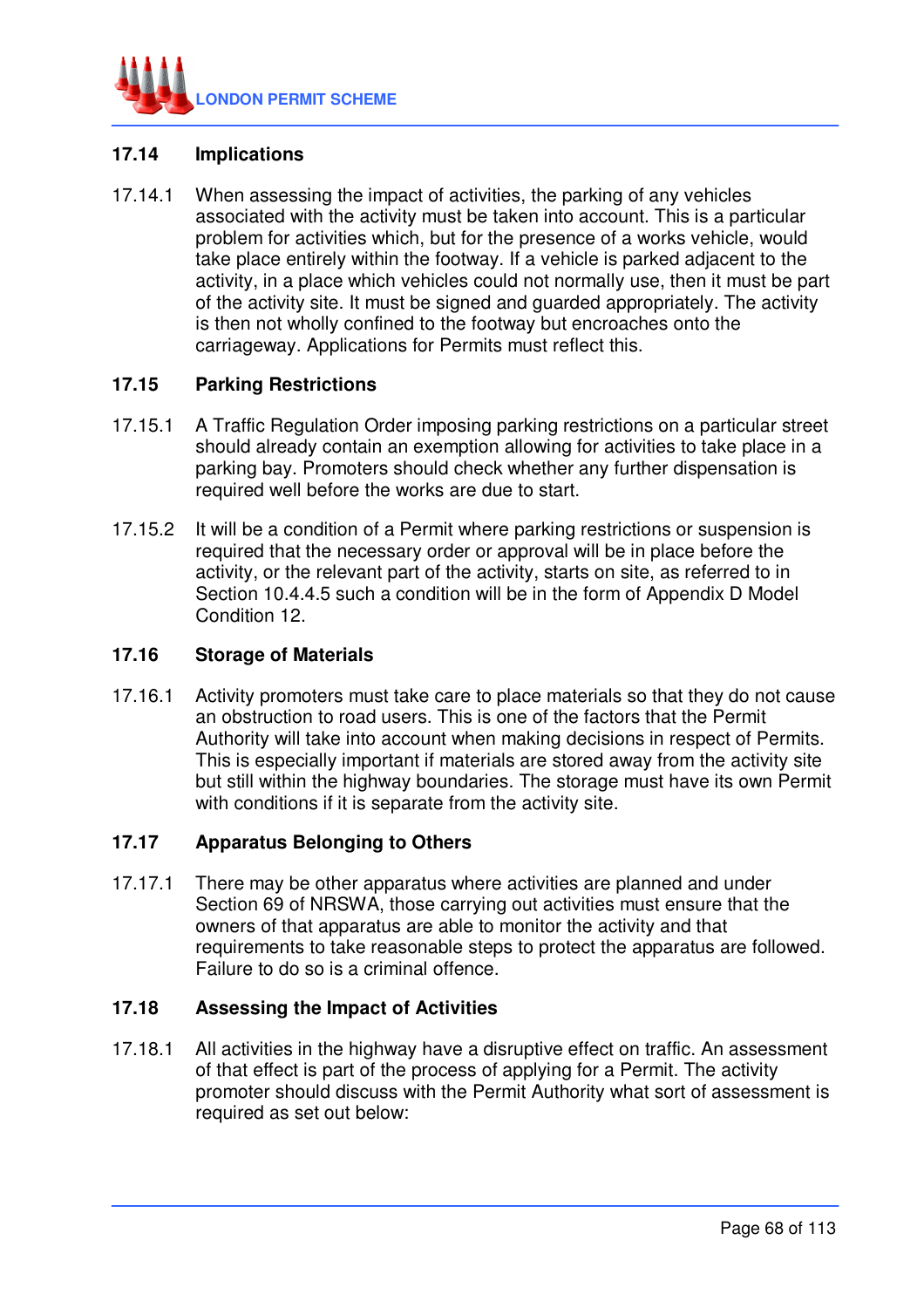

# **Disruption Effect Score**

- 17.18.2 The Disruption Effect Score as set out in Appendix C is based on a measure of congestion resulting from a restriction on the highway. It is derived from a number of simple factors that should be easily established for any given activity.
- 17.18.3 The nature of traffic flow and the relationship between flow, capacity, and delay are highly complex and subject to a variety of factors. However three specific factors can be used to provide an indication of congestion: the total width of a road; the extent to which the activities reduce the available width; and the traffic flow.

### **Impact Assessments**

17.18.4 Assessment of the impact of activities on general traffic, buses and pedestrians may be included, together with the disruption effect score, in the information included in a Permit application. The assessment is a broad indicator of the likely disruptive effect of the proposed activity.

## **Use of Impact Assessments**

17.18.5 The impact assessment will be used within the co-ordination process to prioritise activities according to their potential for causing disruption. The assessment may also be used to provide public information on the disruptive effects of activities.

## **17.19 Environmental Issues**

- 17.19.1 As referred to earlier in the Section related to conditions, Activity Promoters are strongly advised to liaise with the authority's arboricultural consultants and other environmental officials along with any necessary authority officers when drawing up their proposals. This should ensure that wherever possible, and at reasonable cost, their requirements can be met.
- 17.19.2 Promoters considering burying plant and apparatus that is currently above ground should contact any other promoters with similar apparatus to see whether it wishes to share the underground facility.

## **17.20 Codes of Practice and Regulations**

- 17.20.1 All relevant Codes of Practice and Regulations also apply to LoPS, including, but not restricted to:
	- a) The Specification for the Reinstatement of Openings in the Highways (or special or local agreement if employed by some authorities) and the appropriate current Regulations;
	- b) The Safety at Street Works and Road Works, A Code of Practice and the appropriate current Regulations;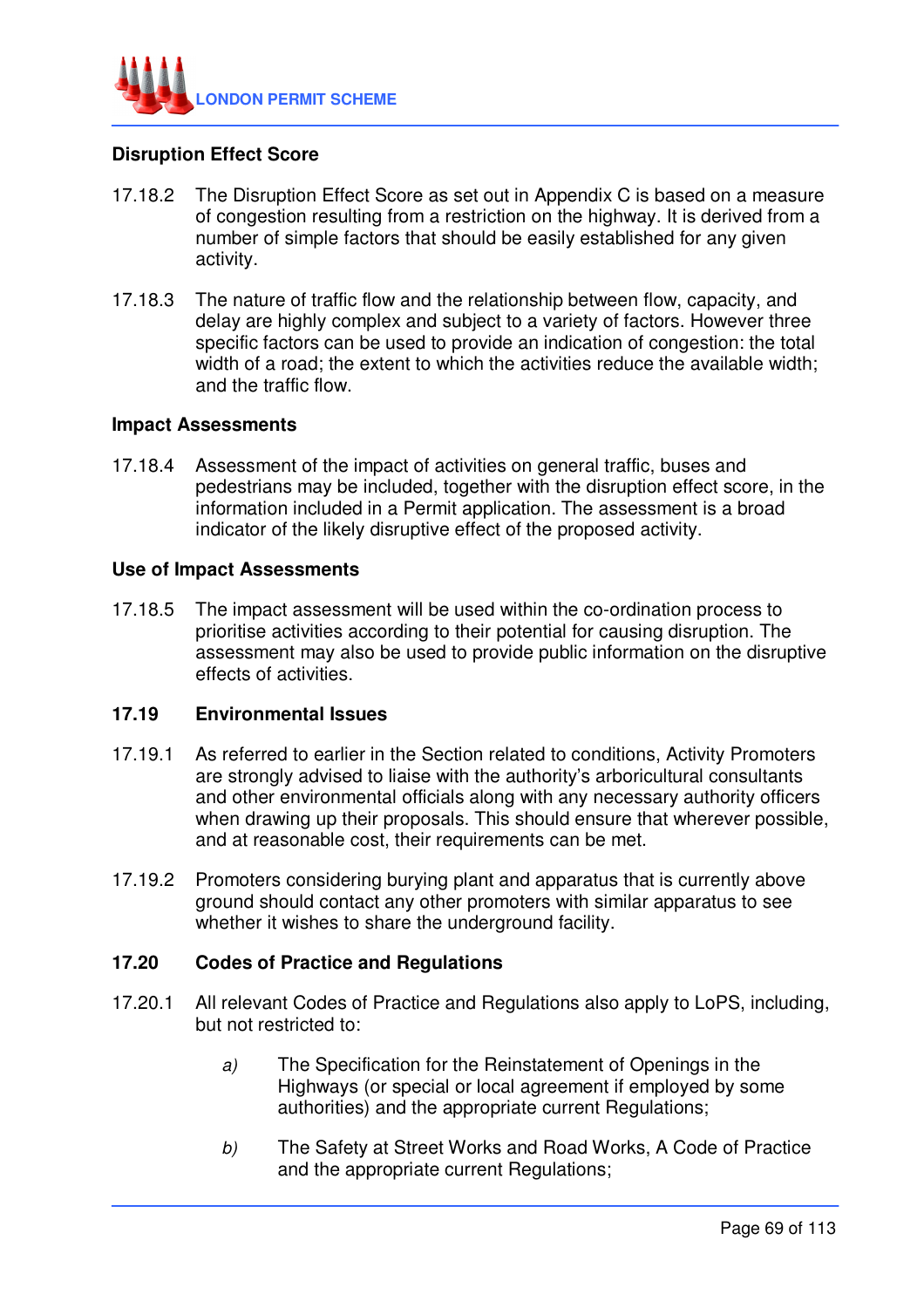

- c) The Section 74 Regulations will apply and an overrun charging scheme will be applied as set out in Section 17.22; and
- d) A Notice of Completion must be provided, as required by Section 70 of NRSWA, within ten days of completing a reinstatement.

# **17.21 Notice of Completion**

- 17.21.1 The Notice of Completion must contain the following:
	- a) Whether the reinstatement is interim or permanent;
	- b) National Grid References either:
		- i) one in the centre of small excavations; or
		- ii) one at each end of trenches. A trench is any opening over 10m in length.
	- c) The dimensions and description of each and every reinstatement;
	- $d$ ) The date the site was reinstated, which in the case of a permanent reinstatement is the start date for the guarantee period;
	- e) The reinstatement construction method for all the reinstatements carried out; and
	- f) The actual number of inspection units.
- 17.21.2 The Notice may also include an illustration, which may be a plan, sketch or digital photograph, showing the extent and location of the reinstatement.

# **17.22 Overrun Charging Scheme – Section 74 NRSWA**

- 17.22.1 Permit Authorities operating the LoPS will each run a scheme for overrun charging under Section 74 of NRSWA to operate alongside the LoPS. Like Permit schemes, Section 74 schemes are not compulsory, however, unlike Permit schemes, an authority does not require Secretary of State approval. The details of the Section 74 scheme operating in conjunction with LoPS are set out below.
- 17.22.2 The Section 74 Regulations current at the time of drafting the LoPS namely the Street Works (Charges for Unreasonably Prolonged Occupation of the Highway) (England) Regulations will apply but may be subject to change from time to time in which case the amended or replacement Regulations will apply. The operation of the overstaying regime however is modified under the LoPS to incorporate the process of setting and modifying the duration of the activity (or "works" in Section 74 terms) through the Permit application, approval and variation processes.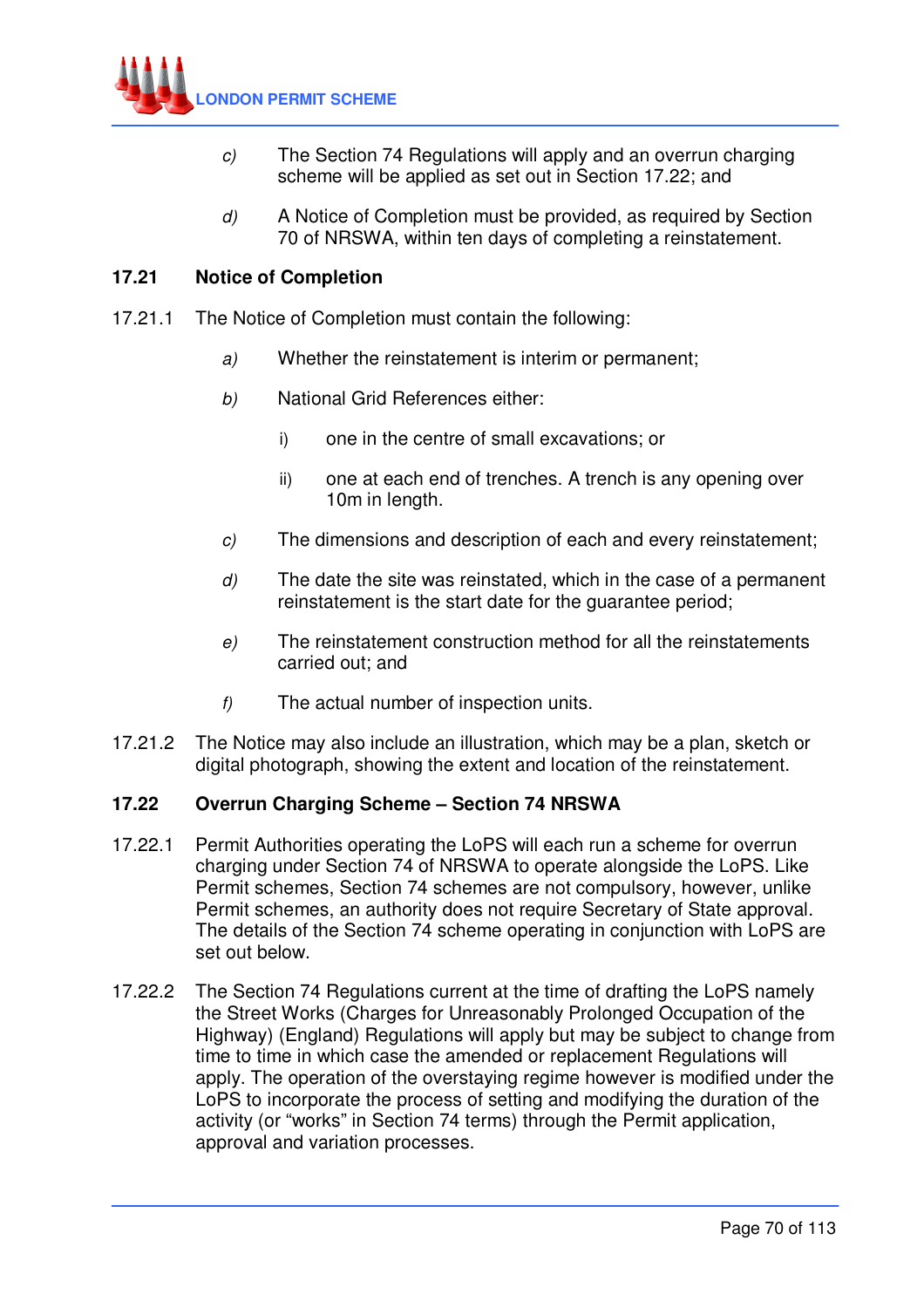

17.22.3 Activities carried out by an activity promoter on behalf of a highway authority or by the highway authority themselves are not subject to Section 74 overrun charges. However, under the LoPS, promoters of such activities will be required to follow the same procedures as promoters who are undertakers. KPIs as described in Section 22 provide an indication of performance in relation to overrunning.

## **17.23 Section 74 - Charges for Unreasonably Prolonged Occupation**

- 17.22.4 Section 74 of NRSWA enables highway authorities to charge undertakers if their works in the highway take longer than previously agreed.
- 17.22.5 The Section 74 Regulations apply to every publicly maintainable highway other than:
	- a) a footpath or bridleway;
	- $b$  a highway with a pedestrian planning order is in force; and,
	- c) a highway prohibited for use by vehicular traffic by a traffic order unless that prohibition is only at particular times.
- 17.22.6 If the activities take longer than the "Prescribed Period" and also take longer than the "Reasonable Period", they become unreasonably prolonged - and the Permit Authority as highway authority may levy a charge for each day, or part of a day they over-run.
- 17.22.7 If the activities are prolonged due to reasonable circumstances, such as unforeseen weather or ground conditions, the Permit Authority will discuss the circumstances with the promoter and may agree an extended duration.

## **17.23 Exempt Activities**

- 17.23.1 Certain types of activities are exempt from Section 74 charging:
	- a) activities in non traffic-sensitive streets that require opening the highway, but not breaking it up;
	- b) replacing manhole or chamber covers that do not involve breaking up the street;
	- c) replacing poles, lamps, columns or signs in the same location where that does not involve breaking up the street;
	- $d$  pole testing that does not involve breaking up the street;
	- e) bar holes; and
	- f) works carried out on behalf of a highway authority.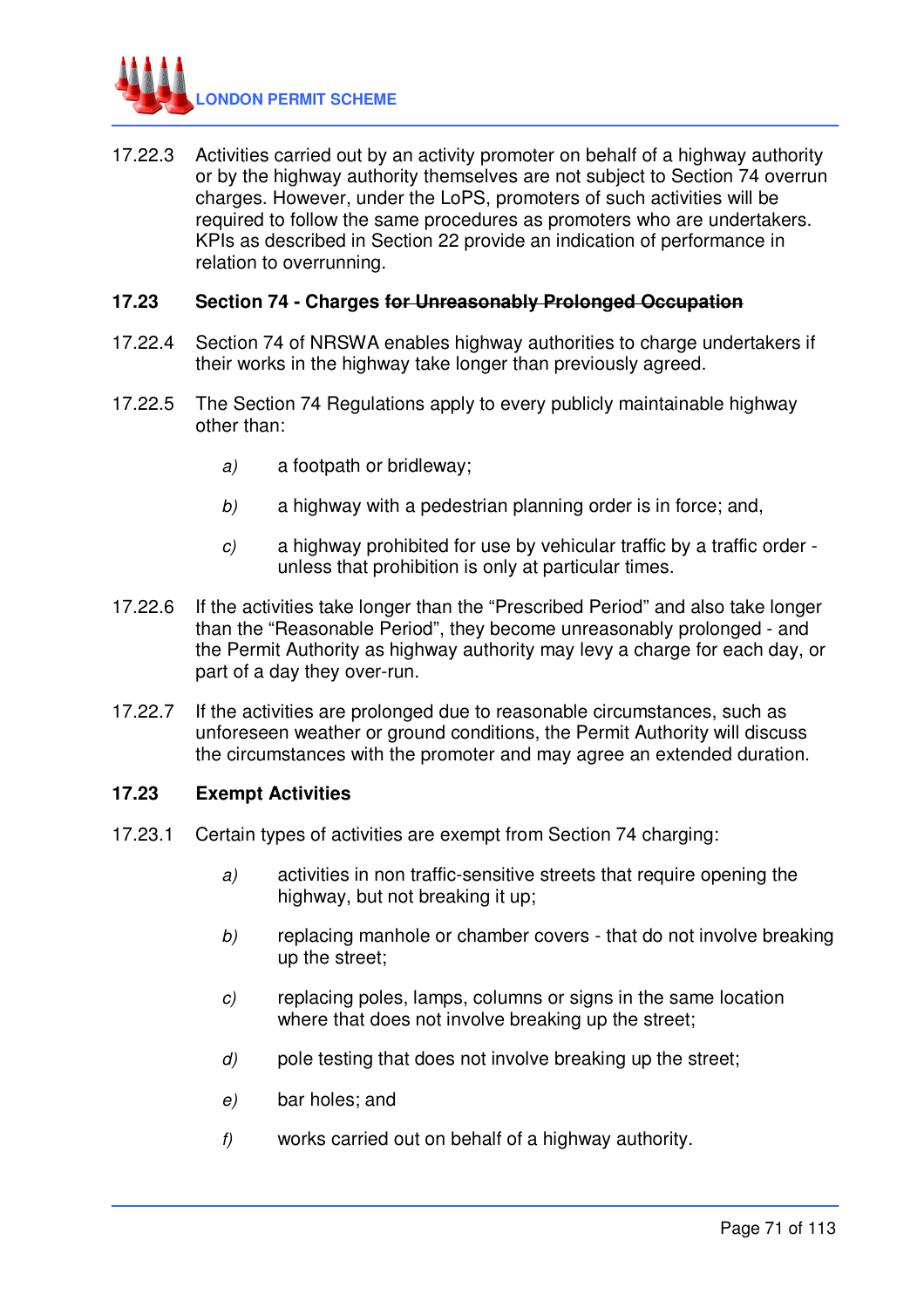

17.23.2 If one of the exemptions applies, the promoter must record the appropriate charge exemption in the Permit application and Works Clear/Closed notices see the Technical Specification for EToN.

# **17.24 Prescribed Period**

- 17.24.1 The "Prescribed Period" is the period during which no overrun charges can be levied. It is set down by the Secretary of State in the Section 74 Regulations which currently (as of April 2009) provide it as two days, starting on the day works begin.
- 17.24.2 The prescribed period does not relate to the time required to carry out any particular type of activity. Therefore it will not be used to judge the duration of proposed activities.

### **17.25 Duration of Works for Section 74 Purposes**

- 17.25.2 All Permit applications must include proposed start and end dates so that the duration can be calculated.
- 17.25.3 The Permit Authority may challenge the dates and duration using the application and response processes described in pervious sections. The reasonable period for Section 74 purposes will be the same as the duration of the activity set out in the relevant Permit condition on the Permit for the activity and will be recorded as such on the Permit.
- 17.25.4 However, the process used to assess whether the activity has overrun for Section 74 purposes, taking account of setting up the site, completion of the activity and any necessary reinstatement, will follow the requirements of the Section 74 Regulations current at the time. The notices to be given by the promoter as part of this process are detailed below.
- 17.25.5 Interim and permanent reinstatements are treated as separate phases in the LoPS and promoters must obtain separate Permits for each. The period between these cannot be considered as an overrun provided the site has been properly cleared. All spoil, excess materials, stores and signing, lighting and guarding must be removed from site before the activity can be regarded as finished.
- 17.25.6 Further activities to complete the reinstatement, for example the replacement of road markings where delay is permitted by the reinstatement specification, should be indicated by using the appropriate site status, such as 'interim reinstatement'. This includes circumstances where other materials are permanent. The replacement of road markings will be a separate phase if carried out at a separate time from other reinstatement activities.

# **17.26 Actual Start (Sections 74(5B) and 74(5C) of NRSWA)**

17.26.2 Although the Permit start date is also the proposed start for the activity, the actual start date may differ. For category 3 and 4 non traffic-sensitive streets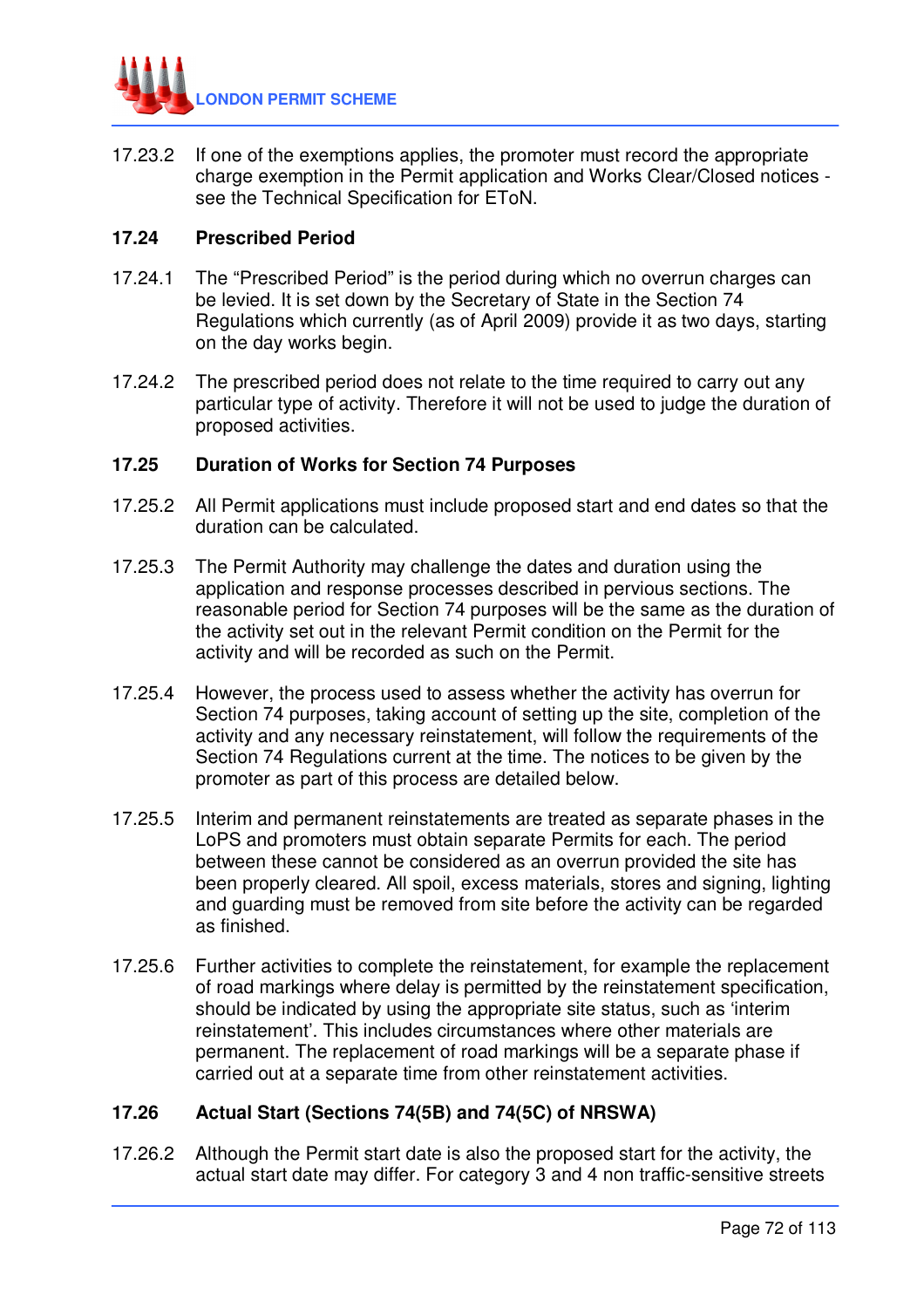

a flexible starting window is explicitly provided for. On category 0, 1 and 2 and traffic-sensitive streets, although they do not have the same flexibility, there may be occasions when activities cannot start when proposed. Therefore notification of the actual start for the activity must be given to begin the reasonable period, as well as to inform the Permit Authority of what is happening on the network. Activities must not begin before the start date of the Permit; to do so would be committing an offence.

- 17.26.3 Once the activity has begun, a Notice of Actual Start of an activity must be given by 10:00 the next working day on category 0, 1, 2 and traffic-sensitive streets and by the end of the next working day in the case of category 3 and 4 non traffic-sensitive streets. In the case of immediate activity the Permit application will be taken as the actual start date notice as it is made after the activity has commenced, and the status should always be "In Progress".
- 17.26.4 Notice of Actual Start must be given in accordance with the requirements described in the Technical Specification for EToN. The identity of the main contractor or, if appropriate the Direct Labour Organisation ("DLO") must be provided on the Notice of Actual Start Date. This should always be the organisation with whom the undertaker has the contract, and not any subcontractor who may be actually carrying out the activity.

### **17.27 Revised Reasonable Period and Duration Estimate**

- 17.27.2 Unforeseen circumstances can delay the completion of activities. A promoter must apply for and obtain a variation of its Permit, if the activity is likely to extend beyond the Permit end date or the activity duration set in the conditions is likely to be exceeded. Such an application must provide full justification for the extension. Sections 11 and 8 respectively describe the process for obtaining variations to Permits and the timing of applications. This same process must be used for making any changes to the reasonable period for Section 74 purposes, which will usually be the same as the duration given in the Permit conditions.
- 17.27.3 As with the original application the Permit Authority reserves the right to challenge an application for an extension to the Permit end date or activity duration. If it does, the Permit Authority will attempt to first discuss with the promoter with a view to reaching an agreed way forward, if possible. There could be circumstances where the agreed activity duration and reasonable period are not the same following a Permit variation. For example, the Permit Authority might consider that the promoter had not expedited their work and an extension to the reasonable period was therefore not justified, but that the wider network management circumstances meant that it was better to let the activity finish. In that case a longer duration could be allowed in order to avoid the promoter working illegally outside the conditions of a Permit, even though the reasonable period was not extended. If the duration and/or reasonable period are changed, the revised figures will be incorporated in the new Permit that the Permit Authority will issue following the variation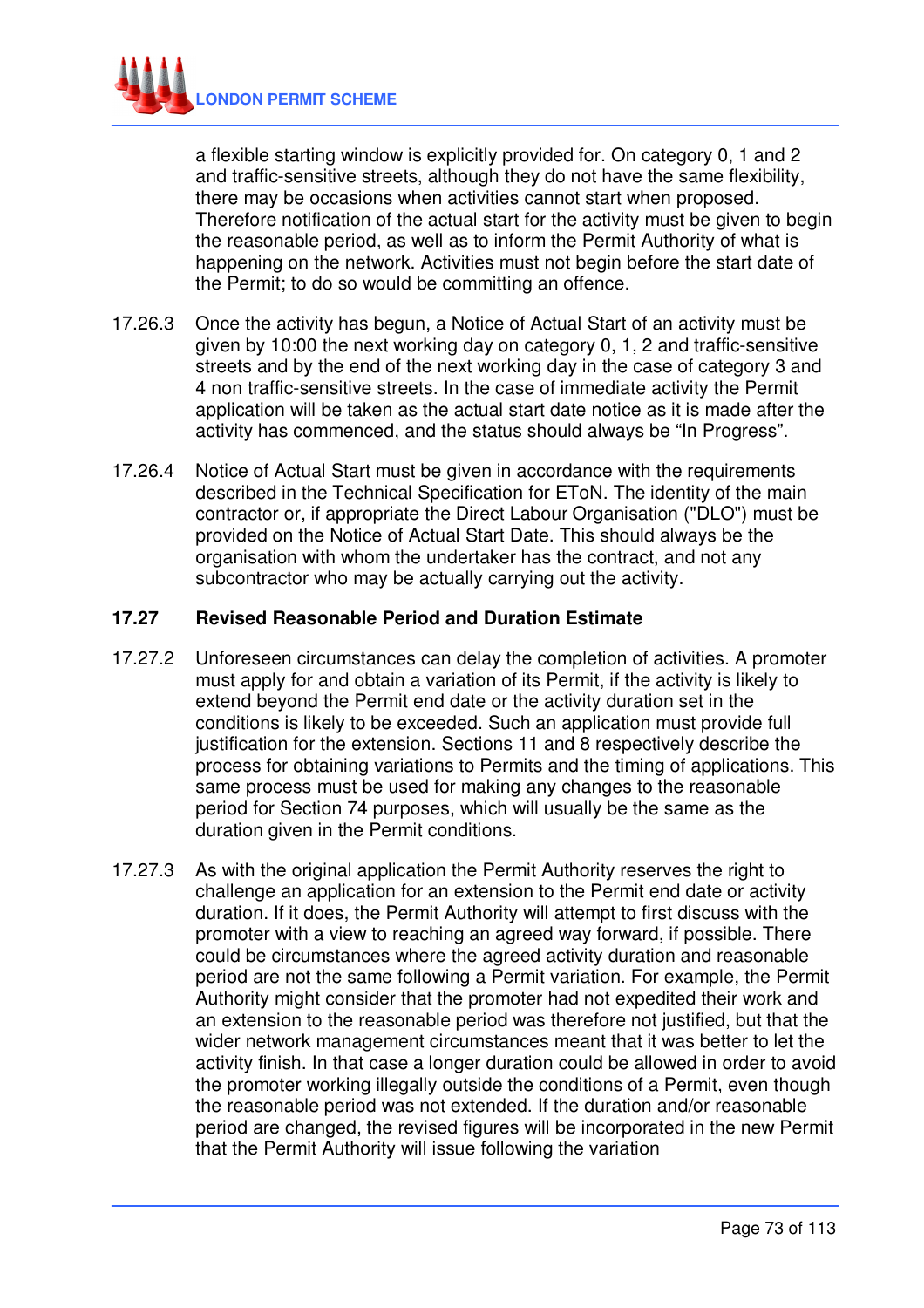

## **17.28 Section 74 (5C) Works Clear Notice**

- 17.28.2 A Works Clear Notice is used following interim reinstatement. The Works Clear Notice must be given in accordance with the Section 74 Regulations and in the manner specified in the EToN specification. Where the activity is completed in different phases such as interim and permanent reinstatement, there must be separate Permits for each phase. In no circumstances should Permits be sought for more than one phase.
- 17.28.3 All spoil, excess materials, stores and all signing, lighting and guarding must be removed from site before the activity can be regarded as completed for a works clear notice. A new Permit must be obtained for any subsequent phases, such as to complete the permanent reinstatement.

#### **17.29 Section 74 (5C) Works Closed Notice**

- 17.29.2 A Works Closed Notice is used following permanent reinstatement. The Works Closed Notice must be given in accordance with the Section 74 Regulations, which currently state that this must be by the end of the next working day following the day on which the activity was closed, and in the manner specified in the EToN specification.
- 17.29.3 All spoil, excess materials, stores and all signing, lighting and guarding must be removed from site before the activity can be regarded as completed for a Works Closed Notice.
- 17.29.4 If temporary road markings have been used, then the activity is not complete until the permanent markings are applied and the activity duration must also cover this period or a separate Permit will be required for later placing of road markings.

#### **17.30 Informal Warning**

17.30.2 The Permit Authority may send an undertaker an informal warning, normally via a works comment, when their activity has begun to attract overrun charges. A non statutory notice has been defined in the Technical Specification for EToN for this purpose.

### **17.31 Charging Regime**

- 17.31.2 Charges vary according to the type of activity, the road category and whether the street is traffic-sensitive. The charges are set down in the Section 74 Regulations.
- 17.31.3 The Permit Authority as highway authority will take care to ensure that the facts used for proposing charges are accurate, along with the activity type and category of road. Where there is evidence that the dates given in Section 74 notices are incorrect the charges will be based on the evidence.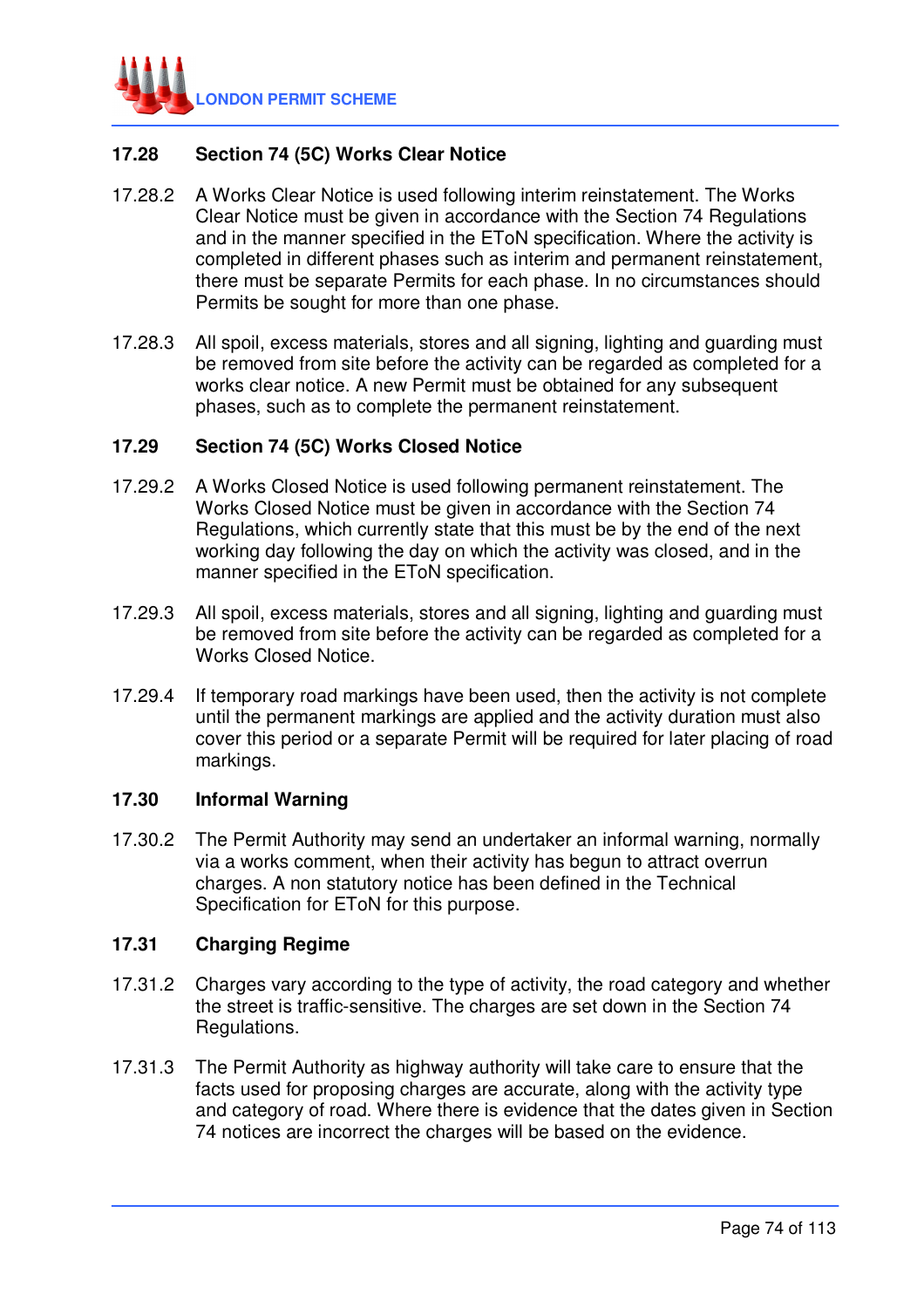

- 17.31.4 If incorrect information has been given in a notice the Permit Authority as highway authority may issue a FPN if it considers that an offence has been committed.
- 17.31.5 The arrangements for inspections in relation to Section 74 are reflected in the Code of Practice for Inspections in relation to Street Works and any Code of Practice that supersedes it. The same rules apply to Section 74 when applied in conjunction with the LoPS as would apply under a noticing regime under NRSWA.

#### **17.32 Remedial Works**

- 17.32.2 Remedial works to rectify defective reinstatements will be dealt with as a new activity with its own Permit, following the full procedures accordingly.
- 17.32.3 Any overrun on remedial works will be charged at the rate appropriate to the activity category, as set out in the Section 74 Regulations.

#### **17.33 Keeping Accounts**

17.33.2 Section 74 overrun charges and Permit fees will be kept in separate accounts.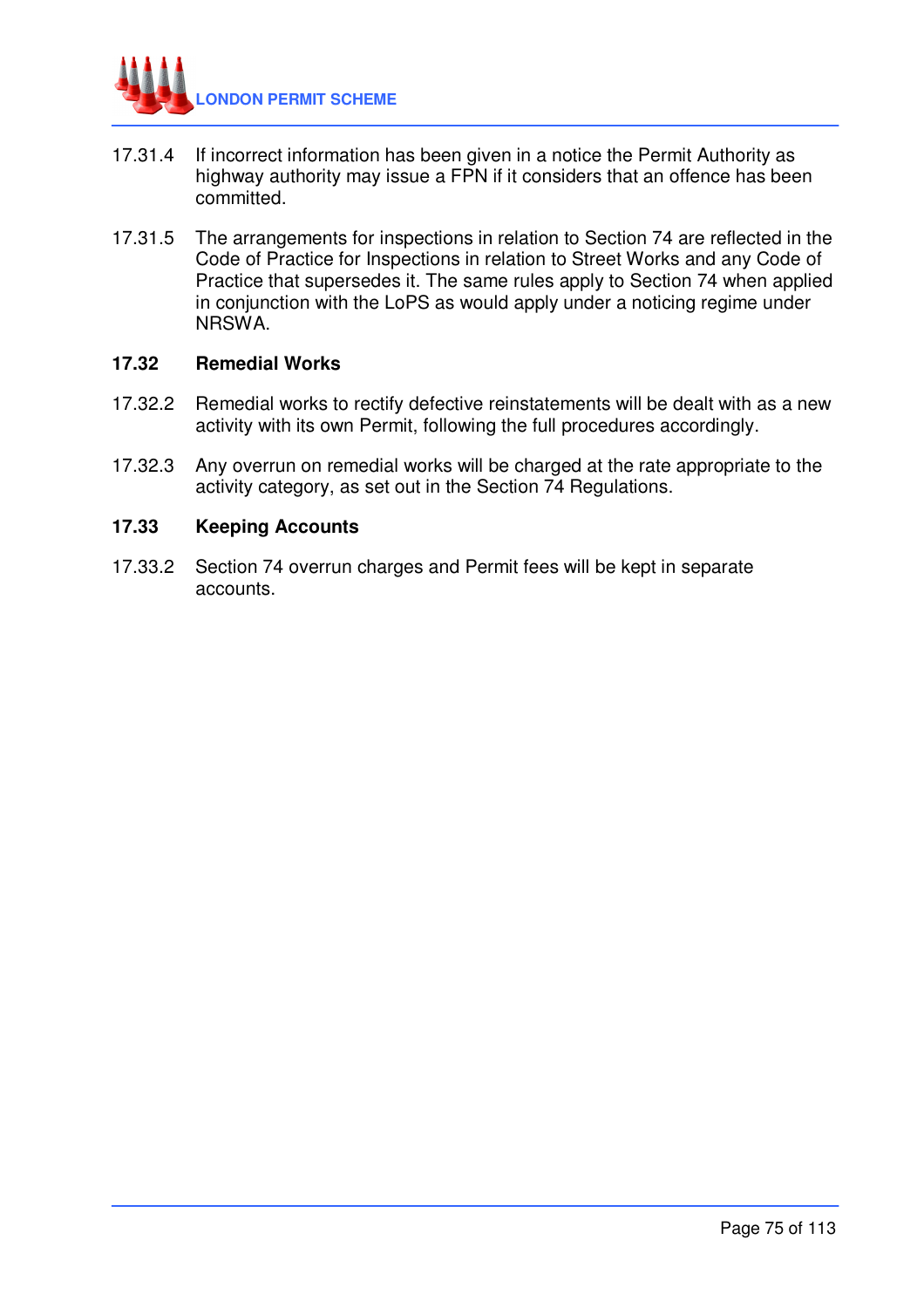

# **18 CHANGES TO THE LoPS**

- 18.1 It may be necessary to change LoPS from time to time.
- 18.2 As the LoPS is a Common Scheme it will only be possible to change the principal LoPS where a unanimous decision is reached in favour of the change by all the Permit Authorities operating the LoPS.
- 18.3 To do so the Permit Authority, under Regulation 5, must ask the Secretary of State to agree to such a change to the scheme with an explanation and justification of the change(s) proposed. The Secretary of State will then consider whether the proposed changes can be agreed. Thereafter, in accordance with Regulation 5, the Permit Authorities must ask the Secretary of State to agree to such a scheme.
- 18.4 Currently there is no time limit within which agreed changes may be brought into effect. The LoPS Permit Authorities will liaise with the Department for Transport about this at an early stage.
- 18.5 In accordance with Regulation 5 and Regulation 3, prior to applying to the Secretary of State the proposed changes to the LoPS will be subject to consultation with the same consultees (if they still exist) as the original scheme; although the appropriate consultation period may be less depending on the nature and significance of the change.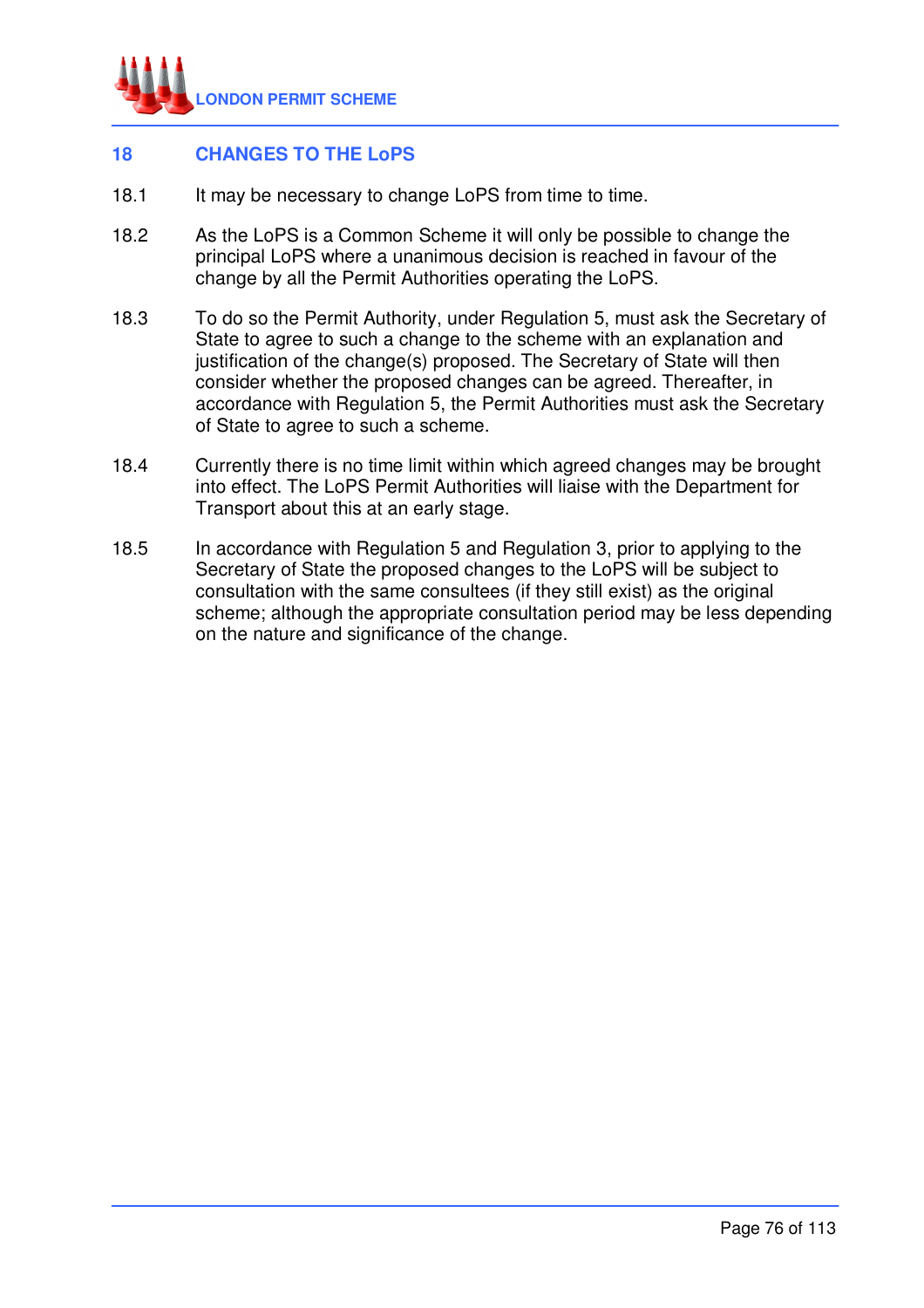

## **19 CEASING TO RUN LoPS**

- 19.1 If a Permit Authority operating the LoPS wishes to cease to run the LoPS, they will first consult all interested parties and then apply to the Secretary of State to revoke the scheme, in so far as their roads are concerned, in accordance with Regulation 5. Where more than one Permit Authority wishes to cease to run the LoPS then each Permit Authority must make an individual application to the Secretary of State.
- 19.2 Until an Order is made by the Secretary of State revoking their operating of the LoPS it will continue in operation in that Permit Authority's area. A Permit Authority cannot, therefore, discontinue their operation of the LoPS in their area and re-establish a notice system without the approval of the Secretary of State.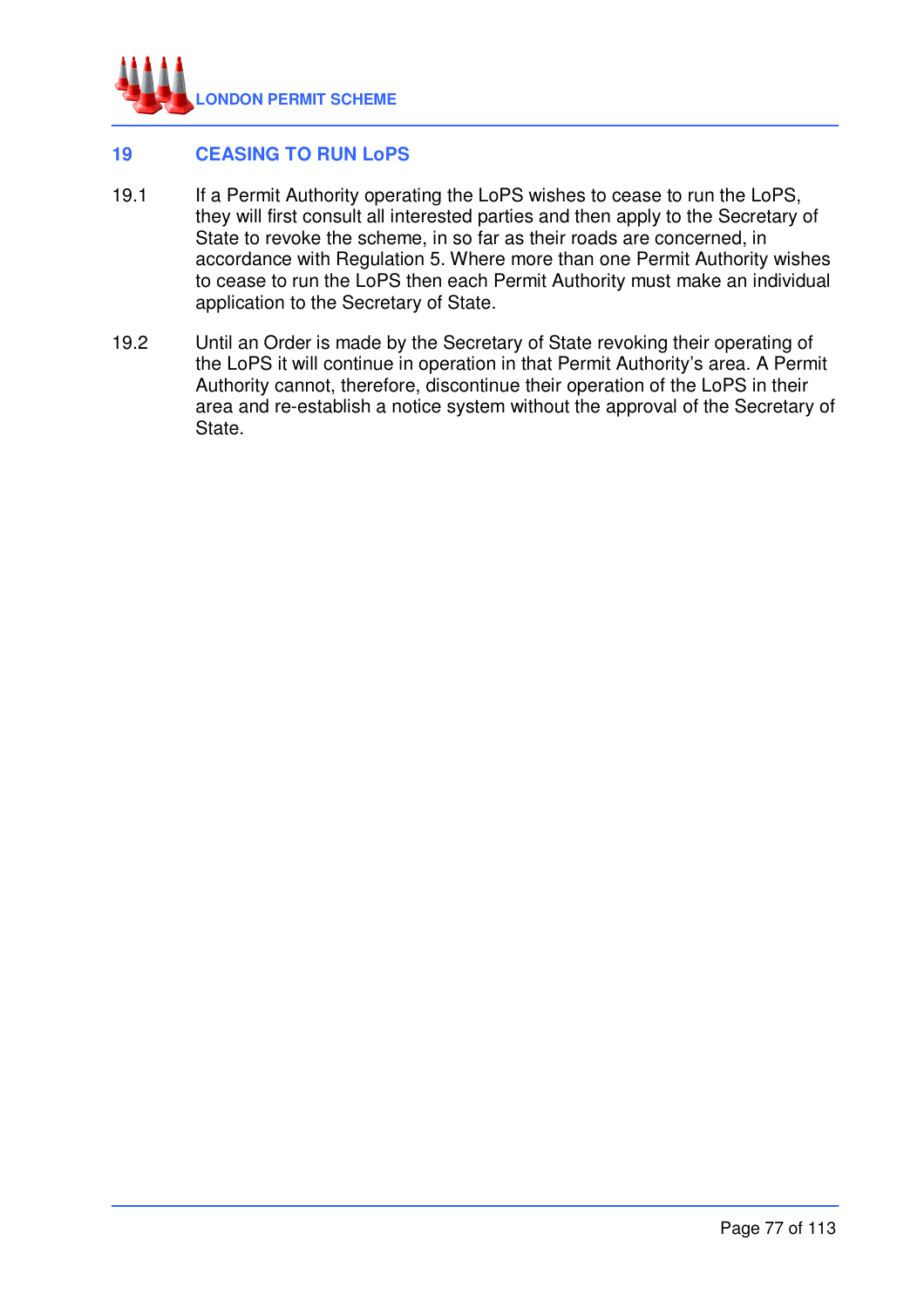

## **20 CREATING AND UPDATING the LONDON AREAS of the NATIONAL STREET GAZETTEER (NSG)**

### **20.1 National Street Gazetteer NSG**

- 20.1.1 The LoPS recognises that a key element of controlling or managing activities is knowing accurately where the activities are to take place, in which street and where in the street. There is already a nationally consistent street gazetteer system for identifying streets that is used under NRSWA whereby every highway authority produces a Local Street Gazetteer (LSG) and a copy is held centrally by the NSG Concessionaire. Each of these local gazetteers shall contain the information, required by and defined in the Technical Specification for EToN, about the streets in that authority's area.
- 20.1.2 Permit Authorities and activity promoters must obtain full copies and updates of the street data from the NSG Concessionaire's website.
- 20.1.3 Under this system each street has a Unique Street Reference Number (USRN). LoPS provides for the same system to be used, along with the Additional Street Data linked to those streets.
- 20.1.4 USRNs can refer to a whole street (as identified on the ground) or, if the street is long, to part of a street between significant junctions. Under LoPS a "street" refers to that length of road associated with a single USRN, i.e. to part of a whole street where a street is subdivided.
- 20.1.5 It is the responsibility of the highway authority (which in the case of LoPS are the Permit Authorities), either individually or jointly with others, to create, maintain and publish street gazetteer data for all streets within their geographical area, whether or not they are the street authority for any particular street.
- 20.1.6 The specification for street gazetteers is set out in British Standard BS 7666. The Standard specifies three levels of detail; the highest, level 3 includes the geospatial representation of the centre-line of the street as well as the end points. With the degree of attention which will be exercised by the LoPS authorities operating a Permit Scheme, accurate locations will often need the centre-line information if the impact of activities are to be properly assessed.
- 20.1.7 In light of this and the guidance in the Code of Practice for Permits, the London highway authorities have been working together on producing the Pan-London, Level 3, Street Gazetteer.

### **20.2 Additional Street Data (ASD)**

20.2.1 Additional Street Data (ASD) refers to other information about streets held on the NSG Concessionaire's website alongside the NSG data. Highway authorities, activity promoters and other interested and approved parties, may obtain copies and updates to this data from the concessionaire.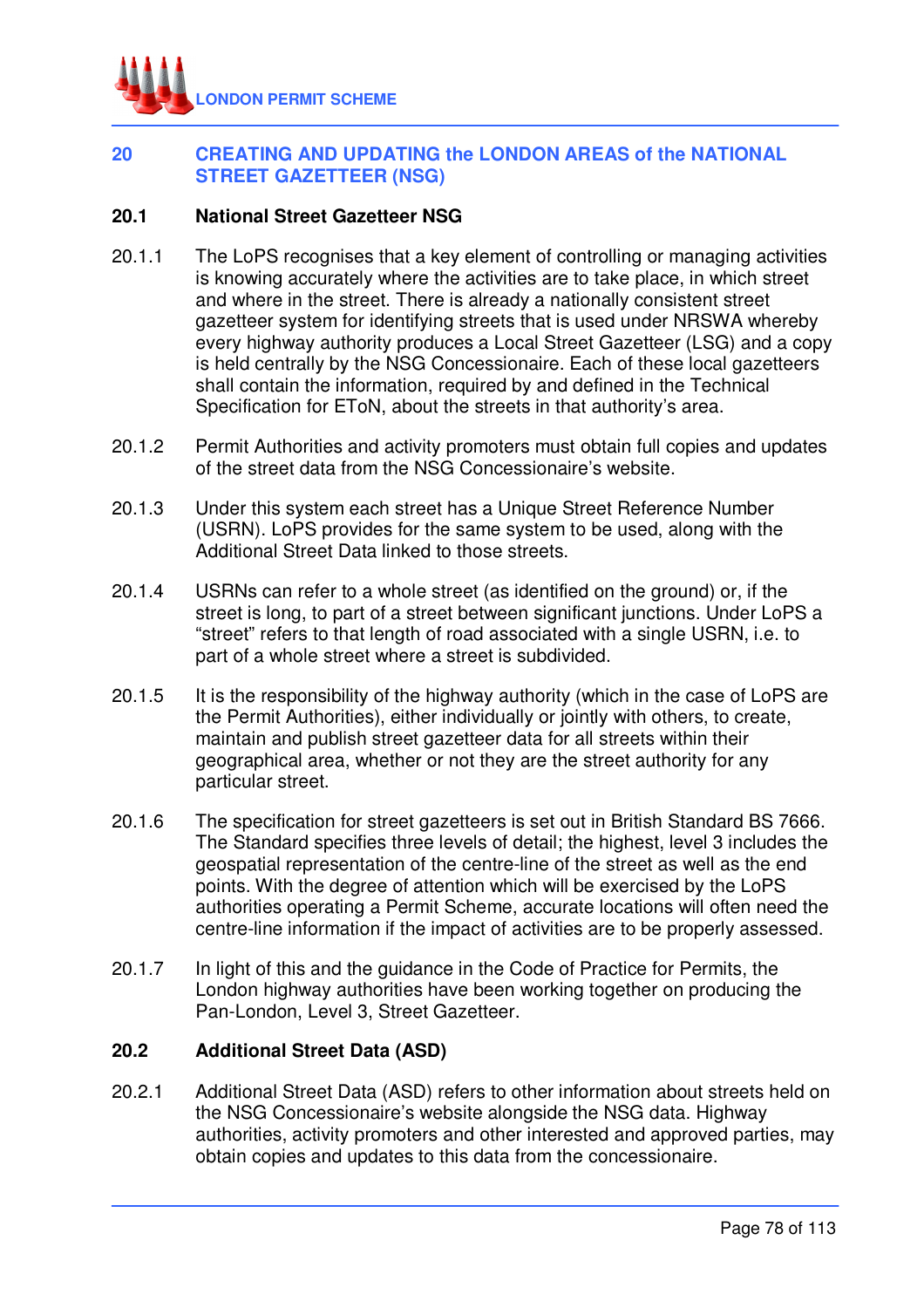

- 20.2.2 LoPS authorities will provide the following information for the ASD:
	- a) the street authority responsible for maintaining the street;
	- b) whether the street is publicly maintainable, prospectively publicly maintainable, or private;
	- c) whether the street, or part of the street, is covered by a Permit scheme or NRSWA notification regime, who the Permit Authority is or street authority is, details of shared streets if this applies, and whether it is an individual, common or joint scheme;
	- d) any other authorities and activity promoters with an interest in the street;
	- e) the street reinstatement category;
	- f) designations of protected streets;
	- $g$ ) designations of streets with special engineering difficulty; and
	- h) designations of traffic-sensitive streets.
- 20.2.3 LoPS authorities may also provide the following information for the ASD which is optional:
	- a) whether the street is subject to early notification of immediate activities;
	- b) where possible, streets on which it might be expected that conditions relating to the non use of that street for new apparatus, but not the maintenance of existing apparatus, may be used; and
	- c) other features of the street, such as structures, environmental areas, parking restrictions, priority lanes, special surfaces, standard surface and special construction needs etc.
- 20.2.4 Designations may cover only part of a street or may vary along a street. The relevant detail should/will be recorded in the ASD.

#### **20.3 Responsibility for Creating and Updating ASD**

- 20.3.1 Where the street authority is also the highway authority, it creates the ASD together with the NSG.
- 20.3.2 Where the street authority is not the highway authority, it may create and submit its own ASD to the NSG Concessionaire. This will be referenced to the highway authorities' gazetteers. Organisations that fall into this category are: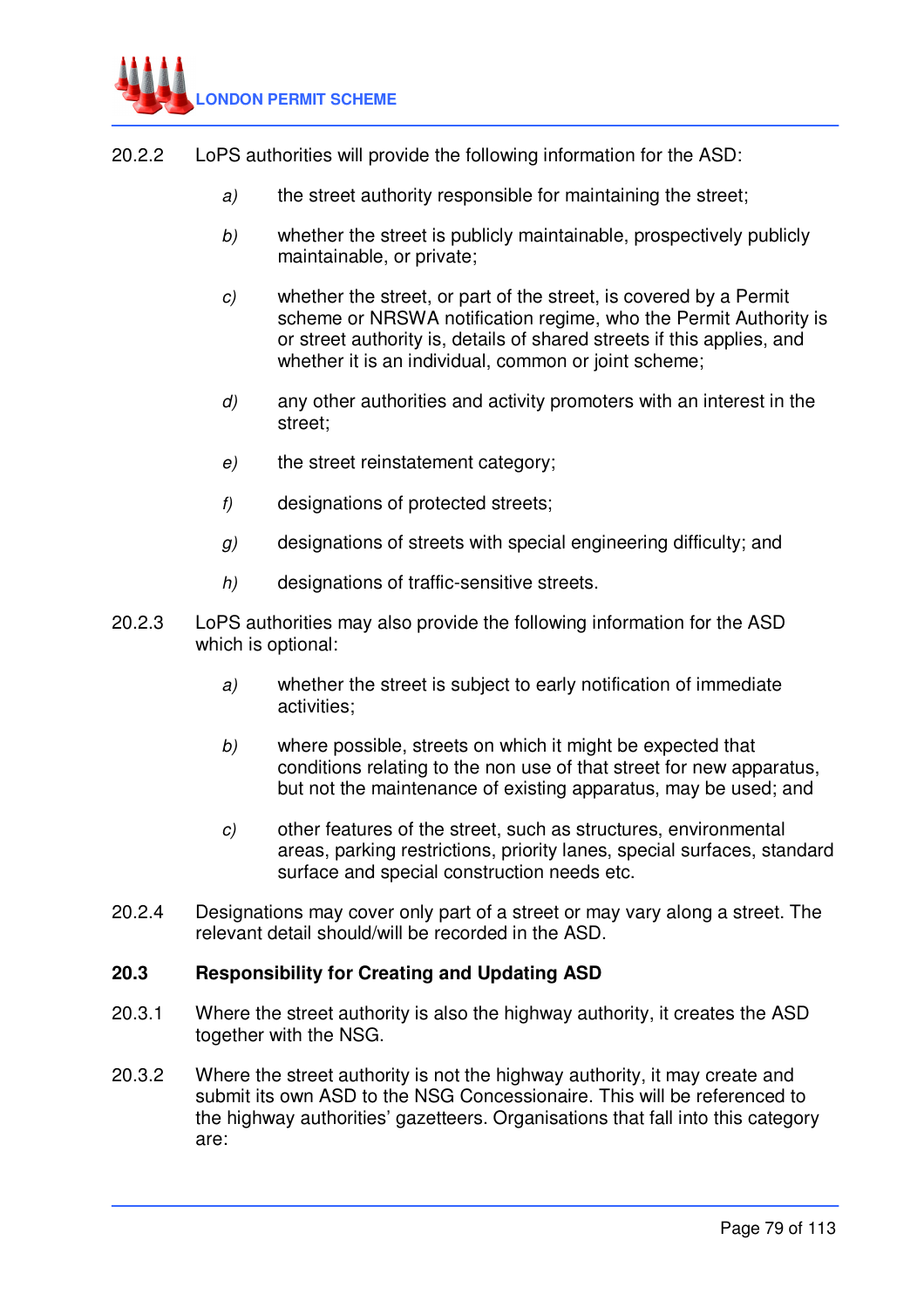

- a) The Highways Agency (which manages the motorway and trunk road network in England)
- b) Transport for London (which manages the main road network within London) which is a Permit Authority operating LoPS
- c) Network Rail (which is the street authority for level crossings between the barriers).
- 20.3.3 Any other authority, activity promoter or interested party must send their records to the NSG Concessionaire to ensure that their interest in a street is logged. The interest records should/will be entered into the ASD maintained by the highway authority. This is particularly appropriate to neighbouring authorities in the exercise of their network management duty. The NSG Concessionaire will administer this process.

### **20.4 Use of ASD and Pan-London, Level 3, Street Gazetteer**

- 20.4.1 All activity promoters are advised to use the level 3 gazetteer and this ASD information when making their Permit applications.
- 20.4.2 Activity Promoters' attention is particularly drawn to the fact that many streets in London are partly maintained by the authority who will have what is currently known as a "Type 61" in their ASD record. This reference may be subject to a change. This record indicates the area of the street that the authority maintains. Similarly Transport for London will have produced a "Type 61" record in their ASD for the area of street that they maintain. Activity Promoters must ensure that they make their Permit application to the appropriate Permit Authority.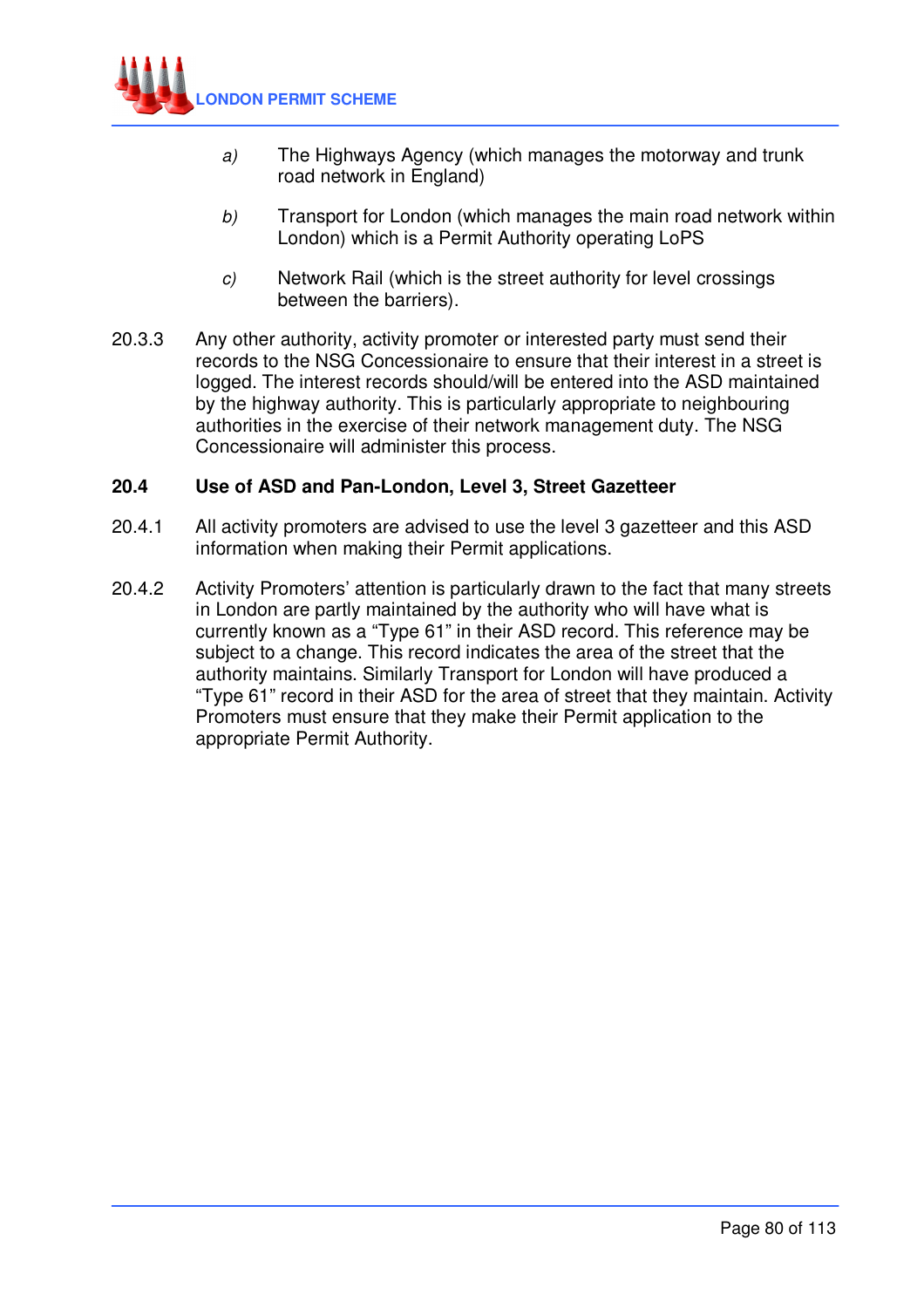

## **21 REGISTERS**

- 21.1 In accordance with Part 7 of the Regulations the Permit Authorities operating LoPS will maintain a register in connection with their Permit Scheme. Each LoPS Permit Authority will maintain its own local register for its own geographic area. It will include information on all streets other than those streets that are the responsibility of another authority
- 21.2 London Permit Authorities will also maintain a street works register required under Section 53 of NRSWA for any private streets and for historic information.
- 21.3 Details in respect of registers are also shown in Chapter 3 of the Code of Practice for Permits and Requirements for NRSWA registers are contained in the Code of Practice for Co-ordination of Street Works and Works for Road Purposes and Related Matters.
- 21.4 The statutory requirements for maintaining the two registers will be met in such a way that the information can be combined easily to aid the coordination of activities and to provide information to road users.

### **21.5 Form of Registers**

21.5.1.1 The registers will be kept on an electronic system. In accordance with The Street Works (Registers, Notices, Directions and Designations) (England) Regulations 2007 requirement, the LoPS registers will use Geographic Information System (GIS) by October 2008/April 2009. Permit registers will follow this requirement to ensure consistency between all holdings of streetrelated data. Each register will be maintained against the same digital map base to ensure consistency between all holdings of street-related data. This common geographical dataset will be vector based, nationally consistent, maintained and seamless, with changes published on a regular update cycle.

#### 21.5.2 It will include:

- a) vector objects (polygons, lines and points) representing real-world geographical features and boundaries, each with well-defined lifecycles and royalty-free unique identifiers suitable for referencing; and
- b) road centreline geometry objects, each with royalty-free unique identifiers, which reference the road surface and form a complete and fully consistent topological network with no breaks or misalignments at administrative boundaries. All LoPS authorities will synchronise their holdings of the common digital map data so that they all contain the same version of the data at any given point in time.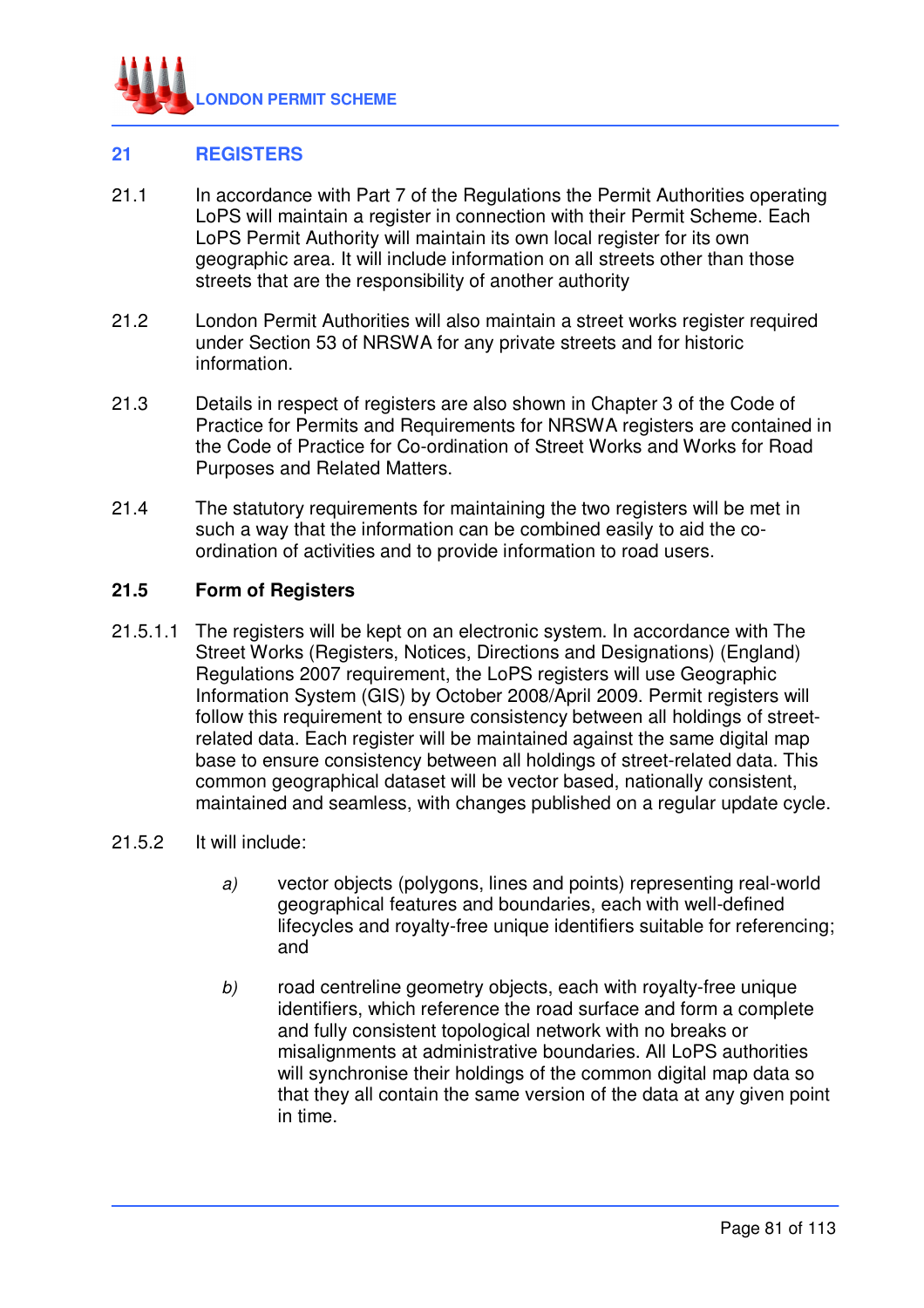

- 21.5.3 The minimum specification of the common map base is as follows:
	- a) Scale Urban areas: 1:1250;
	- b) Rural areas: 1:2500;
	- c) Remote areas: 1:10000;
	- d) Accuracy Urban areas:  $\pm$  1.0m;
	- e) Rural areas:  $\pm 2.0$ m;
	- f) Remote areas:  $\pm$  4.0m;
	- g) Coverage: National and seamless, exhausting space over all land areas;
	- h) Geometry Types: Point, Line and Polygon:
	- i) Classification: Objects classified by physical form; and
	- j) Update Cycle: 8 weeks (max.).
- 21.5.4 All streets in Local Street Gazetteers will reference the road centreline geometries in the common map base (using royalty-free unique identifiers), which will in turn reference polygons representing the road surface. Such a structure promotes consistency and maximises the possibility for interoperability between applications, both in the highway's arena and in a wider context.
- 21.5.5 LoPS will provide the USRN definitions and attribution as defined in BS7666, while the geometries will be recorded by referencing the road centreline objects in the digital map base. This will promote reuse and consistency between datasets. All data will follow the principles of the Digital National Framework (www.dnf.org).

#### **21.6 Content of Registers**

- 21.6.1 The LoPS Permit registers will record:
	- a) copies of all Provisional Advance Authorisation, Permit and Permit variation applications submitted to the Permit Authority relating to registerable activities in any street;
	- b) copies of all Permits and Provisional Advance Authorisations given by the authority, including conditions attached as well as all variations to Permits and conditions including any Permits "deemed" to be granted (see Section 7.9);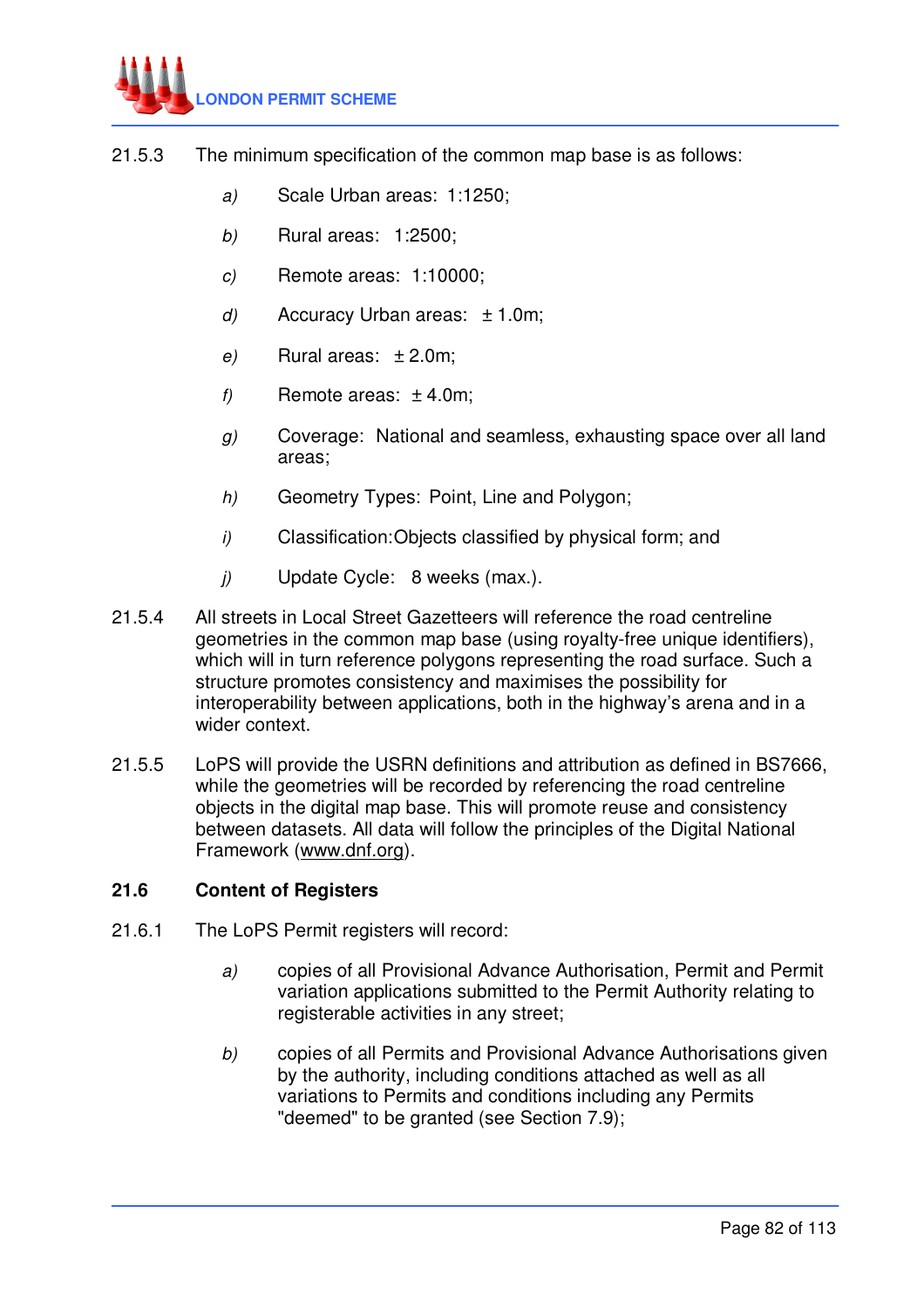

- c) copies of all revoked Permits, refused Provisional Advance Authorisations and refused Permits, together with the reasons for such refusals;
- d) copies of all notices, consents and directions served by a street authority under Sections 58 or 58A of NRSWA;
- e) copies of all notifications served by a promoter / undertaker under Sections 58 and 58A of NRSWA;
- f) copies of all notices given under Section 74 of NRSWA;
- g) description and location of activities for which plans and sections have been submitted under Schedule 4 of NRSWA (streets with special engineering difficulties);
- $h$  particulars of notices given by any relevant authority under Schedule 4 of NRSWA;
- i) particulars of street works licences under Section 50 of NRSWA, including details of conditions and changes of ownership and of any NRSWA notices or directions associated with those licenses;
- $j$  information under Section 70 (3) and (4A) of NRSWA as to completion of reinstatements;
- $k$ ) particulars of apparatus notified to the street authority under Section 80(2) of NRSWA;
- l) every notice of works pursuant to Section 85 (2) of NRSWA;
- $m$ ) details of every street for which the highway authority are the street authority;
- $n$  details of every street which is a prospectively maintainable highway over which a Permit scheme would operate;
- o) details of every street over which a Permit scheme would operate, of which the highway authority is aware, which is a highway but for which it is not the highway authority; and
- p) details of every street which is a:
	- i) protected street;
	- ii) street with special engineering difficulties; or
	- iii) traffic-sensitive street.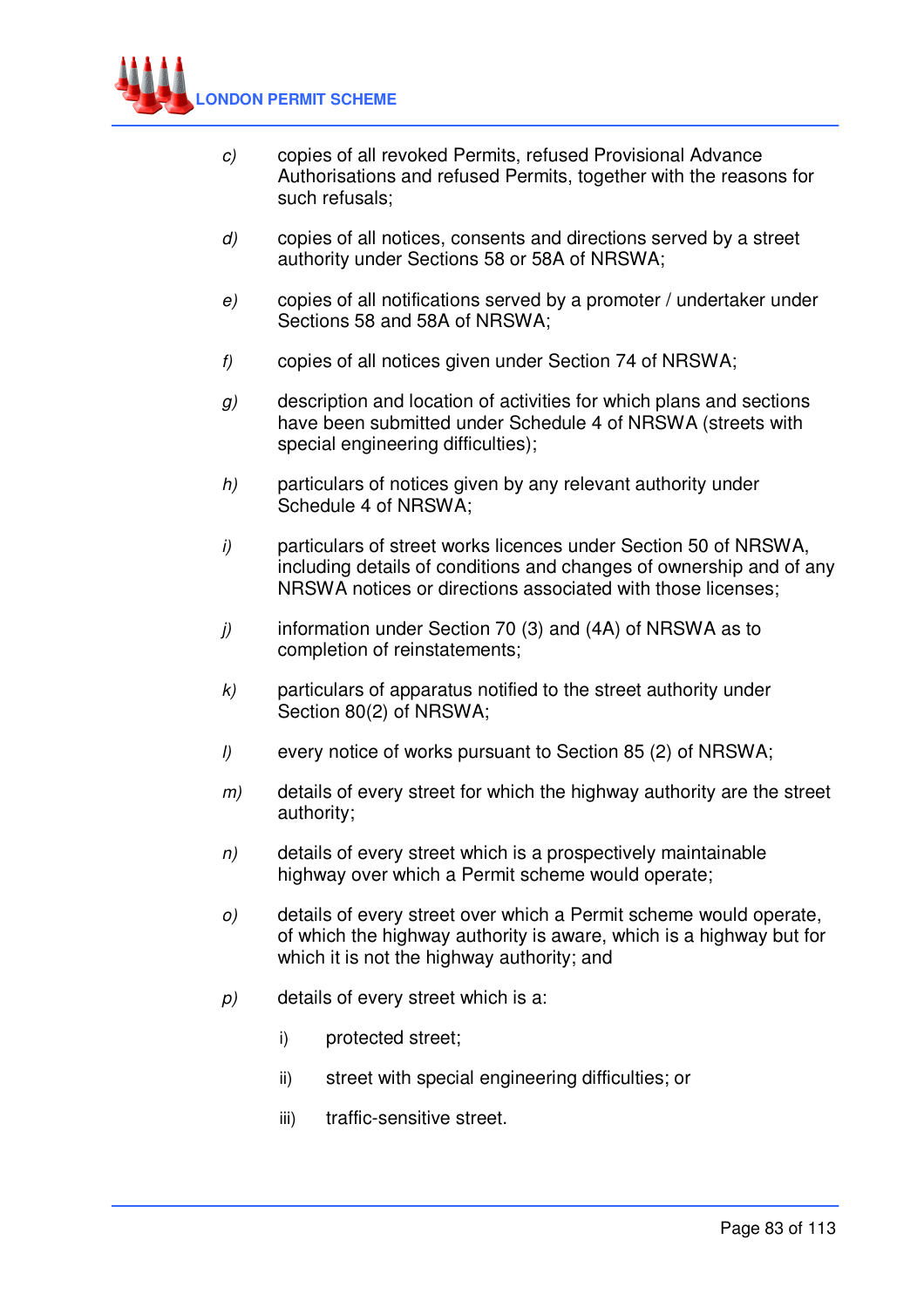

- 21.6.2 Authorities should/will ensure that their register also includes the following items, which are contained within the ASD:
	- a) the road category of each street; and
	- b) details of every street where early notification of immediate activities is required.

### **21.7 Access to Registered Information**

- 21.7.1 Everyone has a right to inspect the register(s), free of charge, at all reasonable times, except as noted below where there are restrictions. "All reasonable times" may be taken to mean normal office hours (e.g. 08:00 to 16:30, Monday to Friday except Bank Holidays).
- 21.7.2 Every Permit Authority operating LoPS will publish their register on their public website. This will be available 24 hours a day, seven days a week, except for those occasional times when it will be unavailable due to upgrade and maintenance. This work will, wherever possible, be done outside normal office hours.
- 21.7.3 Much of the detailed information in the register is unlikely to be of interest to the public and it is the responsibility of each Permit Authority to decide how much information to make available in this way. Permit applications and notices contain confidential information such as names and telephone numbers of contacts in organisations. The Permit Authority will ensure that such information remains confidential. The Permit Authority will also make it clear that they are not responsible for the accuracy of information concerning those activities for which they are not the promoter.
- 21.7.4 The websites will allow records to be searched by the USRN or the "street descriptor" (the street name, description or street number) as given in the NSG. The Highways Agency has its own methods of disseminating such information on trunk roads and motorways. Public access to websites will be read-only to prevent unauthorised amendment to records.

#### **21.8 Restricted Information**

- 21.8.1 Restricted information is anything certified by the Government as a matter of national security, or information which could jeopardise the promoter's commercial interests such as details of a contract under negotiation. The promoter must indicate restricted information on the application.
- 21.8.2 The approach taken is that restrictions on the release of information should be as limited as possible. In particular, it will not be assumed that because some item of information about an activity needs to be restricted, all information about it needs to be. For example, a PAA might need to be restricted for commercial reasons, whereas a later Permit need not be. The case for restriction will be considered on an item-by-item rather than an activity-by-activity basis.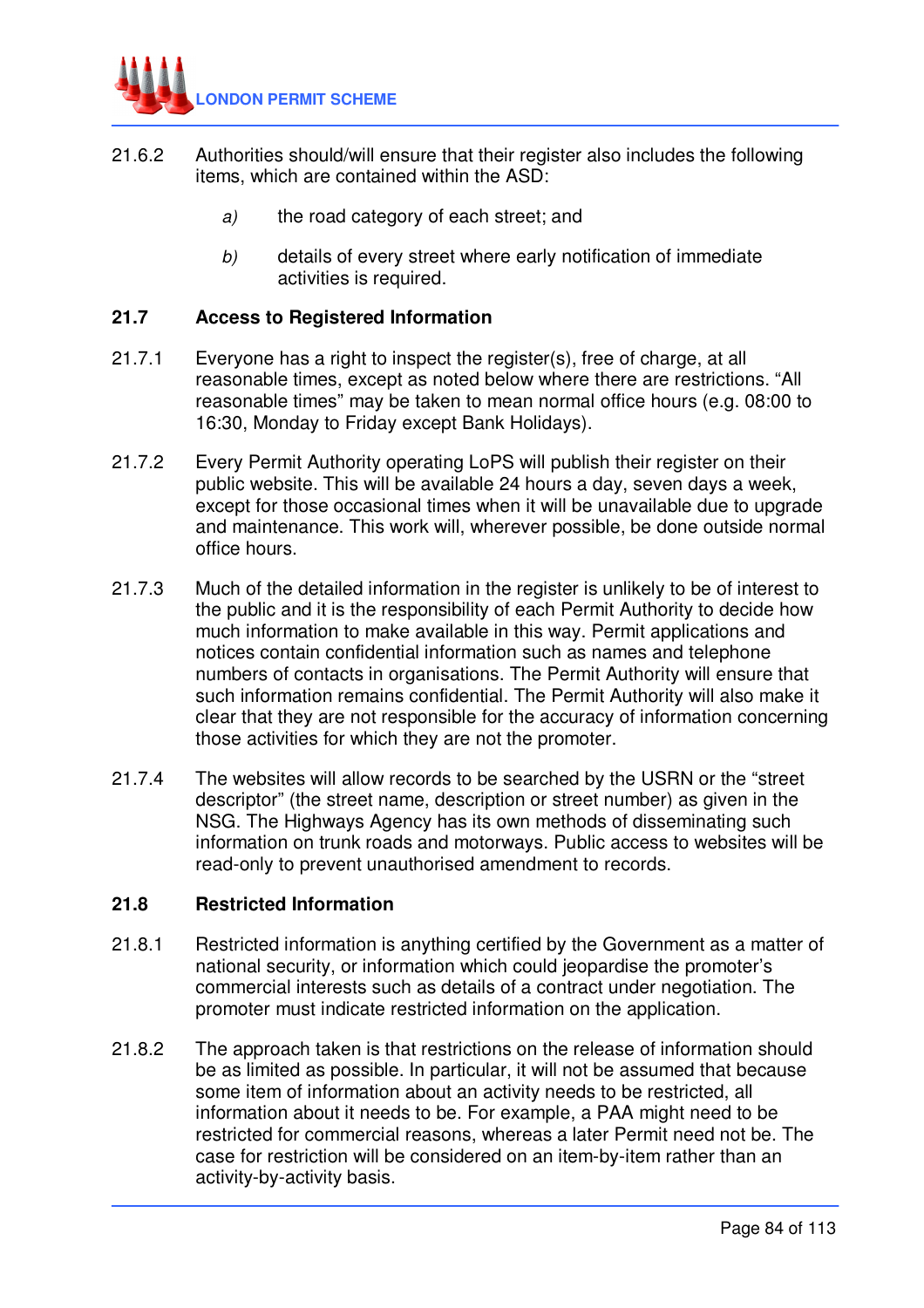

- 21.8.3 The right of access to restricted information is limited to:
	- a) persons authorised to execute any type of activity in the street; or
	- b) persons "otherwise appearing to the authority to have a sufficient interest".
- 21.8.4 Any person wishing to see restricted information must satisfy the Permit Authority, as a minimum, that his interest is greater than the general interest of the ordinary member of the public.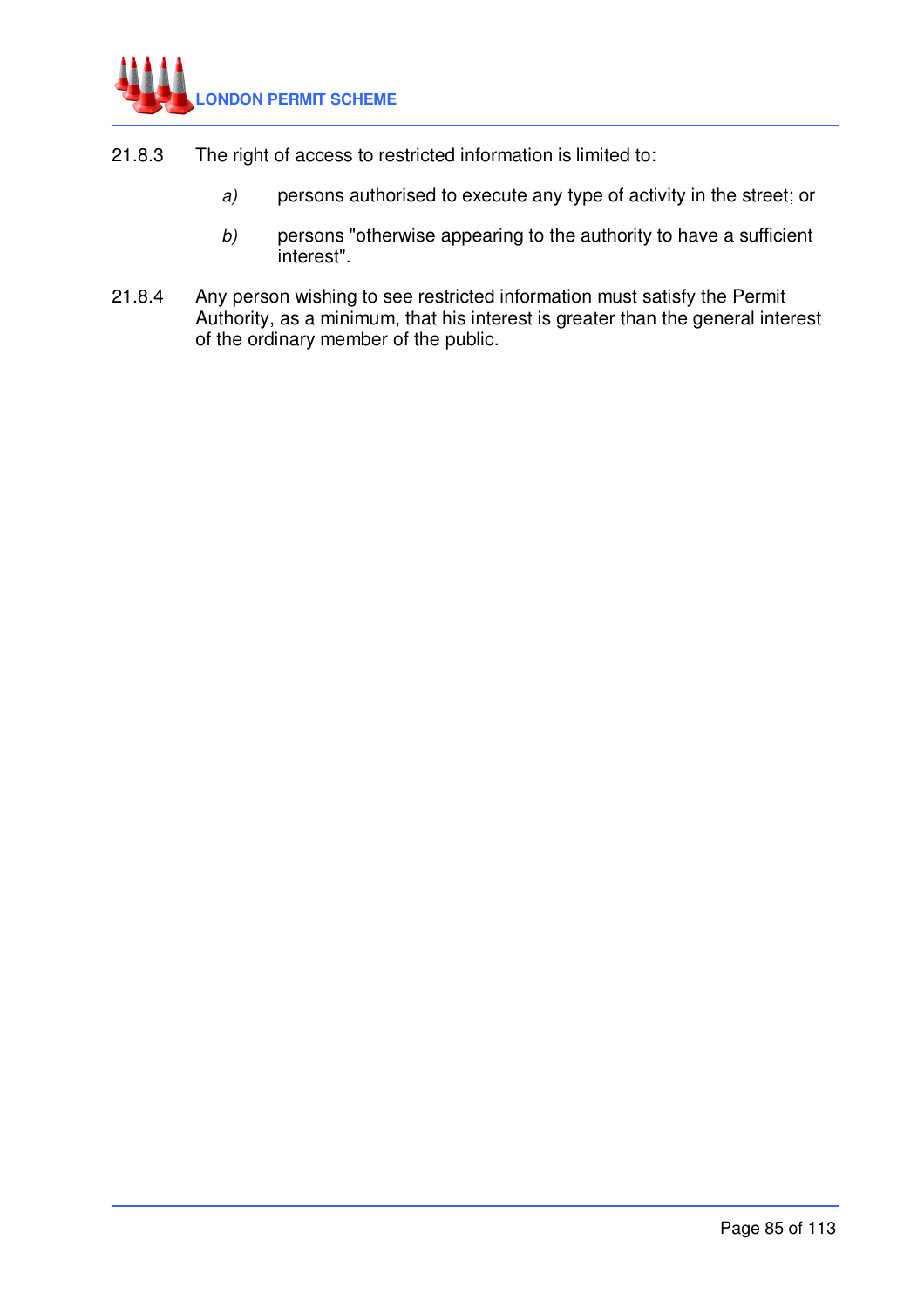

## **22 MONITORING AND EVALUATION OF OBJECTIVES**

- 22.1 The objectives of the LoPS are set out in Section 2
- 22.2 In accordance with the Regulations, the Permit Authorities operating the LoPS will seek to evaluate the Permit scheme so as to measure whether the objectives are being met.
- 22.3 As the London Permit Scheme is a common scheme, which in itself means that the objective of providing a common framework for all activity promoters who need to carry out their works in London will be met. However a formal evaluation process for all the objectives is recognised as being required.
- 22.4 Specific guidance is provided by the Department for Transport in respect of the objective of ensuring parity of treatment, under Regulation 40, for all types of works and promoters/undertakers and in respect of the evaluation of that and which is addressed below.
- 22.5 In relation to the other LoPS objectives however it is necessary to establish a new means of monitoring and evaluation. The LoPS therefore will establish separate forums as shown below to enable discussion and deliberation of the LoPS objectives by the Permit Authorities operating the LoPS and stakeholders and assess whether the LoPS objectives are being met.
- **22.6** The outputs from these forums which will meet on a quarterly basis will thereafter feed into the annual reports of each Permit Authority via the LoPS Working Group shown below, and any reports published from such meetings will be available on www.LondonStreetworks.net. This will therefore enable each LoPS Permit Authority to reflect and assess whether the objectives of the LoPS are being met through their own annual report.

#### **22.7 LoPS Objectives Committees and Task Forces**

22.7.1 An Operational Committee consisting of representatives of Permit Authorities operating the LoPS will be formally set in place within two months from the time LoPS is implemented to evaluate the overall objectives of the scheme. The proposed means that will be adopted by the task forces to make this assessment have been set out in a separate document attached to the Scheme. The information flowing from this Operational Committee will be discussed with stakeholders. In addition Task Forces, reporting to the LoPS Operational Committee, will be established at the same time as follows:

### **LoPS Business Task Force**

This Task Force will consist of representatives of Permit Authorities operating the LoPS. This Task Force will provide an environment to help each of the Permit Authorities operating the LoPS to meet their NMD and coordination duty and will also encompass the sharing of knowledge, business working practices and methodology of approach across all members of LoPS. This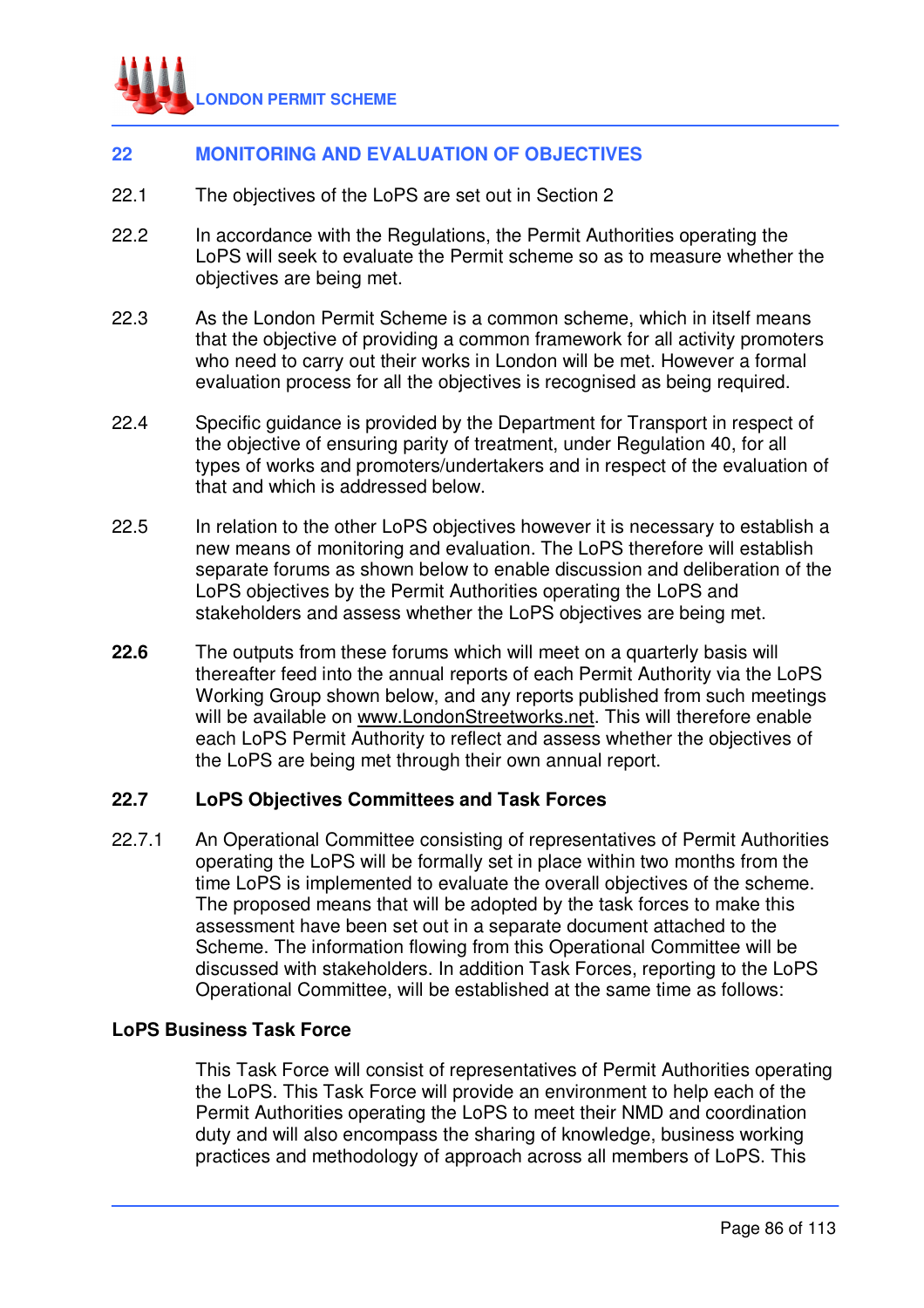

Task Force will particularly consider whether this encourages a common framework for all those carrying out work in London.

### **LoPS Works Task Force**

This Task Force will consisting of representatives of Permit Authorities operating the LoPS and London Utility representatives. This Task Force will support those seeking to minimise disruption and inconvenience across London by encouraging good practices, mutual and collaborative working arrangements and a focus on getting it right. This Task Force will particularly consider whether all activity promoters are being treated in a fair and equitable way.

### **LoPS Site Planning Task Force**

This Task Force will consist of representatives of Permit Authorities operating the LoPS and London Utility representatives, together with co-opted members from outside the immediate industry. This Task Force will encourage a high emphasis on safety for everyone including site operatives and all other road users with particular emphasis being given to the needs of more vulnerable highway users.

### **LoPS Assets Task Force**

This Task Force will be placing emphasis on the need to minimise damage to the structure of the highway and all apparatus contained therein. Membership of this Task Force will consist of LoPS representatives, London Utility representatives, Transport Authority representatives and Bridge Authority representatives.

### **22.8 Non–Discrimination: Parity in Relation to Registerable Activities and Activity Promoters/Undertakers**

- 22.8.1 A key principle and objective of the LoPS is that it treats all activities covered by the scheme on an equal basis. The present 2007 Permit Regulations provide for permit schemes to include both street works by statutory undertakers, as defined in NRSWA (but street works licensed under Section 50 of NRSWA are excluded), and highway works, defined in Section 86 (2)of NRSWA as works for road purposes. Although the term "specified works" is used generically in the Regulations, "activities" is used in this scheme to encompass both types of works and anticipates subsequent sets of Regulations which may extend the scope of Permit schemes to other activities on the street and this is set out in Section 4.
- 22.8.2 Whilst not all activities require a Permit, activity promoters are strongly recommended to check on the London Works Central Register to ensure that they are not planning to work at the same time as other works in that street.
- 22.8.3 As noted above, Permits will be required for all qualifying street works and works for road purposes, and all applications, which can only be made by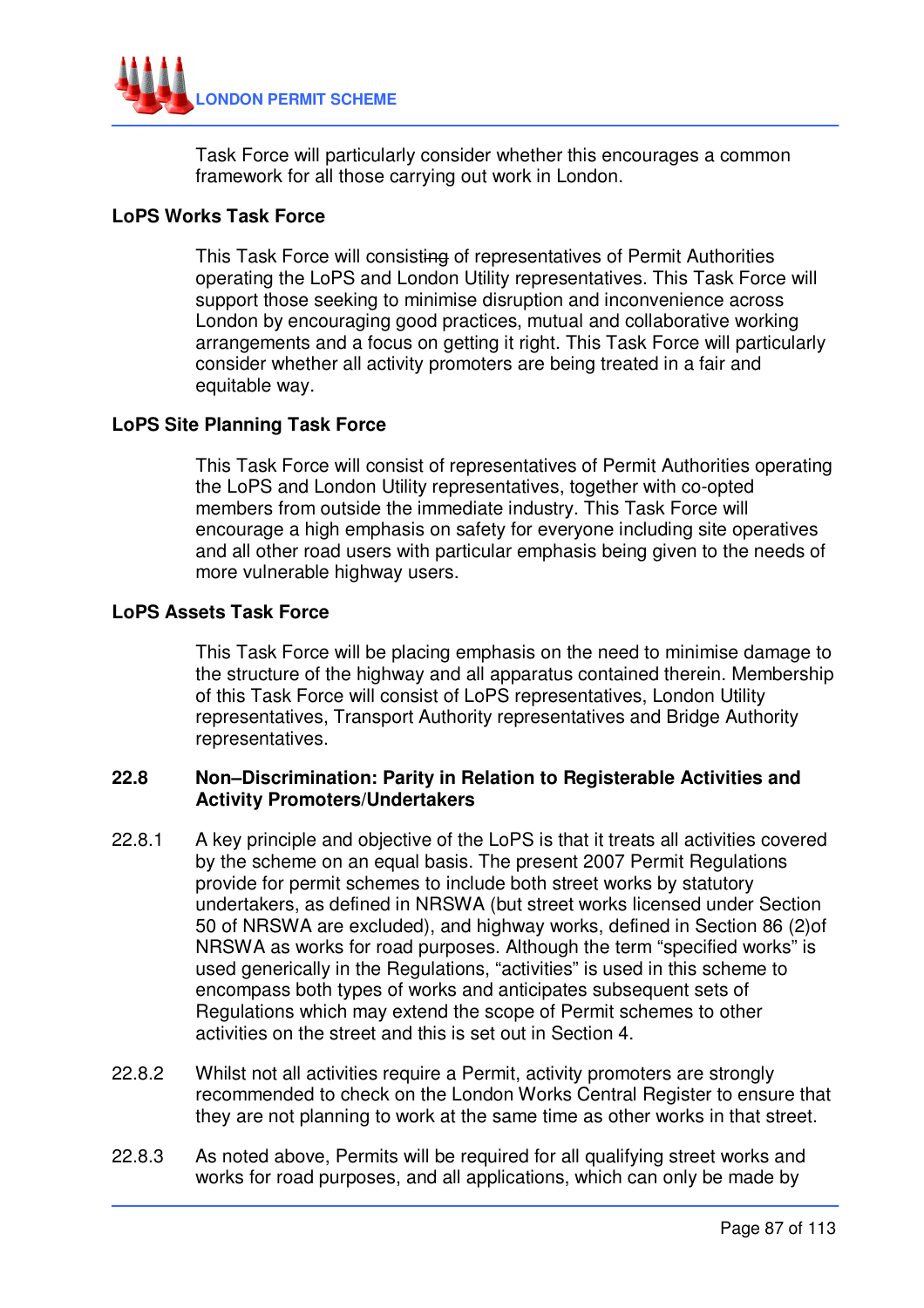

licensed undertakers or highway authorities, will be treated in a nondiscriminatory way, as required in Regulation 40. In other words the highway authority's activities and their applications will be treated in exactly the same way as those of a licensed undertaker's with regard to co-ordination and the setting of conditions.

- 22.8.4 In order to show that the Permit Authorities operating LoPS are operating the scheme in a fair and equitable way each Permit Authority's Permit Officer (that is the person responsible for granting Permits) will be separated from the highway activities of the authority.
- 22.8.5 In addition each Permit Authority will apply a set of Key Performance Indicators (KPIs) developed by the DfT and set out in the Code of Practice. Each Permit Authority operating the LoPS must report against these KPIs on an annual basis and this will feed into the annual report referred to in section 22.6, along with the outputs from the other LoPS Objectives forums set out above.
- 22.8.6 The KPI reports will also be published on the www.londonstreetworks.net. Quarterly Co-ordination Meetings (as defined under the NRSWA) as well as other regular meetings with promoters such as London Highways Authorities Utilities Committee, will provide the forum for monitoring compliance with Regulation 40.
- 22.8.7 Each Permit Authority operating the LoPS must apply the following two mandatory KPI's :
- **KPI 1** The number of Permit and Permit variation applications received, the number granted and the number refused; and
- **KPI 2** The number of conditions applied by condition type.
- 22.8.8 In addition each LoPS Permit Authority will also apply the optional KPIs 4 and 5 from the Permit Code of Practice to demonstrate parity of treatment between their own road works and streets works undertaken by statutory undertakers. These are as follows:
- **KPI 4** The number of occurrences of reducing the application period; and
- **KPI 5** The number of agreements to work in Section 58 and Section 58A restrictions. (Details of Section 58 and 58A restrictions will be provided as required under Section 8.3 of the Code of Practice for Permits.).
- 22.8.9 These KPIs apply to both Road Works and Street Works and will be produced at least once a year and will be discussed at co-ordination or similar meetings. KPIs 1, 2, 4 and 5 will also be used to measure parity in respect of the application of the provisions of the Permit Scheme. If any promoter considers that they are not being treated in accordance with Regulation 40 then they can take the matter up either through the regular co-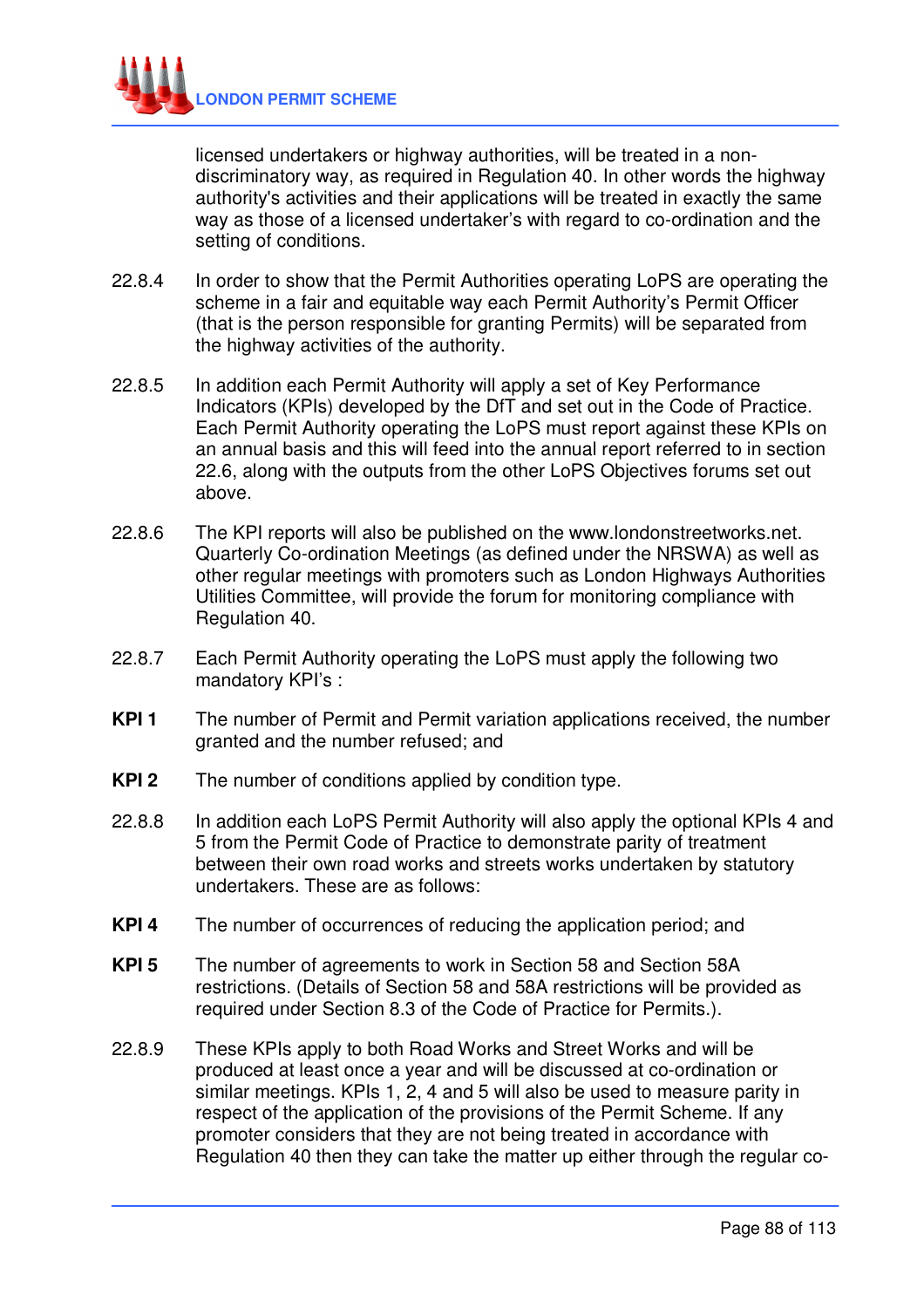

ordination or similar meeting or the dispute resolution procedures highlighted in Section 16.

## **23 TRANSITIONAL ARRANGEMENTS**

- 23.1 The basic rules of transition will apply on all roads where the permit scheme operates:
	- a) The Permit regime as provided for herein will apply to all activities where the administrative processes, such as an application for a Permit or Provisional Advance Authorisation, start after the commencement date;
	- b) Activities which are planned, or will start on site more than one month after the changeover date for Standard, Minor and Immediate activities or three months for Major activities, shall operate under the LoPS Permit Scheme. This means that even if the relevant Section 54, Section 55 or Section 57 NRSWA notice has been sent before the changeover, the promoter will have to apply for a Permit; and
	- c) Any other activities which started under the notices regime will continue under that regime until completion.
- 23.1 Given the advanced notice of the changeover there should be few activities where these rules will create difficulties. Activities co-ordinated in the run-up to the imposition of a restriction might be such a situation. In those few cases, promoters must contact the Permit Authority so that discussions can take place to ensure a practical way of dealing with the activities can be resolved.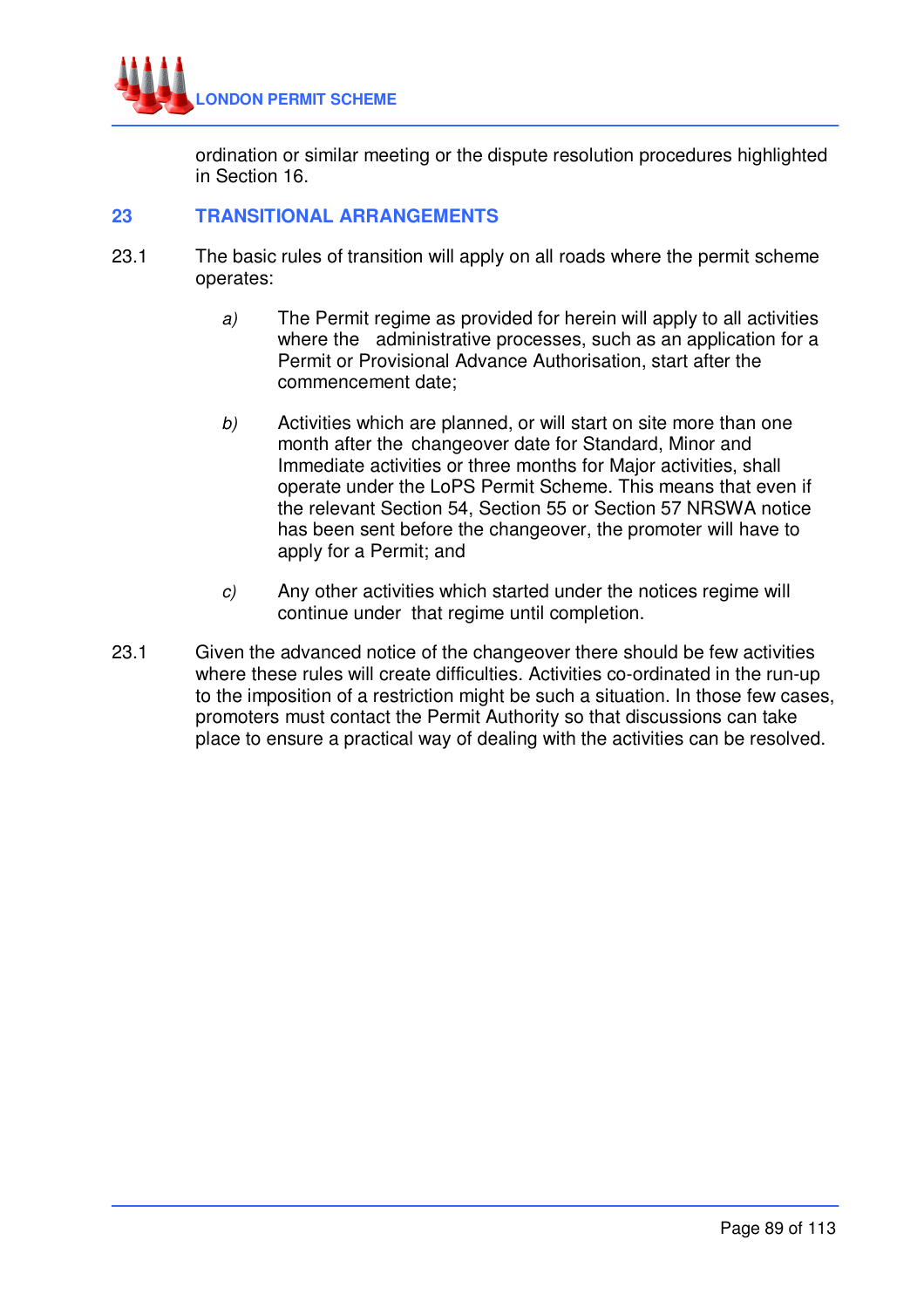

# **APPENDIX A GLOSSARY**

| <b>Term</b>                              | <b>Explanation</b>                                                                                                                                                                                                                                                                                   |
|------------------------------------------|------------------------------------------------------------------------------------------------------------------------------------------------------------------------------------------------------------------------------------------------------------------------------------------------------|
| <b>Above Ground Works</b>                | Any works (not being overhead works) which do not<br>involve the breaking up or opening of the street or<br>tunnelling or boring under it.                                                                                                                                                           |
| <b>Activities</b>                        | Means street works as in Part 3 of NSWRA, except for<br>works by licensees under Section 50 of NRSWA and<br>works for road purposes as defined by Section 86 of<br>NRSWA.                                                                                                                            |
| <b>Activity Promoter</b>                 | Means a person entitled by virtue of a statutory right to<br>carry out street works or works for road purposes.                                                                                                                                                                                      |
| <b>Additional Street Data</b><br>("ASD") | Additional Street Data ("ASD") refers to other information<br>about streets held on the NSG concessionaire's website<br>alongside the NSG adjudication.                                                                                                                                              |
| Apparatus                                | As defined in Section 105 (1) of NRSWA "apparatus<br>includes any structure for the lodging therein of apparatus<br>or for gaining access to apparatus".                                                                                                                                             |
| Appeal                                   | Where there is an unresolved disagreement between the<br>activity promoter and the Permit Authority about a Permit<br>Authority's decision or actions the promoter may appeal<br>using the procedure in Section 15 of LoPS.                                                                          |
| Arbitration                              | As defined in Section 99 of NRSWA, "any matter which<br>under this Part is to be settled by arbitration shall be<br>referred to a single arbitrator appointed by agreement<br>between the parties concerned or, in default of agreement,<br>by the President of the Institution of Civil Engineers". |
| Bank holiday                             | As defined in Section 98 (3) of NRSWA, "bank holiday<br>means a day which is a bank holiday under the Banking<br>and Financial Dealings Act 1971 in the locality in which the<br>street in question is situated".                                                                                    |
| Bar hole                                 | A bar hole is used to detect and monitor gas leaks.                                                                                                                                                                                                                                                  |
| Breaking up (the street)                 | Any disturbance to the surface of the street (other than<br>opening the street).                                                                                                                                                                                                                     |
| <b>Bridge</b>                            | As in Section 88 (1) (a) of NRSWA, "references to a bridge<br>include so much of any street as gives access to the<br>bridge and any embankment, retaining wall or other work<br>or substance supporting or protecting that part of the<br>street".                                                  |
| <b>Bridge authority</b>                  | As defined in Section 88 (1) (b) of NRSWA, "bridge<br>authority means the authority, body or person in whom a                                                                                                                                                                                        |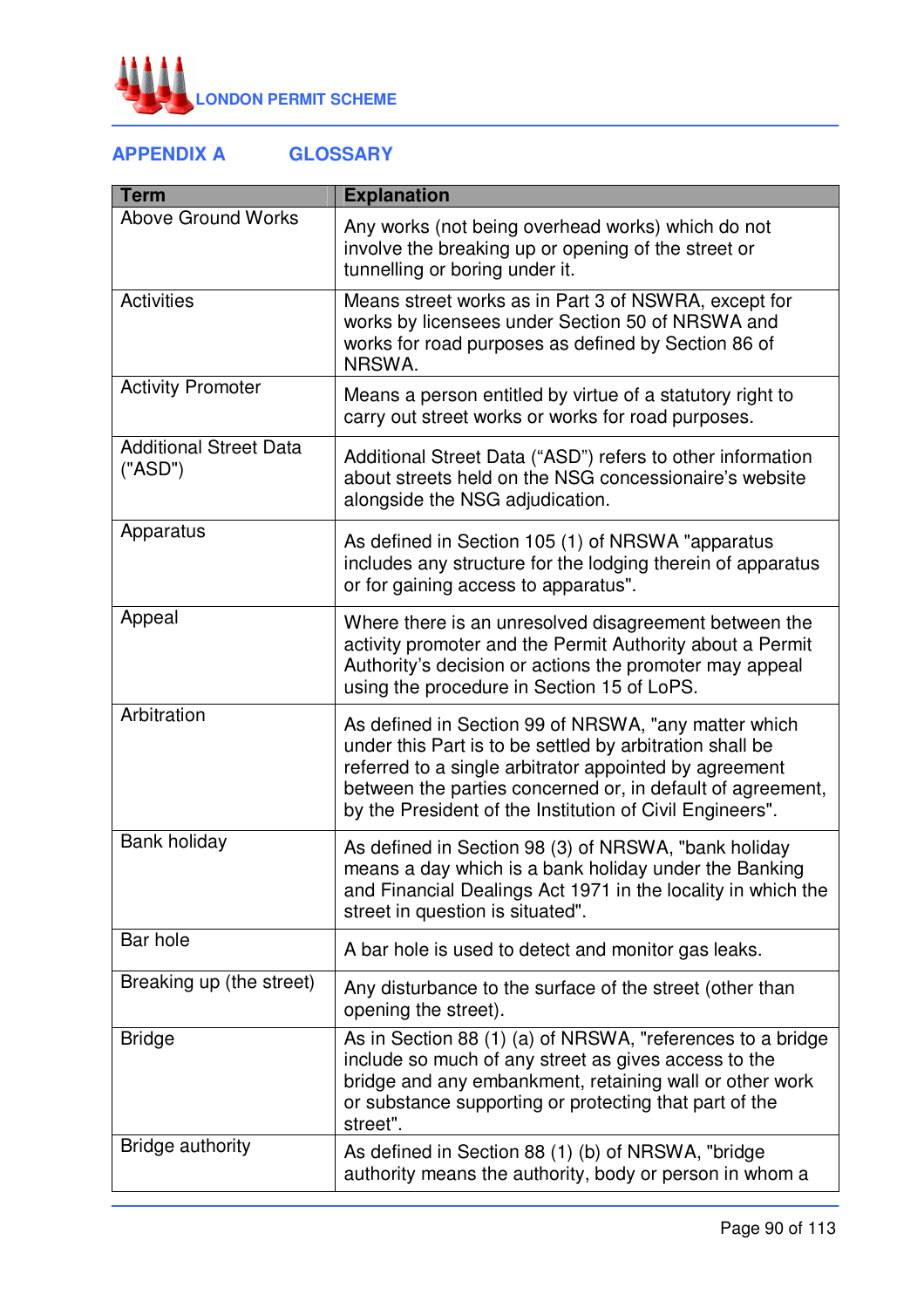

|                                               | bridge is vested".                                                                                                                                                                                                                                                                                                                              |
|-----------------------------------------------|-------------------------------------------------------------------------------------------------------------------------------------------------------------------------------------------------------------------------------------------------------------------------------------------------------------------------------------------------|
| <b>Bridleway</b>                              | As defined in Section 329 of the Highways Act 1980,<br>"bridleway means a highway over which the public have<br>the following, but no other, rights of way, that is to say, a<br>right of way on foot and a right of way on horseback or<br>leading a horse, with or without a right to drive animals of<br>any description along the highway". |
| BS7666 - British<br>Standard number 7666      | Relating to gazetteers.                                                                                                                                                                                                                                                                                                                         |
| Carriageway                                   | As defined in Section 329 of HA 1980, "carriageway<br>means a way constituting or comprised in a highway,<br>being a way (other than a cycle track) over which the<br>public have a right of way for the passage of vehicles".                                                                                                                  |
| <b>Central Register</b>                       | A central register is a register covering two or more street<br>authority areas that is maintained by one single authority,<br>the 'register authority'. For example, a central register<br>could include all authorities in a metropolitan area.                                                                                               |
| Code of Practice for<br>Permits               | As published by Department for Transport March 2008.                                                                                                                                                                                                                                                                                            |
| <b>Co-ordination Meetings</b>                 | Quarterly meetings to co-ordinate works in highway<br>authority and neighbouring authorities roads.                                                                                                                                                                                                                                             |
| Critical gyratory or<br>roundabout system     | A gyratory or roundabout system where, in the absence of<br>street works or works for road purposes, no less than 5 per<br>cent of peak hour vehicles on average are delayed by<br>more than 20 seconds.                                                                                                                                        |
| Critical signalised<br>junction               | A traffic signal junction at which, in the absence of street<br>works or works for road purposes and at times when the<br>exit is not blocked, no less than 5 per cent of peak hour<br>vehicles on average fail to clear the junction on the first<br>green signal.                                                                             |
| Culvert                                       | A structure in the form of a large pipe or pipes, box or<br>enclosed channel generally used for conveying water<br>under a road.                                                                                                                                                                                                                |
| Cycle track                                   | As defined in Section 329 of the HA 1980, "cycle track<br>means a way constituting or comprised in a highway,<br>being a way over which the public have the following, but<br>not other, rights of way, that is to say, a right of way on<br>pedal cycles with or without a right of way on foot".                                              |
| Day                                           | In the context of the duration of activities, a day refers to a<br>working day, unless explicitly stated otherwise.                                                                                                                                                                                                                             |
| <b>DfT</b>                                    | Department for Transport.                                                                                                                                                                                                                                                                                                                       |
| <b>Distribution Network</b><br>Operator (DNO) | Operator of an electricity distribution network.                                                                                                                                                                                                                                                                                                |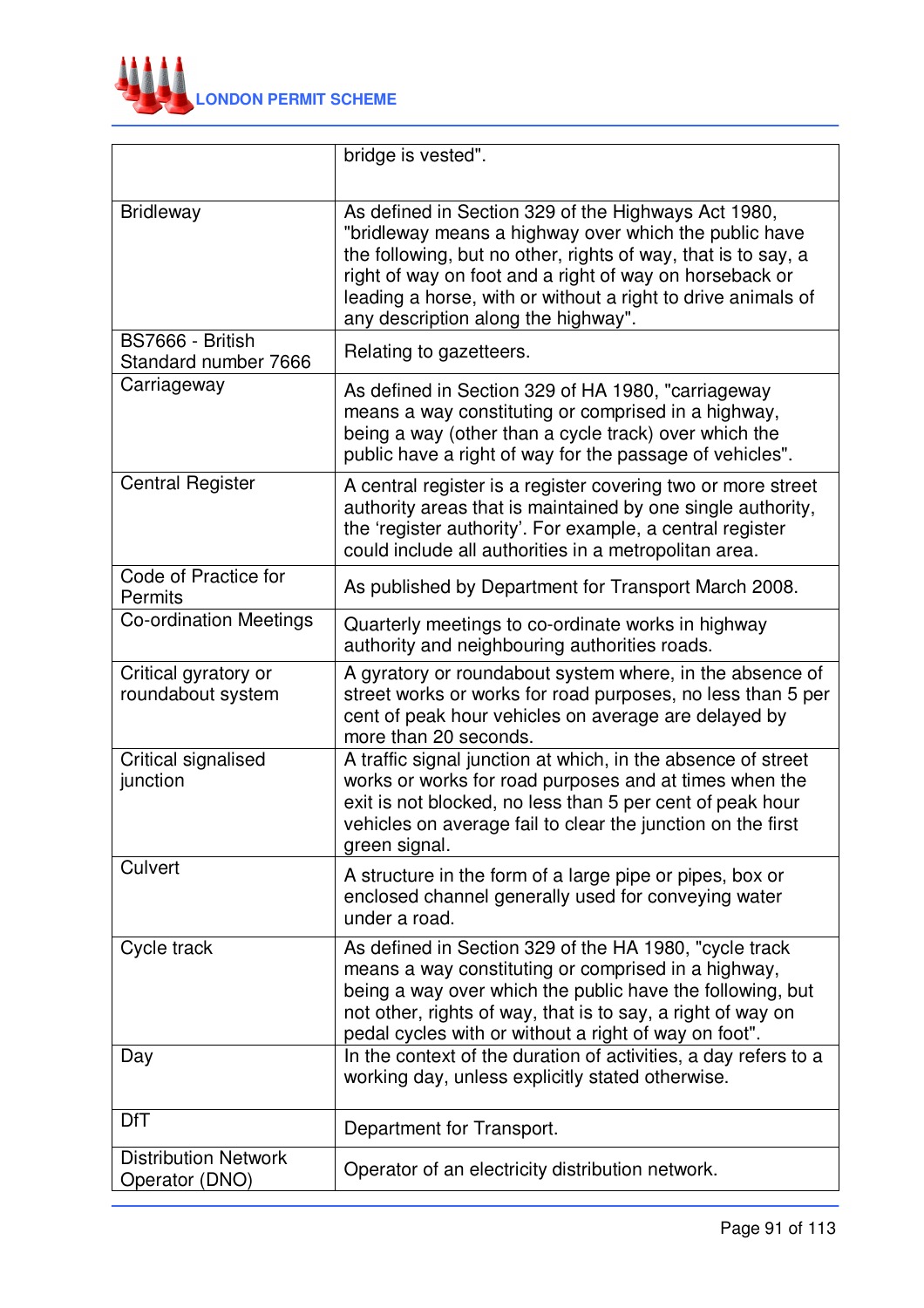

| <b>Disability</b>                          | As defined in Section 105 (5) of NRSWA, "Section 28 of<br>the Chronically Sick and Disabled Persons Act 1970<br>(power to define "disability" and other expressions) applies<br>in relation to the provisions of this Part as to the provisions<br>of that Act".                                                                                                                                                                                                                                                                                                                                                                                                                                                                                                                                                                                                                                                                                                                                                                   |
|--------------------------------------------|------------------------------------------------------------------------------------------------------------------------------------------------------------------------------------------------------------------------------------------------------------------------------------------------------------------------------------------------------------------------------------------------------------------------------------------------------------------------------------------------------------------------------------------------------------------------------------------------------------------------------------------------------------------------------------------------------------------------------------------------------------------------------------------------------------------------------------------------------------------------------------------------------------------------------------------------------------------------------------------------------------------------------------|
| <b>Disability Equality Duty</b>            | Means the duty under Section 49A of the Disability<br>Discrimination Act 1995, inserted by the Disability<br>Discrimination Act 2005 which requires that<br>"(1) Every public authority shall in carrying out its functions<br>have due regard to-<br>(a) the need to eliminate discrimination that is unlawful<br>under this Act;<br>(b) the need to eliminate harassment of disabled persons<br>that is related to their disabilities;<br>(c) the need to promote equality of opportunity between<br>disabled persons and other persons;<br>(d) the need to take steps to take account of disabled<br>persons' disabilities, even where that involves treating<br>disabled persons more favourably than other persons;<br>(e) the need to promote positive attitudes towards disabled<br>persons; and<br>(f) the need to encourage participation by disabled<br>persons in public life.<br>(2) Subsection (1) is without prejudice to any obligation of<br>a public authority to comply with any other provision of this<br>Act. |
| e-government                               | The Government objective to deliver efficiency savings<br>while improving the delivery of public services by joining<br>up electronic government services around the needs of<br>customers.                                                                                                                                                                                                                                                                                                                                                                                                                                                                                                                                                                                                                                                                                                                                                                                                                                        |
| <b>Emergency works</b>                     | As defined in Section 52 of NRSWA, "emergency works<br>means works whose execution at the time when they are<br>executed is required in order to put an end to, or to prevent<br>the occurrence of, circumstances then existing or imminent<br>(or which the person responsible for the works believes on<br>reasonable grounds to be existing or imminent) which are<br>likely to cause danger to persons or property".                                                                                                                                                                                                                                                                                                                                                                                                                                                                                                                                                                                                           |
| <b>EToN</b>                                | <b>Electronic Transfer of Notices System</b>                                                                                                                                                                                                                                                                                                                                                                                                                                                                                                                                                                                                                                                                                                                                                                                                                                                                                                                                                                                       |
| Excavation                                 | "Breaking up" (as defined above).                                                                                                                                                                                                                                                                                                                                                                                                                                                                                                                                                                                                                                                                                                                                                                                                                                                                                                                                                                                                  |
| <b>Extensible Markup</b><br>Language (XML) | A self-describing data format providing (amongst other<br>things) a method of transferring data between systems.<br>Note that the UK Government eGIF standard mandates<br>XML for this purpose.                                                                                                                                                                                                                                                                                                                                                                                                                                                                                                                                                                                                                                                                                                                                                                                                                                    |
| File transfer protocol<br>(FTP)            | A method of transferring data between computers defined<br>by RFC959 (RFCs - Request for Comments) are the<br>standard documents that define the operation of the<br>internet).                                                                                                                                                                                                                                                                                                                                                                                                                                                                                                                                                                                                                                                                                                                                                                                                                                                    |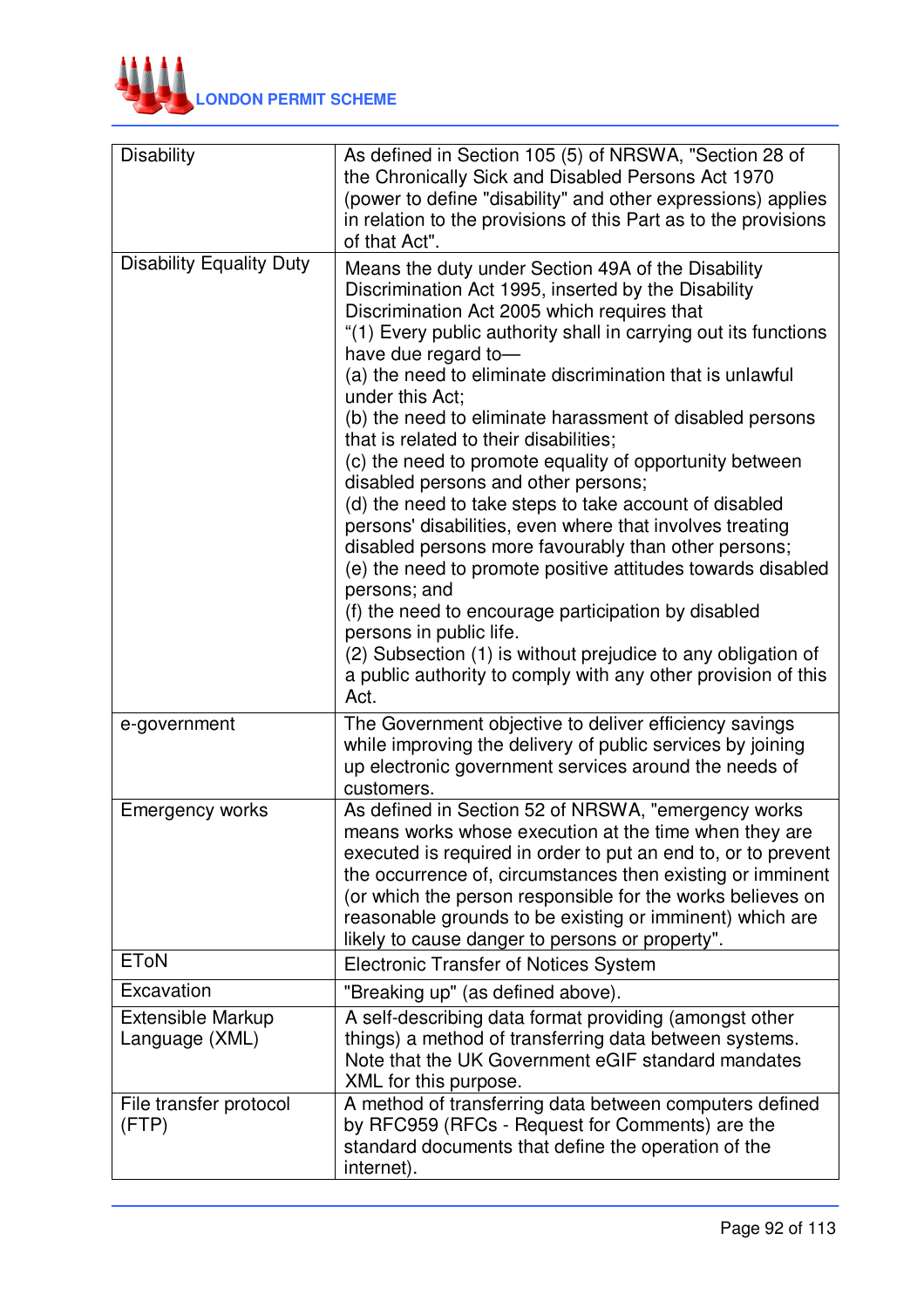

| <b>Fixed Penalty Notice</b>              | As defined in schedule 4B to NRSWA, "fixed penalty<br>notice means a notice offering a person the opportunity of<br>discharging any liability to conviction for a fixed penalty<br>offence by payment of a penalty".                                                                                                                                                                                                                                                                                                                                                                                                                                                     |
|------------------------------------------|--------------------------------------------------------------------------------------------------------------------------------------------------------------------------------------------------------------------------------------------------------------------------------------------------------------------------------------------------------------------------------------------------------------------------------------------------------------------------------------------------------------------------------------------------------------------------------------------------------------------------------------------------------------------------|
| Footpath                                 | As defined in Section 329 of the HA 1980, "footpath means<br>a highway over which the public have a right of way on<br>foot only, not being a footway".                                                                                                                                                                                                                                                                                                                                                                                                                                                                                                                  |
| Footway                                  | As defined in Section 329 of the HA 1980, "footway means<br>a way comprised in a highway which also comprises a<br>carriageway, being a way over which the public have a<br>right of way on foot only".                                                                                                                                                                                                                                                                                                                                                                                                                                                                  |
| Frontager                                | A person or body occupying premises abutting the street.                                                                                                                                                                                                                                                                                                                                                                                                                                                                                                                                                                                                                 |
| Geographical<br>information system (GIS) | A computer system for capturing, storing, checking,<br>integrating, manipulating, analysing and displaying data<br>related to positions on the Earth's surface.                                                                                                                                                                                                                                                                                                                                                                                                                                                                                                          |
| HA 1980                                  | The Highways Act 1980.                                                                                                                                                                                                                                                                                                                                                                                                                                                                                                                                                                                                                                                   |
| HAUC(UK)                                 | The Highway Authorities and Utilities Committee for the<br>UK.                                                                                                                                                                                                                                                                                                                                                                                                                                                                                                                                                                                                           |
| Heavy commercial<br>vehicle              | As defined in Section 138 of the Road Traffic Regulation<br>Act 1984, "heavy commercial vehicle means any goods<br>vehicle which has an operating weight exceeding 7.5<br>tonnes".                                                                                                                                                                                                                                                                                                                                                                                                                                                                                       |
| Highway                                  | As defined in Section 328 of the HA 1980, "highway<br>means the whole or part of a highway other than a ferry or<br>waterway".                                                                                                                                                                                                                                                                                                                                                                                                                                                                                                                                           |
| Highways Act 1980                        | (dual carriageways and roundabouts);<br>(c) substantial alteration of the level of the highway;<br>(d) provision, alteration of the position or width, or<br>substantial alteration in the level of a carriageway, footway<br>or cycle track in the highway;<br>(e) the construction or removal of a road hump within the<br>meaning of section 90F of the Highways Act 1980;<br>(f) works carried out in exercise of the powers conferred by<br>section 184 of the Highways Act 1980 (vehicle crossings<br>over footways and verges);<br>(g) provision of a cattle-grid in the highway or works<br>ancillary thereto; or<br>(h) tunnelling or boring under the highway" |
| Highway authority                        | As defined in Sections 1 and 329 of the HA 1980.                                                                                                                                                                                                                                                                                                                                                                                                                                                                                                                                                                                                                         |
| Highway works                            | "works for road purposes" or "major highway works".                                                                                                                                                                                                                                                                                                                                                                                                                                                                                                                                                                                                                      |
| Immediate activities                     | As stated in Section 4.11.5, immediate activities or works<br>are either emergency works as defined in Section 52 of<br>NRSWA or urgent activities or works as defined in The<br>Street Works (Registers, Notices, Directions and<br>Designations) (England) Regulations 2007.                                                                                                                                                                                                                                                                                                                                                                                           |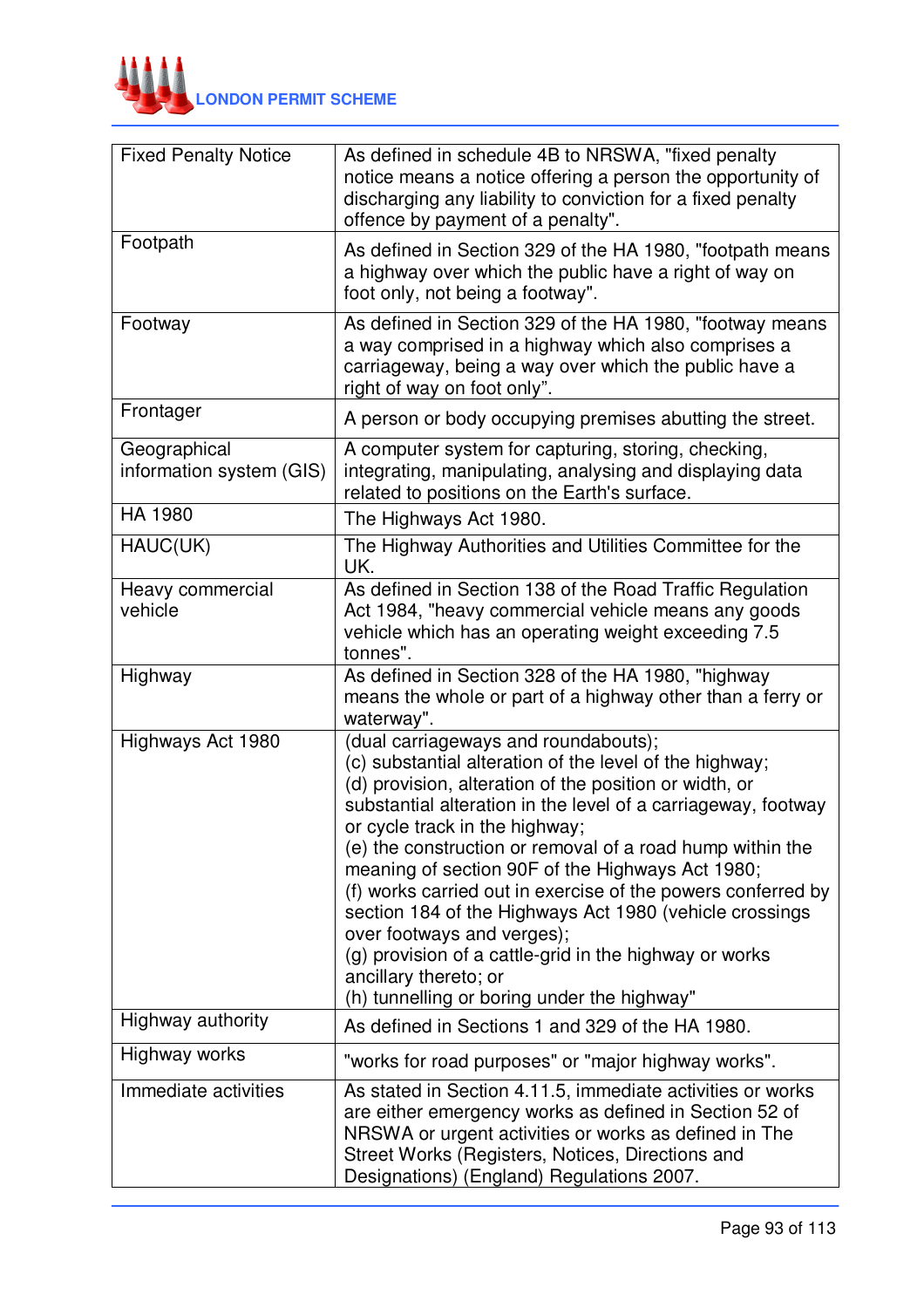

| In                         | As defined in Section 105 (1) of NRSWA, "in, in a context<br>referring to works or activities, apparatus or other property<br>in a street or other place includes a reference to works or<br>activities, apparatus or other property under, over, along or<br>upon it".                                                    |
|----------------------------|----------------------------------------------------------------------------------------------------------------------------------------------------------------------------------------------------------------------------------------------------------------------------------------------------------------------------|
| <b>Joint Permit Scheme</b> | Where several authorities have submitted a joint<br>application to operate a Permit scheme over their<br>combined areas. Such a scheme will either be<br>administered by one authority on behalf of all the others or<br>by each authority retaining responsibility for the scheme<br>within its boundaries.               |
| Land                       | As defined in Section 329 of HA 1980, "land includes land<br>covered by water and any interest or right in, over or under<br>land".                                                                                                                                                                                        |
| Local authority            | As defined in Section 270(1) of the Local Government Act<br>1972(a) and includes the Common Council of the City of<br>London.                                                                                                                                                                                              |
| Local highway authority    | As defined in Section 329 of HA 1980, "local highway<br>authority means a highway authority other than the<br>Minister".                                                                                                                                                                                                   |
| Local planning authority   | Has the same meaning as in the Town and Country<br>Planning Act 1990.                                                                                                                                                                                                                                                      |
| Local register             | A local register is a register that is maintained by a single<br>street authority for their own geographic area and will<br>include information on all streets other than those streets<br>that are the responsibility of another street authority.                                                                        |
| Local street gazetteer     | A subset of the NSG containing details of all streets in a<br>local highway authority area, being a self-contained entity<br>created and maintained by the local highway authority<br>covering all streets in their geographic area regardless of<br>maintenance responsibility.                                           |
| Main roads                 | Category 0, 1 and 2 streets and category 3 and 4 streets<br>that are traffic-sensitive for all or part of the time.                                                                                                                                                                                                        |
| Maintainable highway       | As defined in Section 329 of HA 1980, a "highway"<br>maintainable at the public expense means a highway<br>which by virtue of Section 36 above or of any other<br>enactment (whether contained in this Act or not) is a<br>highway which for the purposes of this Act is a highway<br>maintainable at the public expense". |
| Maintenance                | As defined in Section 329 of HA 1980, "maintenance<br>includes repair, and "maintain" and "maintainable" are to<br>be construed accordingly".                                                                                                                                                                              |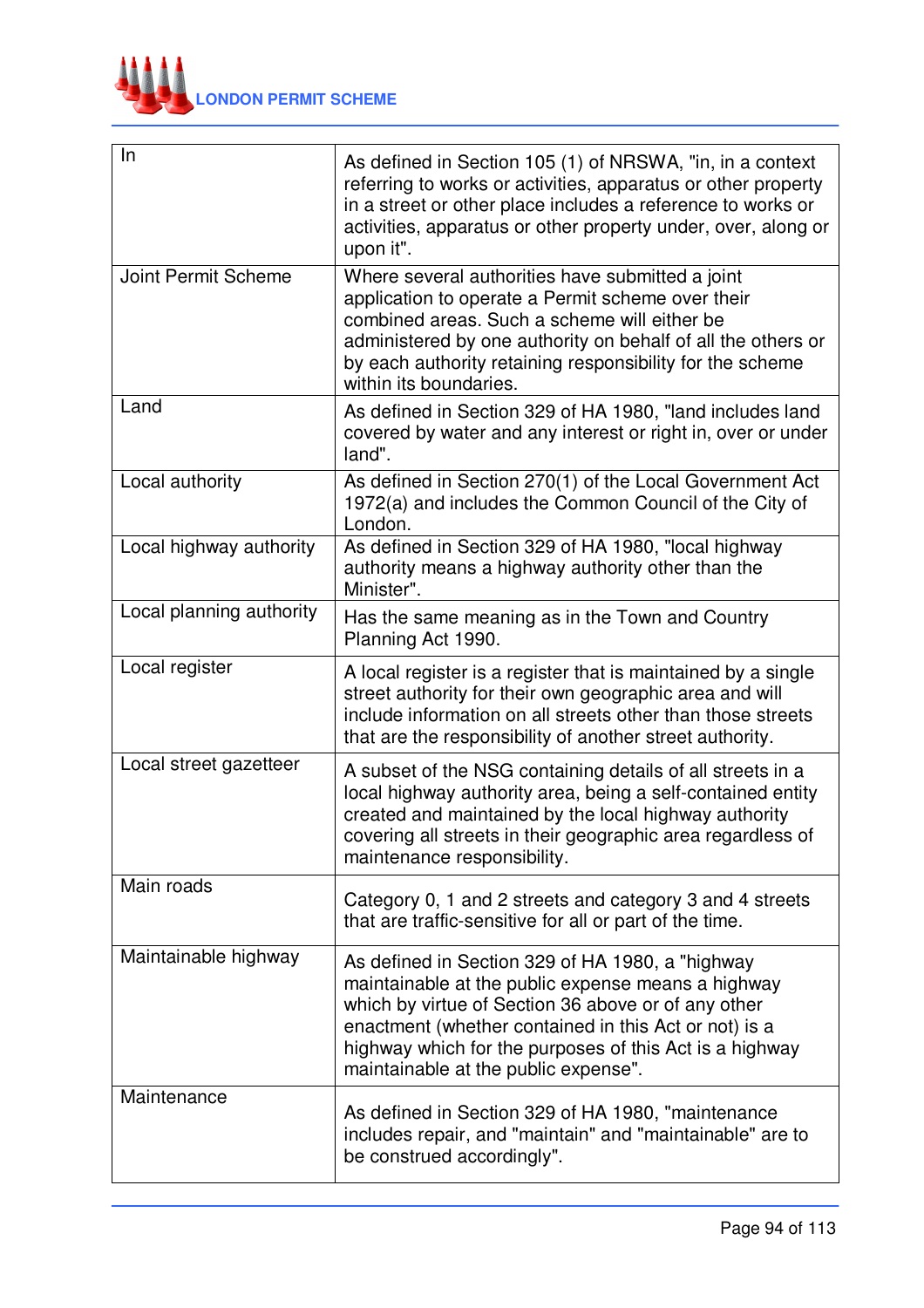

| Major activities       | Activities which have been identified in an Activity<br>Promoter's annual operating programme, or if not<br>identified in that programme, are normally planned or<br>known about at least six months in advance of the date<br>proposed for the works; or street works, other than<br>immediate works, where<br>(i)<br>the street authority has indicated to the<br>undertaker; or<br>the undertaker considers, that an order under<br>(ii)<br>Section 14 of the Road Traffic Regulation Act<br>1984 (temporary prohibition or restriction on<br>roads) is required; or street works, other than<br>immediate street works, which have a planned<br>duration of 11 days or more".                                                                                                                                                                                                                                                                                                                                                                                                               |
|------------------------|-------------------------------------------------------------------------------------------------------------------------------------------------------------------------------------------------------------------------------------------------------------------------------------------------------------------------------------------------------------------------------------------------------------------------------------------------------------------------------------------------------------------------------------------------------------------------------------------------------------------------------------------------------------------------------------------------------------------------------------------------------------------------------------------------------------------------------------------------------------------------------------------------------------------------------------------------------------------------------------------------------------------------------------------------------------------------------------------------|
| Major bridge works     | As defined in Section 88 (2) of NRSWA, "major bridge<br>works means works for the replacement, reconstruction or<br>substantial alteration of a bridge".                                                                                                                                                                                                                                                                                                                                                                                                                                                                                                                                                                                                                                                                                                                                                                                                                                                                                                                                        |
| Major highway works    | As defined in Section 86 (3) of NRSWA, "major highway<br>works means works of any of the following descriptions<br>executed by the highway authority in relation to a highway<br>which consists of or includes a carriageway -<br>reconstruction or widening of the highway;<br>(a)<br>works carried out in exercise of the powers<br>(b)<br>conferred by Section 64 of the Highways Act 1980 (dual<br>carriageways and roundabouts);<br>substantial alteration of the level of the highway;<br>(c)<br>provision, alteration of the position or width, or<br>(d)<br>substantial alteration in the level of a carriageway, footway<br>or cycle track in the highway;<br>the construction or removal of a road hump<br>(e)<br>within the meaning of Section 90F of the Highways Act<br>1980;<br>(f)<br>works carried out in exercise of the powers<br>conferred by Section 184 of the Highways Act 1980<br>(vehicle crossings over footways and verges);<br>provision of a cattle-grid in the highway or works<br>(g)<br>ancillary thereto; or<br>tunnelling or boring under the highway".<br>(h) |
| Major transport works  | As defined in Section 91 (2) of NRSWA, "major transport"<br>works means substantial works required for the purposes<br>of a transport undertaking and executed in property held or<br>used for the purposes of the undertaking".                                                                                                                                                                                                                                                                                                                                                                                                                                                                                                                                                                                                                                                                                                                                                                                                                                                                |
| Material consideration | A consideration which relates to the carrying out of<br>registerable activities and the impact of those activities.<br>The weight to be accorded to any material consideration<br>will depend upon the circumstances of the case.                                                                                                                                                                                                                                                                                                                                                                                                                                                                                                                                                                                                                                                                                                                                                                                                                                                               |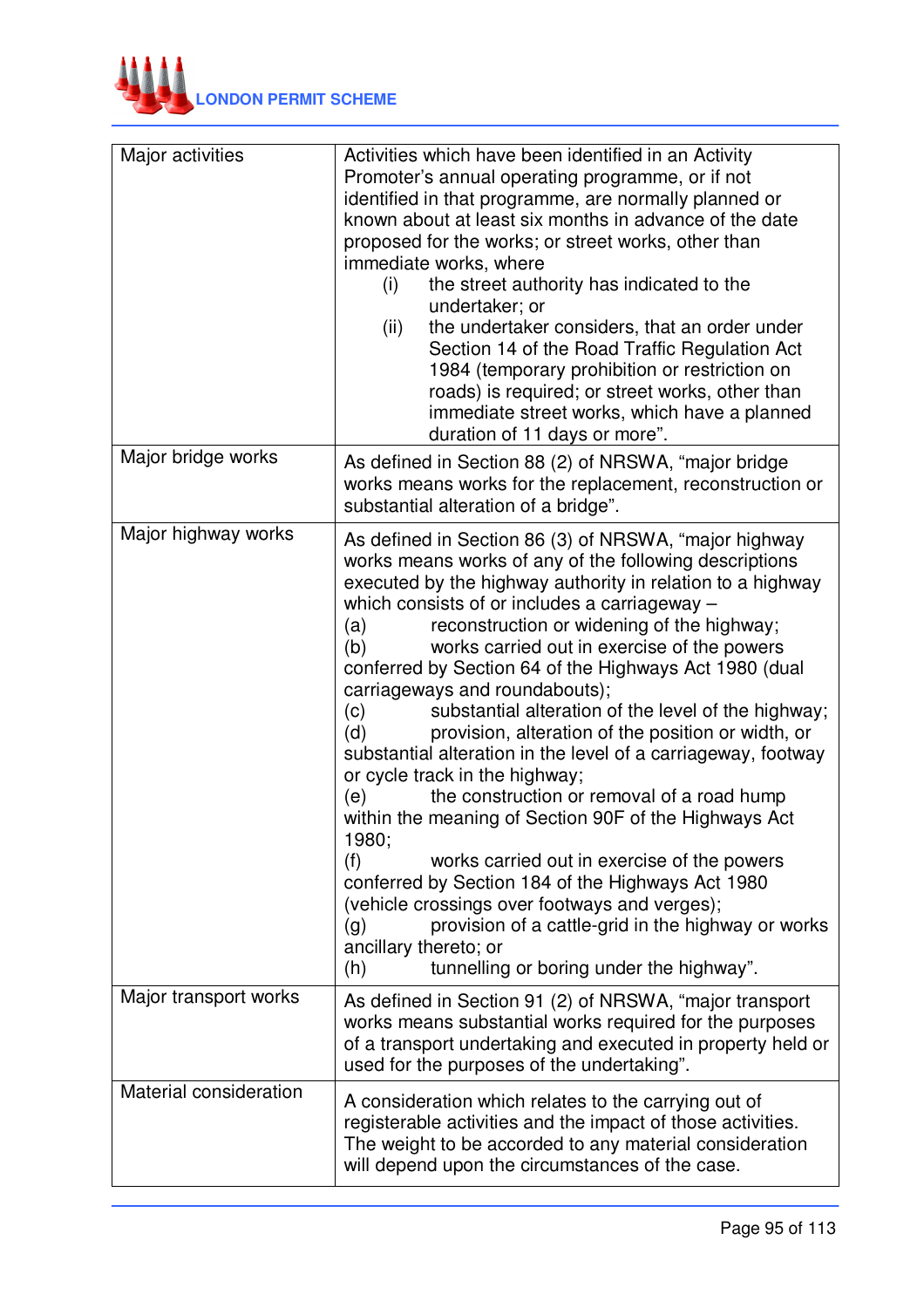

| Minor roads                                                   | Streets in reinstatement categories 3 and 4 which are not<br>traffic sensitive at any time.                                                                                                                                                                                                                                                                                                                                                                                                                                                            |
|---------------------------------------------------------------|--------------------------------------------------------------------------------------------------------------------------------------------------------------------------------------------------------------------------------------------------------------------------------------------------------------------------------------------------------------------------------------------------------------------------------------------------------------------------------------------------------------------------------------------------------|
| Minor works                                                   | Minor works are those street works other than immediate<br>works or major works where the planned duration is three<br>days or less.                                                                                                                                                                                                                                                                                                                                                                                                                   |
| <b>National Grid Reference</b>                                | Location reference using nationally defined eastings and<br>northings.                                                                                                                                                                                                                                                                                                                                                                                                                                                                                 |
| National Land and<br><b>Property Gazetteer</b><br>(NLPG)      | Gazetteer providing a national reference of land and<br>property related Data Nationally consistent street<br>gazetteer (NSG), a database defined as "an index of<br>streets and their geographical locations created and<br>maintained by the local highway authorities" based on the<br>BS7666 standard                                                                                                                                                                                                                                              |
| <b>Nationally Consistent</b><br><b>Street Gazetteer (NSG)</b> | A database defined as "an index of streets and their<br>geographical locations created and maintained by the local<br>highway authorities" based on the BS7666 standard.                                                                                                                                                                                                                                                                                                                                                                               |
| Network management<br>duty                                    | As set out under Section 16 of the TMA is a duty imposed<br>upon the local traffic authority to manage their road<br>network with a view to achieving, so far as may be<br>reasonably practicable having regard to their other<br>obligations, policies and objectives, the following<br>overriding objectives:<br>(a)<br>securing the expeditious movement of traffic on<br>the authority's road network; and<br>facilitating the expeditious movement of traffic<br>(b)<br>on road networks for which another authority is the traffic<br>authority. |
| Notice management<br>system                                   | Notice management systems receive electronic street<br>works notices and are used by street authorities to<br>manage them together with other relevant information.                                                                                                                                                                                                                                                                                                                                                                                    |
| <b>NRSWA</b>                                                  | New Roads and Street Works Act 1991.                                                                                                                                                                                                                                                                                                                                                                                                                                                                                                                   |
| <b>NSG</b>                                                    | <b>National Street Gazetteer</b>                                                                                                                                                                                                                                                                                                                                                                                                                                                                                                                       |
| <b>NSG Concessionaire</b>                                     | The body appointed to manage the NSG on behalf of the<br>local highway authorities.                                                                                                                                                                                                                                                                                                                                                                                                                                                                    |
| ODD                                                           | <b>Operational District Data.</b>                                                                                                                                                                                                                                                                                                                                                                                                                                                                                                                      |
| Opening (the street)                                          | Removing a lid or cover to a manhole, inspection chamber,<br>meter box or other structure embedded in the street<br>without any "breaking up" of the street.                                                                                                                                                                                                                                                                                                                                                                                           |
| <b>Ordnance Survey Grid</b>                                   | A spatial location based on the geospatially referenced<br>national grid owned by the Ordnance Survey.                                                                                                                                                                                                                                                                                                                                                                                                                                                 |
| <b>OSGR</b>                                                   | Ordnance Survey Grid Reference.                                                                                                                                                                                                                                                                                                                                                                                                                                                                                                                        |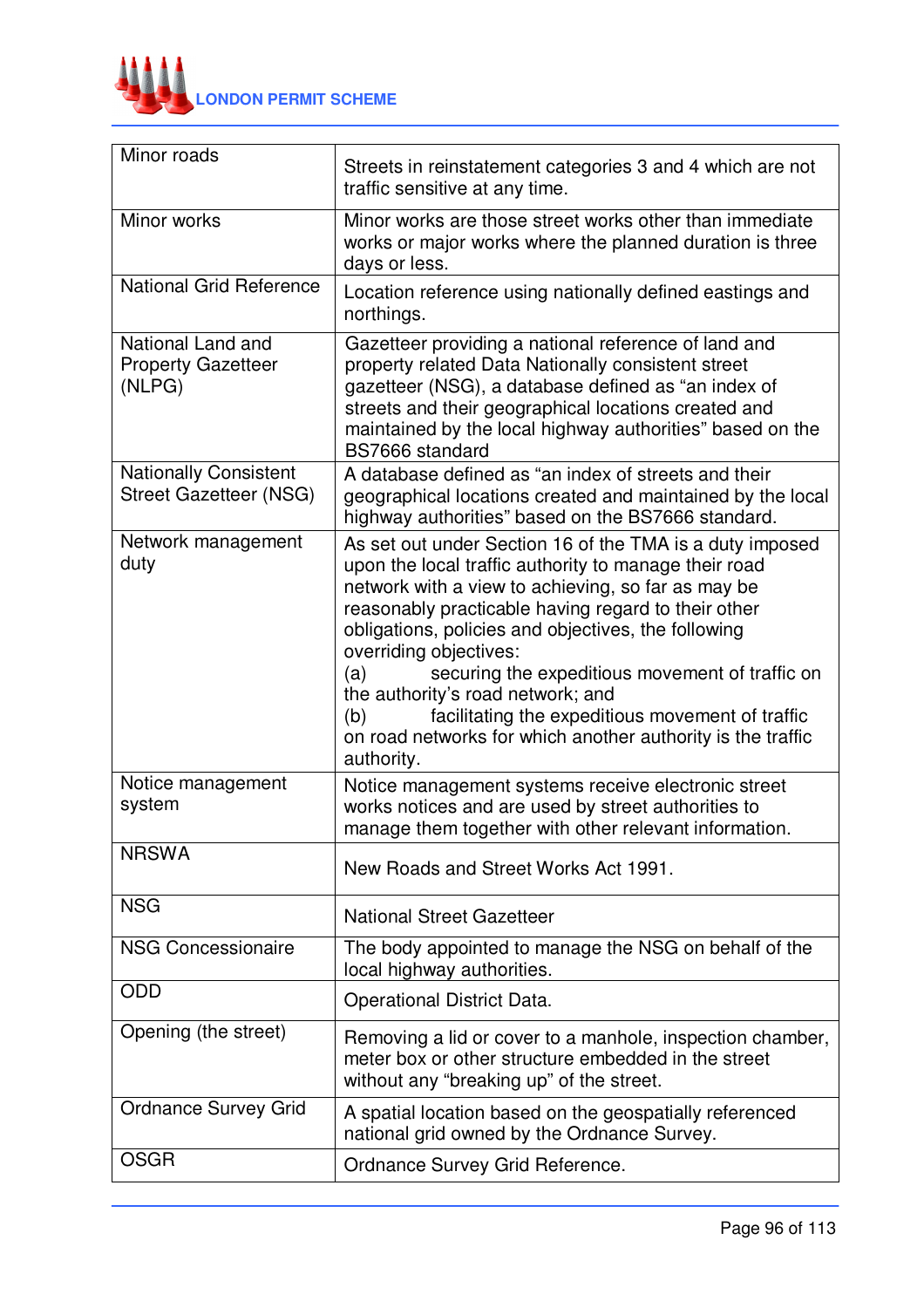

| Passenger Transport<br>Authority    | One of seven authorities (Greater Manchester,<br>Merseyside, South Yorkshire, Strathclyde, Tyne & Wear,<br>West Midlands and West Yorkshire) made up of<br>representatives from local authorities in the area,<br>responsible for public transport in their area.                                                                                     |
|-------------------------------------|-------------------------------------------------------------------------------------------------------------------------------------------------------------------------------------------------------------------------------------------------------------------------------------------------------------------------------------------------------|
| Passenger Transport<br>Executive    | The executive arm of a Passenger Transport Authority.                                                                                                                                                                                                                                                                                                 |
| <b>Pedestrian Planning</b><br>Order | This refers to an order made under Section 249(2) or (2A)<br>of the Town and Country Planning Act 1990.                                                                                                                                                                                                                                               |
| Prescribed                          | As defined in Section 104 of NRSWA, "prescribed means<br>prescribed by the Secretary of State by Regulations, which<br>may (unless the context otherwise requires) make different<br>provision for different cases".                                                                                                                                  |
| Promoter                            | Means the same as Activity Promoter.                                                                                                                                                                                                                                                                                                                  |
| <b>Protected street</b>             | Any street that serves a specific strategic traffic need and<br>therefore needs to be protected from unnecessary<br>excavation and works and providing there is a reasonable<br>alternative route in which undertakers can place the<br>equipment that would otherwise lawfully have been placed<br>in the protected street. See Section 61 of NRSWA. |
| <b>Provisional street</b>           | A street that does not yet have an entry in the NSG.<br>Typically these will be newly created and/ or private<br>streets.                                                                                                                                                                                                                             |
| Public sewer                        | Public sewer has the same meaning as in the Water<br>Industry Act 1991.                                                                                                                                                                                                                                                                               |
| Railway                             | As defined in Section 105(1) of NRSWA, "railway includes<br>a light railway other than one in the nature of a tramway".                                                                                                                                                                                                                               |
| Reasonable period                   | As defined in Section 74(2) of NRSWA, "a reasonable<br>period means such period as is agreed by the authority<br>and the undertaker to be reasonable or, in default of such<br>agreement, is determined by arbitration to be reasonable,<br>for completion of the works in question".                                                                 |
| Reasonable times                    | A reasonable time may be taken to mean normal office<br>hours (08:00 to 16:30, Monday to Friday except Bank<br>Holidays)                                                                                                                                                                                                                              |
| <b>REC</b>                          | Regional electricity company 10 The Town and Country<br>Planning Act 1990 c.8.                                                                                                                                                                                                                                                                        |
| Registerable activities             | As set out in Section 4 registerable activities correspond to<br>what are "specified works" in the Traffic Management<br>Permit Schemes (England) Regulations 2007.                                                                                                                                                                                   |
| Reinstatement                       | As defined in Section 105 (1) of NRSWA, "reinstatement<br>includes making good".                                                                                                                                                                                                                                                                      |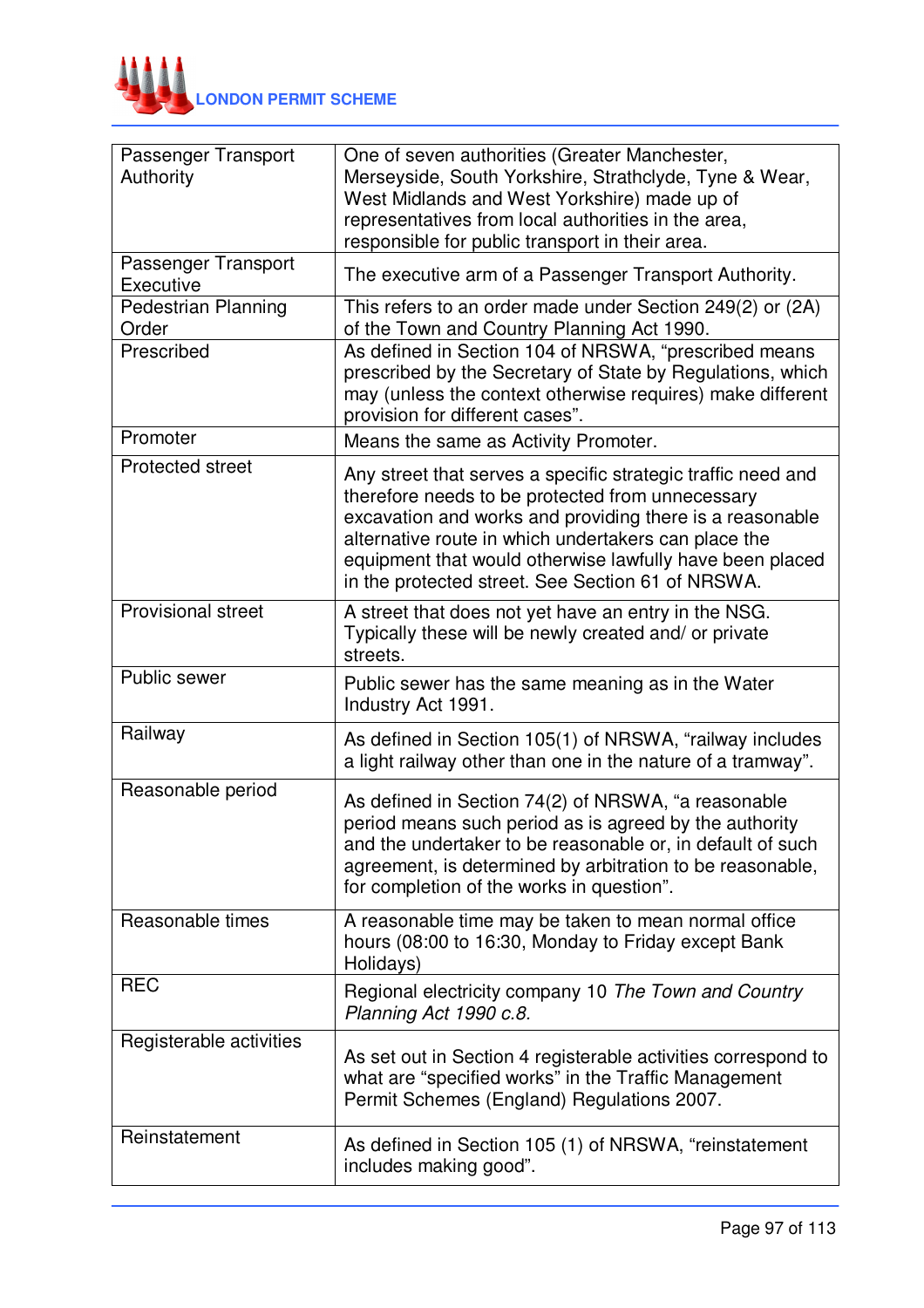

| Relevant authority                               | As defined in Section 49 (6) of NRSWA, "references in this<br>Part to the relevant authorities in relation to any works in a<br>street are to the street authority and also<br>where the works include the breaking up or<br>(a)<br>opening of a public sewer in the street, the sewer<br>authority;<br>(b)<br>where the street is carried or crossed by a<br>bridge vested in a transport authority, or crosses or is<br>crossed by any other property held or used for the<br>purposes of a transport authority, that authority; and<br>where in any other case the street is carried or<br>(c)<br>crossed by a bridge, the bridge authority". |
|--------------------------------------------------|--------------------------------------------------------------------------------------------------------------------------------------------------------------------------------------------------------------------------------------------------------------------------------------------------------------------------------------------------------------------------------------------------------------------------------------------------------------------------------------------------------------------------------------------------------------------------------------------------------------------------------------------------|
| <b>Remedial works</b>                            | remedial works are those required to put right defects<br>identified in accordance with the provisions of the Code of<br>Practice for Inspections and Regulations.                                                                                                                                                                                                                                                                                                                                                                                                                                                                               |
| Road                                             | Means "Highway".                                                                                                                                                                                                                                                                                                                                                                                                                                                                                                                                                                                                                                 |
| Road category                                    | This means one of the road categories specified in<br>paragraph 1.3.1 of Chapter S.1 of the code of practice<br>entitled "Specification for the Reinstatement of Openings in<br>Highways" dated June 2002 and approved by the<br>Secretary of State for Transport on 30 June 2002, as<br>revised or reissued from time to time.                                                                                                                                                                                                                                                                                                                  |
| Road works                                       | Works for road purposes.                                                                                                                                                                                                                                                                                                                                                                                                                                                                                                                                                                                                                         |
| Schema (XML)                                     | Schemas express shared vocabularies and allow<br>machines to carry out rules made by people. They provide<br>means for defining the structure, content and semantics of<br><b>XML</b> documents.                                                                                                                                                                                                                                                                                                                                                                                                                                                 |
| Sewer                                            | As defined in the Water Industry Act 1991 "includes all<br>sewers<br>and drains (not being drains within the meaning given by<br>this subsection) which are used for the drainage of<br>buildings and yards appurtenant to buildings".                                                                                                                                                                                                                                                                                                                                                                                                           |
| Small Openings and<br><b>Small Excavations</b>   | All openings with a surface area of two square metres or<br>less.                                                                                                                                                                                                                                                                                                                                                                                                                                                                                                                                                                                |
| <b>Special Engineering</b><br>Difficulties (SED) | By virtue of Section 63 of NRSWA, the term special<br>engineering difficulties relates to streets or, more<br>commonly, parts of streets associated with structures, or<br>streets of extraordinary construction where street works<br>must be carefully planned and executed in order to avoid<br>damage to, or failure of, the street itself or the associated<br>structure with attendant danger to person or property.                                                                                                                                                                                                                       |
| Specified works                                  | Means registerable activities and comprises both street<br>works and works for road purposes as described in the<br>LoPS.                                                                                                                                                                                                                                                                                                                                                                                                                                                                                                                        |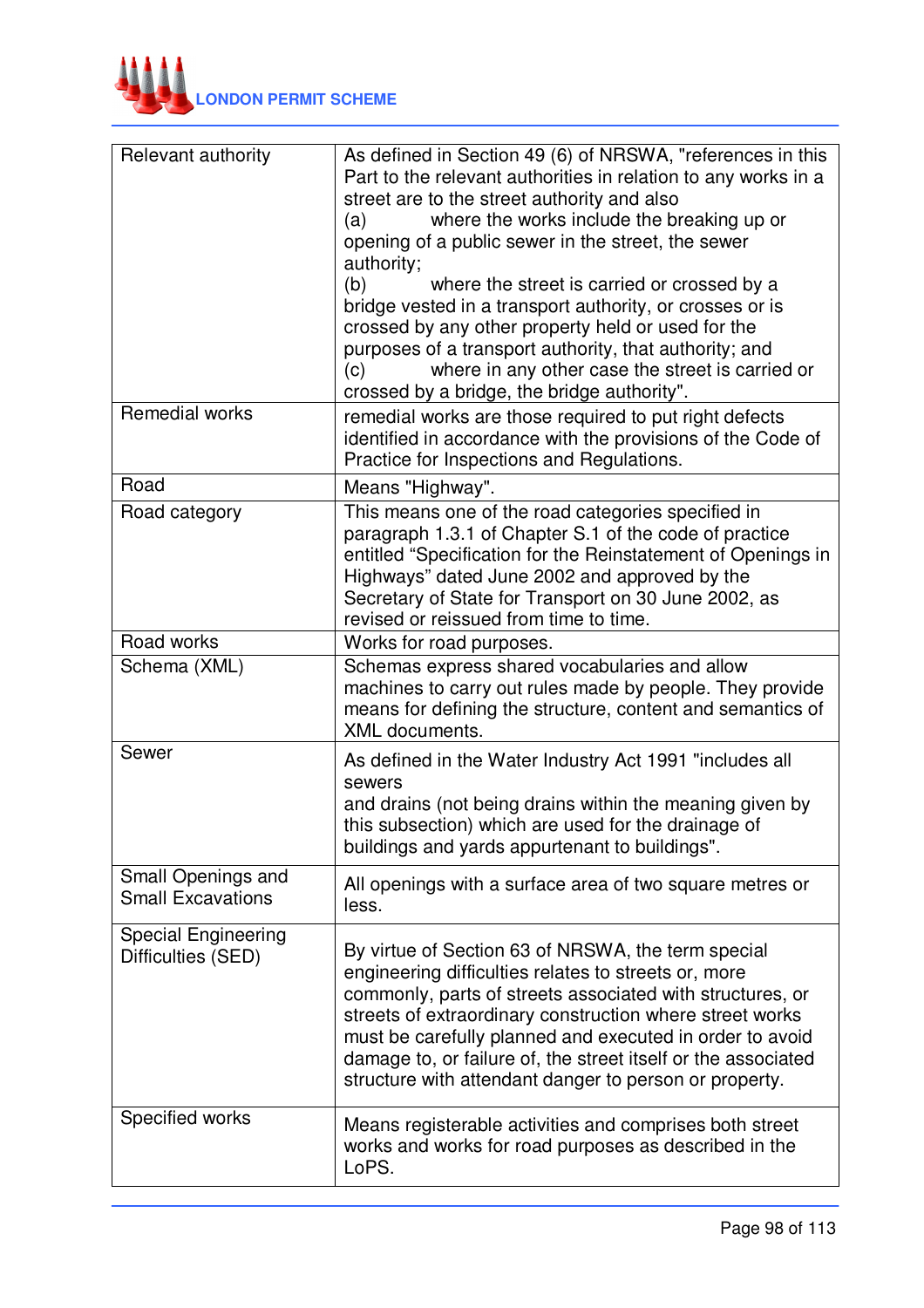

| Standard works                                                | Standard works are those street works, other than<br>immediate works or major works, that have a planned<br>duration of between four and ten days inclusive.                                                                                                                                                                                                                                                                                                                                                                                                                                                                     |
|---------------------------------------------------------------|----------------------------------------------------------------------------------------------------------------------------------------------------------------------------------------------------------------------------------------------------------------------------------------------------------------------------------------------------------------------------------------------------------------------------------------------------------------------------------------------------------------------------------------------------------------------------------------------------------------------------------|
| Statutory right                                               | As defined in Section 105 (1) of NRSWA, "statutory right<br>means a right (whether expressed as a right, a power or<br>otherwise) conferred by an enactment (whenever passed<br>or made), other than a right exercisable by virtue of a<br>street works licence".                                                                                                                                                                                                                                                                                                                                                                |
| <b>Strategic Road Network</b><br>(SRN) (in Greater<br>London) | The network of roads designated as strategic roads for the<br>purposes of sections 301A of the Highways Act 1980 and<br>121B of the Road Traffic Regulation Act 1984 in Greater<br>London by the Secretary of State by virtue of Section 60 of<br>the Traffic Management Act 2004, which are roads other<br>than roads for which he or Transport for London ("TfL") is<br>the traffic authority.                                                                                                                                                                                                                                 |
| <b>Street</b>                                                 | As defined in Section 48 (1) of NRSWA, "street means the<br>whole or any part of any of the following, irrespective of<br>whether it is a thoroughfare<br>any highway, road, lane, footway, alley or<br>(a)<br>passage;<br>(b)<br>any square or court;<br>any land laid out as a way whether it is for the<br>(c)<br>time being formed as a way or not".                                                                                                                                                                                                                                                                         |
| Street authority                                              | As defined in Section 49 (1) of NRSWA, "the street<br>authority in relation to a street means, subject to the<br>following provisions<br>if the street is a maintainable highway, the<br>(a)<br>highway authority; and<br>if the street is not a maintainable highway, the<br>(b)<br>street managers".                                                                                                                                                                                                                                                                                                                           |
| <b>Street managers</b>                                        | As defined in Section 49 (4) of NRSWA, "the expression<br>'street managers", used in relation to a street which is not<br>a maintainable highway, means the authority, body or<br>person liable to the public to maintain or repair the street<br>or, if there is none, any authority, body or person having<br>the management or control of the street"                                                                                                                                                                                                                                                                         |
| <b>Street works</b>                                           | As defined in Section 48 (3) of NRSWA, "street works<br>means works of any of the following kinds (other than<br>works for road purposes) executed in a street in pursuance<br>of a statutory right or a street works licence:<br>(a)<br>placing apparatus; or<br>inspecting, maintaining, adjusting, repairing,<br>(b)<br>altering or renewing apparatus, changing the position of<br>apparatus or removing it, or works required for or<br>incidental to any such works (including, in particular,<br>breaking up or opening the street, or any sewer, drain or<br>tunnel under it, or tunnelling or boring under the street". |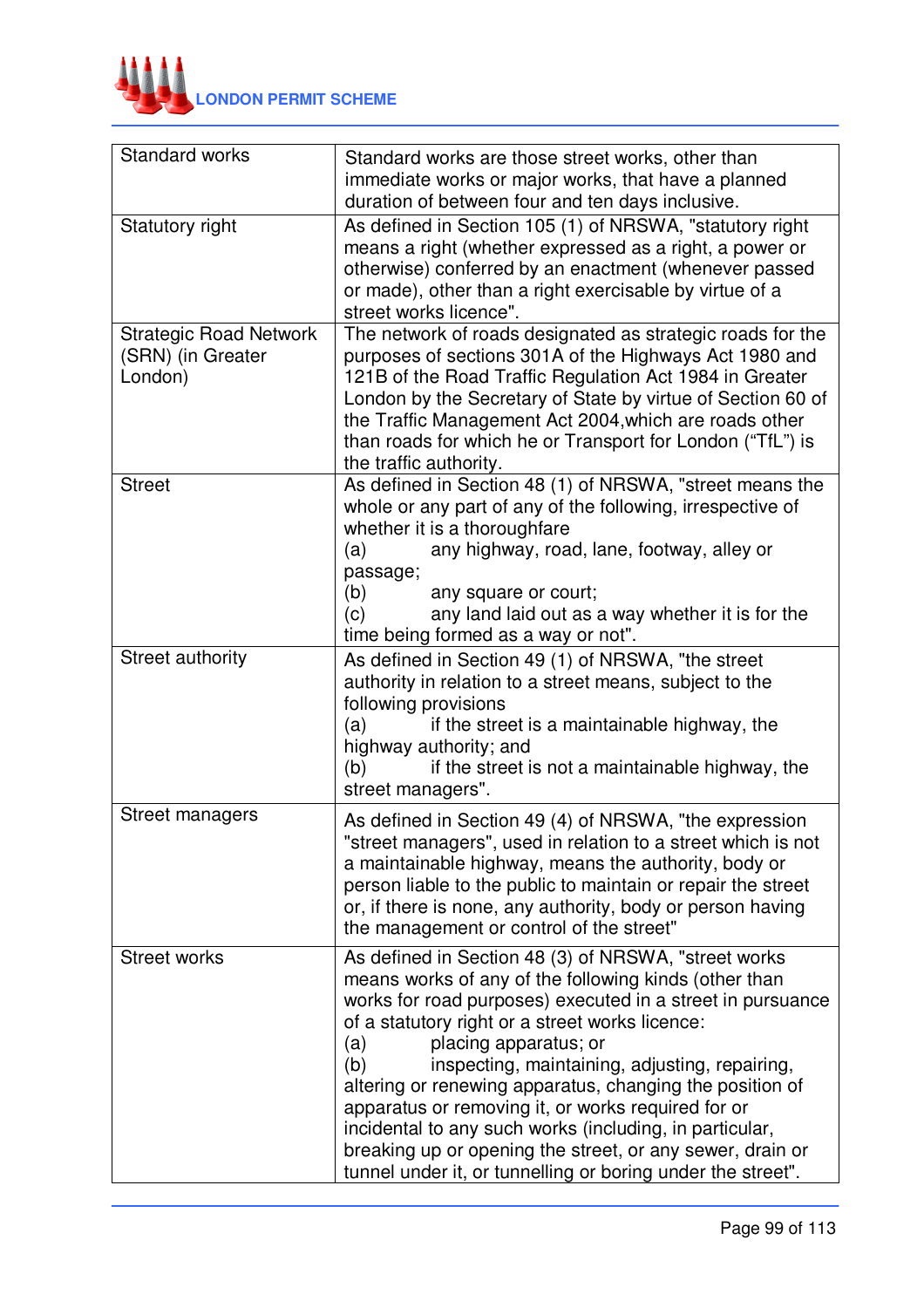

| Street works licence   | As stated in Section 50 (1) of NRSWA, "the street authority<br>may grant a licence (a "street works licence") permitting a<br>person<br>(a)<br>to place, or to retain, apparatus in the street,<br>and<br>(b)<br>thereafter to inspect, maintain, adjust, repair,<br>alter or renew the apparatus, change its position or<br>remove it, and to execute for those purposes any works<br>required for or incidental to such works (including, in<br>particular, breaking up or opening the street, or any sewer,<br>drain or tunnel under it, or tunnelling or boring under the<br>street).                                                                                                                                                                                                                                                                                                                                  |
|------------------------|----------------------------------------------------------------------------------------------------------------------------------------------------------------------------------------------------------------------------------------------------------------------------------------------------------------------------------------------------------------------------------------------------------------------------------------------------------------------------------------------------------------------------------------------------------------------------------------------------------------------------------------------------------------------------------------------------------------------------------------------------------------------------------------------------------------------------------------------------------------------------------------------------------------------------|
| The Regulations        | Means the Traffic Management Permit Schemes (England)<br>Regulations 2007 SI 2007 No. 3372.                                                                                                                                                                                                                                                                                                                                                                                                                                                                                                                                                                                                                                                                                                                                                                                                                                |
| <b>TMA</b>             | The Traffic Management Act 2004.                                                                                                                                                                                                                                                                                                                                                                                                                                                                                                                                                                                                                                                                                                                                                                                                                                                                                           |
| <b>Traffic</b>         | As defined in Section 105 (1) of NRSWA, "traffic includes<br>pedestrians and animals".                                                                                                                                                                                                                                                                                                                                                                                                                                                                                                                                                                                                                                                                                                                                                                                                                                     |
| Traffic authority      | As defined in Section 121A of the Road Traffic Regulation<br>Act 1984: "<br>(1)(a) The Secretary of State is the traffic authority for<br>every highway in England for which he is the highway<br>authority within the meaning of the Highways Act 1980<br>(1A) Transport for London is the traffic authority for every<br>GLA road;<br>(2) In Greater London, the council of the London borough<br>or the Common Council of the City of London are the<br>traffic authority for all roads in the borough or, as the case<br>may be, in the City that are not GLA roads and for which<br>the Secretary of State is not the traffic authority;<br>(3) In England and Wales outside Greater London, the<br>council of the county or metropolitan district are the traffic<br>authority for all roads in the county or, as the case may be,<br>the district for which the Secretary of State is not the traffic<br>authority. |
| <b>Traffic control</b> | Any of the five methods of controlling traffic detailed in the<br>Code of Practice "Safety at Street Works and Road<br>Works".                                                                                                                                                                                                                                                                                                                                                                                                                                                                                                                                                                                                                                                                                                                                                                                             |
| <b>Traffic flow</b>    | The number of vehicles using the particular street at<br>specified times of the day and year, measured in<br>accordance with DfT guidelines.                                                                                                                                                                                                                                                                                                                                                                                                                                                                                                                                                                                                                                                                                                                                                                               |
| <b>Traffic order</b>   | This means an order made under Section 1, 6 or 9 of the<br>Road Traffic Act 1984.                                                                                                                                                                                                                                                                                                                                                                                                                                                                                                                                                                                                                                                                                                                                                                                                                                          |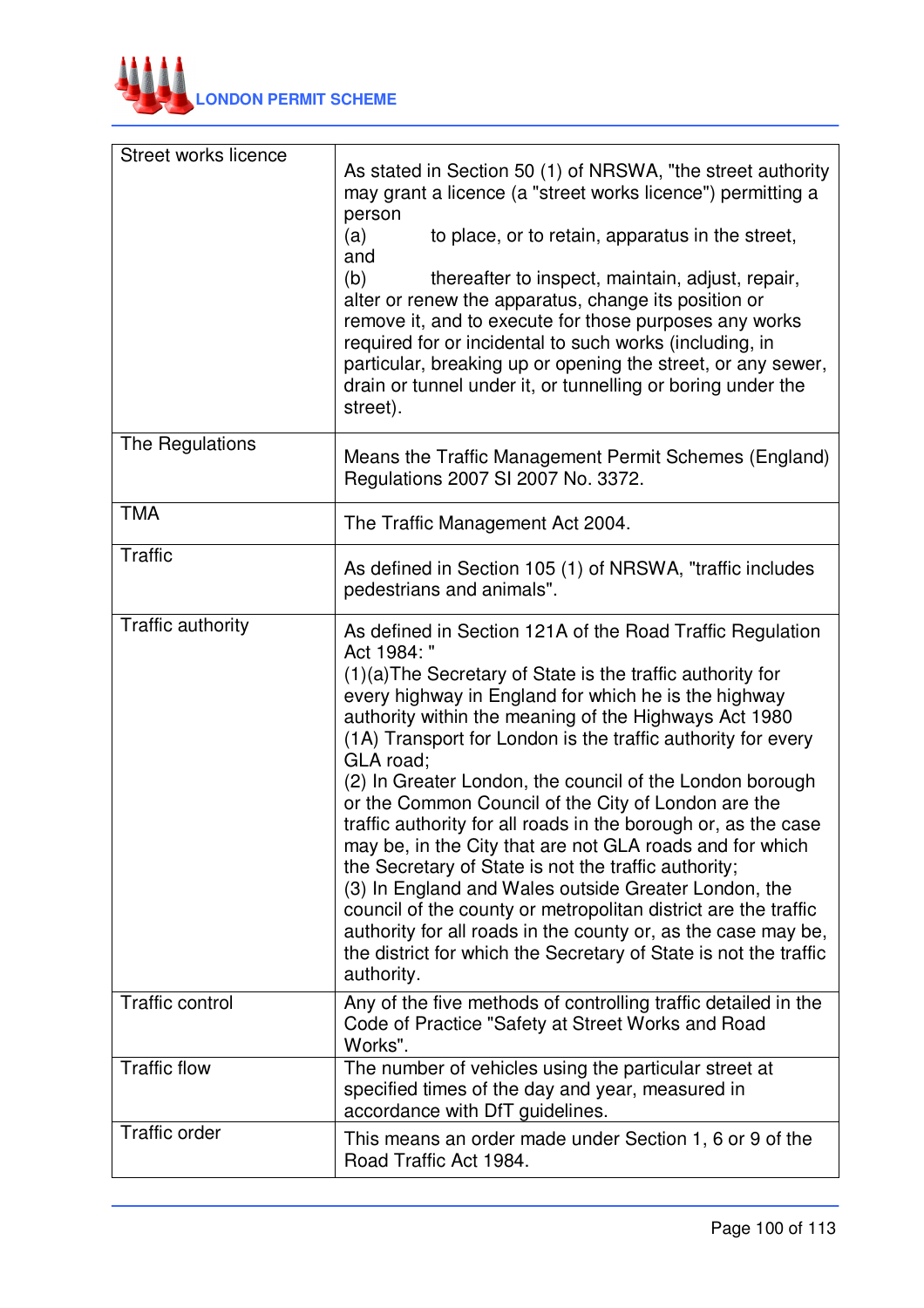

| Traffic sensitive street                           | This means a street designated by a street authority as<br>traffic-sensitive pursuant to Section 64 of NRSWA and in a<br>case where a limited designation is made pursuant to<br>Section 64 (3) any reference to works in a traffic-sensitive<br>street shall be construed as a reference to works to be<br>executed at the times and dates specified in such<br>designation.                                       |
|----------------------------------------------------|---------------------------------------------------------------------------------------------------------------------------------------------------------------------------------------------------------------------------------------------------------------------------------------------------------------------------------------------------------------------------------------------------------------------|
| <b>Transport for London</b><br>Road Network (TLRN) | The description the Mayor of London chose for those<br>roads in London designated as Greater London Authority<br>(GLA) Roads by virtue of Orders under Ss.14A and 14B of<br>the Highway Act 1980 (as inserted by Sections 260 and<br>261 of the Greater London Authority Act 1999) (see<br>Schedule to the The GLA Roads Designation Order 2000<br>Statutory Instrument 2000 No. 1117 and subsequent<br>amendments) |
| Traffic sign                                       | As defined in Section 105 (1) of NRSWA, "traffic sign has<br>the same meaning as in the Road Traffic Regulation Act<br>1984".                                                                                                                                                                                                                                                                                       |
| Tramway                                            | As defined in Section 105 (1) of NRSWA, "tramway means<br>a system, mainly or exclusively for the carriage of<br>passengers, using vehicles guided, or powered by energy<br>transmitted, by rails or other fixed apparatus installed<br>exclusively or mainly in a street"                                                                                                                                          |
| <b>Transport authority</b>                         | As defined in Section 91 (1) (a) of NRSWA, "transport<br>authority means the authority, body or person having the<br>control or management of a transport undertaking".                                                                                                                                                                                                                                             |
| Transport undertaking                              | As defined in Section 91(1)(b) of NRSWA, "transport<br>undertaking means a railway, tramway, dock, harbour,<br>pier, canal or inland navigation undertaking of which the<br>activities, or some of the activities, are carried on under<br>statutory authority"                                                                                                                                                     |
| Trunk road                                         | As defined in Section 329 of the HA 1980, "trunk road<br>means a highway, or a proposed highway, which is a trunk<br>road by virtue of Section 10 (1) or Section 19 above or by<br>virtue of an order or direction under Section 10 above or<br>under any other enactment".                                                                                                                                         |
| Type 1 (or 2, or 3)<br>gazetteer                   | As defined in the British Standard BS7666.                                                                                                                                                                                                                                                                                                                                                                          |
| Undertaker                                         | As defined in Section 48 (4) of NRSWA, "undertaker in<br>relation to street works means the person by whom the<br>relevant statutory right is exercisable (in the capacity in<br>which it is exercisable by him) or the licensee under the<br>relevant street works licence, as the case may be".                                                                                                                   |
| Unique street reference<br>number (USRN)           | As defined in the British Standard BS7666.                                                                                                                                                                                                                                                                                                                                                                          |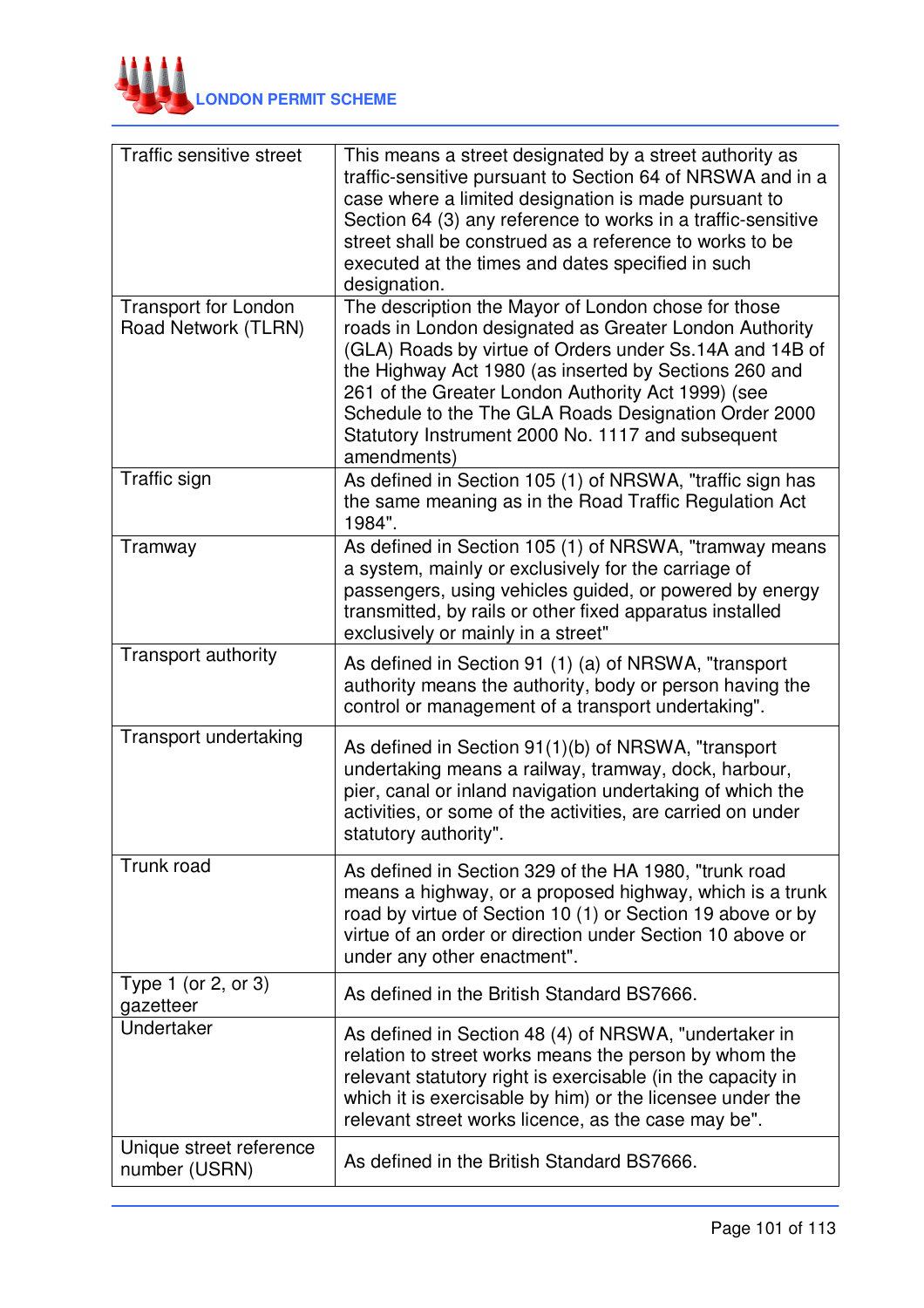

| Urgent activities or<br>works | are immediate activities which are<br>activities (not being emergency works) whose<br>(a)<br>execution at the time they are executed is required (or<br>which the person responsible for the activity believes on<br>reasonable grounds to be required)<br>to prevent or put an end to an<br>i)<br>unplanned interruption of any supply or service<br>provided by the undertaker;<br>to avoid substantial loss to the<br>ii)<br>undertaker in relation to an existing service; or<br>to reconnect supplies or services<br>iii)<br>where the undertaker would be under a civil or<br>criminal liability if the reconnection is delayed<br>until after the expiration of the appropriate notice<br>period; and<br>Includes activity that cannot reasonably be<br>(b)<br>severed from such activities. |  |  |
|-------------------------------|-----------------------------------------------------------------------------------------------------------------------------------------------------------------------------------------------------------------------------------------------------------------------------------------------------------------------------------------------------------------------------------------------------------------------------------------------------------------------------------------------------------------------------------------------------------------------------------------------------------------------------------------------------------------------------------------------------------------------------------------------------------------------------------------------------|--|--|
| Undertaker                    | As defined in Section 48 (4) of NRSWA, "undertaker in<br>relation to street works means the person by whom the<br>relevant statutory right is exercisable (in the capacity in<br>which it is exercisable by him) or the licensee under the<br>relevant street works licence, as the case may be".                                                                                                                                                                                                                                                                                                                                                                                                                                                                                                   |  |  |
| Working day                   | A working day means a day other than a Saturday,<br>Sunday, Christmas Day, Good Friday or a bank holiday;<br>and for the purposes of this Permit Scheme the<br>commencement of a working day will be treated as being<br>08:00 and its end as 16:30.                                                                                                                                                                                                                                                                                                                                                                                                                                                                                                                                                |  |  |
| <b>Works</b>                  | Street works or works for road purposes.                                                                                                                                                                                                                                                                                                                                                                                                                                                                                                                                                                                                                                                                                                                                                            |  |  |
| <b>Works clear</b>            | A works clear notice is used following interim<br>reinstatement.                                                                                                                                                                                                                                                                                                                                                                                                                                                                                                                                                                                                                                                                                                                                    |  |  |
| Works closed                  | A works closed notice is used following permanent<br>reinstatement.                                                                                                                                                                                                                                                                                                                                                                                                                                                                                                                                                                                                                                                                                                                                 |  |  |
| Works comment                 | Means an electronic communication using EToN.                                                                                                                                                                                                                                                                                                                                                                                                                                                                                                                                                                                                                                                                                                                                                       |  |  |
| Works for road purposes       | As defined in Section 86 (2) of NRSWA, "works for road<br>purposes means works of any of the following descriptions<br>executed in relation to a highway:<br>works for the maintenance of the highway;<br>(a)<br>(b)<br>any works under powers conferred by Part V of<br>the Highways Act 1980 (improvement);<br>the erection, maintenance, alteration or removal<br>(c)<br>of traffic signs on or near the highway; or<br>the construction of a crossing for vehicles<br>(d)<br>across a footway or grass verge or the strengthening or<br>adaptation of a footway for use as a crossing for vehicles".                                                                                                                                                                                            |  |  |
| <b>XML</b>                    | Extensible Markup Language                                                                                                                                                                                                                                                                                                                                                                                                                                                                                                                                                                                                                                                                                                                                                                          |  |  |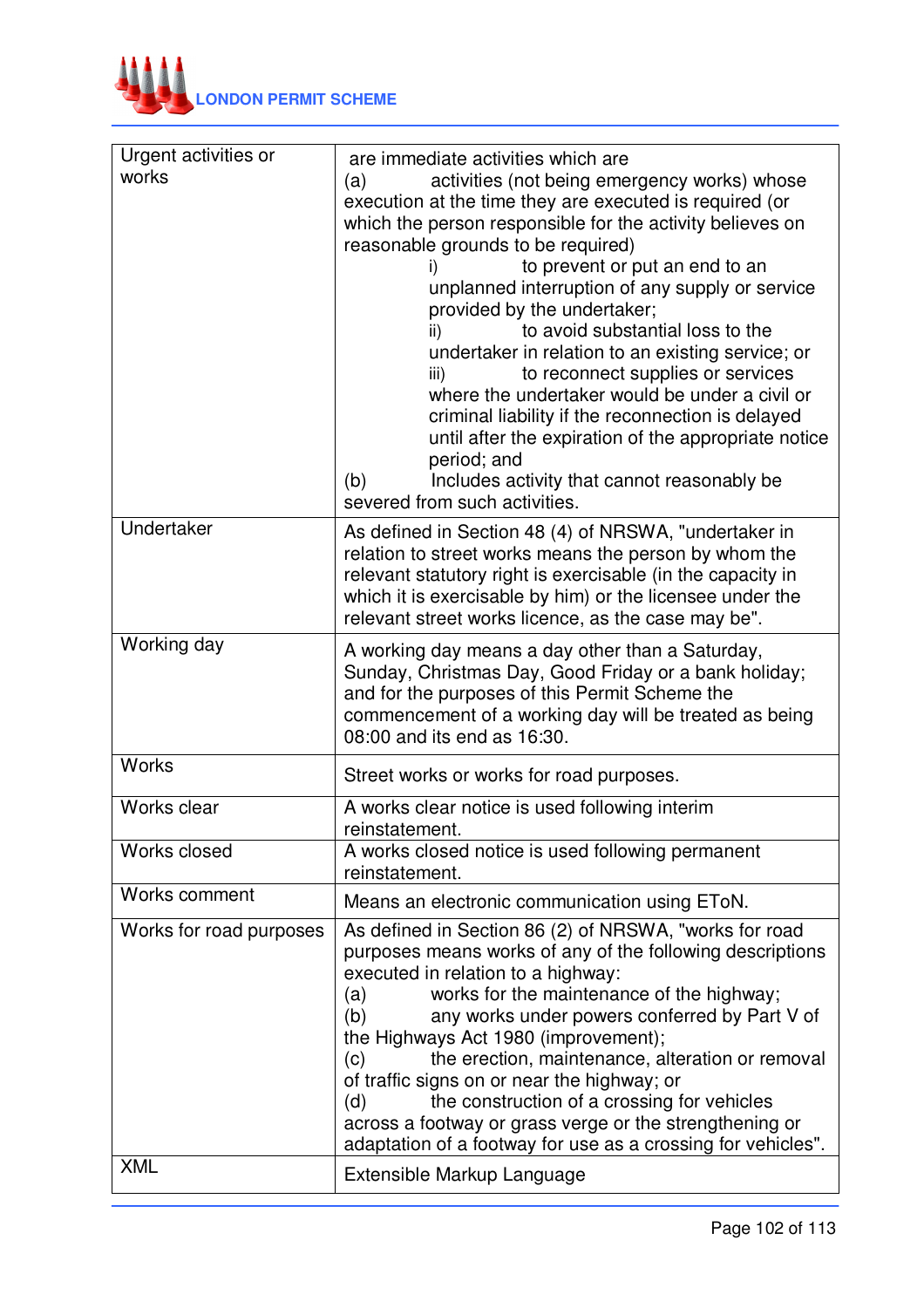

## **APPENDIX B DISAPPLICATIONS and MODIFICATIONS**

### **B1 NRSWA 1991**

The Permit Regulations disapply or modify certain sections of NRSWA.

## **Promoters' Duties – Disapplied Sections of NRSWA**

 In Permit areas the duties of activity promoters and street authorities under the following sections of NRSWA are replaced by equivalent duties imposed under Part 3 of the TMA and the Regulations.

|               | <b>NRSWA Section</b>                                | Change            | <b>Permit Regulations</b><br><b>Revised Arrangements</b>                                                                                                                                                                                                                                                                                                                   |  |
|---------------|-----------------------------------------------------|-------------------|----------------------------------------------------------------------------------------------------------------------------------------------------------------------------------------------------------------------------------------------------------------------------------------------------------------------------------------------------------------------------|--|
| Section<br>53 | The street works<br>register                        | Disapplied        | Permit regulations prescribe similar<br>provisions for Permit registers.                                                                                                                                                                                                                                                                                                   |  |
| Section<br>54 | Advance notice of<br>certain works                  | Disapplied        | Replaced by applications for<br>provisional advance authorisation                                                                                                                                                                                                                                                                                                          |  |
| Section<br>55 | Notice of starting<br>date                          | Disapplied        | Replaced by applications for Permits                                                                                                                                                                                                                                                                                                                                       |  |
| Section<br>56 | Power to direct<br>timing of street<br>works        | Disapplied        | Replaced by Permit conditions and<br>variations including those initiated by<br>the Permit Authority                                                                                                                                                                                                                                                                       |  |
| Section<br>57 | Notice of<br>emergency works                        | <b>Disapplied</b> | Replaced by applications for<br>immediate activities                                                                                                                                                                                                                                                                                                                       |  |
| Section<br>66 | Avoidance of<br>unnecessary delay<br>or obstruction | Disapplied        | Replaced by equivalent provisions for<br>Permit Authorities to require<br>promoters in breach of the Permit<br>requirements to take remedial action<br>and failing that for the authority to act.<br>24-hour compliance period to be<br>replaced with a requirement for<br>promoters to comply within a<br>reasonable specified period<br>determined by the circumstances. |  |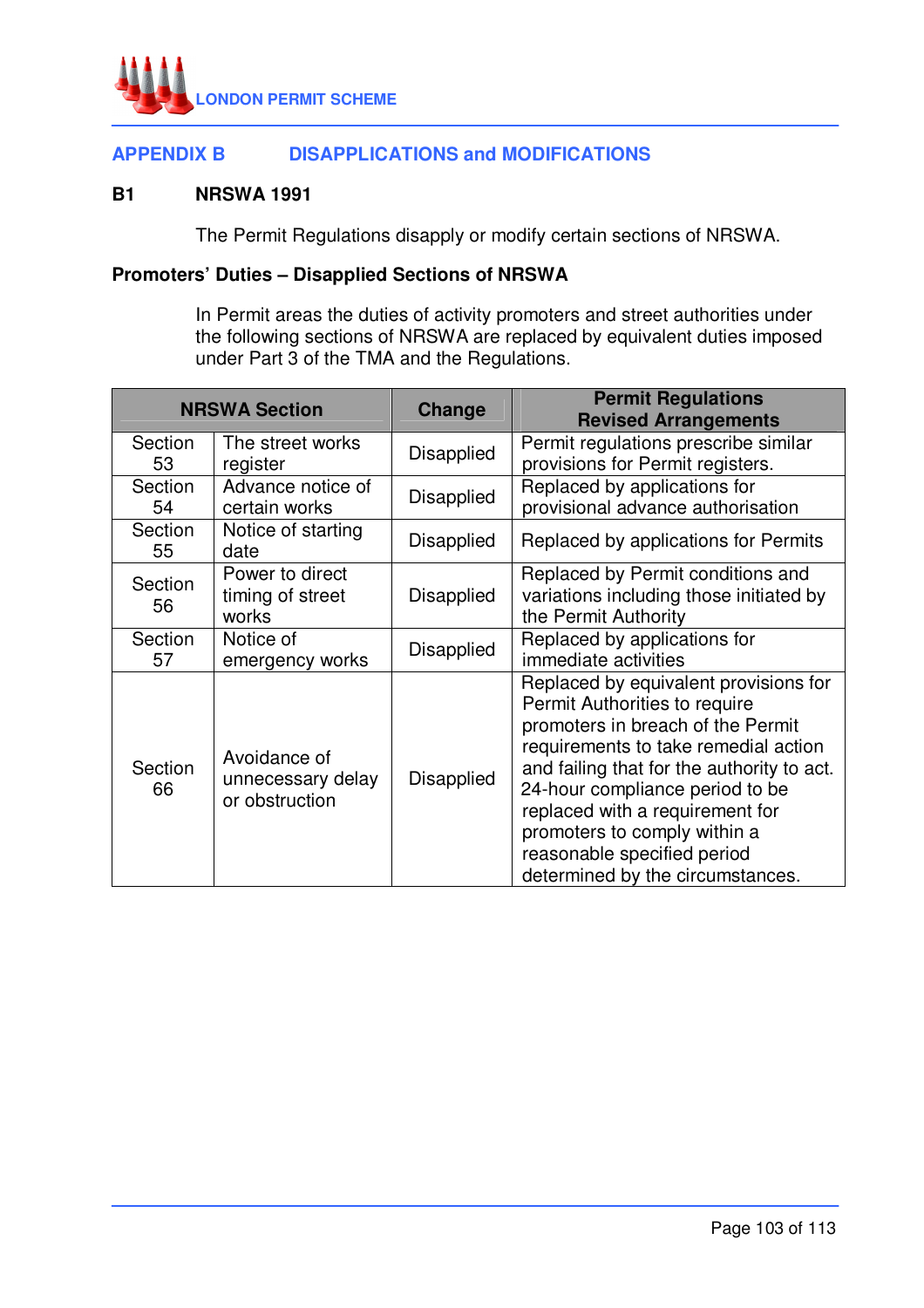

## **Promoters' Duties – Modifications to NRSWA**

 The Permit Regulations modify the following sections of NRSWA to accommodate the issuing of Permits rather than the exchange of notices:

|                | <b>NRSWA Section</b>                                                                       | <b>Change</b>           | <b>Permit Regulations</b><br><b>Revised Arrangements</b>                                                                                                                                                                                                                                                                                                                   |
|----------------|--------------------------------------------------------------------------------------------|-------------------------|----------------------------------------------------------------------------------------------------------------------------------------------------------------------------------------------------------------------------------------------------------------------------------------------------------------------------------------------------------------------------|
| Section<br>58  | Restriction on<br>works following<br>substantial road<br>works                             | Modified                | The authority's ability to issue Permits<br>with start and end dates replaces<br>directions to start work covered in<br>S58 (5) to (78).<br>The Regulations provided the<br>equivalent of S58A powers by<br>allowing authorities to take into<br>account whether promoters<br>responded to the S58 notice by<br>submitting an application for their<br>planned activities. |
| Section<br>58A | Restrictions on<br>works following<br>substantial street<br>works                          | Modified                | Schedule 3A is modified to work in<br>conjunction with Permits.                                                                                                                                                                                                                                                                                                            |
| Section<br>64  | Traffic-sensitive<br>street                                                                | Modified                | Permit Regulations provide that<br>Permit applicant are notified of<br>proposal to designate streets as<br>traffic-sensitive streets.                                                                                                                                                                                                                                      |
| Section<br>69  | Works likely to<br>affect other<br>apparatus in the<br>street                              | Effectively<br>extended | Permit Regulations create an<br>equivalent requirement on highway<br>authority promoters                                                                                                                                                                                                                                                                                   |
| Section<br>74  | Charge for<br>occupation of the<br>highway where<br>works are<br>unreasonable<br>prolonged | Modified                | Permit Regulations make provision to<br>operate in parallel with Permits                                                                                                                                                                                                                                                                                                   |
| Section<br>88  | Bridge, bridge<br>authorities and<br>related matters                                       | Modified                | Modified to work in conjunction with<br>Permits.                                                                                                                                                                                                                                                                                                                           |
| Section<br>89  | Public sewers,<br>sewer authorities<br>and related<br>matters                              | Modified                | Modified to work in conjunction with<br>Permits.                                                                                                                                                                                                                                                                                                                           |
| Section<br>90  | Provisions as to<br>reinstatement of<br>sewers, drains or<br>tunnels                       | Modified                | Modified to work in conjunction with<br>Permits.                                                                                                                                                                                                                                                                                                                           |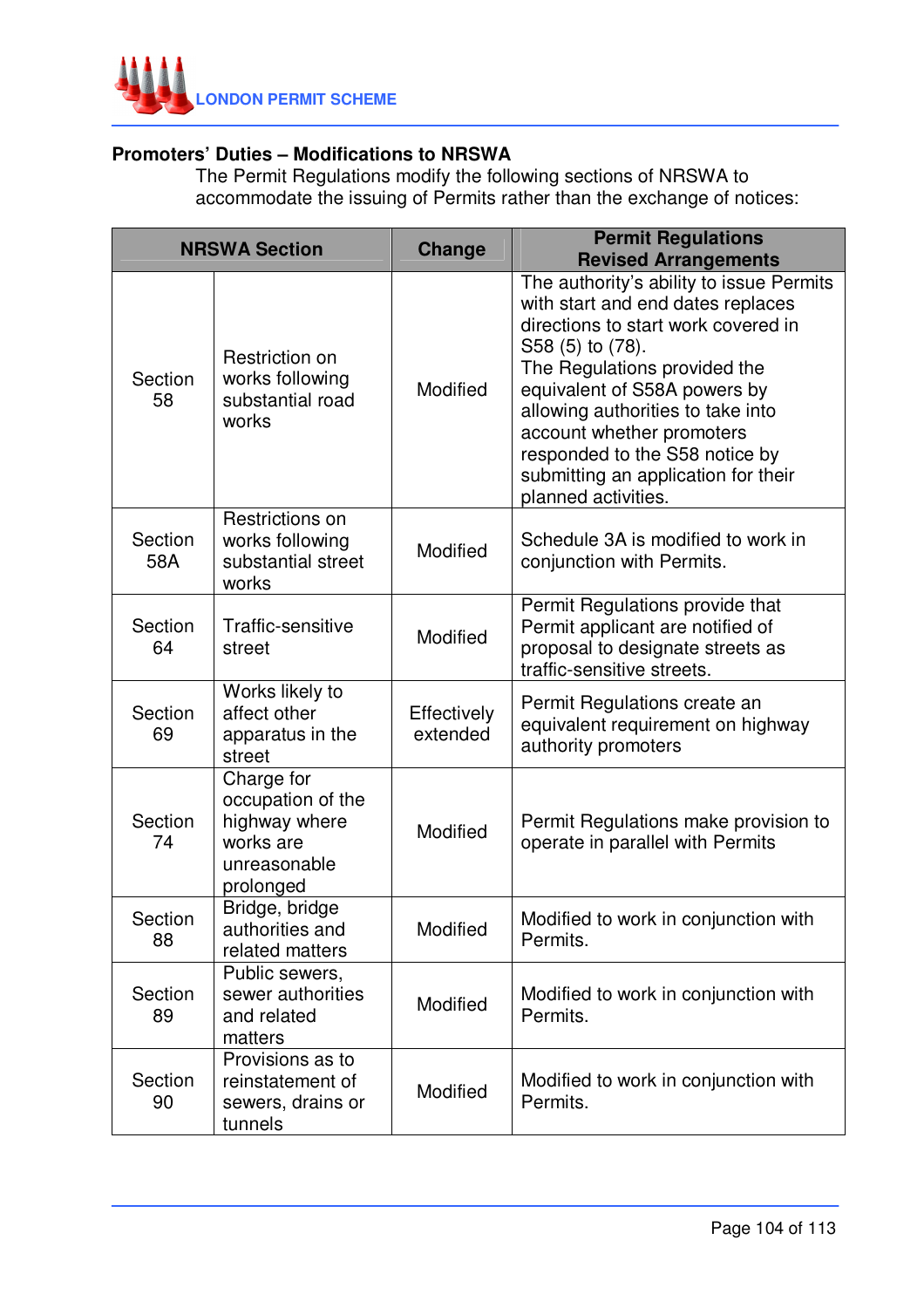

## **B2 The Crossrail Act 2008**

 The provisions of the LoPS shall not apply in relation to works proposed to be, or being carried out under powers contained in the Crossrail Act 2008 and the relevant provisions of the National Roads and New Street Works Act 1991 subject to Schedule 14 paragraph 14 of the Crossrail Act 2008 shall still apply to the execution of works under the powers conferred by the Crossrail Act 2008.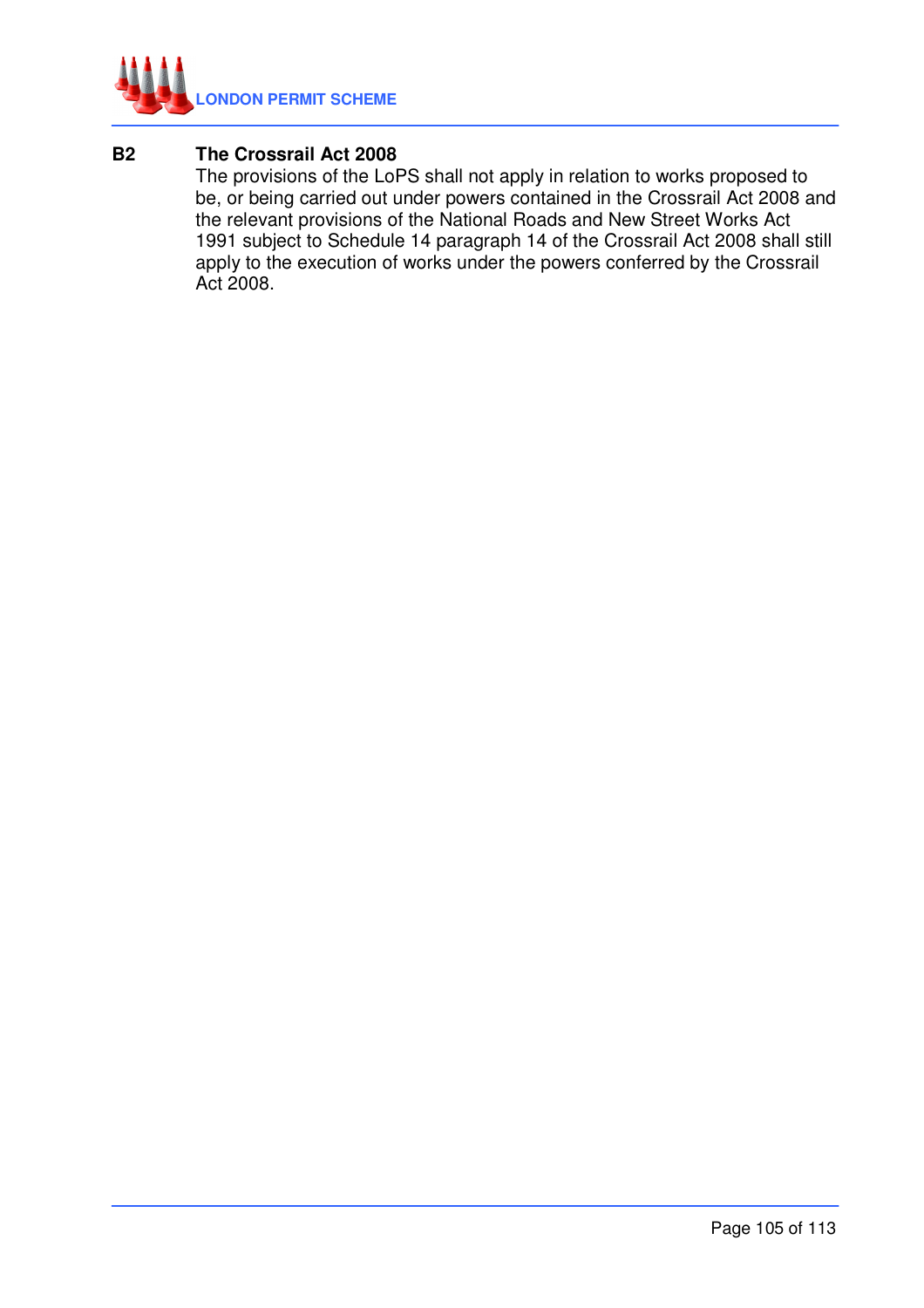

## **APPENDIX C DERIVATION OF DISRUPTION EFFECT SCORE**

### **C1 Input Factors**

 The disruption effect score is based on the reduction in capacity resulting from an activity on the highway. The reduction in capacity may be calculated using an algorithm that requires the entry of a number of simple factors. These factors are as follows:

| Factor | <b>Description</b>                                                                                                                                                                                                                                                                                                                                                                                                        |
|--------|---------------------------------------------------------------------------------------------------------------------------------------------------------------------------------------------------------------------------------------------------------------------------------------------------------------------------------------------------------------------------------------------------------------------------|
| [P]    | The daily traffic flow, measured as an average am/pm peak hour flow in<br>PCUs per hour, so that it takes account of HGV percentages.<br>Source: Highway authority                                                                                                                                                                                                                                                        |
| [W]    | The total width in metres of the carriageway (or the width of both<br>carriageways for a dual carriageway road).<br>Source: Ordnance Survey mapping using GIS tools                                                                                                                                                                                                                                                       |
| [S]    | The width in metres of the activity occupying the carriageway, or in the<br>case of activities on the footway, this would be the width in metres of the<br>carriageway occupied by attendant vehicles and associated traffic<br>management, as well as the width needed for any incursion of<br>pedestrians, cyclists and horse riders into the carriageway.<br>Source: Established as part of the works planning process |

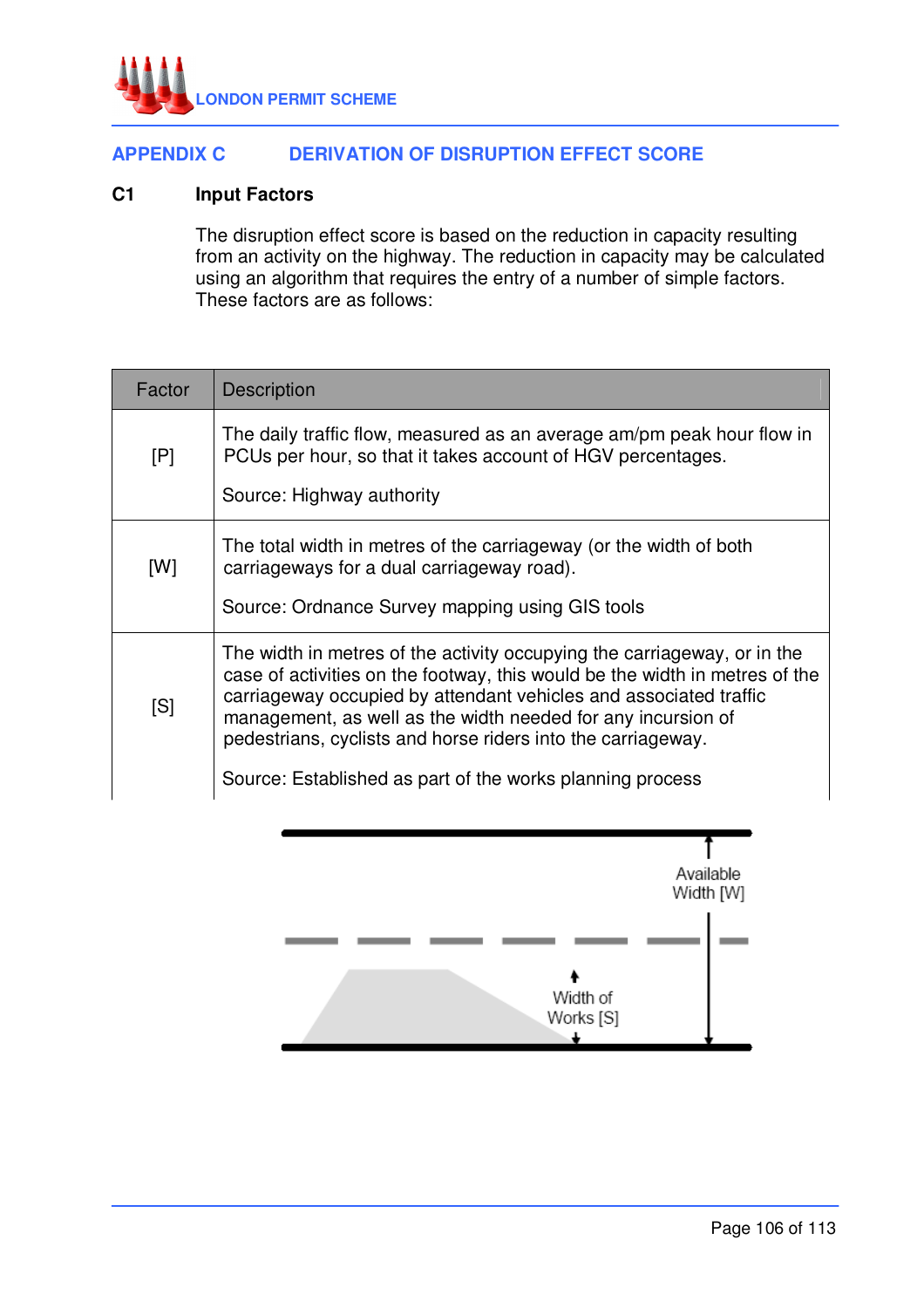

## **C2 Calculation of Disruption Effect Score**

The following algorithm is used to calculate the Disruption Effect Score:

# **Disruption Effect Score = [(P x100)/(1600x(W-S)/3.65)]**

## **C3 Use of Disruption Effect Score**

The disruption effect score has a number of specific uses including:

- a) Derivation of the Traffic Impact Assessment;
- b) Objective based prioritisation of activities for co-ordination; and
- c) Performance indicators.

However, this is not a mandatory requirement.

### **C4 Impact Assessment**

 The impact assessment is a broad indicator of the potential disruption that could arise from an activity on the highway.

### **C5 Impact on General Traffic**

 The impact assessment for general traffic is derived directly from the daily disruption effect score for the activities, as follows:

| Disruption Effect Score / Factor             | Impact   |  |
|----------------------------------------------|----------|--|
| Greater than or equal to 75                  | Severe   |  |
| Dedicated bus lane closed                    | Severe   |  |
| Greater than or equal to 50 and less than 75 | Moderate |  |
| Dedicated bus lane diverted                  | Moderate |  |
| Greater than or equal to 25 and less than 50 | Slight   |  |
| Less than 25                                 | None     |  |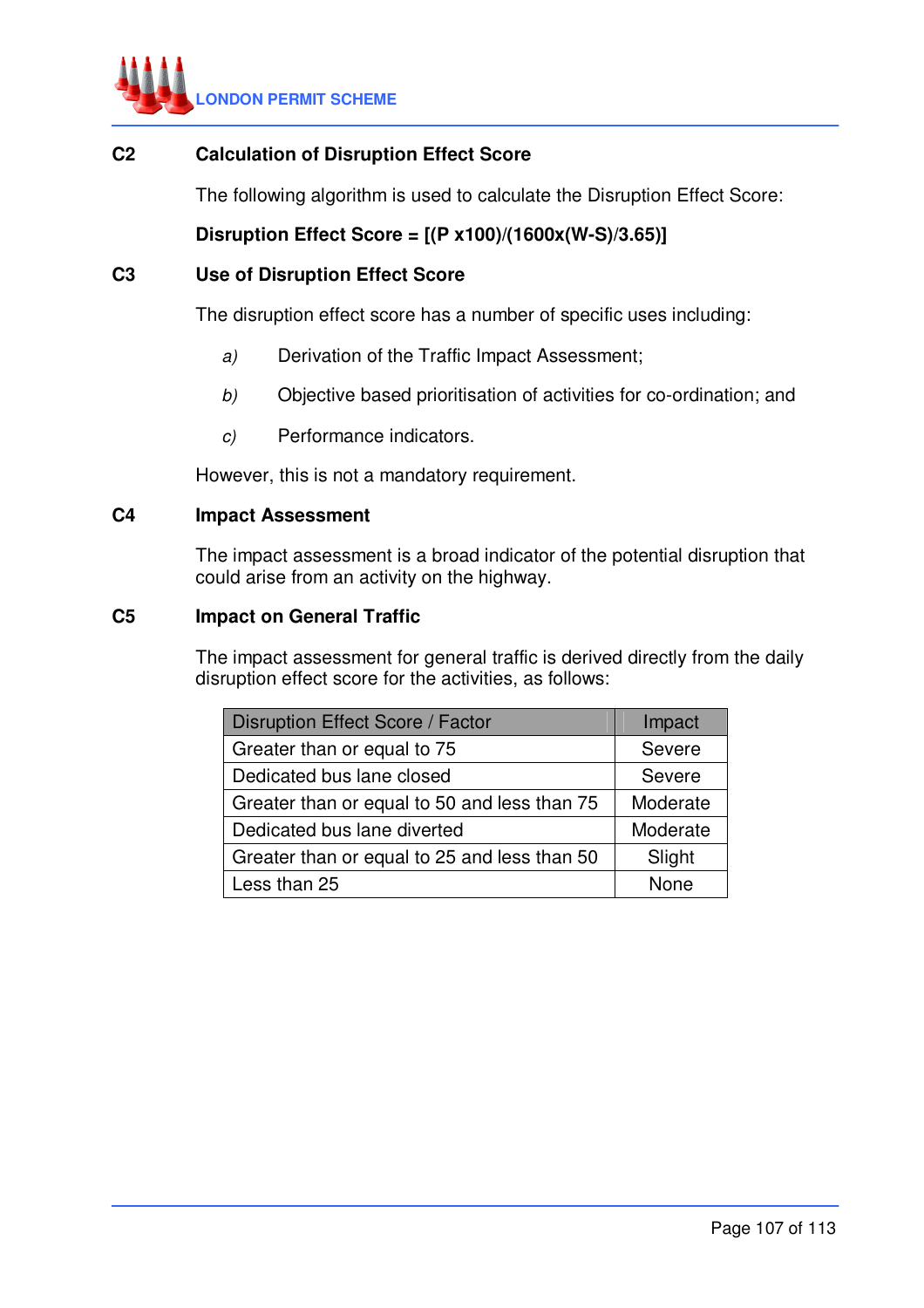

## **C6 Impact on Pedestrians**

The impact assessment for pedestrian traffic is derived as follows:

|                           | Impact                            |          |              |          |             |
|---------------------------|-----------------------------------|----------|--------------|----------|-------------|
| Factor                    | <b>Footway Hierarchy Category</b> |          |              |          |             |
|                           | 1a                                |          | $\mathcal P$ | 3        |             |
| Closure                   | Severe                            | Severe   | Severe       | Severe   | Moderate    |
| <b>Complete Diversion</b> | Severe                            | Severe   | Severe       | Moderate | Slight      |
| <b>Partial Diversion</b>  | Severe                            | Severe   | Moderate     | Moderate | Slight      |
| Narrowing > 50%           | Severe                            | Severe   | Slight       | Slight   | <b>None</b> |
| Narrowing <50%            | Severe                            | Moderate | Slight       | None     | None        |

 A 'complete diversion' of a footway is where a new route for pedestrians has been established, for example where there is a requirement to cross the road to use the opposite footway.

 A 'partial diversion' of a footway is where the route for pedestrians is diverted around the activity's site but remains on the same side of the road.

 In addition, the impact of any activities on footways associated with urban transport facilities will be considered as 'severe'. For the purposes of this section these are any activities on footways that are within 100 metres of an entrance to a bus, tube, railway or tram station.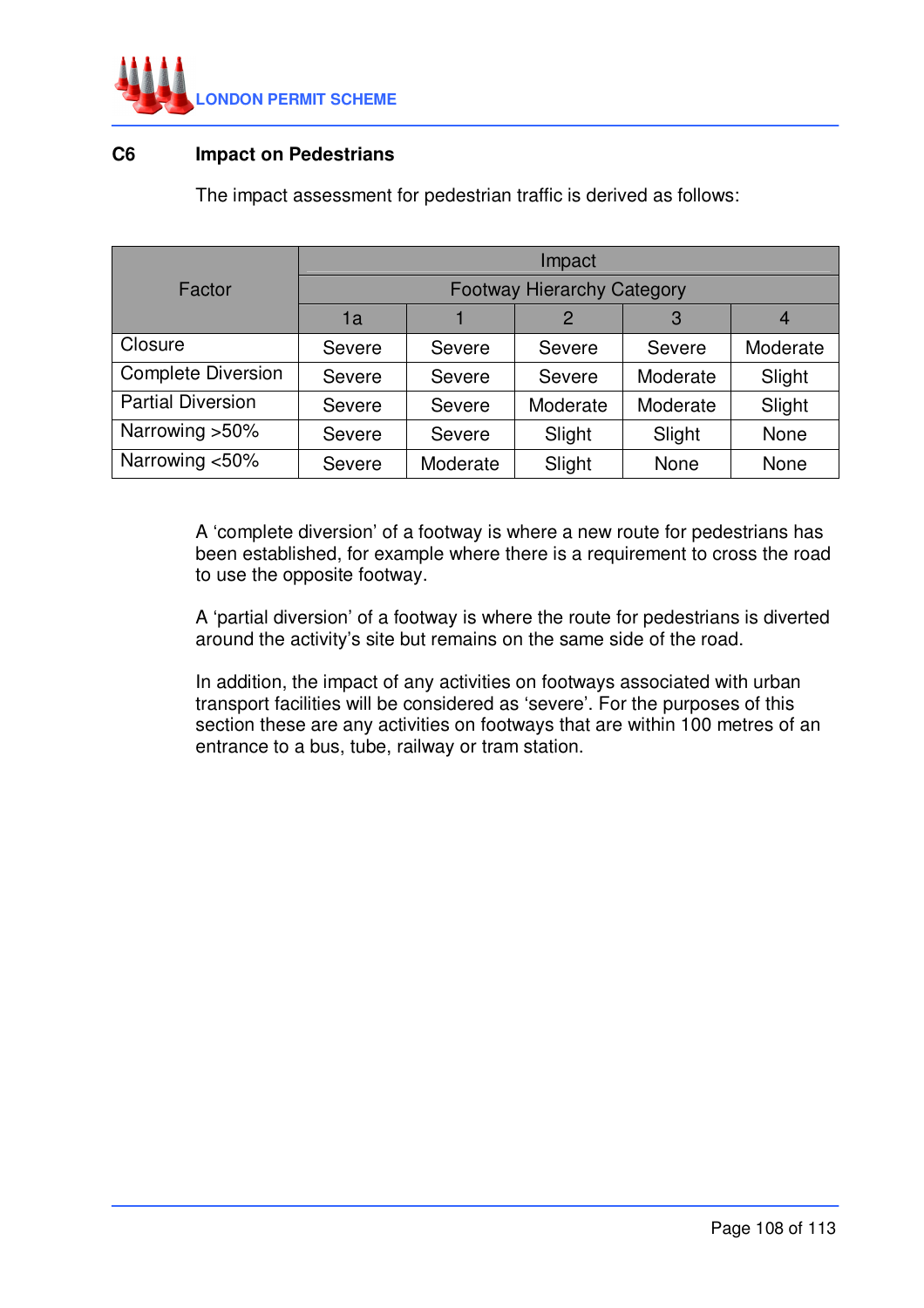

# **APPENDIX D SUGGESTED MODELS OF ACCEPTABLE CONDITIONS**

Notes:

- a) Conditions will only be imposed in accordance with the approach set out in Section 10.
- $b$ ) This list is not exhaustive, and it will be possible to word many acceptable conditions to meet issues that may arise which are not mentioned here.
- c) Entries [thus] are words in the models which will commonly need variation, or alternative wording.

# **D1 Display of Permit Reference Number**

#### **Model Condition 1**

"The activities hereby permitted shall not commence until a site information board has been erected on the site in a prominent place so that it may be read easily by the public, clearly displaying the correct Permit reference number".

#### **Model Condition 2** Reflection of other linked Permits

 "The activities hereby permitted shall not commence until a site information board has been erected on the site in a prominent place so that it may be read easily by the public, clearly displaying the correct Permit reference number and the following linked Permit references…".

# **Model Condition 3** Permit for Remedial Works with cross-reference on its face to the Permit for the original activity

"The activities hereby permitted which are remedial works following the activities permitted under Permit reference…,shall not commence until a site information board has been erected on the site in a prominent place so that it may be read easily by the public displaying of the Permit reference number".

#### **D2 Duration and Timing of Works**

# **Model Condition 4** Duration

 "The activities hereby permitted shall not commence before [calendar date] and shall cease by [calendar date]"

#### **Model Condition 4a** Category 3 and 4 Street Duration

 "The activities hereby permitted shall not commence before [calendar date] and must commence by [calendar date i.e. starting window date], once the activities have commenced the activities must take no more than [x number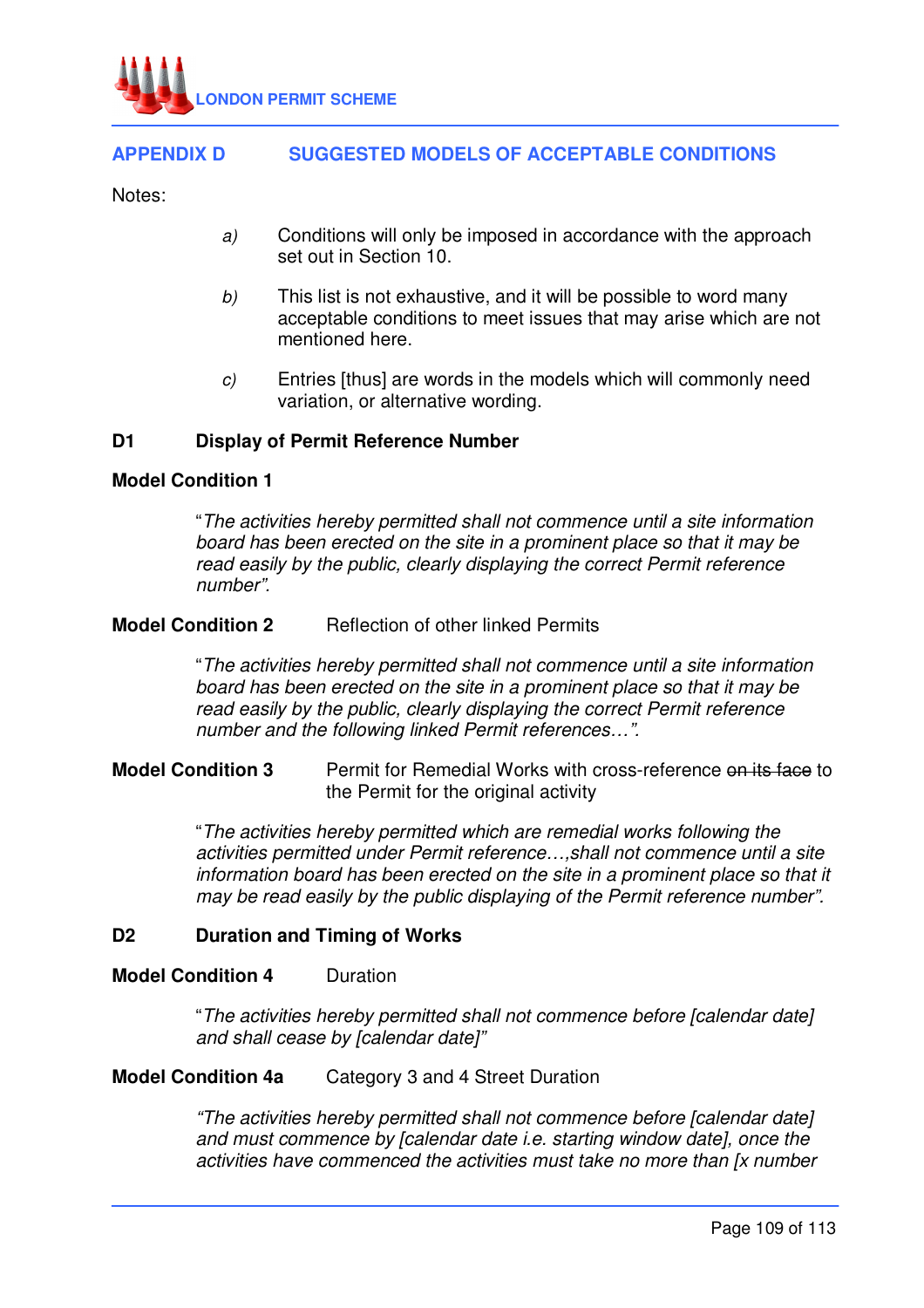

of] days in total to be completed and in any event must cease by [calendar date i.e. end of Permit]".

# **Model Condition 5** Where need to limit the days and times of day

 "None of the activities hereby permitted shall take place before [time in the morning] on weekdays and [time in the morning] on Saturdays nor after [time in the evening] on weekdays and [time in the evening] on Saturdays, nor at any time on Sundays or Bank Holidays".

#### **D3 Road Space and Needs of People with Disabilities**

# **Model Condition 6** To minimise disruption by the swift removal of plant that has become unnecessary and/or by the removal of excavated material thereby reducing the area occupied

 "The activities hereby permitted shall occur only within the area marked Y upon the map in connection with this Permit. Excavated material as a consequence of the activities may be stored in the further area marked X for [limited period] following its extraction and plant may be stored when it is required for the carrying out of the permitted activities. Once the plant is no longer required or is not required for [x period] then it must be removed from area Y as soon as practicable".

#### **Model Condition 7** where it is necessary to prevent materials and plant being stored on site at all

 "The activities hereby permitted shall occur only within the area marked Y upon the map connected to this Permit. Plant and materials could be kept within the area within the times specified but they should not be kept within that area outside of the times specified and they should not be kept in other areas of the highway without a Permit".

# **Model Condition 8** where it is necessary to limit the width and/or length of road space that can be occupied, including allowing for signing, lighting and guarding, at any one time during the period of the works

 "The activities hereby permitted shall occur only within the area marked Y upon the map connected to this Permit including the relevant and required signing, lighting and guarding".

# **Model Condition 9** where it is necessary to ensure that the road space is to be available to traffic (vehicles and/or pedestrians) at certain times of day (this condition leaves the promoter scope to work out how best to achieve this)

"It is a condition of this Permit that the activities hereby permitted shall on [days various] between [T hour and U hour] may only occur when road space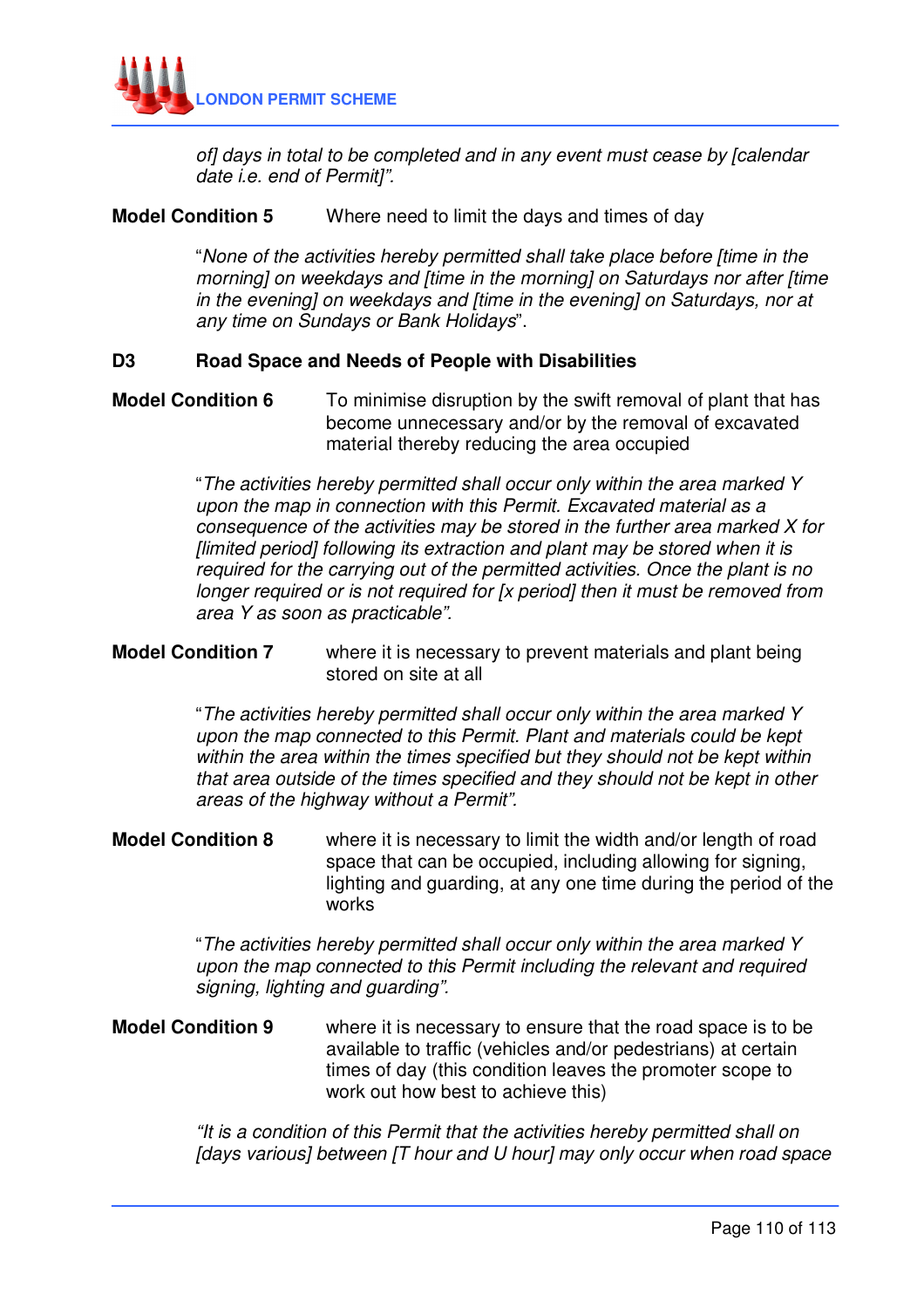

of [M] is available to road traffic [as marked on the attached plan] [and /or road space of [M] is available for pedestrian traffic [as marked on plan]".

# **Model Condition 9a** Where it is necessary to have pedestrian ramps and temporary walkways as a consequence of proposed works

"It is a condition of this Permit that all pedestrian ramps and temporary walkways necessary as consequence of the activities hereby permitted must be edged in yellow".

#### **Model Condition 9b**

"It is a condition of this permit that the activities hereby permitted may only occur when a minimum road space of 1.2 metres is available to all pedestrian traffic".

#### **D4 Traffic Management Provisions**

# **Model Condition 10** Where it is necessary to ensure that the permitted activities can only take place when the road, or relevant section of the road is closed to traffic

"It is a condition of this Permit that the activities hereby permitted shall only take place when [the road the subject of ], [or the relevant section as marked on the plan or map connected to ] this Permit is closed to traffic".

# **Model Condition 11** where it is necessary to ensure that the permitted activities can only take place when portable light signals are in place

"It is a condition of this Permit that the activities hereby permitted shall only take place when portable light signals are in place".

**Model Condition 12** where temporary traffic restrictions (e.g. TROs) and any other separate approvals are required and have not been approved by the time the Permit is issued:

> "The activities hereby permitted shall not commence until approval for [temporary traffic restrictions] has been given and the correct reference title and number for such approval can be displayed on the site information board".

**Model Condition 13** where traffic management arrangements need to change during the course of an activity

> "The works comprised in [specified part B] of the activities hereby permitted shall not be commenced before the works comprised in [specified part A] are completed."

**Model Condition 14** where traffic management arrangements need to change during the course of an activity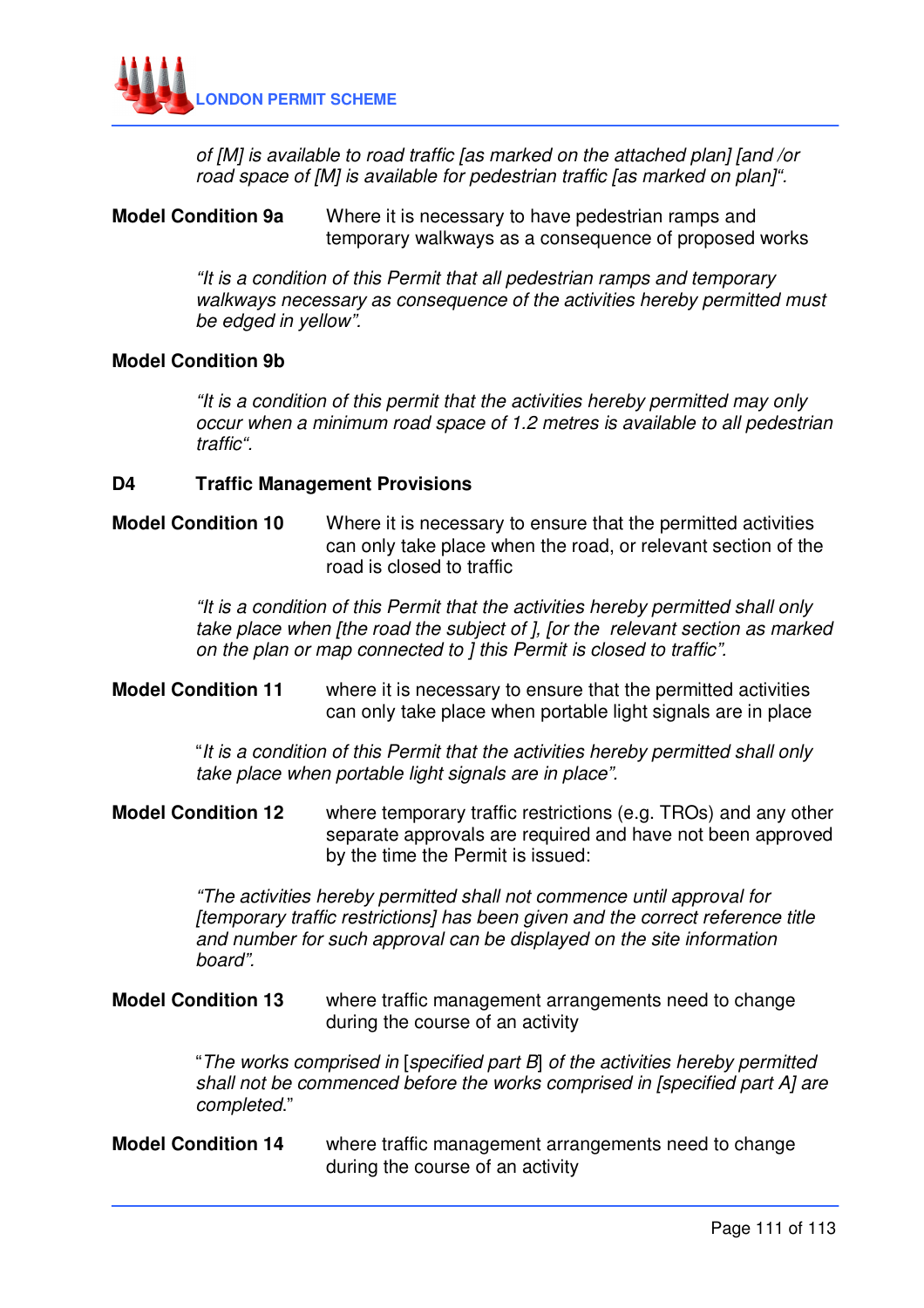

 "The works comprised in [specified part A/B] of the activities hereby permitted shall be subject to and shall occur only when the following traffic management measures are in place for as attached in schedule..!".

#### **D5 Methodology**

# **Model Condition 15** where it is necessary to ensure that the Promoter employs the appropriate methodology:

 "It is a condition of this Permit that the methodology employed for the activities hereby permitted throughout the duration of this Permit will be as follows: [insert description as per application]".

# **D6 Advance Publicity for Works other than Major Works**

**Model Condition 16** where it is necessary for the proposed works to be publicised

 "The activities hereby permitted shall not commence unless the Promoter has:

- a) provided written notice to all individual properties and businesses [on  $X$  roads] setting out where the works will take place; the nature of the works; the duration of the works; [etc] and contact details of a representative of the promoter ; and
- b) provided written notice to all individual properties and businesses [on X roads]containing a copy of the Permit or setting out the means by which a copy of the Permit may be obtained electronically".